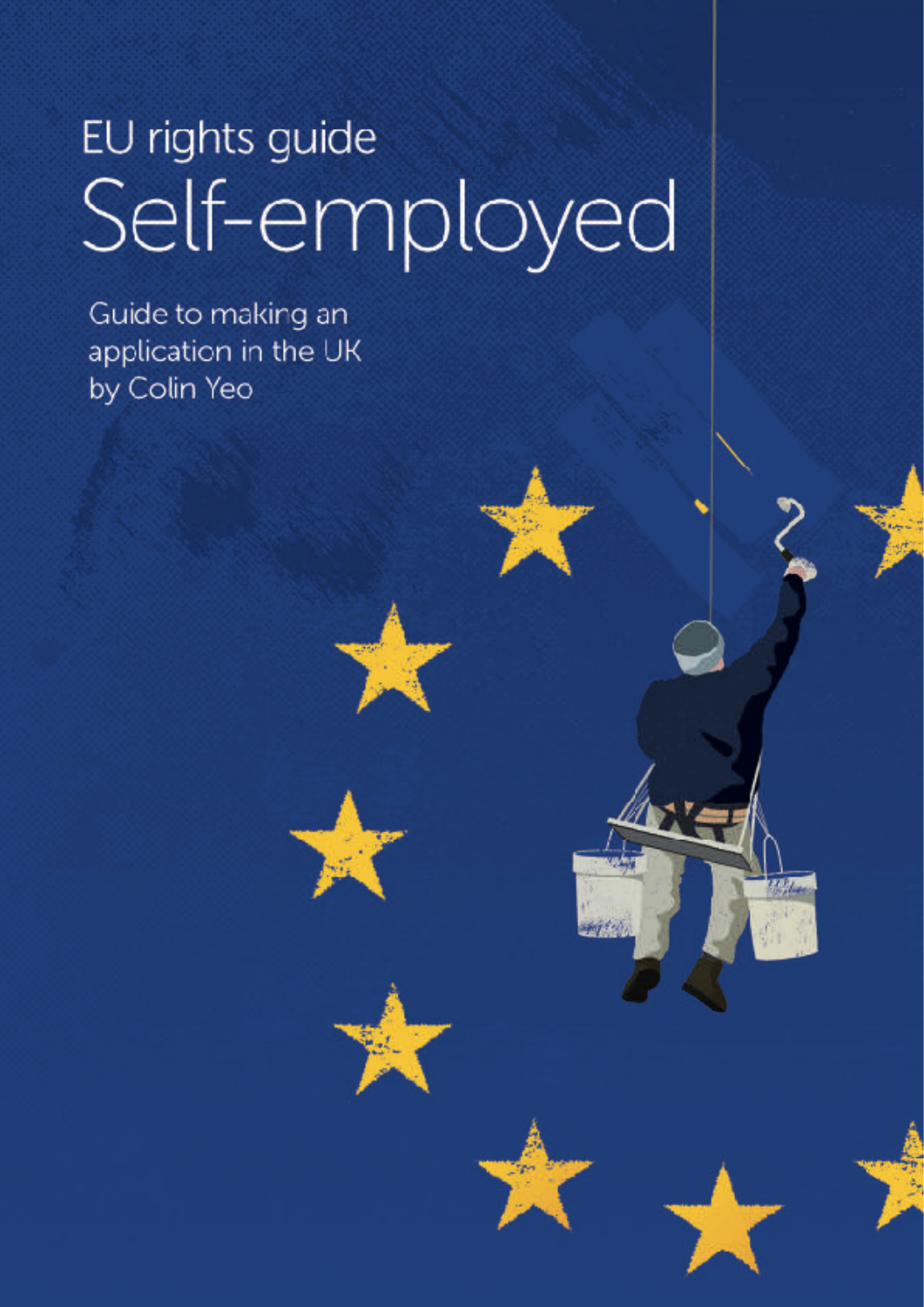#### **PART OF THE EU RIGHTS GUIDE SERIES:**

- **1. WORKERS**
- **2. SELF EMPLOYED**
- **3. SELF SUFFICIENT**
- **4. STUDENTS**

#### **COPYRIGHT NOTICE**

Published under Creative Commons license CC BY-NC-SA



#### **IMAGE CREDITS**

Cover: Justin Still [\(justinstill.com](http://justinstill.com/)) Map of EU: By JLogan, [Wikipedia Commons](http://en.wikipedia.org/wiki/File:Map_of_EU_states_blank.png)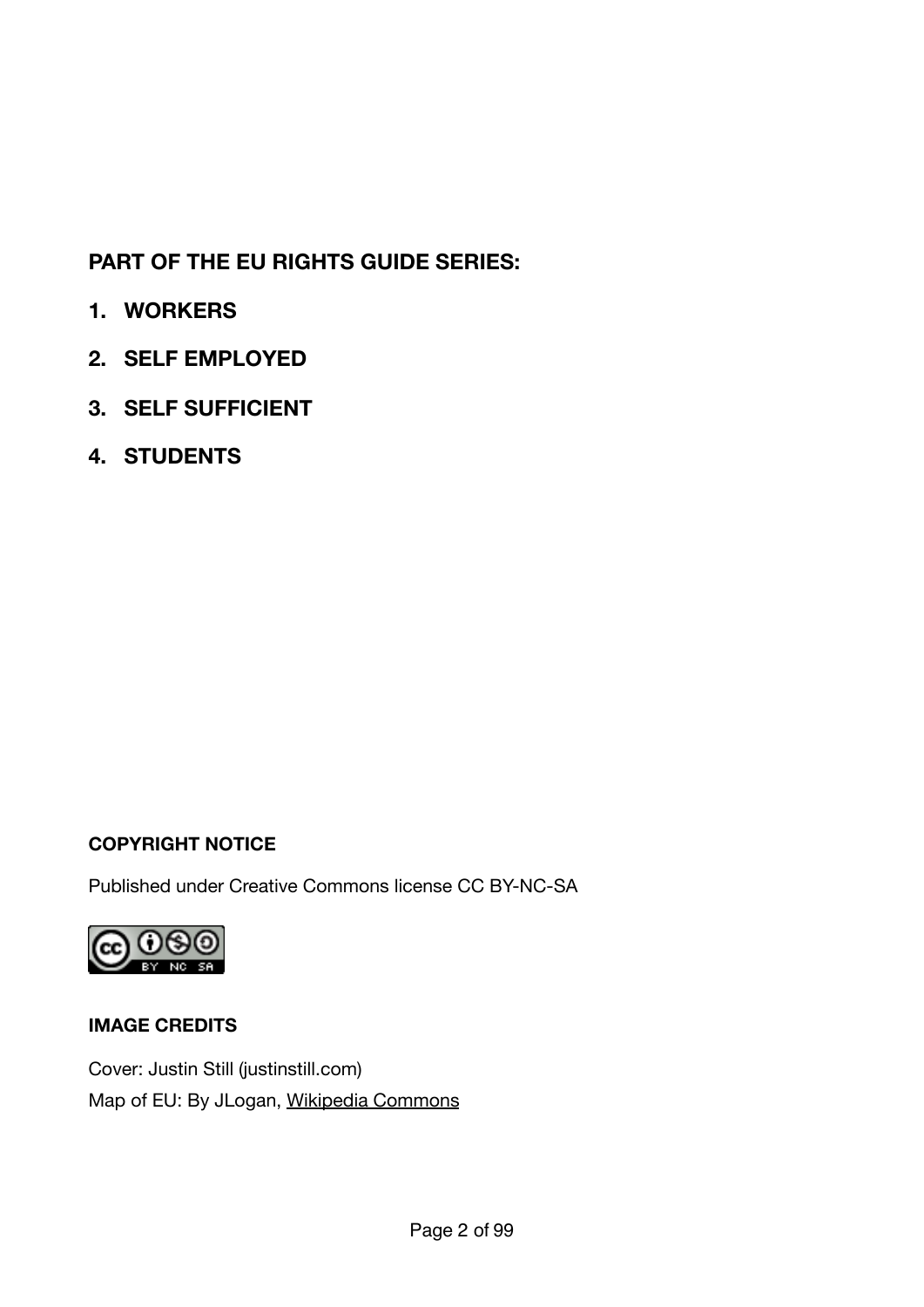# **CONTENTS**

| <b>Introduction</b>                                                | 6  |
|--------------------------------------------------------------------|----|
| <b>Glossary and meanings</b>                                       | 7  |
| <b>Brexit: what now?</b>                                           | 8  |
| No change, for now                                                 | 8  |
| What will happen to EEA nationals and family members?              | 8  |
| Is it worth applying for residence documents now?                  | 11 |
| Should EEA nationals apply for naturalisation as British citizens? | 12 |
| How EU free movement rights work                                   | 15 |
| The fundamental freedoms                                           | 15 |
| Rights not privileges                                              | 17 |
| What are the EU, EC, EEC, EEA and ECHR?                            | 18 |
| Who are the EU Member States?                                      | 19 |
| Where does EU law come from?                                       | 20 |
| EU citizenship                                                     | 22 |
| How to read and understand free movement law                       | 22 |
| What are the benefits of free movement law?                        | 25 |
| UK and EU rules contrasted                                         | 25 |
| Reverse discrimination                                             | 26 |
| Whose rights?                                                      | 27 |
| <b>Residence rights of EU citizens</b>                             | 29 |
| <b>Exercise of Treaty rights</b>                                   | 29 |
| Legal effect of residence documents                                | 29 |
| Right of admission                                                 | 31 |
| Right to be accompanied by family members                          | 32 |
| Family members                                                     | 32 |
| Other or extended family members                                   | 33 |
| Initial right of residence                                         | 36 |
| "Normal" residence                                                 | 36 |
| Permanent residence                                                | 38 |
| Automatic nature of permanent residence                            | 38 |
| Combining different qualifying activities                          | 39 |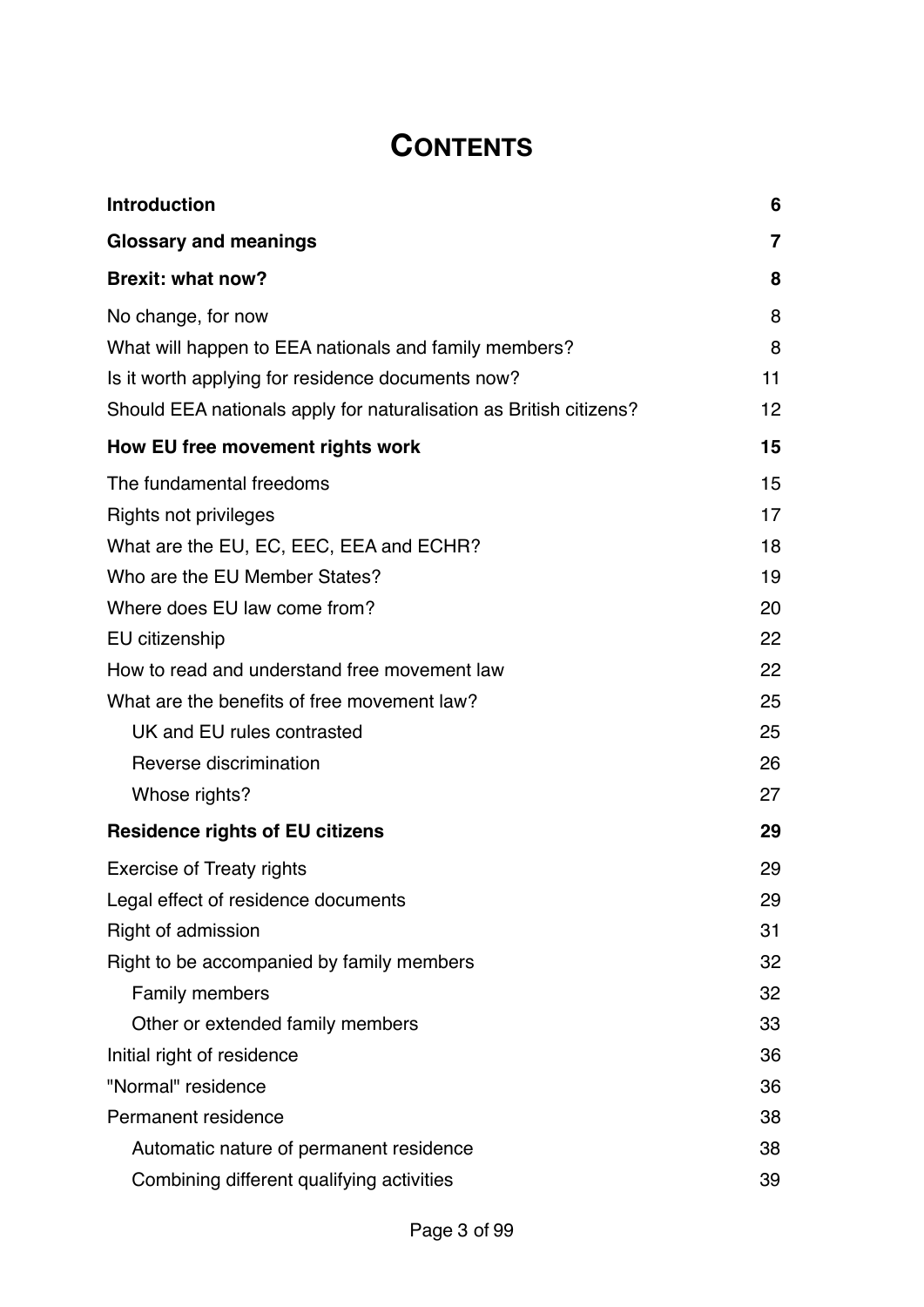| Residence prior to the Citizens Directive      | 40 |  |
|------------------------------------------------|----|--|
| Permanent residence not necessarily permanent  | 41 |  |
| What counts as self employment in EU law?      | 43 |  |
| What is self employment in EU law?             | 45 |  |
| Seeking self employment                        | 47 |  |
| Part time self employment                      | 50 |  |
| Low paid self employment                       | 52 |  |
| Minimum Earnings Threshold                     | 53 |  |
| "Famine and feast" in self employment          | 54 |  |
| <b>Claiming benefits</b>                       | 56 |  |
| Maternity or parental leave                    | 56 |  |
| Retaining rights when self employment ends     | 58 |  |
| Temporary incapacity to work                   | 58 |  |
| Permanent incapacity to work                   | 60 |  |
| Retirement                                     | 61 |  |
| Cross border workers                           | 61 |  |
| <b>Making an application</b>                   | 63 |  |
| Do I need to apply at all?                     | 63 |  |
| Family permit and travel to the UK             | 65 |  |
| Right of residence (first five years)          |    |  |
| Permanent residence                            | 67 |  |
| <b>British citizenship</b>                     | 67 |  |
| How do I apply?                                | 69 |  |
| Do I need to use an official application form? | 69 |  |
| Use the online application process             | 71 |  |
| Use the Home Office EEA series forms           | 72 |  |
| Use a covering letter                          | 74 |  |
| Can I speed things up?                         | 75 |  |
| Requesting return of a passport                | 77 |  |
| If residence document is not received          | 78 |  |
| Damages for delay                              | 78 |  |
| What are the minimum formalities required?     | 79 |  |
| Application fee                                | 79 |  |
| Valid passport or identity card                | 80 |  |
| Other evidence or proof                        | 80 |  |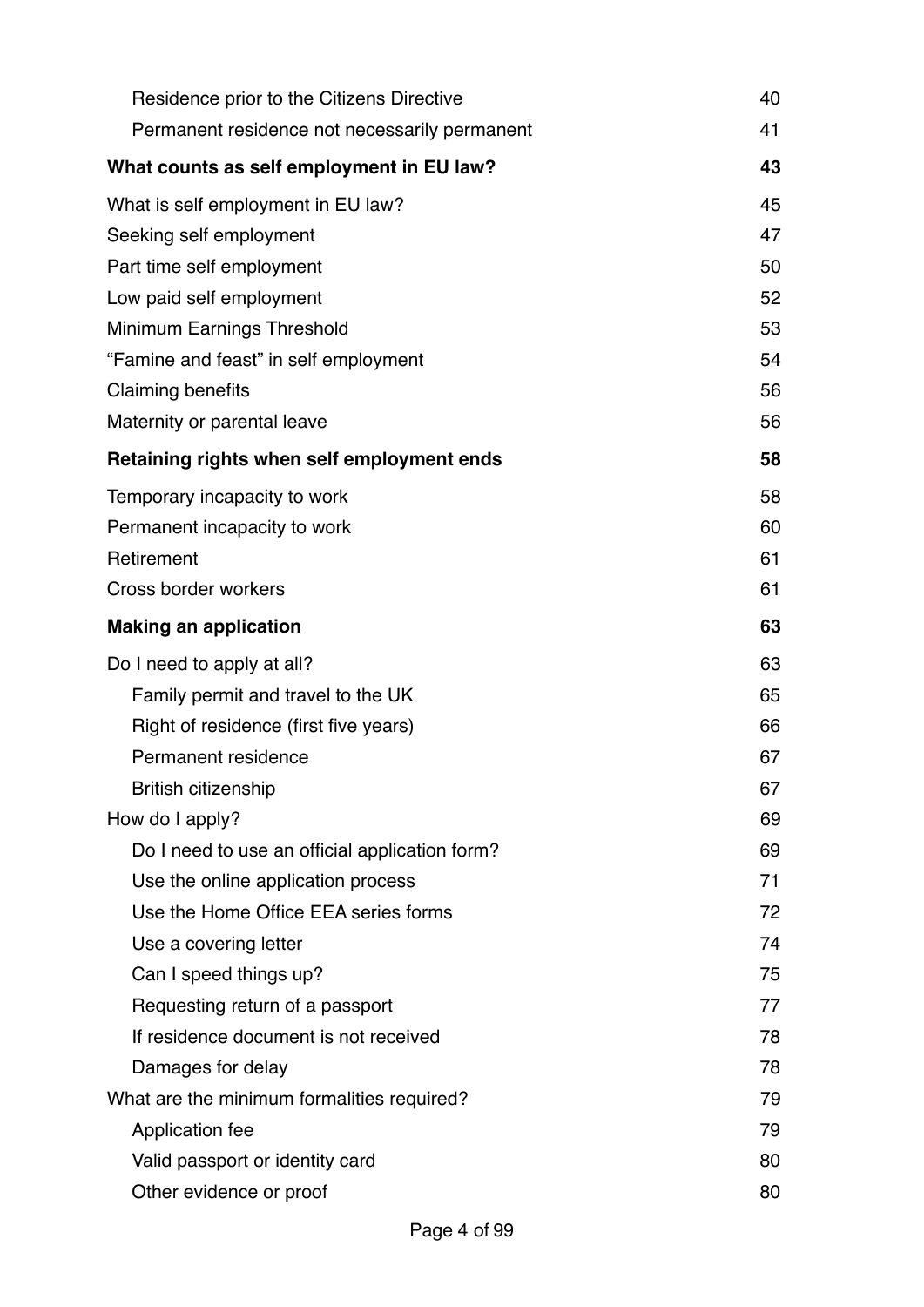| What evidence do I need to include?                |    |
|----------------------------------------------------|----|
| Initial right of residence                         | 81 |
| Residence                                          | 81 |
| Permanent residence                                | 85 |
| What to do if refused                              | 87 |
| Accept the refusal                                 | 87 |
| Reapply                                            | 88 |
| Ask for reconsideration                            | 89 |
| Appeal                                             | 91 |
| Is there a right of appeal?                        | 91 |
| Lodging an appeal                                  | 93 |
| Is the appeal from within the UK or after removal? | 95 |
| Judicial review                                    | 95 |
| <b>Further reading and links</b>                   | 97 |
| <b>Conclusion</b>                                  | 98 |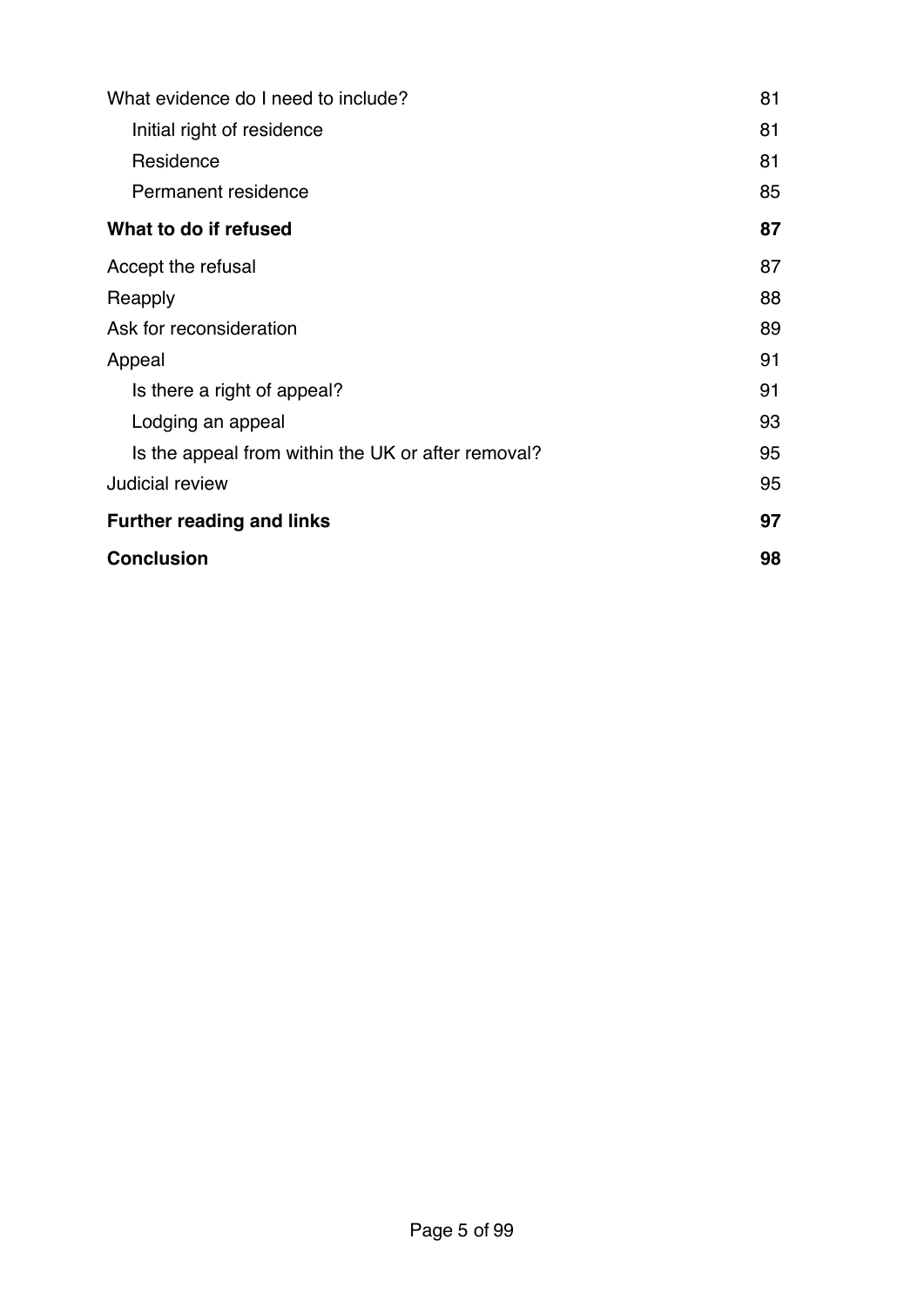## <span id="page-5-0"></span>**INTRODUCTION**

The result of the UK referendum on whether to leave or remain in the European Union has caused huge anxiety to European nationals and their family members living in the UK.

This guide first examines how EU free movement law works, who benefits from it and then turns to the practicalities of making an application.

For the most part, EU free movement law is easy to understand and enabling and it genuinely serves to promote free movement of EEA nationals and their family members. Even before the referendum result, though, the UK Government had become increasingly hostile to free movement of EEA nationals and several administrative measures were taken to try to discourage such movement.

As part of this squeeze, the UK's implementing regulations have been tightened up and are now exceedingly complex in parts. A new set of regulations took effect in February 2017. Perhaps more importantly, a new generation of application forms was introduced in early 2015 which are long, complex and intrusive. The online versions of some forms introduced in October 2016 were an improvement in some ways. From 1 February 2017, it became compulsory to use these forms.

This guide does not cover absolutely every situation and it is not intended to. It is part of a series of guides covering workers, self employment, self sufficiency and students. The purpose of the guides is to cover most types of EU law application for most people.

I am grateful to Unbound Philanthropy for the funding to work on this series and to JCWI for their invaluable help with proof reading. Any errors are of course my own, though.

Page 6 of 99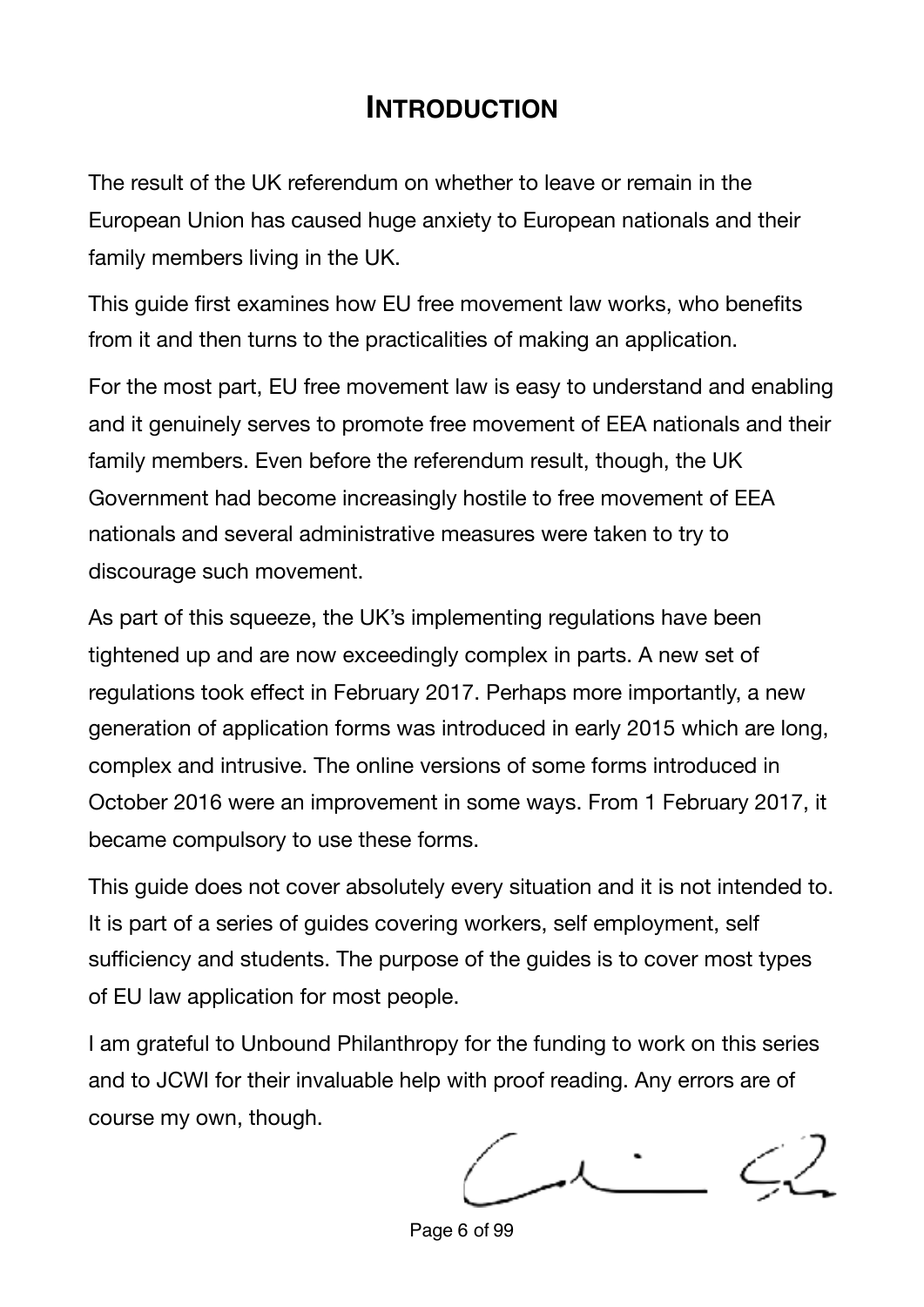## <span id="page-6-0"></span>**GLOSSARY AND MEANINGS**

Lawyers and the Home Office do like their acronyms. The following is a glossary for some of the terms you may encounter here in this ebook or when trying to deal with the Home Office.

| <b>CSI</b>                      | Comprehensive Sickness Insurance. Required by the self sufficient and<br>students in order to qualify for a right of residence                                                                                              |
|---------------------------------|-----------------------------------------------------------------------------------------------------------------------------------------------------------------------------------------------------------------------------|
| <b>CJEU</b>                     | Sometimes just "the Court", this is the Court of Justice of the European<br>Union, formerly known as the European Court of Justice or ECJ                                                                                   |
| <b>Directive</b>                | Form of EU law setting out legal details and implementing treaty rights. Can<br>be directly relied on if domestic regulations do not accurately reflect rights.                                                             |
| EC                              | European Community, predecessor to the European Union                                                                                                                                                                       |
| <b>ECHR</b>                     | European Convention on Human Rights. Different body of law not really<br>related to EU law.                                                                                                                                 |
| EEC                             | European Economic Community, predecessor to the European Community<br>and, later, European Union                                                                                                                            |
| <b>EEA</b>                      | European Economic Area                                                                                                                                                                                                      |
| <b>EU</b>                       | European Union                                                                                                                                                                                                              |
| <b>Exercising treaty rights</b> | Work, self employment, study or self sufficiency in another Member State.                                                                                                                                                   |
| <b>MET</b>                      | Minimum Earnings Threshold, a measure used by the Department of Work<br>and Pensions for assessing the right of residence of EU nationals with low<br>earnings                                                              |
| Third country national          | A citizen of a country outside the EEA, including outside the UK                                                                                                                                                            |
| <b>TFEU</b>                     | Treaty on the Functioning of the European Union: the key bedrock treaty                                                                                                                                                     |
| Treaty                          | Form of EU law setting out binding legal principles. Can be directly relied on if<br>domestic regulations do not accurately reflect rights.                                                                                 |
| UK regulations                  | Form of UK law implementing EU law, primarily the Immigration (European<br>Economic Area) Regulations 2006 as amended (due to be replaced by the<br>Immigration (European Economic Area) Regulations 2016 in February 2017) |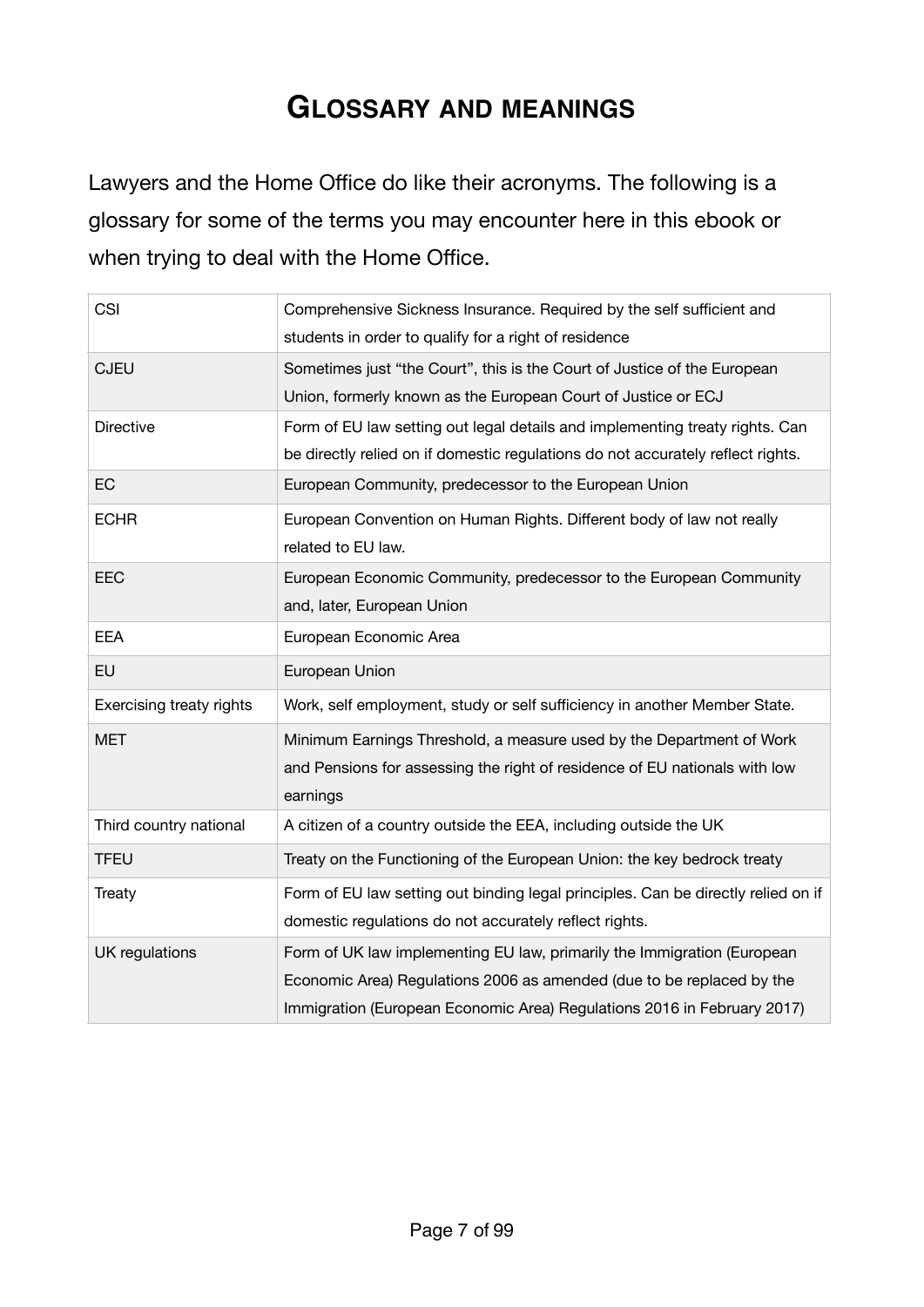# <span id="page-7-0"></span>**BREXIT: WHAT NOW?**

## <span id="page-7-1"></span>**No change, for now**

The vote in the referendum on 23 June 2016 for the UK to leave the European Union had no immediate legal effect. The referendum was advisory in nature and the law does not change until the Government or Parliament changes it.

At the time of writing, it was expected that the Government would start the process of leaving the EU in March 2017. The legal means to depart from the EU is set out in Article 50 of the Treaty on the Functioning of the European Union, so if you hear references to "Article 50" in the context of Brexit, that is what is meant. Article 50 sets out a process for departure. First, the relevant Government must notify the EU of the decision to leave, which is often referred to in the media as "triggering Article 50". Article 50 then provides that the Member State will cease to be a member of the EU two years from the date of notification, unless the departing Member State and the remaining Member States all agree otherwise.

It seems highly unlikely that the UK and all the remaining 27 Member States would agree to shorten the process, which is already incredibly short in legal terms.

There will therefore almost certainly be a two year period between the UK's notification under Article 50 and the actual departure of the UK from the EU, which will probably be in April 2019. Before and during that time, all EU laws will continue to apply as before, including free movement laws.

To put it another way, there will probably be no change to the rights of EU citizens and their family members until at least two years after Article 50 is triggered.

# <span id="page-7-2"></span>**What will happen to EEA nationals and family members?**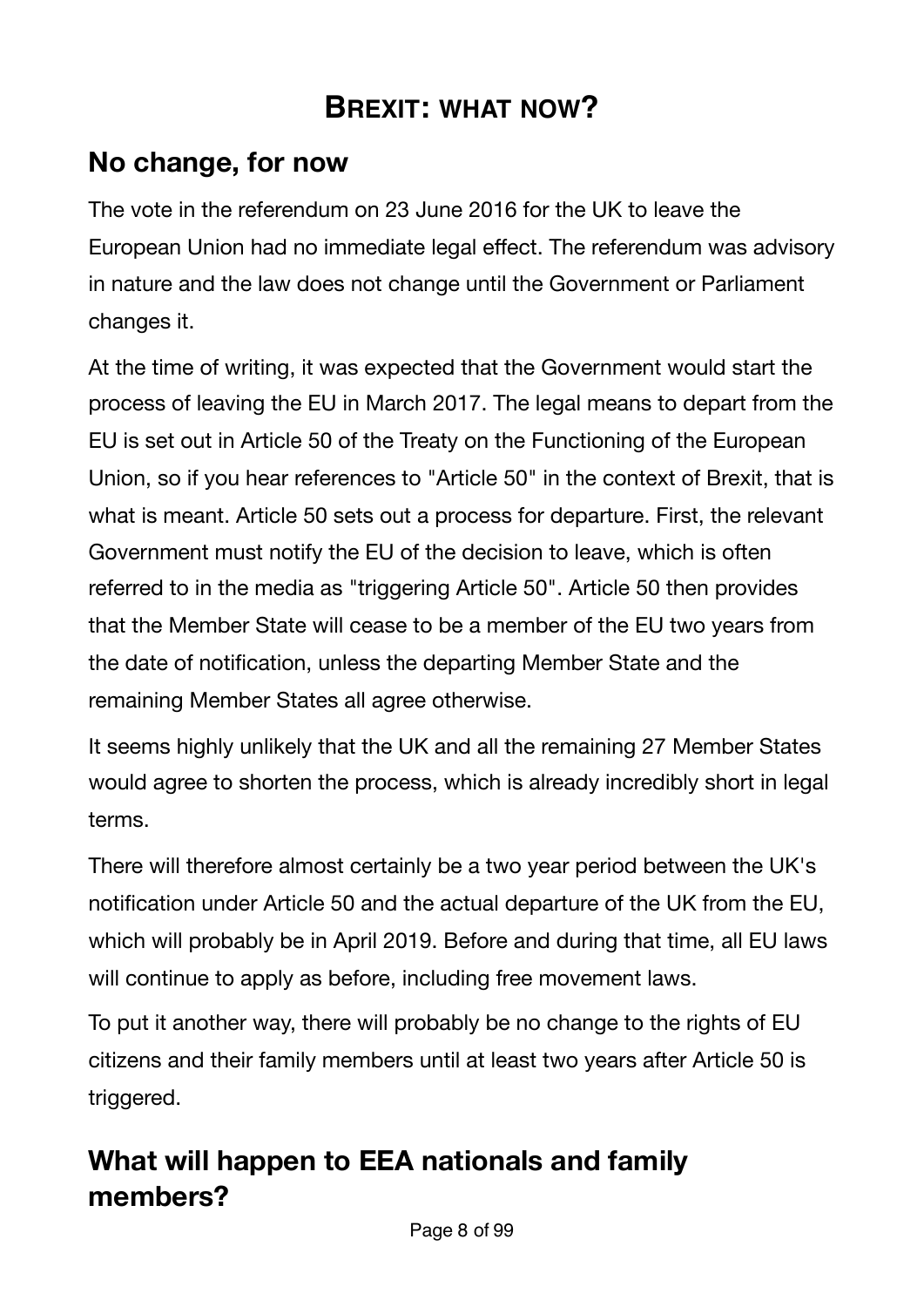At the time of writing, the Government has [repeatedly](https://www.freemovement.org.uk/what-was-said-in-parliament-about-the-status-of-eu-nationals-in-the-uk/) refused to give any clear assurance that EEA nationals will be allowed to stay in the UK after Brexit. Instead, the Prime Minister and other ministers have tied the right of EEA nationals to stay in the UK with the right of UK nationals to stay in other EEA countries and said that it is a matter of negotiation.

Before going further, one option for the UK is to retain EU free movement rights even outside the EU itself, following the example set by Norway, Switzerland and others. In this scenario, there might well be little change to the rights of EEA nationals living in the UK and no need to apply for further documents as proof of residence. This is sometimes described in the media as "soft Brexit". Soft Brexit remains possible, although at the time of writing the indications from Government seemed to point to "hard Brexit", in which free movement rights would not continue.

Irrespective of whether Brexit turns out to be "soft" or "hard", there are signs behind the scenes that EEA nationals will be permitted to remain in the UK following Brexit, although the terms are currently unknown.

First of all, it would be genuinely extraordinary if the UK were to attempt to expel literally millions of residents. It would be immoral, illegal on human rights grounds and would make the UK into a pariah state.

Secondly, aside from the morality and lawfulness of the exercise, it would be extraordinarily difficult for the UK to do so. Rounding up that many people or simply making them unlawfully resident and asking them to leave would create huge administrative problems.

So, we can expect that EEA nationals will in general be permitted to remain, and there have been cautious indications from officials that this will be so.

A [page](https://www.gov.uk/government/news/statement-the-status-of-eu-nationals-in-the-uk) was added to the Government website on 11 July 2016 stating as follows: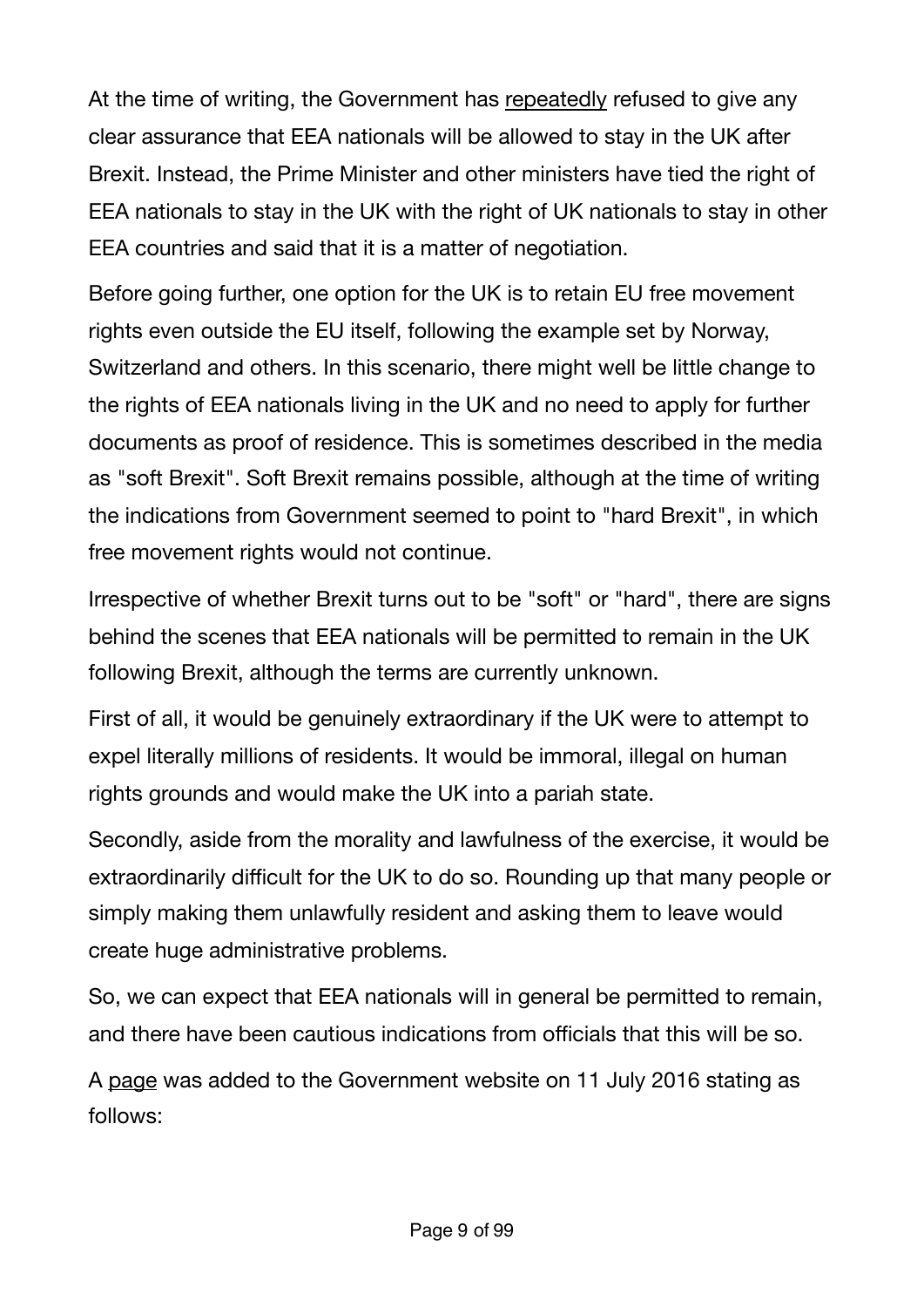*When we do leave the EU, we fully expect that the legal status of EU nationals living in the UK, and that of UK nationals in EU member states, will be properly protected.*

A senior Home Office civil servant, Mark Sedwill, told the Home Affairs Select Committee in Parliament on 20 July 2016 that EU citizens in the UK with permanent residence would be allowed to stay:

*"People have got that right of permanent residence and that right is associated with other international treaties that the UK is members of such as human rights legislation under the human rights act," he said. "It is under EU law at the moment but it is a right the UK respects."*

Asked why no firm assurance was being given to those with permanent residence, he went on:

> *"I think for people who have the five-year residence, we have in effect had a guarantee."*

The BBC published a [news item](http://www.bbc.co.uk/news/uk-politics-36849071) on the evidence and the full evidence can be seen the [Hansard website](http://www.parliament.uk/business/committees/committees-a-z/commons-select/home-affairs-committee/news-parliament-2015/160718-brexit-evidence/).

On 7 October 2016, an anonymous "senior source" and a "Cabinet source" told [The Telegraph](http://www.telegraph.co.uk/news/2016/10/07/every-eu-migrant-can-stay-after-brexit-600000-will-be-given-amne/) that EU nationals with permanent residence would be allowed to remain, and that the remainder would also be allowed to stay anyway:

*Home Office research has concluded that when Britain leaves the EU, just over 80 per cent of EU citizens in the UK will qualify for residency, sources said. "The remaining people will, of course, be allowed to stay in the UK," a senior source said.* 

*"That's a given. We just need to work out exactly how we do it."* 

*Another Cabinet source said: "They will be allowed to remain in Britain. But it is important that reciprocal agreements are made with the EU to ensure that British people abroad get the same rights."*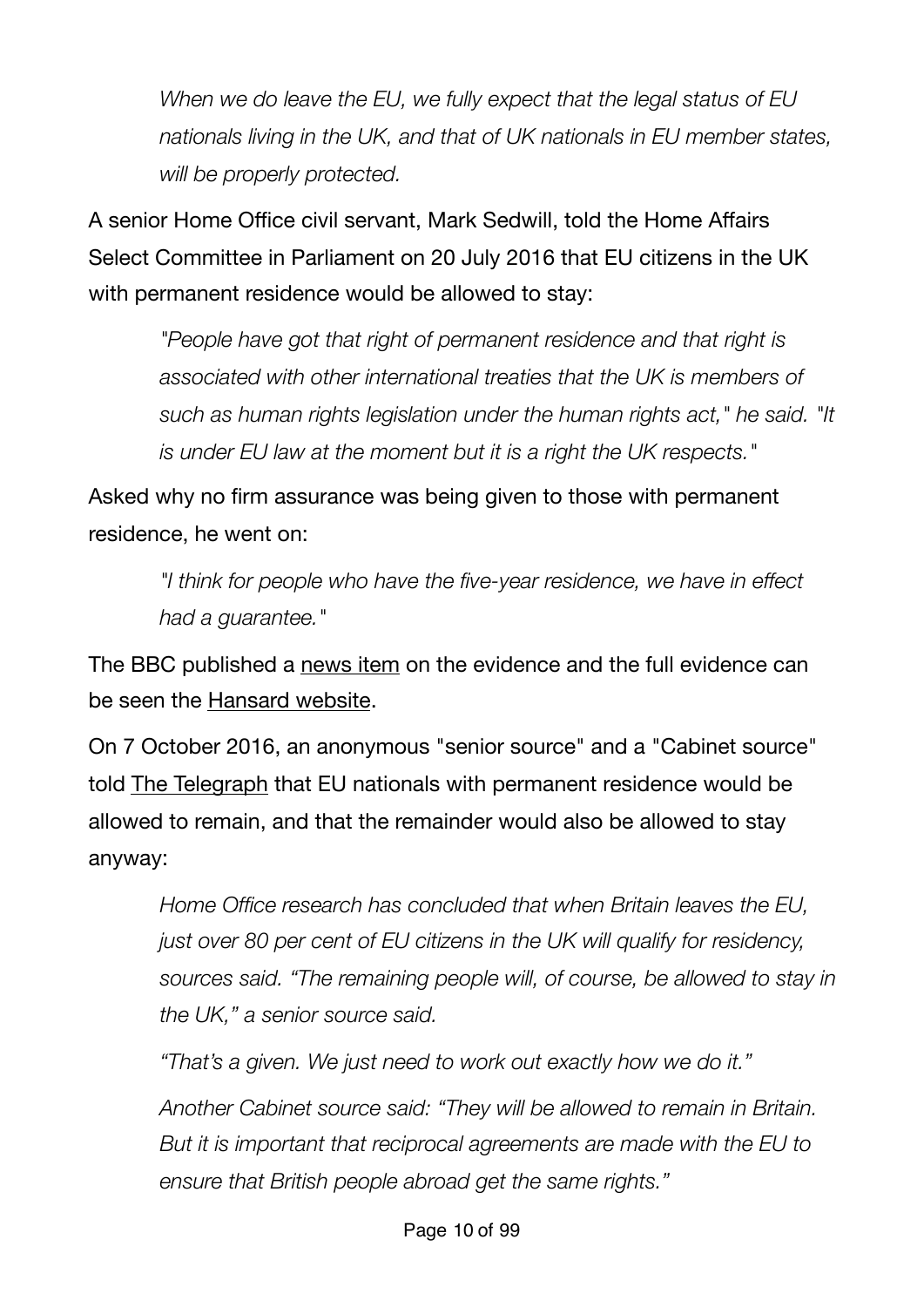At the time of writing there had still been no official announcement but it very much seems that EEA nationals will be allowed to remain in the UK following Brexit. Even then, there remain questions about what kind of residence status they might have after Brexit, whether there will be different legal status for those with permanent residence compared to those without, how they will obtain that new status in practical terms, whether they will retain EU rights to be joined by family members, what will happen to those reliant on "derived" rights of residence and whether there will be any cut-off date for new arrivals from the EEA. We will not know the answer to those questions until an official announcement is made and we do not know when that might occur.

# <span id="page-10-0"></span>**Is it worth applying for residence documents now?**

On the one hand, informal indications are that EEA nationals will be allowed to remain in the UK, and that probably also includes family members. On the other, the official Government position remains that it is a matter for negotiation and we also do not know on what basis EEA nationals will be allowed to remain.

We lawyers might properly be described as paid pessimists: a major part of our job is to think of what can go wrong in order to prevent it occurring.

My own cautious and reluctant view is that it probably is better to apply now for permanent residence or residence documents, if only to work out if there are any problems so that there is time to spare to resolve them. For example:

- If those already with permanent residence documents are treated more generously or find it easier to obtain a new immigration status, it might be wise to apply now.
- If you do not apply now and find later that you do not have the right documents, this could cause problems. If you apply now and find you do not have the right documents, you still have plenty of time to sort it out.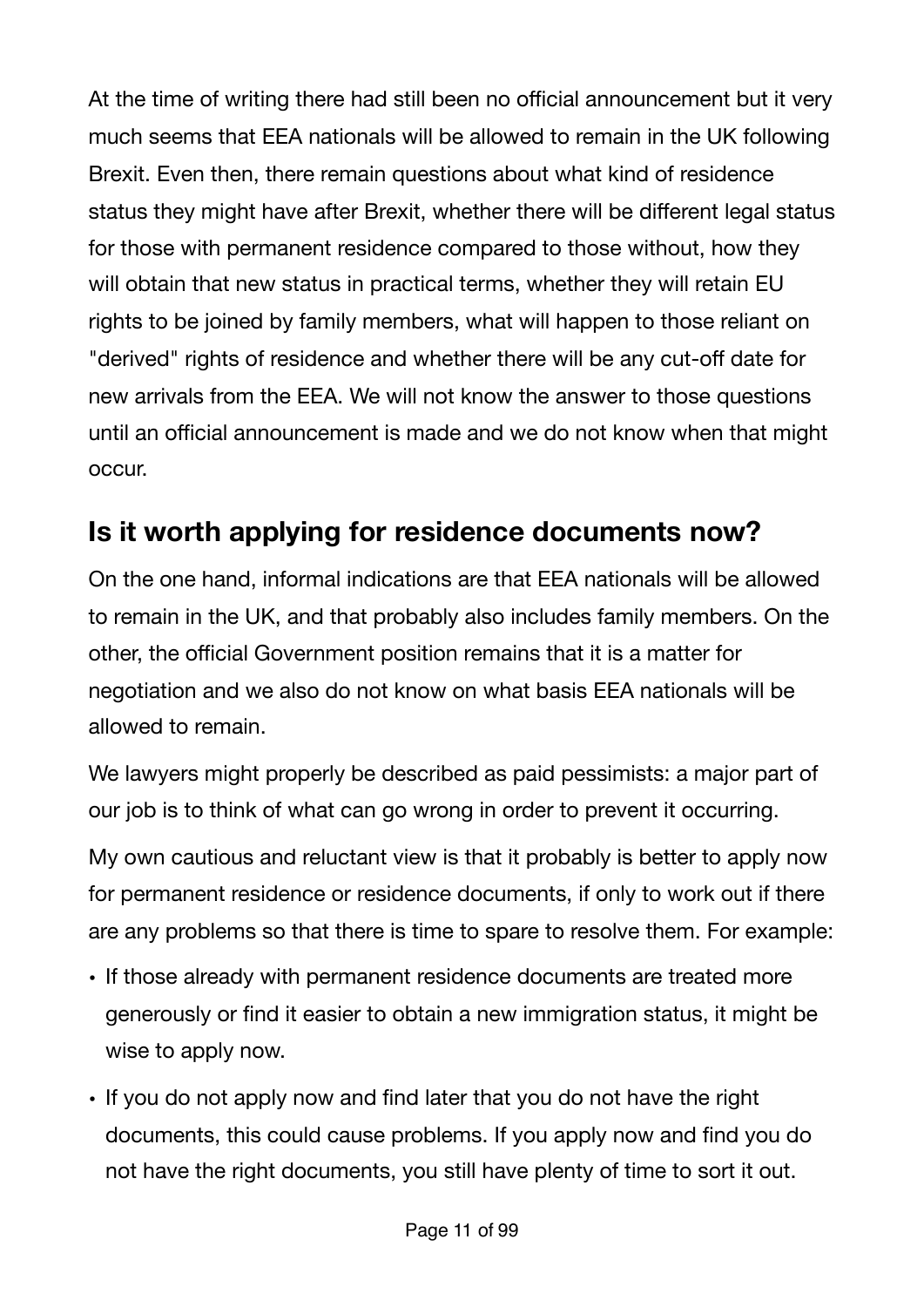- If it turns out that having a right of residence is important in some way, it would be better to know now whether you do or do not have a formal EU law right of residence. Many EEA nationals living in the UK, some for very many years, do not, in particular self sufficient people such as those married to British citizens who do not have comprehensive sickness insurance.
- Third country national family members of EEA nationals (e.g. the Brazilian wife of a Portuguese national) might later have difficulty proving their status if their relationship with the EEA national breaks down, so it might be wise to obtain residence documents now in preparation for Brexit.
- Those who might benefit from what are called "derived rights of residence" based on case law like *Zambrano* should do everything possible now to regularise their position and obtain residence documents. It is this group of beneficiaries of EU law who are most likely to be vulnerable when Brexit occurs.

I am reluctant to advise people to do something that I do not know for sure they need to do. After all, the UK may remain within the EEA and free movement laws might remain essentially unchanged. However, applying for a residence document is cheap at only £65 and it is an application which in my view can normally be undertaken without a lawyer.

# <span id="page-11-0"></span>**Should EEA nationals apply for naturalisation as British citizens?**

Some EEA nationals or family members may wish to naturalise as British citizens. This is a very personal decision. However, it is important to be careful because the UK Government now says that the **family members of dual citizens cannot benefit from EU free movement law. This means that any family members from outside the EEA would lose their right of residence in the UK if their EEA family member naturalises as British.**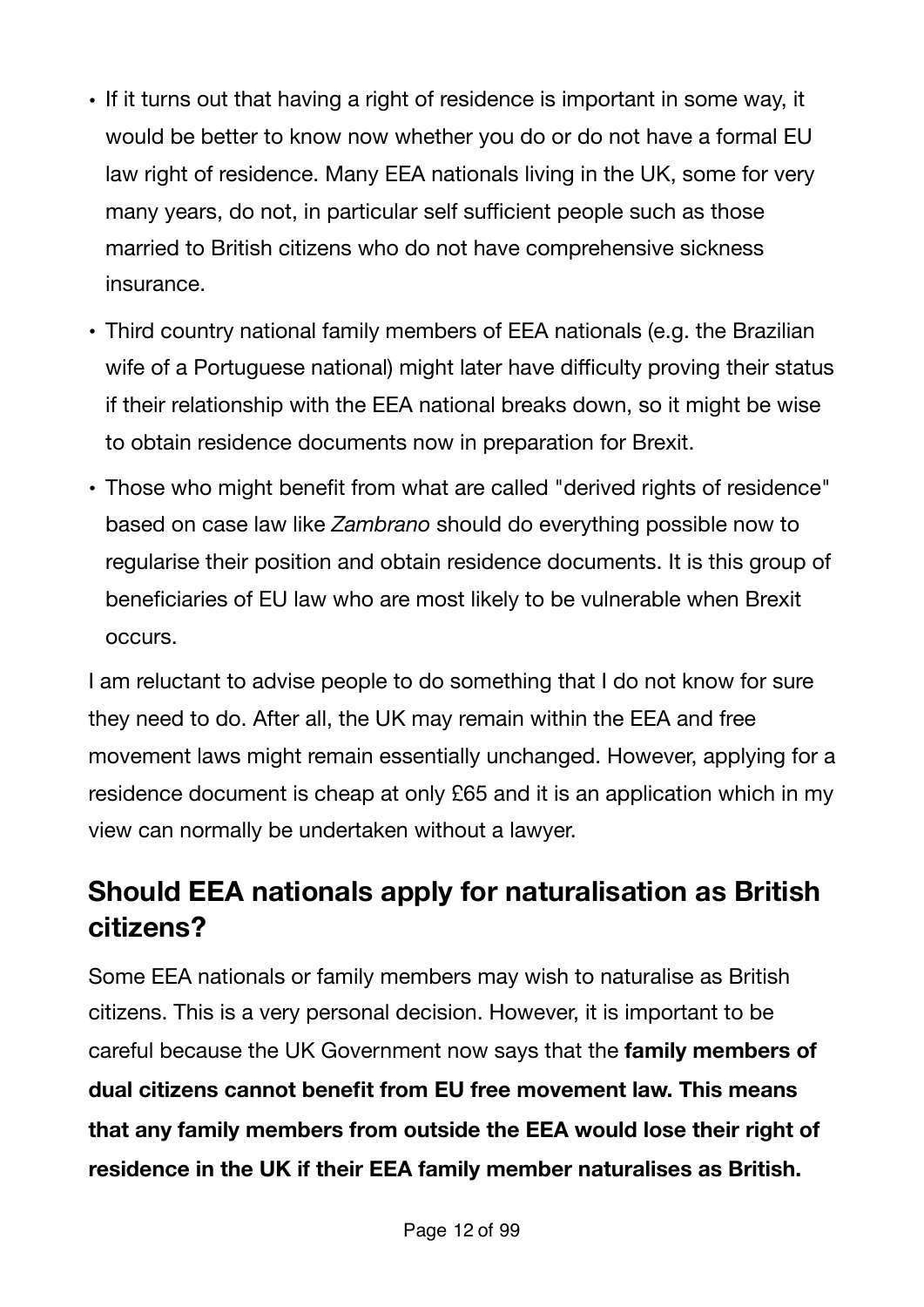Further, an EU citizen will by becoming British lose his or her right to be joined by family members in future. This is particularly a problem with children over the age of 18 and parents and grandparents, who are all virtually excluded from entry by the UK's strict immigration rules.

Prior to 2012 the Government had no problem with dual citizenship giving rise to EU residence rights but in response to a case called *McCarthy* the UK changed its approach. It is arguable that the current UK approach is unlawful in EU law but this is no time to be standing on principle.

Another thing to consider carefully is whether the current country of nationality permits dual citizenship. In British nationality law it is not a problem to be a citizen of another country at the same time. That is not true of all countries and some countries even automatically terminate a person's citizenship if he or she becomes a citizen of another country.

For those who do decide to naturalise, the main issues are the application fee and that since 2015 EU nationals and their family members must

- (a) have had permanent residence for a year at the time of application; and
- (b) need to hold a permanent residence certificate or card at the time of application.

Home Office officials are on occasion giving out incorrect information on telephone hotlines and claiming that a person must have held a permanent residence certificate or card for a year before applying for naturalisation. This is incorrect. A certificate or card does need to be held at the time of application but permanent residence is acquired automatically whether or not the person has a certificate or card, so it is perfectly possible to have had permanent residence for over a year at the time the certificate or card is issued and therefore qualify immediately.

#### *Example*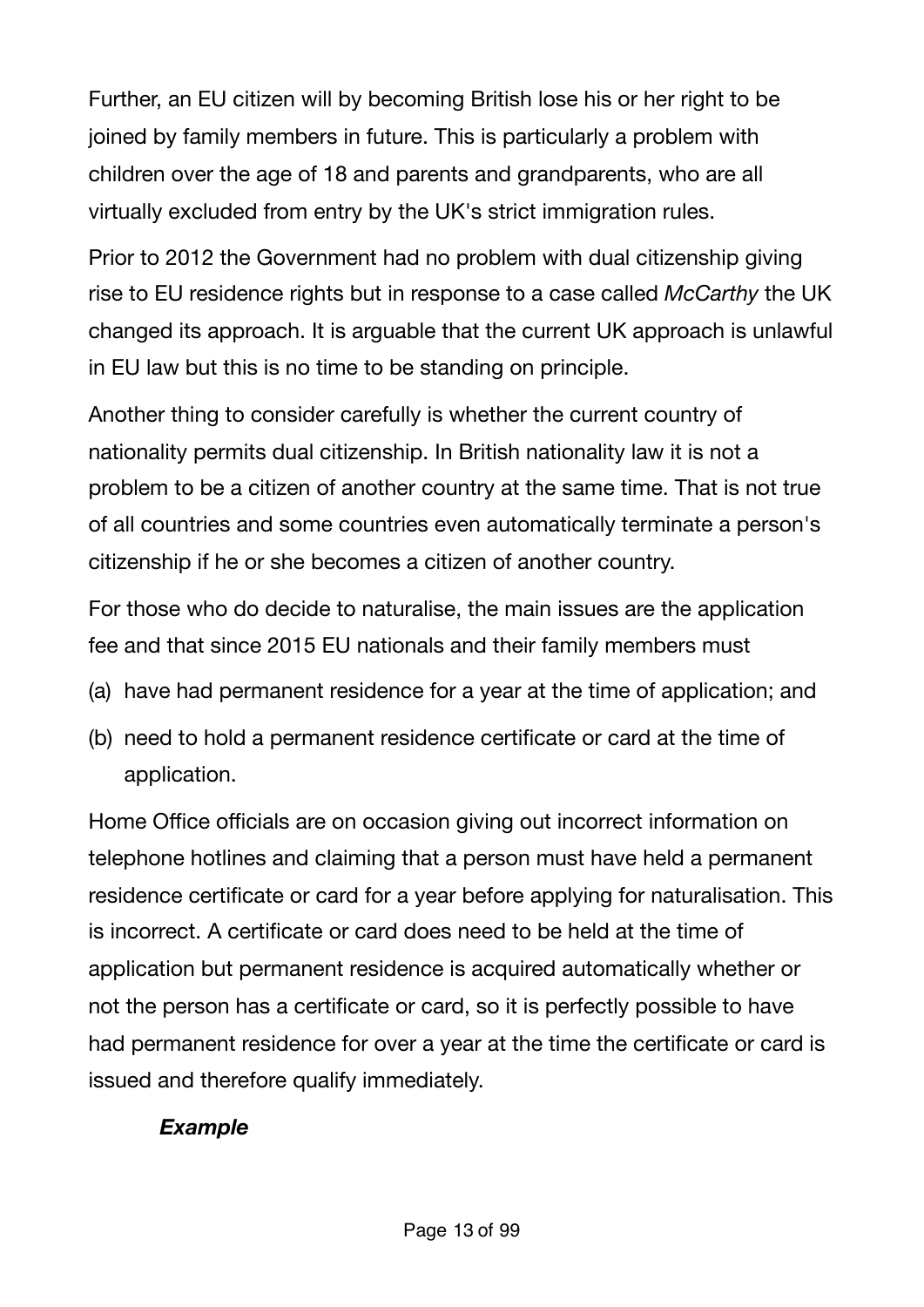*Cecile is a French national. She has resided in the UK since 2002 as a worker; she found a job within weeks of arriving and has worked more or less continuously ever since, with a short break of a few weeks between jobs.* 

*She automatically acquired the right of permanent residence in 2007, five years after she entered the UK. She never applied for a permanent residence certificate because she did not need to.* 

*Worried about what will happen when the UK leaves the EU, she decides to naturalise as a British citizen. She applies for a permanent residence certificate in July 2016 and it is issued in December 2016. As soon as she has the permanent residence certificate, she is eligible to apply for naturalisation (assuming she meets the other criteria, such as good character). This is because she now has a permanent residence certificate and she has had permanent residence since 2007, which is more than the required 12 months.*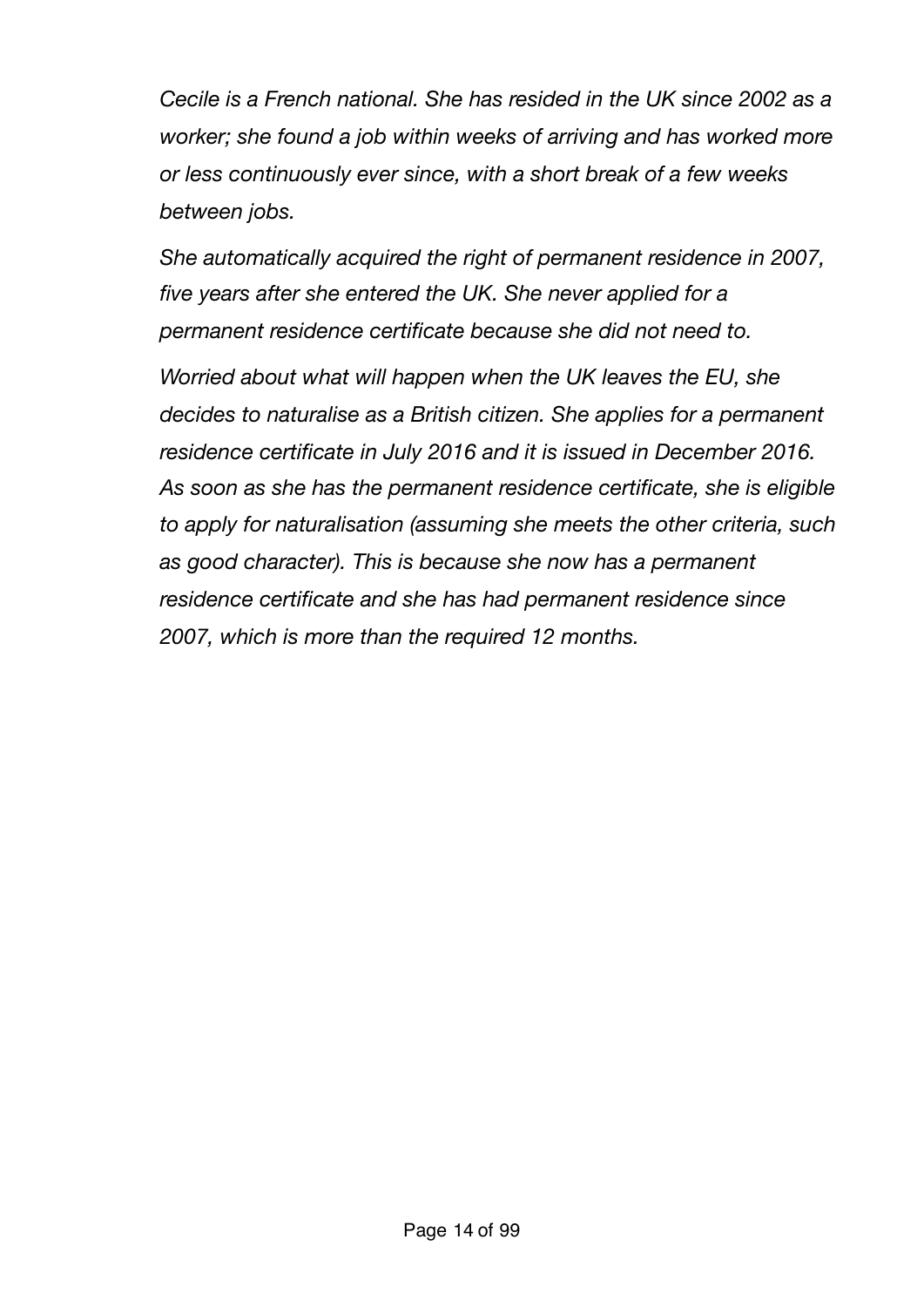# <span id="page-14-0"></span>**HOW EU FREE MOVEMENT RIGHTS WORK**

## <span id="page-14-1"></span>**The fundamental freedoms**

The founding purpose of the European Economic Community (EEC), the predecessor to the modern European Union (EU), was to create a common market and guarantee four fundamental freedoms:

> **Freedom of goods Freedom of capital Freedom of services Freedom of people**

In simple terms, EU law on free movement of persons is intended to make it as easy and practicable to move from Barcelona to London to live and work

as it is from Birmingham to London. It has been [described](http://blogs.spectator.co.uk/coffeehouse/2014/07/britain-has-very-little-to-fear-from-the-echr-so-why-are-so-many-tories-so-afraid-of-it/) as "the single greatest advance in European liberty and opportunity since the Iron Curtain was lifted."

The idea behind the free movement of people — and the other freedoms — is that we will all be better off economically, socially and culturally if such freedoms extend across the whole of the EU in a single common market.

That is a noble aim, but one which is hard to achieve in practice because each EU

"EU law on free movement of persons is intended to make it as easy and practicable to move from Barcelona to London to live and work as it is from Birmingham to London"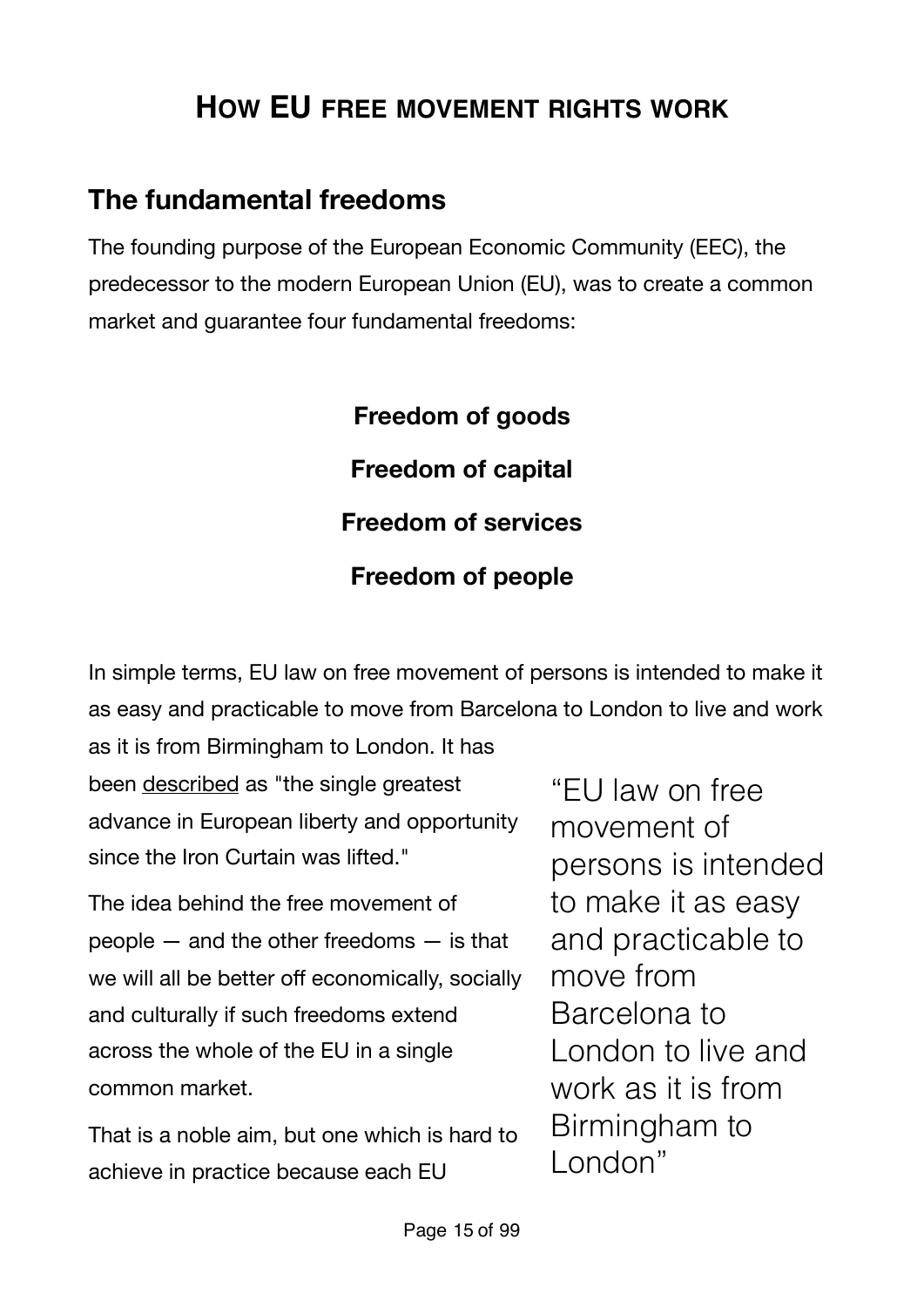Member State has its own immigration and other laws. EU law therefore provides a number of rights in order to encourage and facilitate free movement, including:

**Right to work in another Member State Right to** *seek* **work in another Member State Right to be temporarily unemployed in another Member State Right to equal treatment for welfare benefits Right to be self employed in another Member State Right to be self sufficient in another Member State Right to study in another Member State Right to be accompanied by one's family members** 

Rights like the right to work would be ineffective if not accompanied by a right to seek and find work, a right to be out of work for at least short periods and a right to be accompanied by one's family. If these "secondary" rights did not exist, it would prevent or discourage people from working in other Member States. Other rights are also conferred in order to ensure that citizens of other Member States are treated equally and therefore not discouraged, such as a right to the same unemployment and social assistance benefits as citizens of the Member State and the right to equal healthcare provision.

These rights are conferred directly by the EU on all citizens of EU Member States and Member States are supposed to respect them absolutely. Pressure on politicians in every Member State from their own citizens mean that governments and immigration officials are sometimes rather reluctant to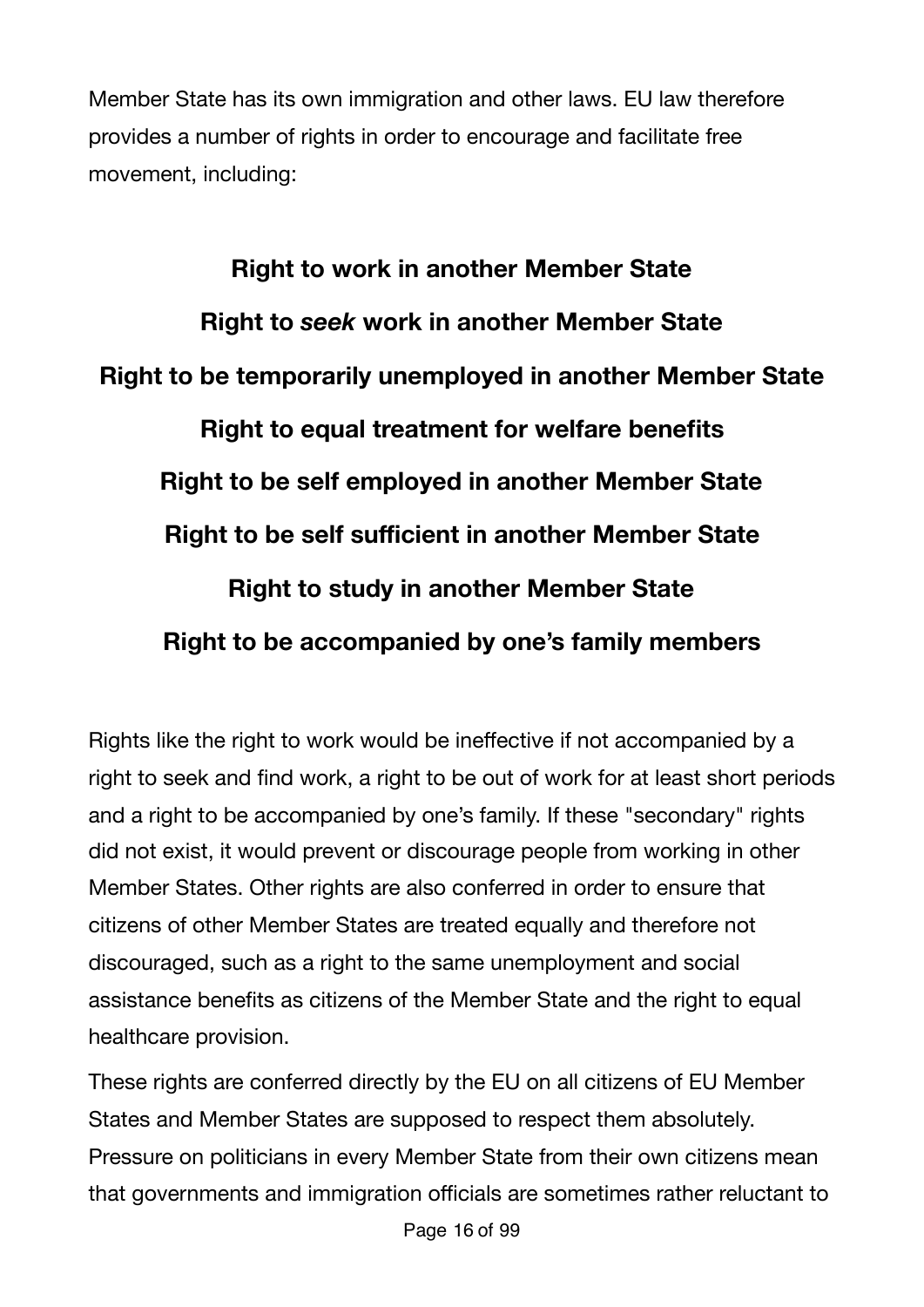"The passport does not itself confer any rights, it is merely evidence that the rights are held. The same is true of EU residence documents."

give full effect to these rights, though. Many feel, rightly or wrongly, that newcomers compete for jobs and services.

In order to make use of these rights, the individual wishing to assert them must be exercising treaty rights of free movement. Non-British EEA citizens may therefore make use of these rights when pursuing certain activities in the UK. A French person in the UK may make use of EU law in the UK and a British person

may make use of EU law when in France. If the person has not moved to another EU or EEA country, though, that person will not usually be making use of treaty rights and therefore cannot usually make use of EU law.

There are some circumstances, considered later, where a British citizen may make use of EU freedom of movement law to benefit his or her family members *in the UK* rather than having to rely on UK immigration law.

# <span id="page-16-0"></span>**Rights not privileges**

Free movement rights for EU citizens and their family members are preexisting *rights*, not *privileges* for which application must be made. This is very important and has many implications.

An analogy can be drawn with a child born in the UK to British parents. Section 1 of the British Nationality Act 1981 states that such a child is a British citizen from birth. The child does not emerge from the womb clutching a passport: the passport can be obtained later if or when the child needs it in order to travel or for convenient identification purposes. **A passport does not itself confer any rights; it is merely evidence that the rights are held. The same is true of EU residence documents.**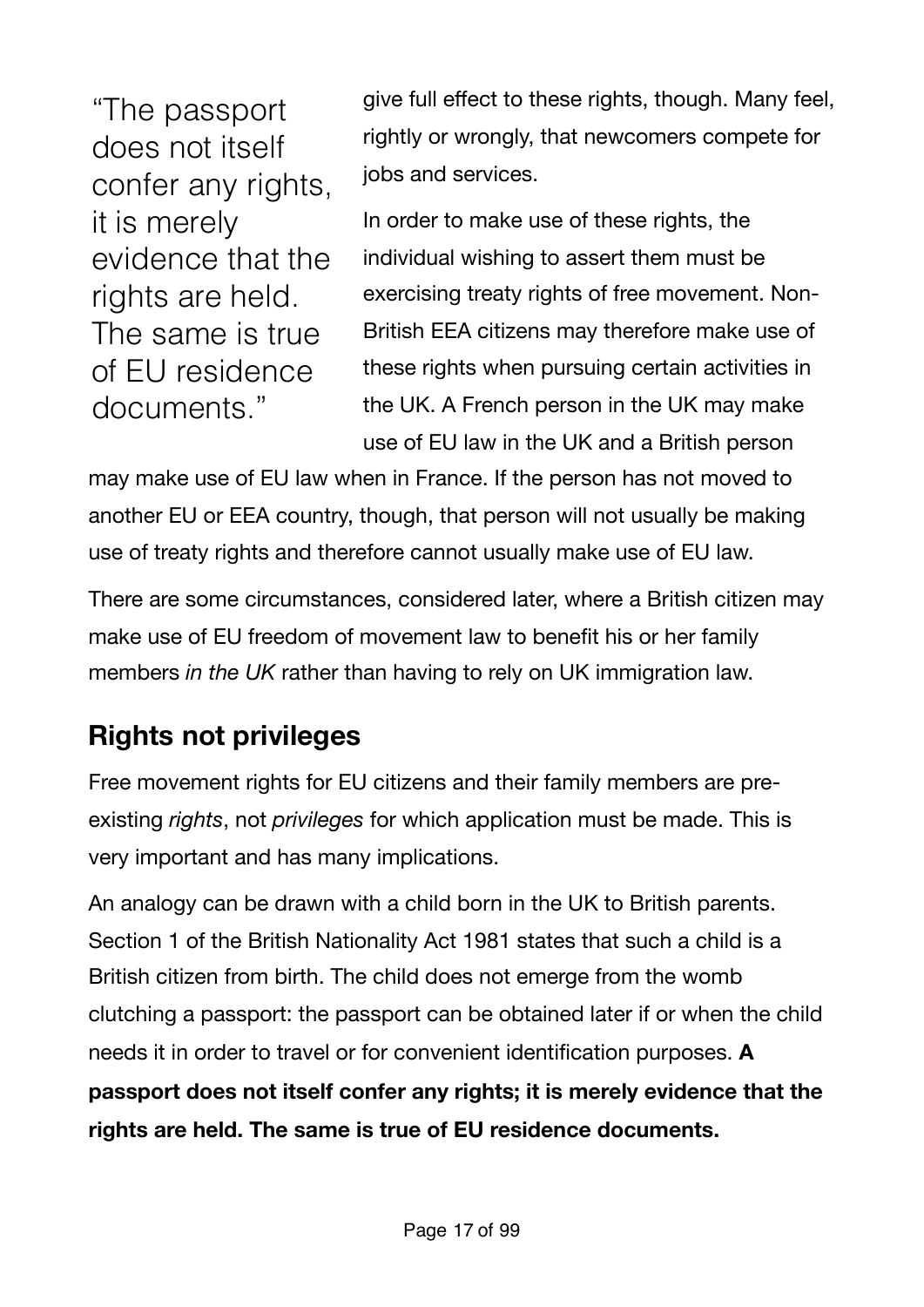Similarly, the treaties and directive confer rights on EU citizens exercising free movement rights. These rights are not granted by any particular government of an EU Member State and certainly not by the UK government. However, it is often convenient to the individual who possesses a right for a government to have *recognised* that right by issuing EU residence documents.

A British citizen has a right to live in and enter the United Kingdom. However, that might prove difficult in practice if one has lost one's passport on holiday outside the UK. The passport is not necessary for entry in a strict legal sense but it makes it an awful lot easier and avoids the need for the immigration official to detain the British citizen on entry while working out whether they really are British or not.

This all leads to a very important difference of principle between UK immigration law and EU freedom of movement rights. In UK law, if a foreign national wishes to come to the UK he or she must first make an application. There is no pre-existing 'right' to enter the UK. It is a privilege that can be granted or refused by the Home Office.

A great deal flows from this distinction between inherent rights and discretionary privileges, and for those schooled in UK immigration law many aspects of EU free movement law may seem counterintuitive. This is just as true for immigration officials as immigration lawyers and judges.

# <span id="page-17-0"></span>**What are the EU, EC, EEC, EEA and ECHR?**

The European Economic Community (EEC) was created in 1957. The United Kingdom joined on 1 January 1973. The EEC was later renamed the European Community (EC) and then later again the European Union (EU).

The European Economic Area (EEA) is a slightly extended version of the EU's common market consisting of the EU Member States plus Iceland,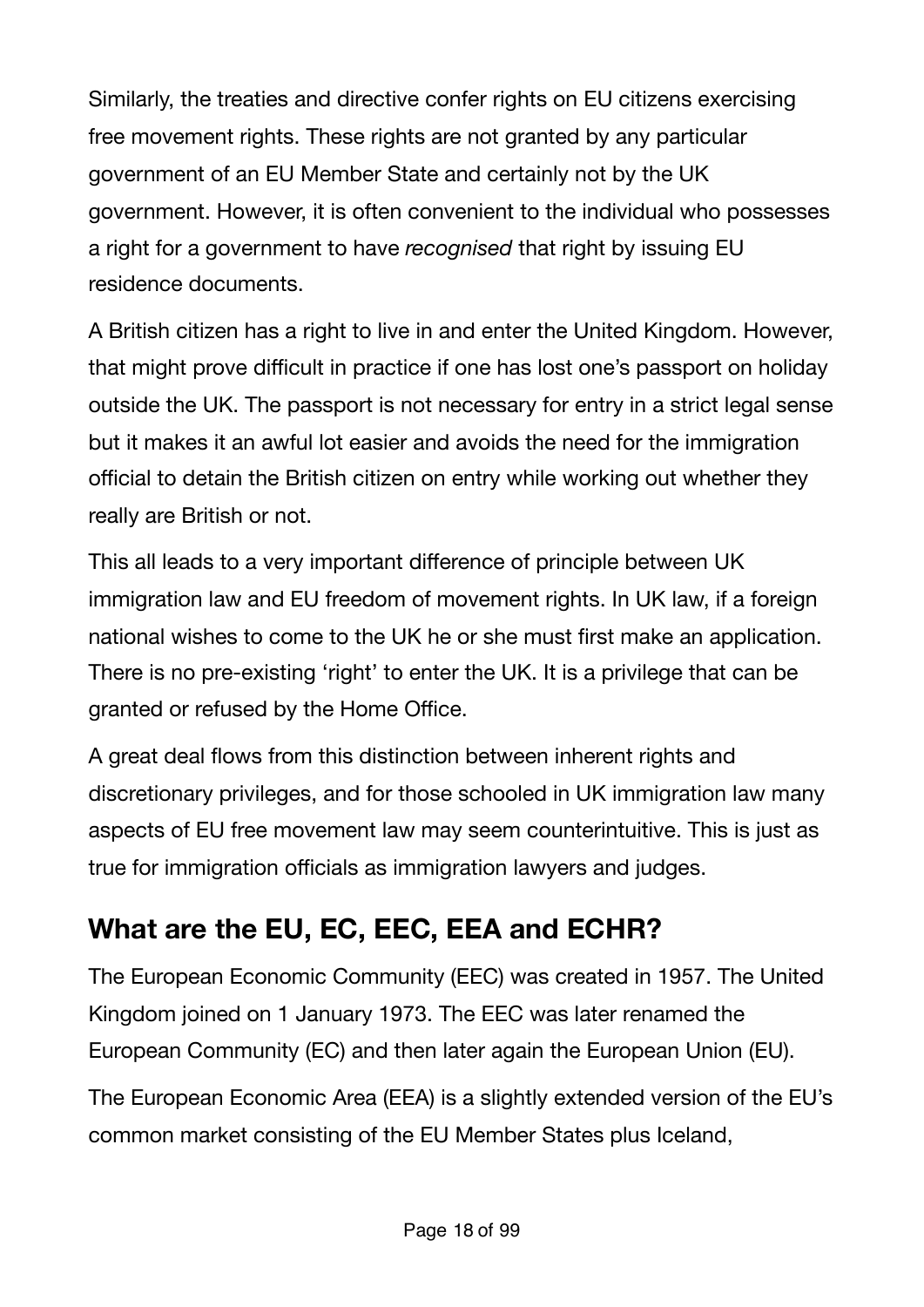Liechtenstein and Norway. Switzerland is not formally part of the EEA but all EEA members have agreed to treat it as if it were.

The legal source of free movement law is therefore the EU, but the area within which those rights may be exercised is the EEA. This can lead to a bit of confusion around use of "EU" and "EEA". Here in this guide I generally refer to EU law and often to EU Member States but to EEA citizens or nationals as the beneficiaries of EU free movement law.

All of these bodies are distinct from the European Court of Human Rights (ECHR), which is a separate institution supervising a separate set of laws.

# <span id="page-18-0"></span>**Who are the EU Member States?**

There are now 28 Member States to the EU (dates countries joined in brackets):

| <b>Austria (1995)</b> | Italy (1952)          |
|-----------------------|-----------------------|
| <b>Belgium (1952)</b> | Latvia (2004)         |
| Bulgaria (2007)       | Lithuania (2004)      |
| Croatia (2013)        | Luxembourg (1952)     |
| <b>Cyprus (2004)</b>  | Malta (2004)          |
| Czech Republic (2004) | Netherlands (1952)    |
| Denmark (1973)        | Poland (2004)         |
| Estonia (2004)        | Portugal (1986)       |
| <b>Finland (1995)</b> | Romania (2007)        |
| <b>France (1952)</b>  | Slovakia (2004)       |
| Germany (1952)        | Slovenia (2004)       |
| Greece (1981)         | Spain (1986)          |
| Hungary (2004)        | Sweden (1995)         |
| Ireland (1973)        | United Kingdom (1973) |

Page 19 of 99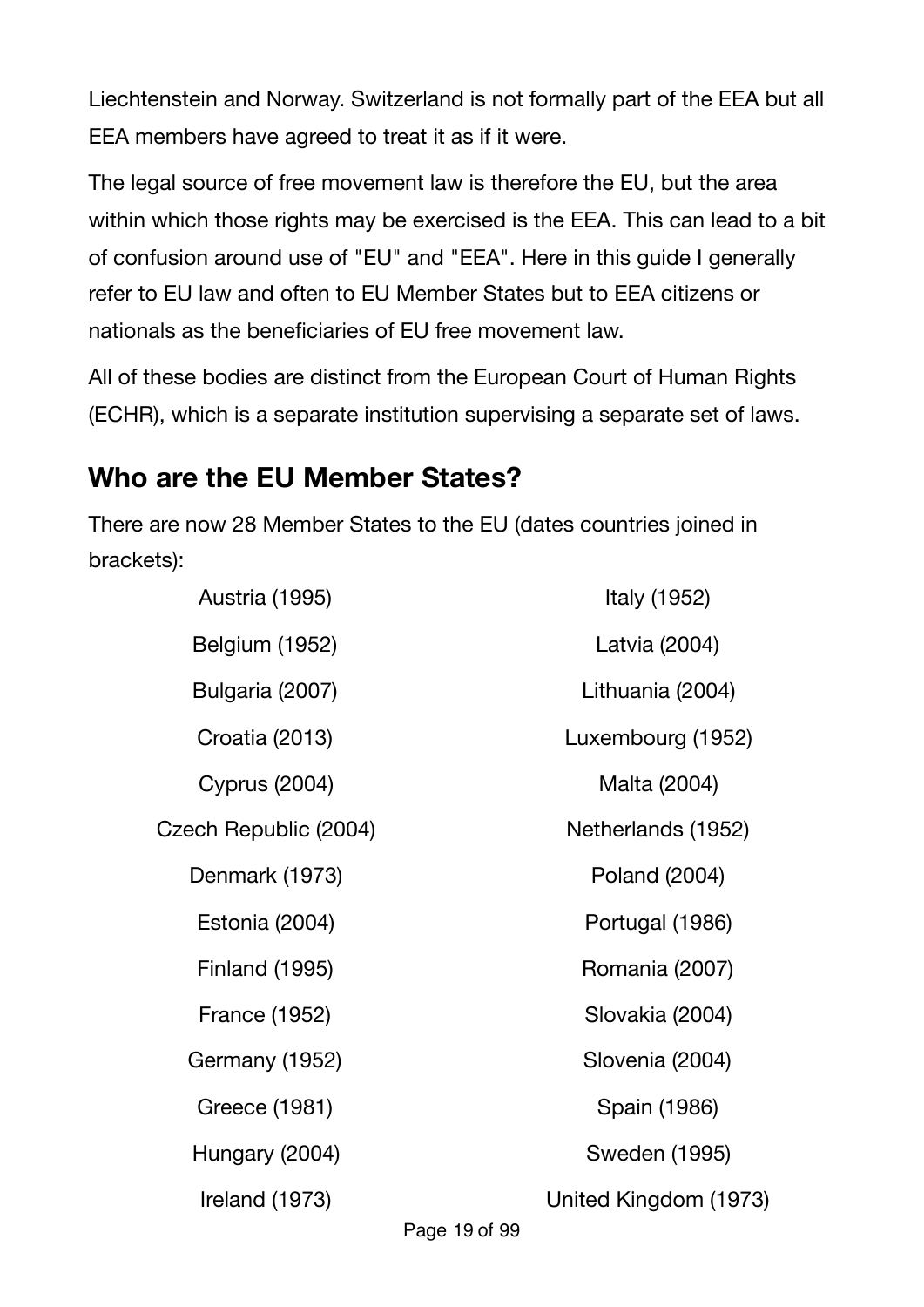

Other countries may join in future but there are unlikely to be further new members in the next few years. The UK is likely to cease being a member following the outcome of the referendum on UK membership in June 2016, although the date and terms of departure were not known at the time of writing.

# <span id="page-19-0"></span>**Where does EU law come from?**

The purpose of the EEC, later the EC and now the EU has been set out in various treaties and other laws of the EEC, EC and EU since 1957. The current treaty is rather prosaically called the [Treaty on the Functioning of the](http://eur-lex.europa.eu/legal-content/EN/TXT/?uri=celex:12012E/TXT)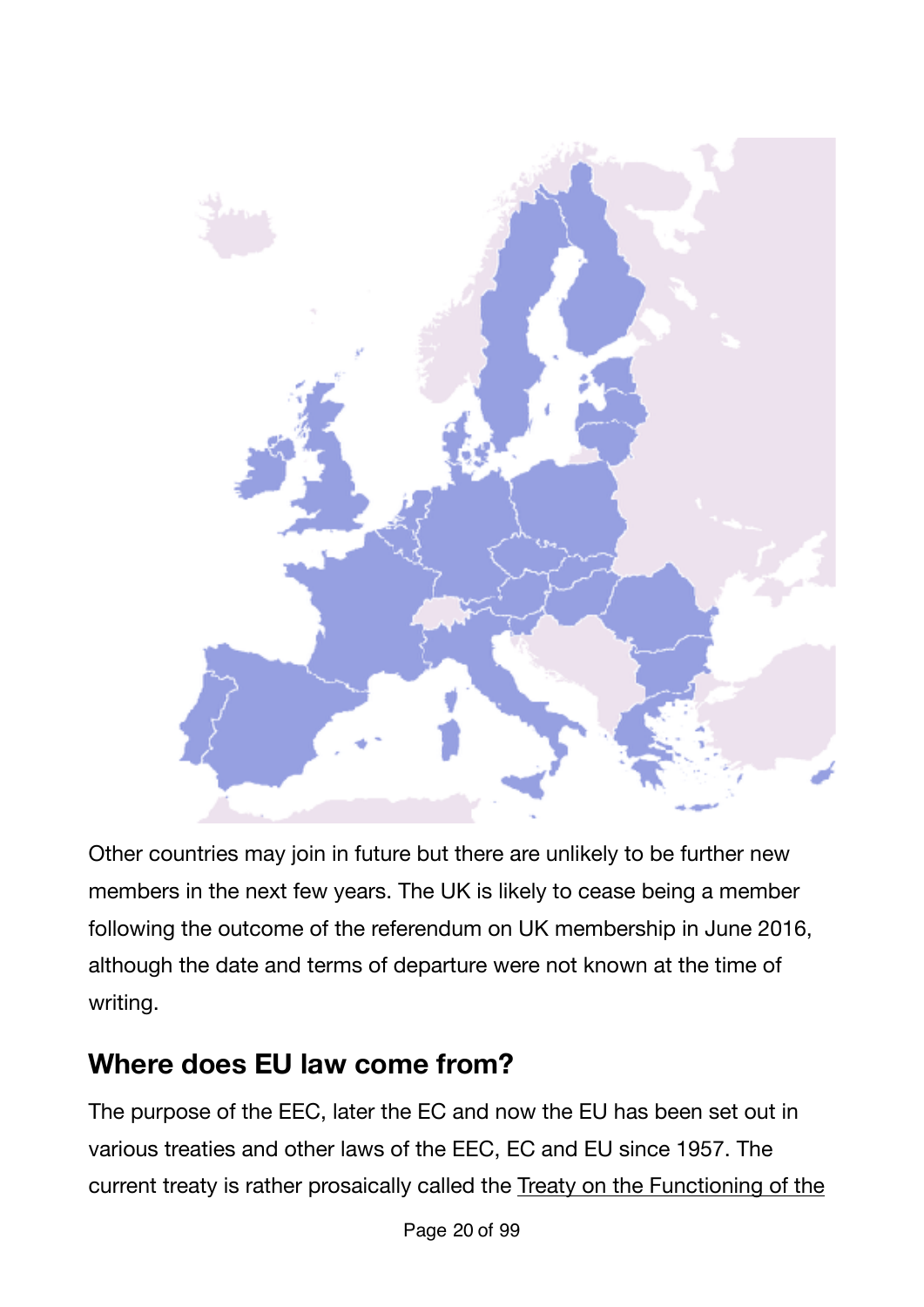[European Union](http://eur-lex.europa.eu/legal-content/EN/TXT/?uri=celex:12012E/TXT) (TFEU). This sets out the principles of EU law. The current Directive which sets out the details of how the principles will work in practice is [Directive 2004/38/EC](http://eur-lex.europa.eu/LexUriServ/LexUriServ.do?uri=OJ:L:2004:158:0077:0123:en:PDF), more commonly referred to as the Citizens' Directive. These provisions allow EU nationals and their family members to move freely among EU Member States to work, set up in self-employment, retire and study. The rights are not wholly unrestricted, particularly regarding the ability to secure stay for family members, but they are powerful nonetheless.

Lawyers and judges say that the treaty and the directive are "directly

effective" and can therefore be cited and used by EU citizens to enforce their rights. This is very important, because EU law is usually adopted and written into the law of Member States as well. This process is called being "transposed". In the United Kingdom, the government of the day will introduce some domestic UK-only regulations that will be applied by immigration officials in the UK and which the government states are an accurate reflection of EU law.

"In reality, governments do not always accurately and properly transpose EU law into domestic law."

In reality, governments do not always accurately and properly transpose EU law into domestic law. The regulations that transpose free movement rights in the UK are from 1 February 2017 the Immigration (European Economic Area) Regulations 2016. I will refer to them in this guide as just "the UK regulations".

The UK regulations have been very heavily amended since they were introduced, sometimes by the Government trying to tighten the original rules and sometimes after the Government lost a major case on EU rights and then made changes. There is an offi[cial amended version](http://www.legislation.gov.uk/uksi/2006/1003) of the UK regulations that shows the amendments to May 2015.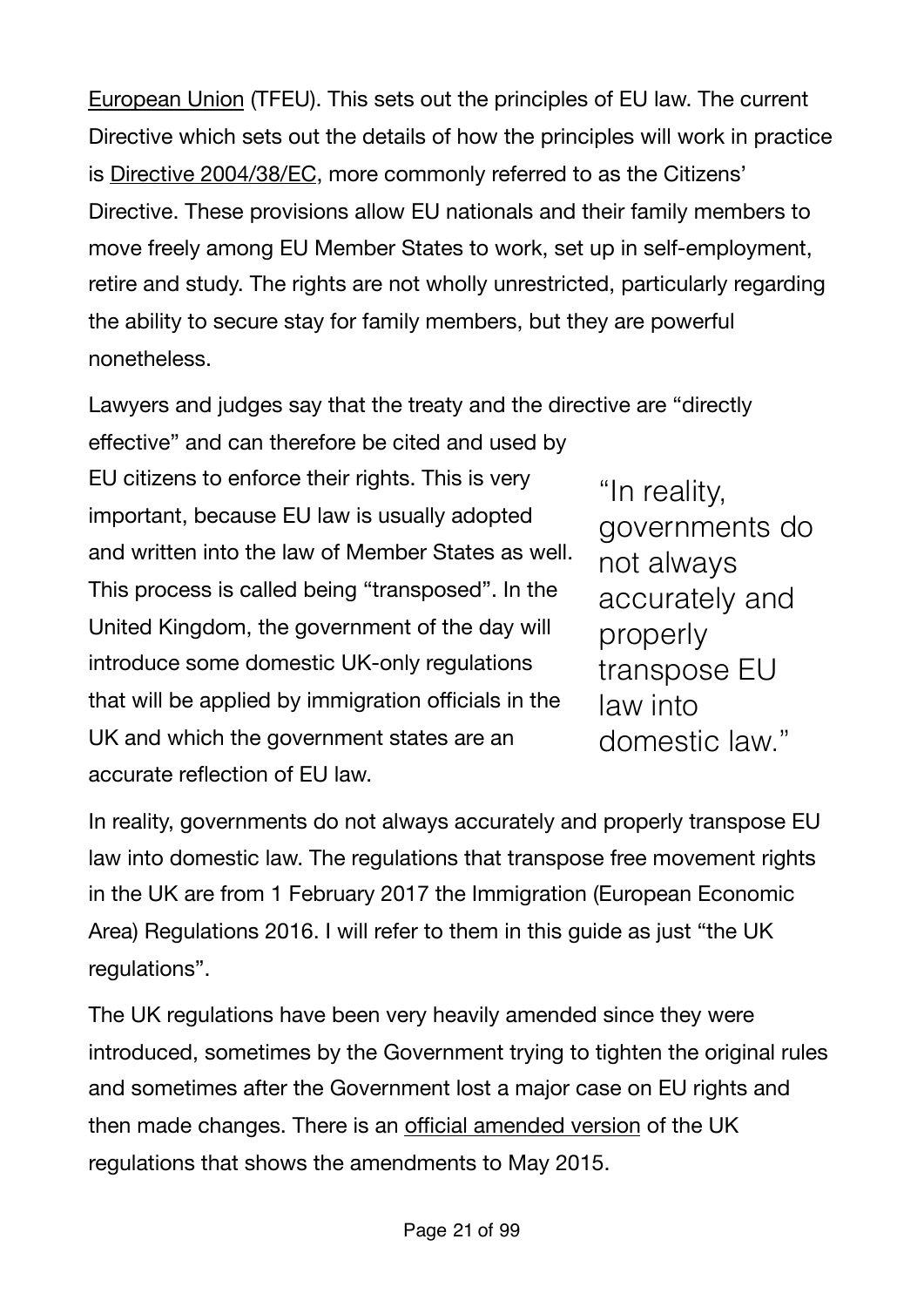It is for the courts to decide if the UK regulations accurately reflect EU law. If the UK regulations are not accurate, the courts can and do directly apply EU law properly. If there is a difference between EU law and the UK regulations, a person can expect to be refused by the Home Office when they apply but can hope to win their case on appeal by arguing that the true requirements of EU law are met even if the inaccurate requirements of the UK regulations are not.

# <span id="page-21-0"></span>**EU citizenship**

Citizens of Member States are also Citizens of the Union in EU law. Article 20(1) of TFEU provides:

*Citizenship of the Union is hereby established. Every person holding the nationality of a Member State shall be a citizen of the Union. Citizenship of the Union shall be additional to and not replace national citizenship.*

#### Article 21(1) then goes on:

*Every citizen of the Union shall have the right to move and reside freely within the territory of the Member States, subject to the limitations and conditions laid down in the Treaties and by the measures adopted to give them effect.*

Citizenship of the Union can be relied upon by a limited category of third country nationals in a "*Zambrano* situation" where a child who is a citizen of the Union relies on a third country national parent in order to continue residing within the EU. This is discussed briefly below, but is a complex subject in its own right and is outside the scope of this ebook.

## <span id="page-21-1"></span>**How to read and understand free movement law**

Laws have to be written (lawyers often say laws are "drafted") in a very precise way so that the law achieves its intended goal. Poorly written laws can be misinterpreted or interpreted in a way that was never intended or may conflict with other laws.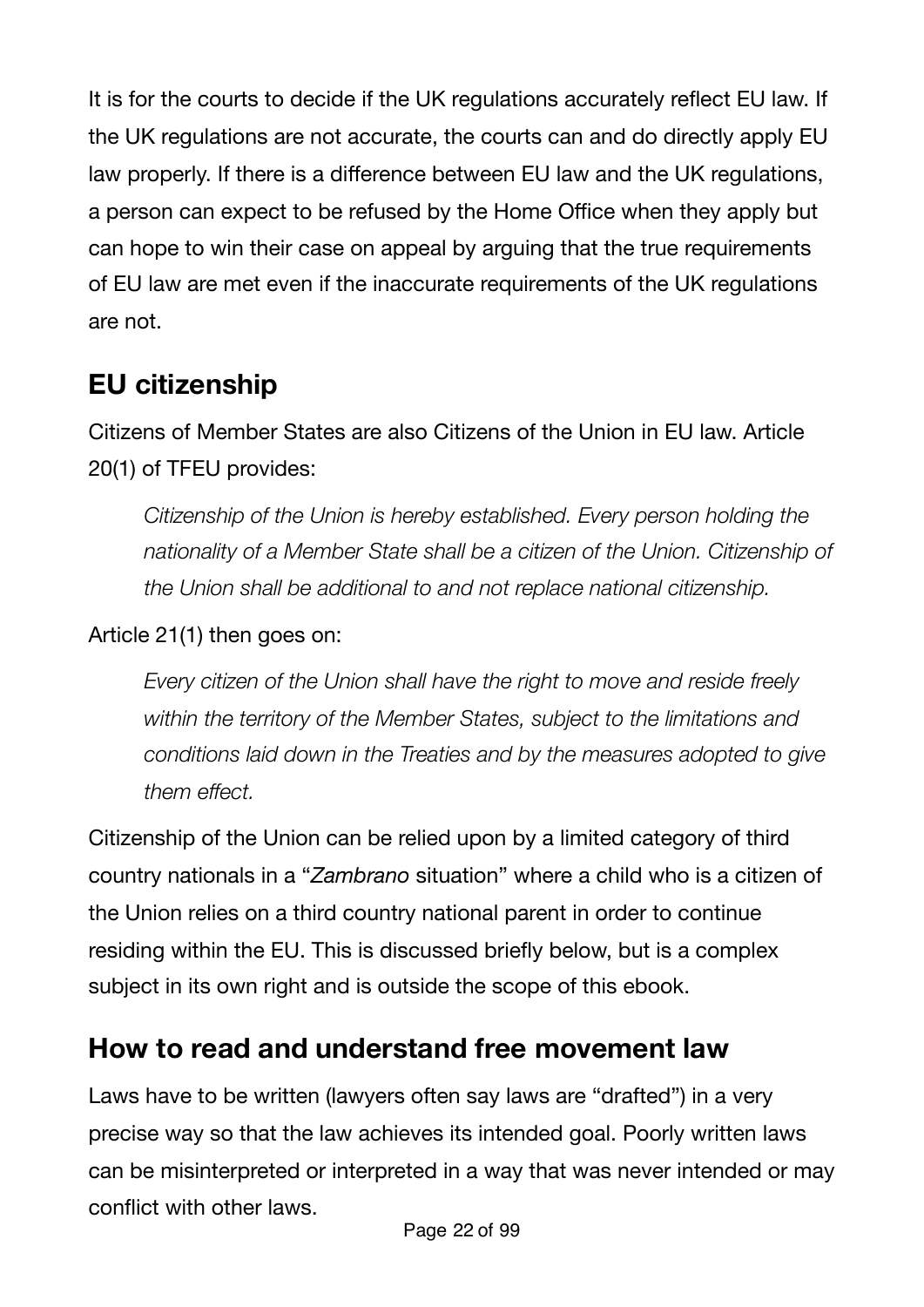Laws often therefore set out definitions for certain words or phrases so that there is no misunderstanding about what is meant. In free movement law we can find a number of definitions in EU treaties and directives and in the UK regulations. We just looked briefly at the definition of "Citizen of the Union" for example. As we see below, free movement laws enable certain family members to travel with or reside with citizens exercising treaty rights. Terms like "family members" and "treaty rights" are defined terms.

I will often reference the UK regulations here, as they are the starting point for arguing EU law issues with the Home Office. The way the UK regulations work, with some exceptions, is to start with definitions such as "work", "jobseeker", "family member", "extended family member", "qualified person" and similar then move on to set out the rights that are enjoyed by the specific defined groups and people and then to set out some limitations on those rights. Sometimes a specific definition will be included later in the regulations for a very specific purpose. The structure of the regulations is as follows:

Part 1 of the UK regulations sets out various definitions, including:

Regulation 2 sets out many definitions, including of words such as "family permit" and "spouse"

Regulation 6 defines "qualified persons" but with reference to other definitions already set out at regulations 4 and 5

Regulation 7 defines "family member"

Regulation 8 defines "extended family member"

Regulation 9 defines when a British citizen is treated as if the British citizen were an EEA national (i.e. *Surinder Singh* cases)

Regulation 10 defines when a third country national might retain rights of residence

Part 2 sets out the various rights, including: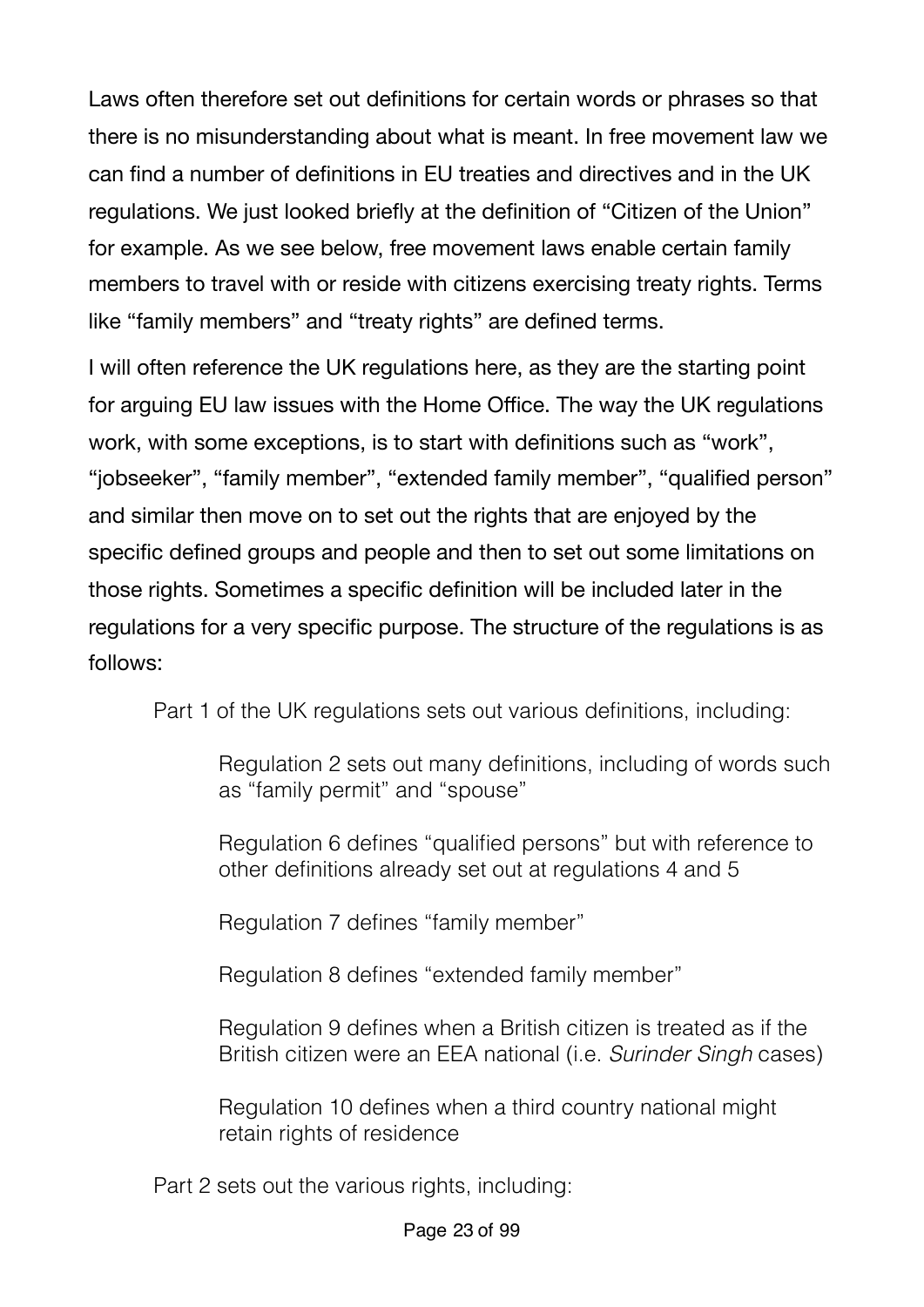Regulation 11 sets out the right of admission

Regulation 12 sets out the right to a family permit

Regulation 13 sets out the unconditional initial right of residence

Regulation 14 sets out the right of residence

Regulation 15 sets out the right of permanent residence

Part 3 sets out the conditions for issuing various types of residence documentation

Part 4 sets out circumstances where rights can be refused or curtailed or lost

Part 5 sets out various procedural rights

Part 6 sets out appeal rights (with Schedule 1)

Part 7 sets out minor general provisions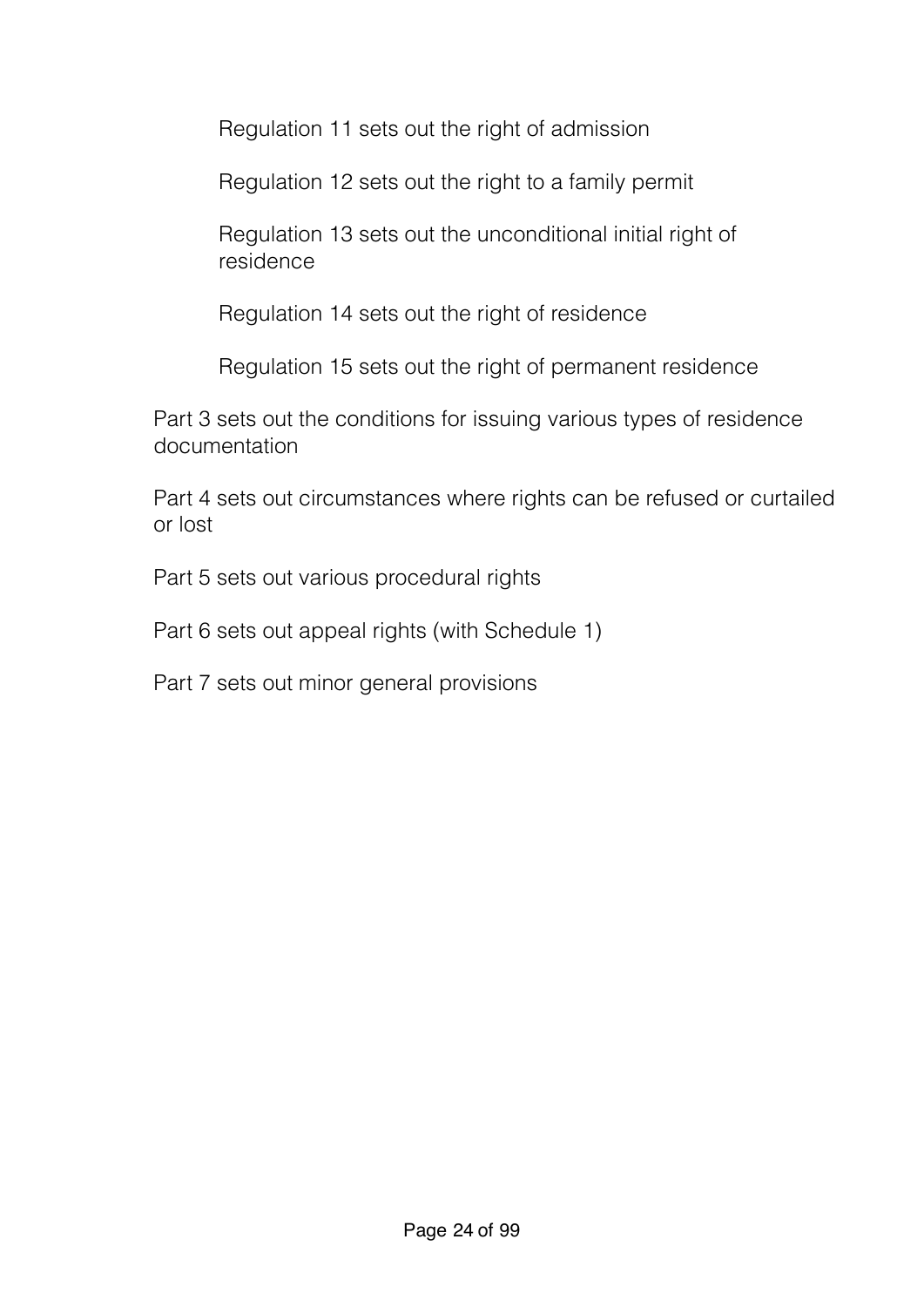## <span id="page-24-0"></span>**What are the benefits of free movement law?**

## <span id="page-24-1"></span>UK and EU rules contrasted

There are many legal and procedural obstacles to a British citizen who wants to bring to the UK a spouse, children or parents under the United Kingdom's own immigration laws. For example, to 'sponsor' a spouse or partner the British citizen must be earning at least £18,600 and prove that accommodation is adequate. Quite intrusive questions can be asked to establish whether the relationship is genuine and the couple must intend to

EU free movement law is far more respectful of family life than UK immigration law

live together. If non British children are seeking to enter additional earnings are necessary as well. It is virtually impossible for a British citizen successfully to sponsor a parent or grandparent who is not British. English language tests are applied. Further, applications under these categories cost hundreds or even thousands of pounds in application fees paid to the Home Office.

In EU free movement law, all that is necessary for an EU citizen to be joined by his or her family members is to show that the EU citizen is exercising treaty

rights. For example, a German person working in London has an almost unqualified right to be accompanied by his or her spouse. No minimum level of earnings is required, there is no need to prove adequate accommodation is available, the couple do not need to show they will be living in the same accommodation and an application is not even required (although it may be useful to make an application to obtain residence documentation). All that is normally needed to prove the relationship is a marriage certificate.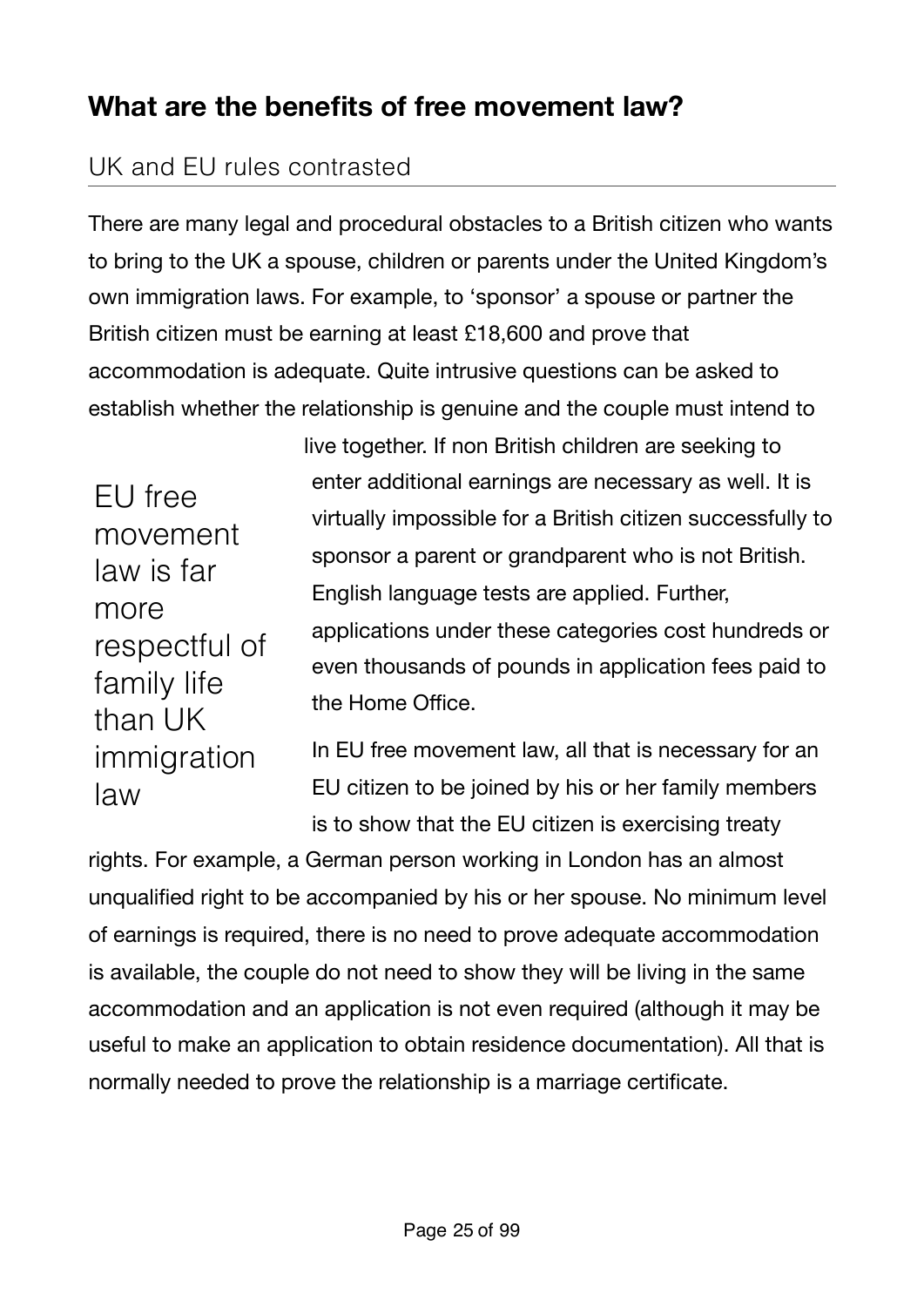| UK rules for a spouse                                                                                                                             | EU rules for a spouse                                            |
|---------------------------------------------------------------------------------------------------------------------------------------------------|------------------------------------------------------------------|
| Sponsor must be earning at least<br>£18,600 for at least six months prior<br>to application, onerously proven with<br>certain specified documents | Sponsor must be working or<br>otherwise exercising treaty rights |
| Must intend to live permanently with<br>the other                                                                                                 | Must be in same country together                                 |
| Couple must prove relationship is<br>genuine                                                                                                      | Home Office would need to prove<br>relationship is fake          |
| Accommodation must be "adequate"                                                                                                                  | that is all                                                      |
| Must pass English language test                                                                                                                   |                                                                  |
| Must apply for visa before travel                                                                                                                 |                                                                  |
| and more                                                                                                                                          |                                                                  |

EU free movement law is far more respectful of family life than UK immigration law.

#### <span id="page-25-0"></span>Reverse discrimination

The differences between the two sets of rules does create what is sometimes called "reverse discrimination": a French person living in the UK has far more right to be joined by family members than a British person. This is particularly stark where the family members in question are from a country completely outside the EU, sometimes referred to by lawyers and judges as

"third country nationals". EU free movement law on family members is not interested in the nationality of the family members: whether the family member of the French person is French, German or Nigerian does not matter at all, the French person still has a right to live with that family member in the UK under EU free movement law.

"a French person living in the UK has far more right to be joined by family members than a British person"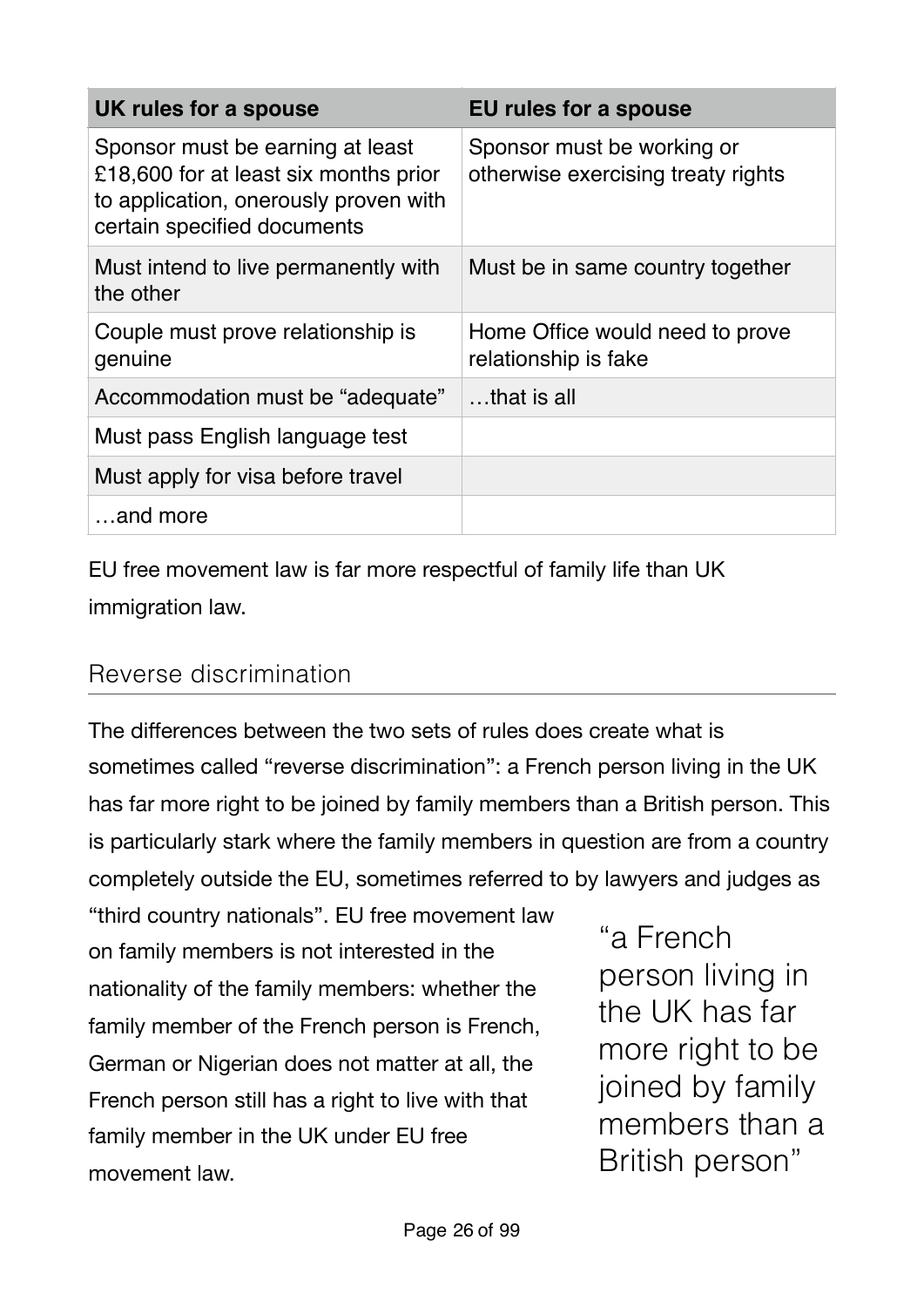## <span id="page-26-0"></span>Whose rights?

EU free movement rights belong to the EU citizen. It is the EU citizen who has a right to work and therefore to be accompanied by family members. It might be said that as a consequence the family members also have rights - for example to enter into, reside in and work in the same country as the EU citizen -- but those rights flow from the family member's relationship with the EU citizen. The family member has few free standing rights of his or her own.

This means that if the EU citizen terminates the family relationship, stops working or otherwise stops exercising treaty rights or moves away from the country of residence to another country, the family member may be left in considerable difficulty. The Citizens' Directive and the UK regulations give some free standing rights to family members in some circumstances, but they are always in a vulnerable position, at least until they have acquired what is called permanent residence after five years of being a family member of a person exercising treaty rights.

#### **Example**

Cecile is a French citizen. She takes a job in the UK. Her Brazilian husband, David, joins her there. If Cecile loses her job in the UK then she will initially retain the status of worker (see below), but if she cannot find a new job then eventually she will cease being a worker and lose her right to reside, and David will also lose his right of residence.

Similarly, if Cecile loses or quits her job and moves back to France, David will usually have no right to reside in the UK.

In some circumstances a third country national can retain a right of residence in their own right, but this is a fairly complex area of law and personal legal advice will often be required.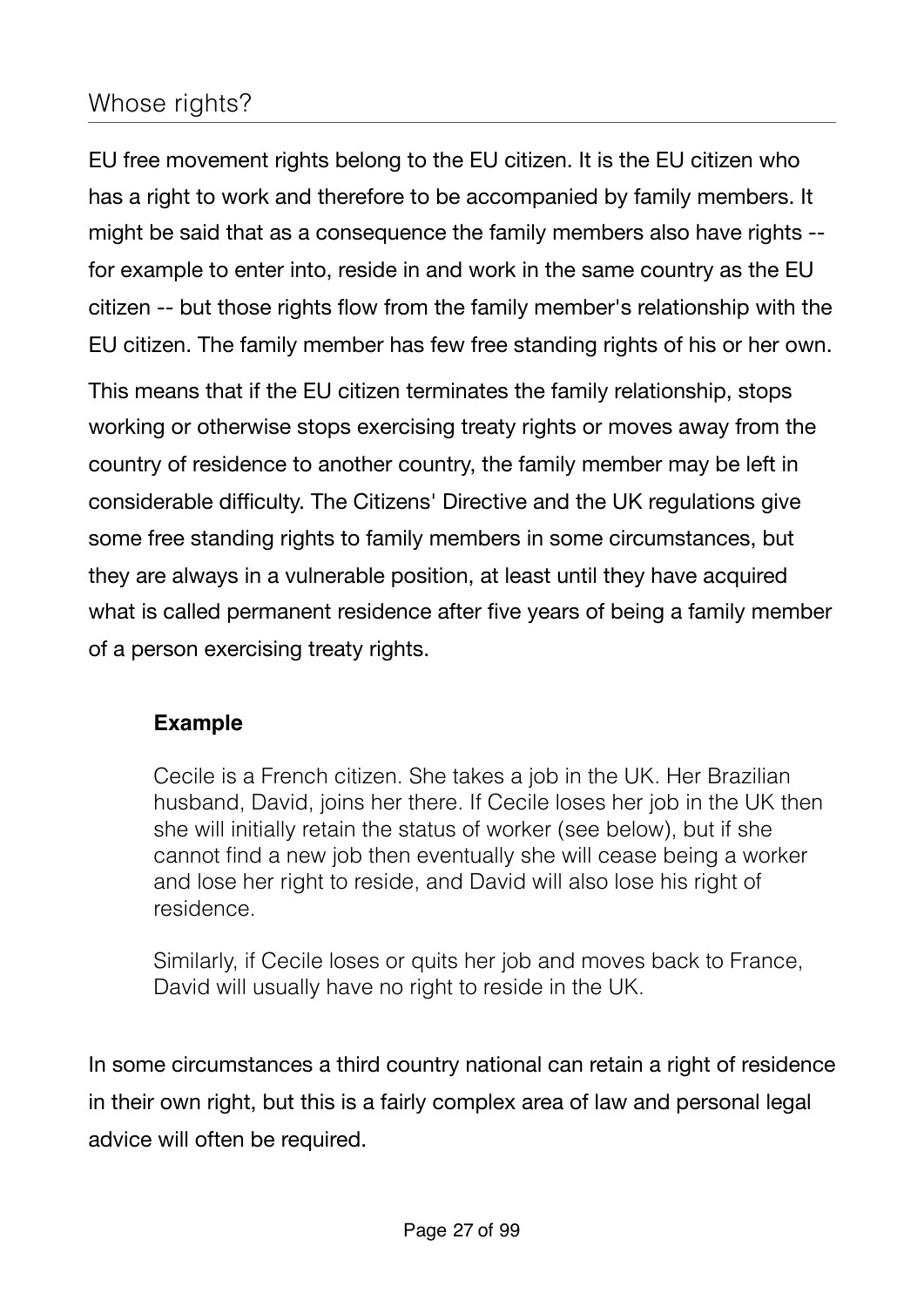It should also be noted that British citizens living and working in the UK do not generally benefit from EU free movement law even though they are EEA nationals, being nationals of an EU Member State. This is because one of the key pieces of EU free movement law, the Citizens' Directive 2004/38, only applies to EEA nationals outside their country of nationality. There are exceptions, though, which are discussed briefly below. In particular, the *Surinder Singh* case means that a British citizen who leaves the UK to exercise rights of free movement elsewhere in the EEA can make use of EU law to return to the UK with family members.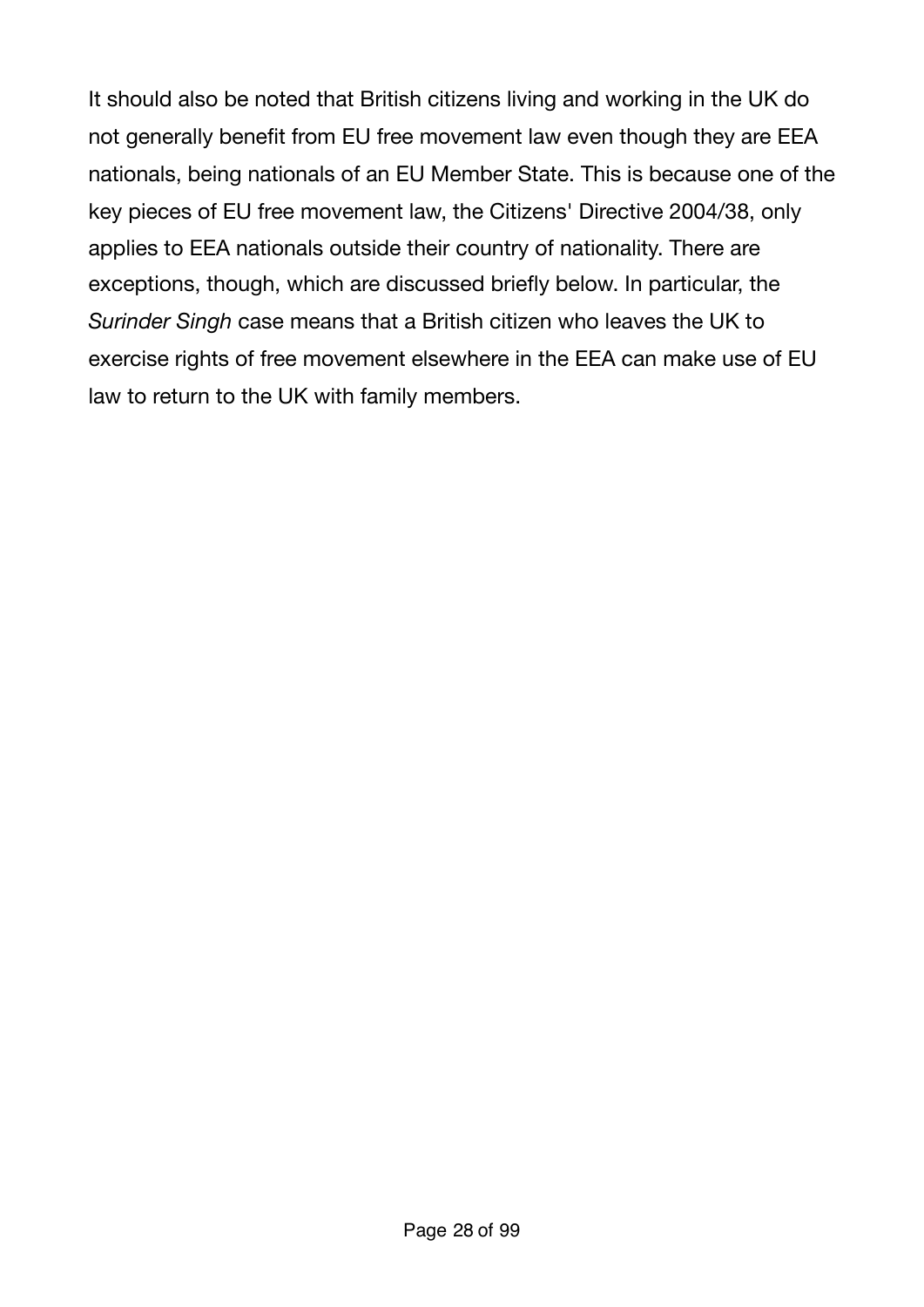# <span id="page-28-0"></span>**RESIDENCE RIGHTS OF EU CITIZENS**

# <span id="page-28-1"></span>**Exercise of Treaty rights**

A key concept in making use of free movement rights is that of the "exercise of Treaty rights". This phrase refers to a citizen making use of the rights that are conferred by the treaties, such as the rights to go to another Member State to undertake the following activities:

- work;
- self employment or self establishment;
- self sufficiency; and
- study.

A person who is self sufficient or a student must also have comprehensive sickness insurance. Importantly, while access to the NHS is permitted for EEA nationals and their family members, it does not count as comprehensive sickness insurance.

If an EU citizen is making use of these rights then he or she is granted additional rights of free movement such as the right to welfare benefits and the right to be accompanied by family members. This is referred to in the Citizens' Directive as the **right of residence**.

In order to encourage, promote and facilitate free movement, certain additional rights are conferred on EU citizens and family members which are not dependent on exercising Treaty rights, including the right of admission and an initial right of residence. Similarly, and again to encourage and facilitate free movement, rights of residence can be retained in some circumstances by EU citizens and family members if they cease to exercise Treaty rights.

# <span id="page-28-2"></span>**Legal effect of residence documents**

Page 29 of 99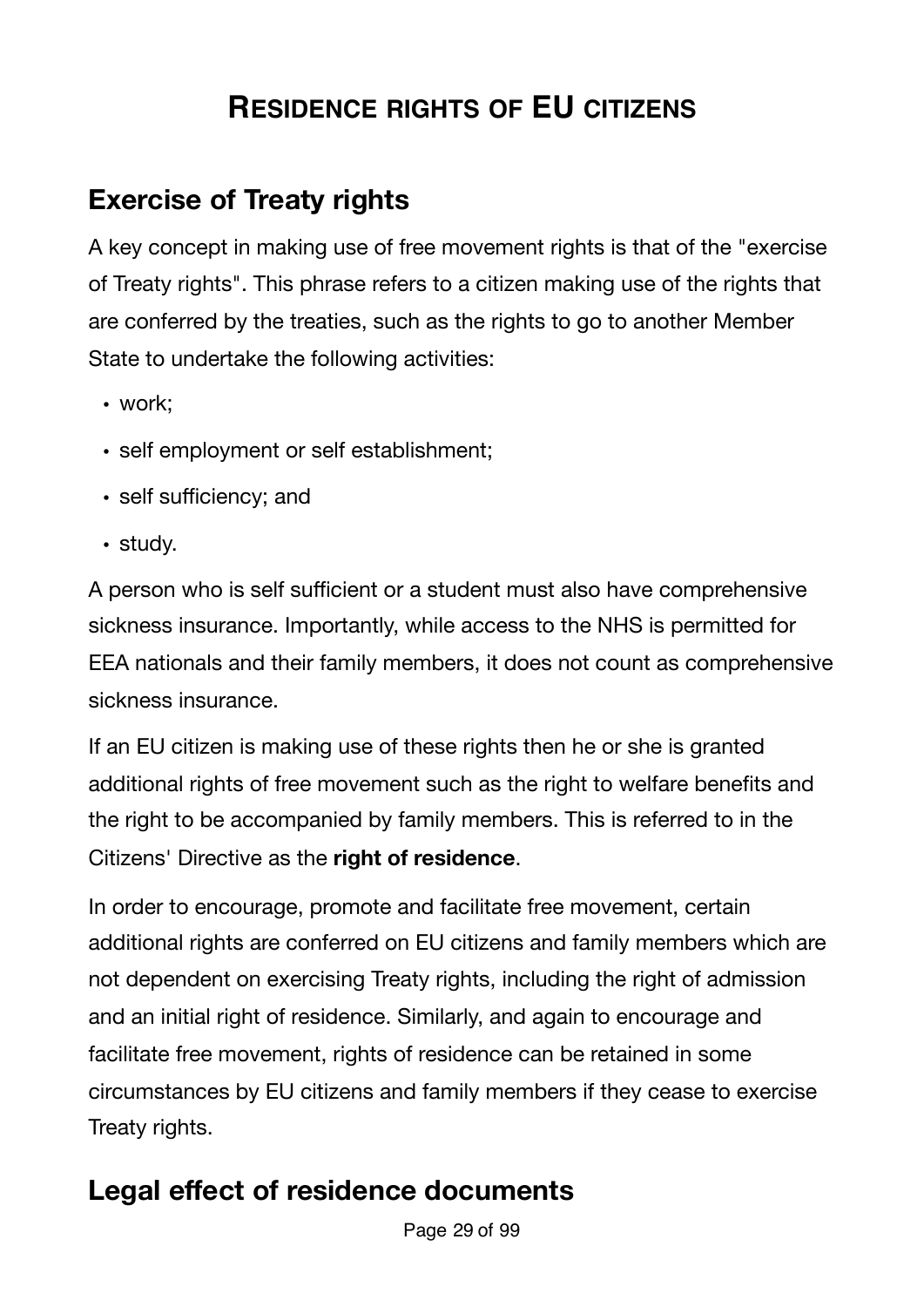In EU law, residence documents do not themselves confer rights on the bearer but rather are evidence of the underlying EU right of residence. This is like citizenship laws and passports, where a passport is evidence of citizenship but it is not the passport itself which confers citizenship.

This has two important effects, the first positive and the second potentially difficult:

- 1. A person can possess and make use of EU residence rights without possessing a particular residence document; and
- 2. A person who possesses a residence document does not necessarily have a right of residence if the conditions for the residence document are no longer met.

The case of *Dias* [\(C-325/09](http://eur-lex.europa.eu/LexUriServ/LexUriServ.do?uri=CELEX:62009CJ0325:EN:HTML)) is the leading case on this question. The Court describes residence documents as being "declaratory, as opposed to constitutive" in nature (paragraph 49). This can lead to odd and difficult situations arising.

#### **Example**

Eva is a Polish national. She enters the UK, finds a job and applies for and obtains a residence certificate. Her residence certificate is valid for five years.

Eva marries Federico, a Brazilian. He is granted a residence card on the basis that Eva is a qualified person and EEA national.

After a year, Eva loses her job but she remains in the UK. As far as she is concerned, her residence certificate and Federico's residence card are still valid.

In fact, Eva loses her right of residence when she loses her job (and does not look for another) and Federico also therefore loses his right to reside in the UK with Eva. If Federico runs into problems with the Home Office, for example because he travels outside the UK and is questioned on return or if he gets into trouble with the police, he is in a vulnerable position because in law, having lost his EU right of Page 30 of 99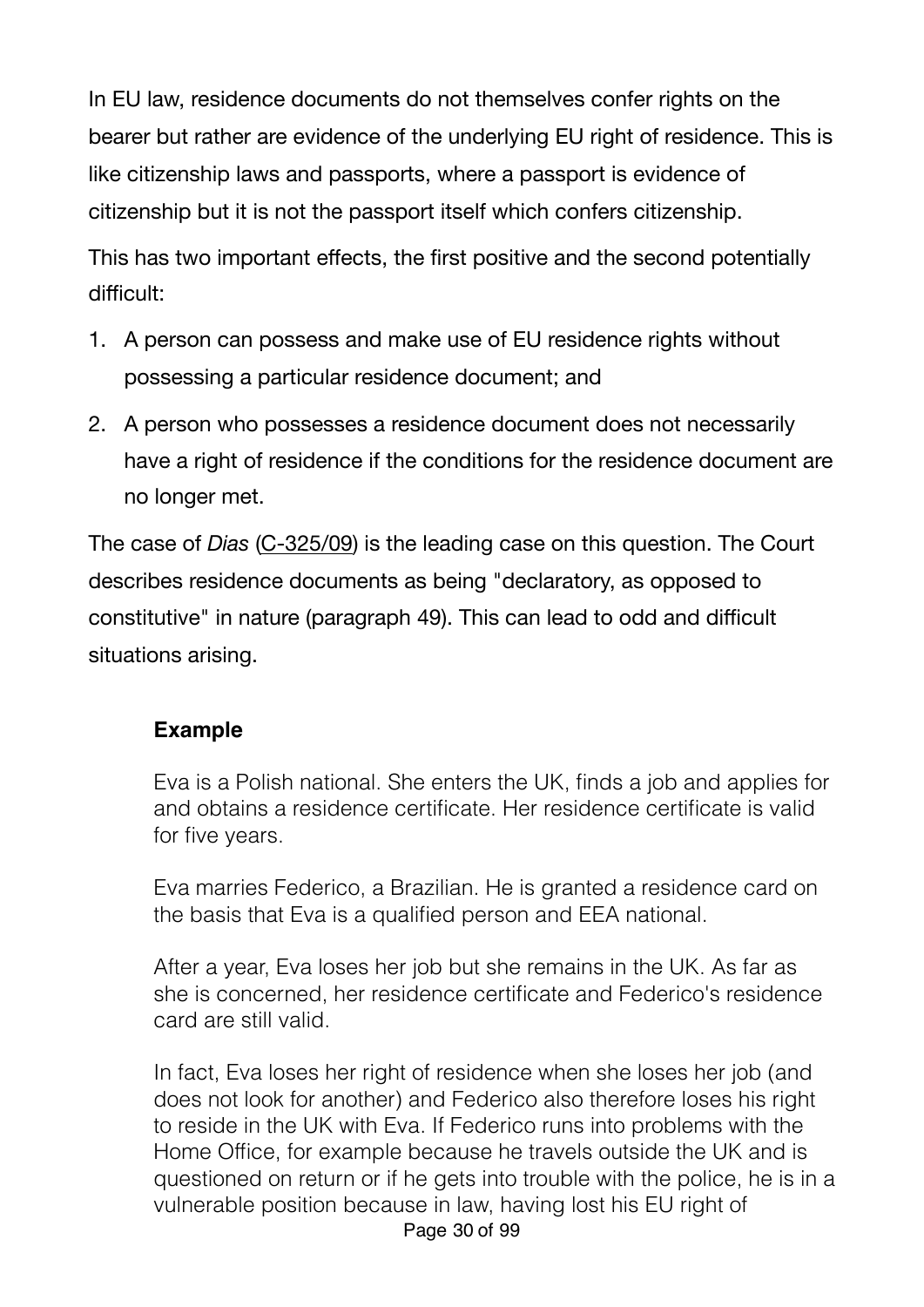residence, he now requires leave to enter or remain under UK immigration law and he does not have it.

More likely, both Eva and Federico will remain in the UK oblivious to the fact Federico has no right of residence and it is only if or when he applies for permanent residence that the problem will be identified. The situation could be mitigated by Eva becoming a qualified person again by, for example, finding a job. This may not be feasible after Brexit, however, if free movement laws cease to have effect.

It is therefore important to be aware that merely possessing a residence document does not qualify an EEA national or his or her family members for permanent residence at the end of a five year period.

# <span id="page-30-0"></span>**Right of admission**

EEA citizens may still move around the EEA even without exercising Treaty rights, without acquiring the right of residence under the Citizens' Directive or the associated rights such as the right to be accompanied by a family member.

The right to move freely is therefore a little different to the right to reside.

The UK regulations reflect the right of admission at regulation 11(1):

*An EEA national must be admitted to the United Kingdom on arrival if the EEA national produces a valid national identity card or passport issued by an EEA State.*

This is subject to certain public health, public policy and public security exceptions. Regulation 11 also grants a right of admission to family members.

The right of *admission* imparts an effective right to be physically present in other Member States. The right of *residence*, triggered by a qualifying activity, imparts other rights such as the right to be joined by family members and to acquire permanent residence.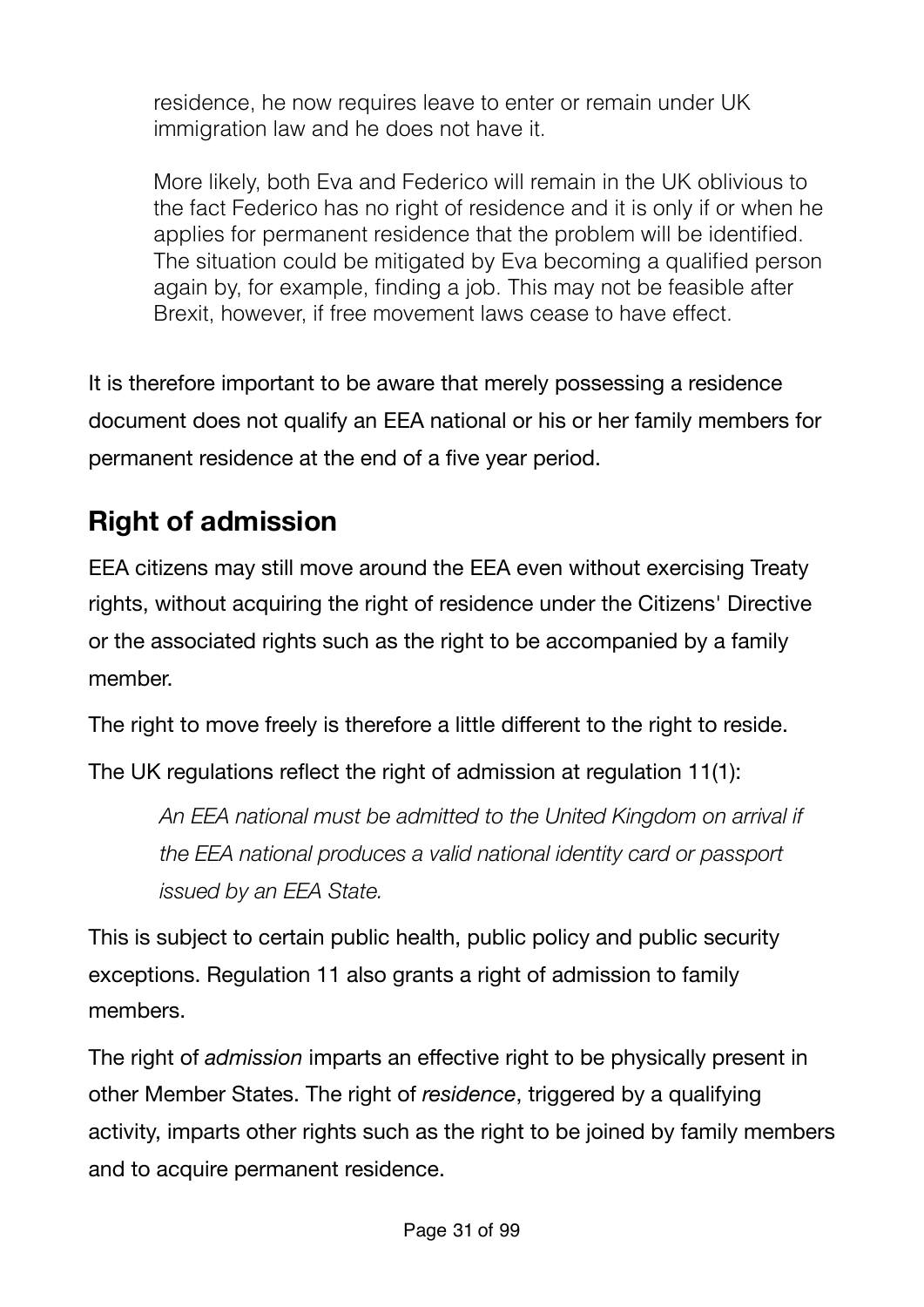# <span id="page-31-0"></span>**Right to be accompanied by family members**

The family members of an EEA citizen who is exercising treaty rights might in some sense be said to have a right of residence with the EEA citizen, but it is probably more accurate to see the situation as being the EEA citizen having a right to be accompanied by his or her family members.

In this section we look at the legal definition of "family member" and then some wider family members, called "other family members" in EU law and "extended family members" in the UK regulations.

The topic of family members and other or extended family members is dealt with in much more detail in a separate free quide in the series.

### <span id="page-31-1"></span>Family members

In EU law, family members are defined in the Citizens' Directive at Article  $2(2)$ :

*'family member' means:* 

*(a) the spouse;* 

*(b) the partner with whom the Union citizen has contracted a registered partnership, on the basis of the legislation of a Member State, if the legislation of the host Member State treats registered partnerships as equivalent to marriage and in accordance with the conditions laid down in the relevant legislation of the host Member State;* 

*(c) the direct descendants who are under the age of 21 or are dependants and those of the spouse or partner as defined in point (b);* 

*(d) the dependent direct relatives in the ascending line and those of the spouse or partner as defined in point (b)*

So, in summary, a "family member" is for free movement law purposes one of the following: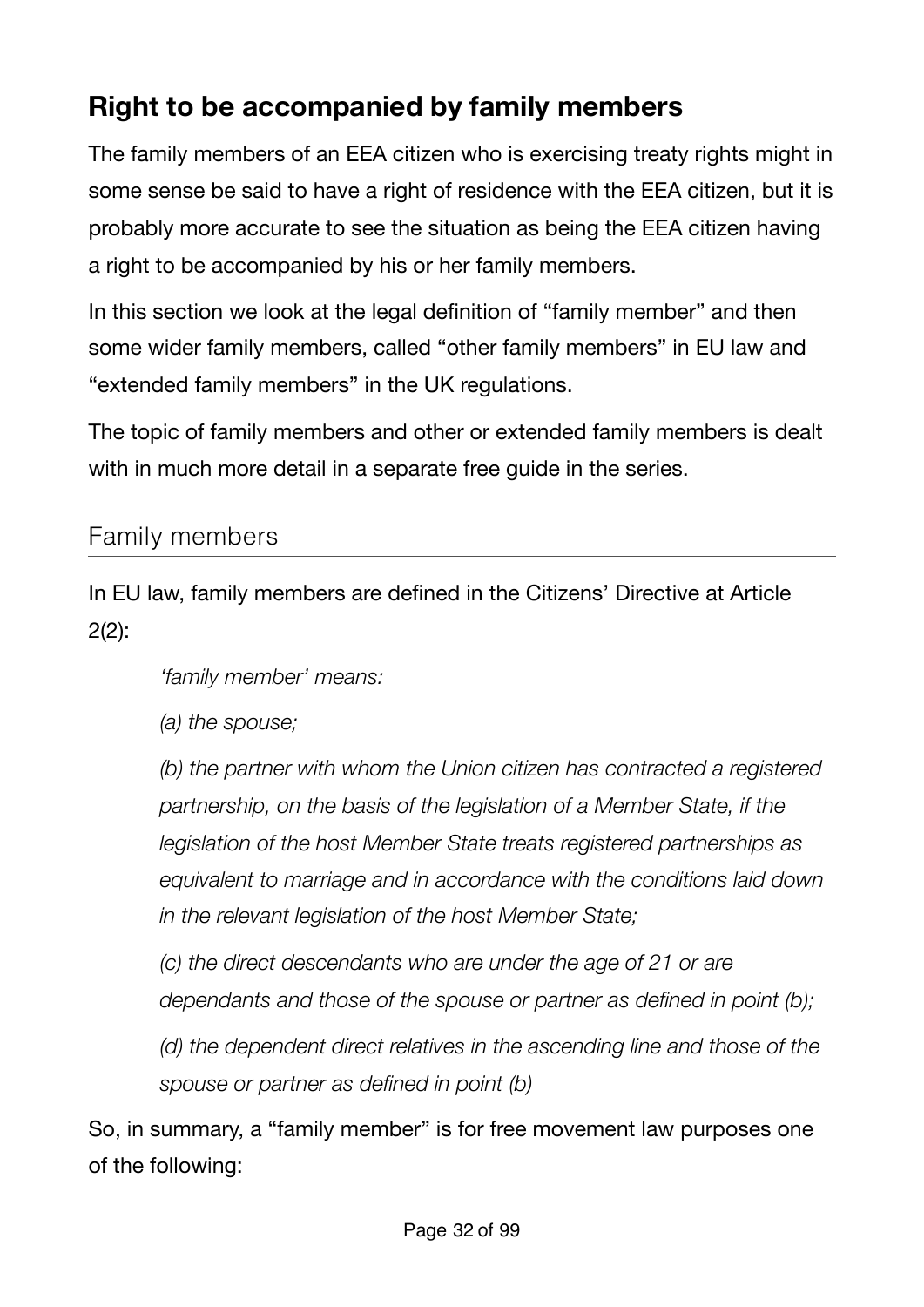- 1. Spouse or civil partner
- 2. Children or grandchildren (of the EEA citizen or their spouse or partner) under the age of 21 OR who are dependent
- 3. Parents or grandparents (of the EEA citizen or their spouse or partner) who are dependent

Family members for students are slightly differently defined as the spouse or civil partner of the student or the dependent child of the student or the spouse or civil partner of the student (the age of the child is irrelevant for students, what matters is whether they are dependent, and parents and grandparents are not generally allowed).

#### **Example**

Mohammed is Swedish. He was originally from Eritrea and claimed asylum in Sweden and is now a Swedish citizen.

Mohammed has moved to the UK and is now self employed. He now wants to bring his parents and sister to live with him in the UK. His parents and sister are Eritrean nationals.

Mohammed can potentially bring his parents to the UK as long as he can show that they are dependent on him. His sister does not fall within the definition of a family member but, as we see below, she may potentially still qualify as an extended family member.

## <span id="page-32-0"></span>Other or extended family members

The phrase "extended family member" is an invention of the UK regulations that does not appear in the Citizens' Directive. The Directive refers to "other family members" at Article 3:

*2. Without prejudice to any right to free movement and residence the persons concerned may have in their own right, the host Member State*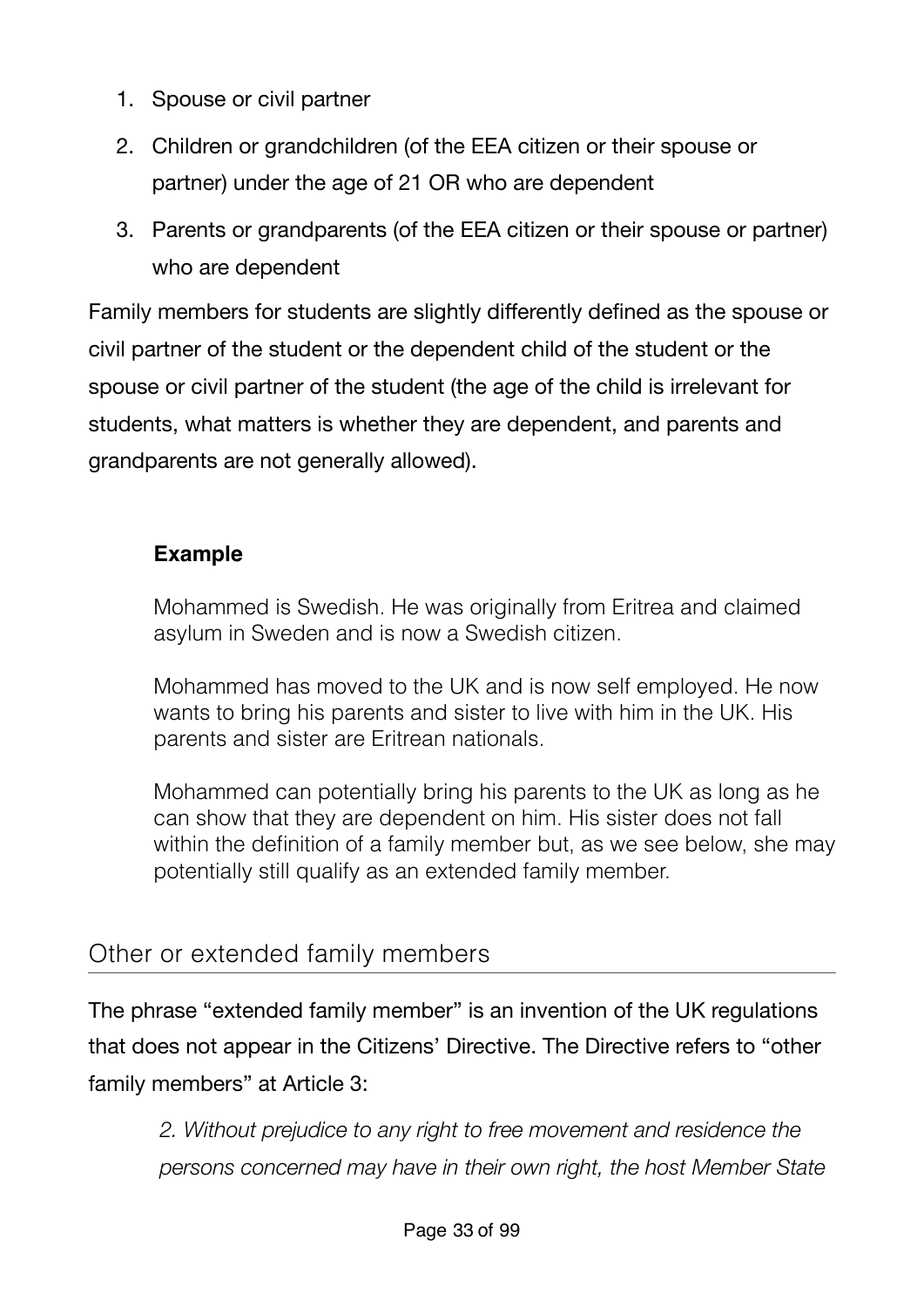*shall, in accordance with its national legislation, facilitate entry and residence for the following persons:* 

*(a) any other family members, irrespective of their nationality, not falling under the definition in point 2 of Article 2 who, in the country from which they have come, are dependants or members of the household of the Union citizen having the primary right of residence, or where serious health grounds strictly require the personal care of the family member by the Union citizen;* 

*(b) the partner with whom the Union citizen has a durable relationship, duly attested.* 

*The host Member State shall undertake an extensive examination of the personal circumstances and shall justify any denial of entry or residence to these people.*

It can be seen that the words of Article 3 are rather vague: "in accordance with national legislation", "facilitate entry and residence", "undertake extensive examination" and "shall justify any denial of entry or residence". What is clear from this language is that the rights of "other family members" are not as concrete as those of family members.

The UK regulations implement this category of family member in a slightly strange way. In short, if one of the "extended family member" types applies for and is granted a residence document then he or she will be treated as a "full" family member.

The different types of extended family member who are eligible to be treated as "full" family members if they successfully obtain residence documentation are therefore basically:

1. Dependants or members of the household of the EEA national who are dependent or members of household both before and after entry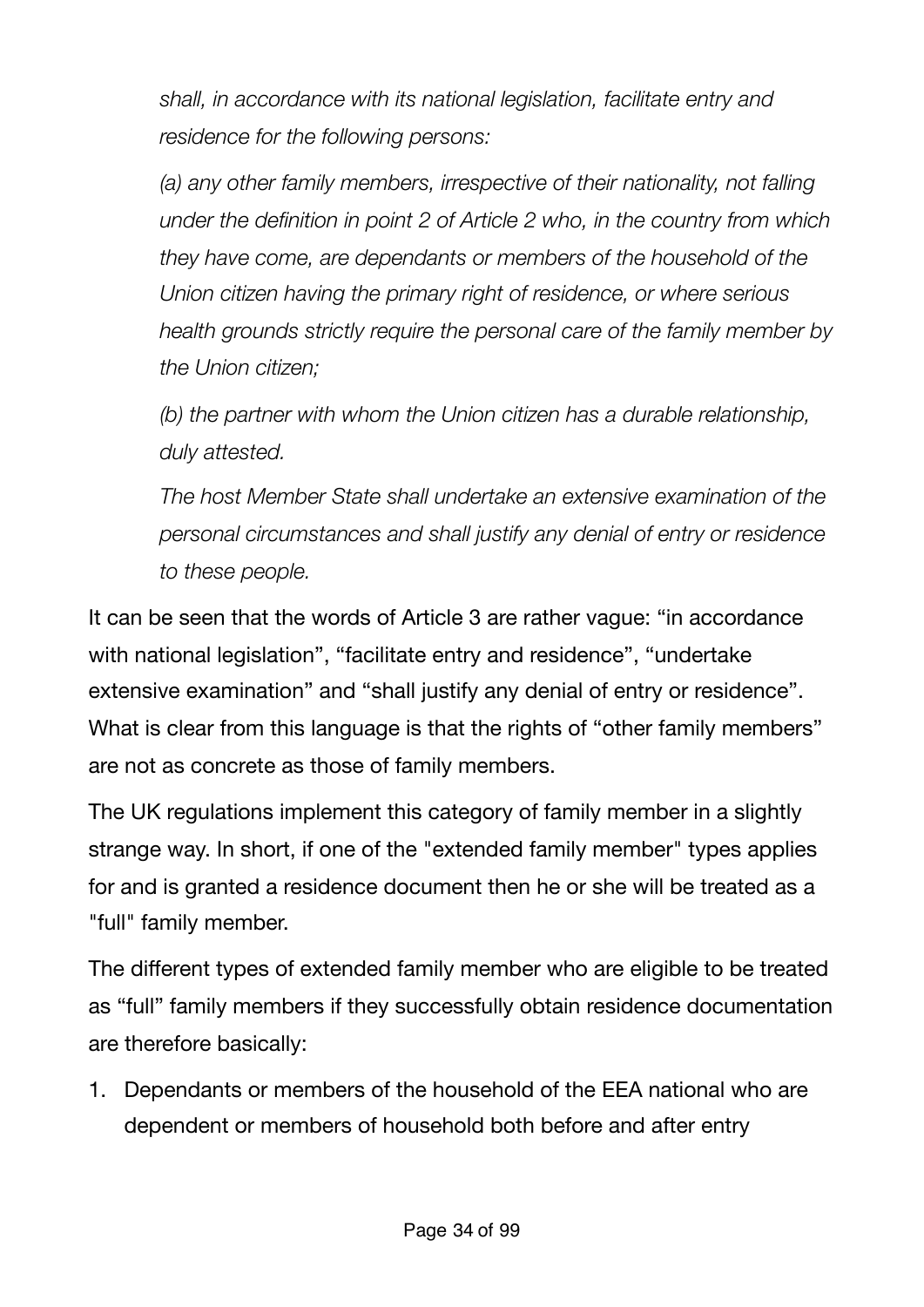- 2. A relative of an EEA national or his or her spouse or his or her civil partner and, on serious health grounds, strictly requires the personal care of the EEA national his spouse or his or her civil partner
- 3. A partner in a "durable relationship" with the EEA national

These categories are *eligible* to be treated as full family members but the Home Office retains a discretion not to admit them.

#### **Example**

Let us return again to the example of Mohammed, who was originally from Eritrea, naturalised as a Swedish citizen, moved to the UK as a self employed person and now wants to bring his parents and sister to live with him in the UK.

We have already considered Mohammed's parents and now let us consider his sister. Mohammed's sister can potentially qualify as an extended family member if Mohammed can show that she was a member of his household or was dependent before entry to the UK.

Proving dependency is conceptually straightforward and may well be feasible if Mohammed has been transferring money to her and his parents for their support.

Proving membership of household is harder both in terms of the evidence (finding good quality documents that place Mohammed and his sister at a shared address in Eritrea might be challenging) and also because Mohammed lived in Sweden for many years between leaving Eritrea and entering the UK.

In the case of *Rahman* it was held that the extended family member must have been dependent or a member of household at the time of applying to enter with or join the EEA citizen. This means that it is not possible for Mohammed's sister to succeed as a member of household (she has been living in a different household in Eritrea) but it may be possible for her to succeed as a dependent.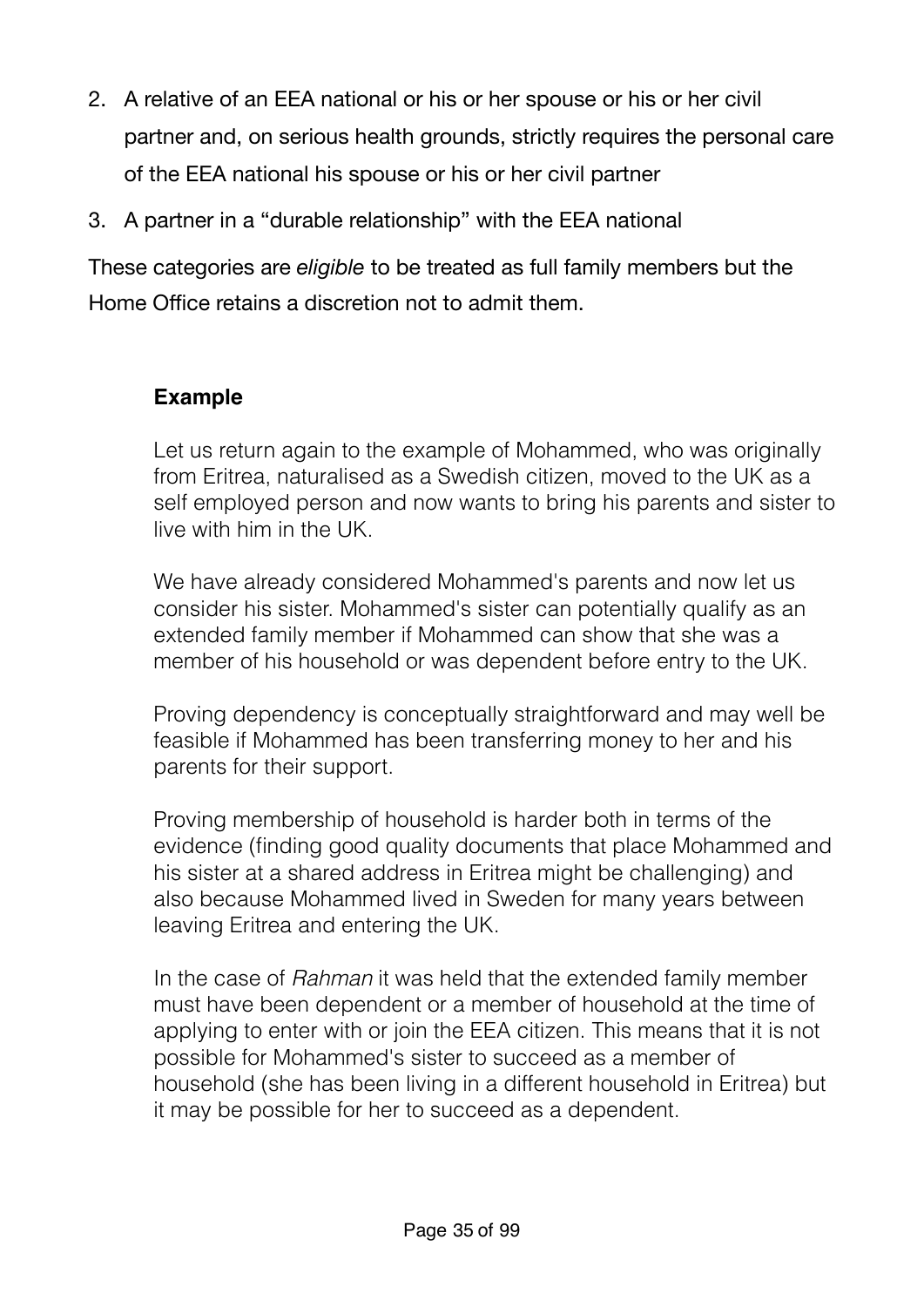If you need more information on the topic of family members and other or extended family members see the separate free guide in the series.

# <span id="page-35-0"></span>**Initial right of residence**

To encourage free movement the Directive grants an initial right of residence to EU citizens for three months, which includes the right to be accompanied by a family member. This enables an EU citizen to move for any purpose, including for example to seek work, find a suitable course of study or set up a business in the knowledge that he or she will not have to leave behind family members until established in the new Member State.

The initial right of entry appears in the UK regulations at regulation 13:

*(1) An EEA national is entitled to reside in the United Kingdom for a period not exceeding three months beginning on the date of admission to the United Kingdom provided the EEA national holds a valid national identity card or passport issued by an EEA State.* 

*(2) A person who is not an EEA national but is a family member who has retained the right of residence or the family member of an EEA national residing in the United Kingdom under paragraph (1) is entitled to reside in the United Kingdom provided that person holds a valid passport.* 

Regulation 13 goes on to impose very limited qualifications: the EEA national or family member must not be an "unreasonable burden on the social assistance system of the United Kingdom" and it does not apply to EEA nationals or family members who have already been expelled from the UK on public policy or similar grounds or refused residence documents.

# <span id="page-35-1"></span>**"Normal" residence**

Under EU law, a qualifying worker, self employed person, self sufficient person or student has a right of residence. This right of residence is generally conditional on carrying on with the qualifying activity. Where it exists, it brings with it various other rights in EU law, in particular the right to be Page 36 of 99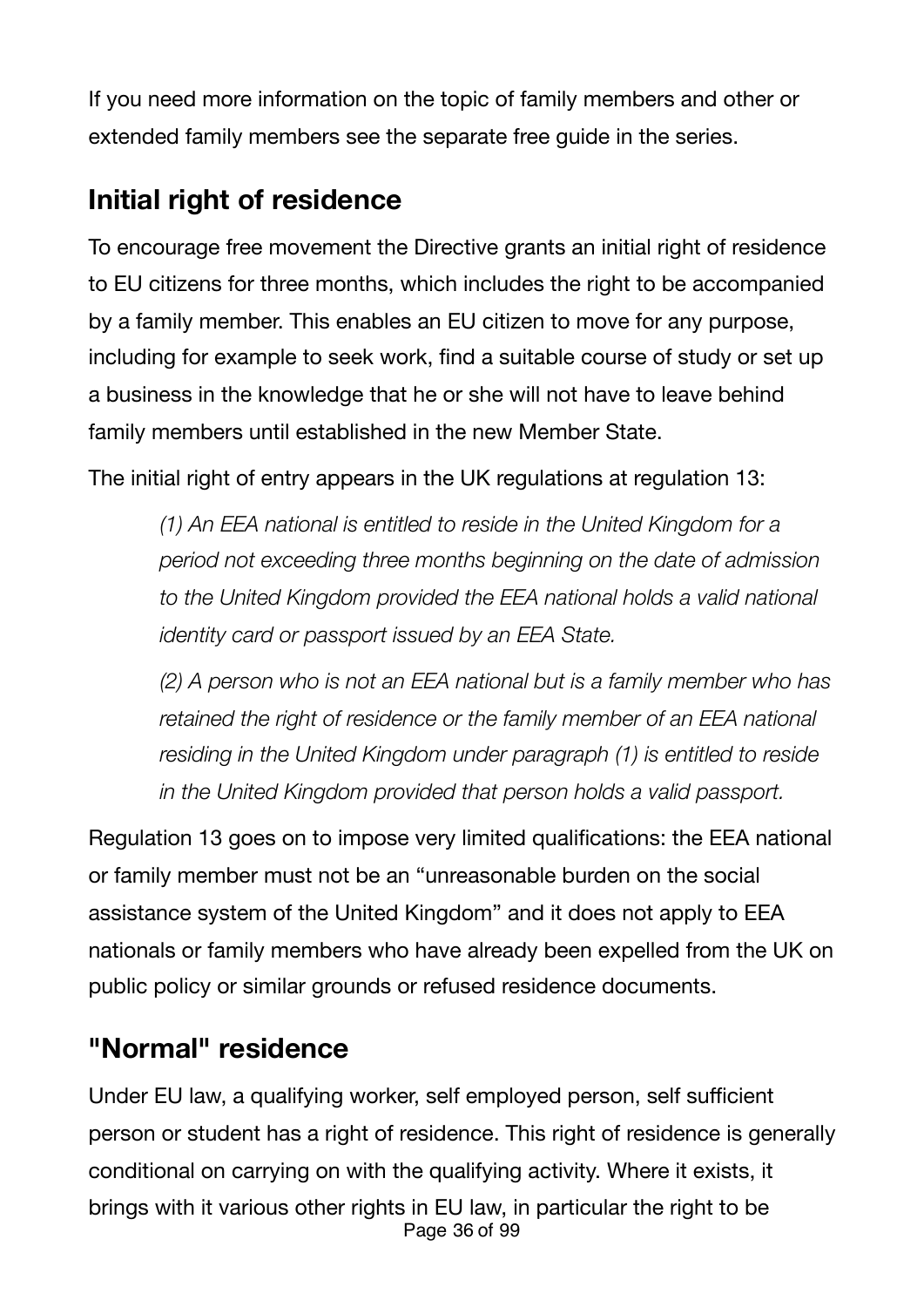accompanied by family members and the right to claim welfare benefits. It also provides enhanced protection against deportation.

The right of residence may well overlap with the unconditional initial right of residence and the right of permanent residence; they are not mutually exclusive. This means that, for example, where a person applies for permanent residence and is refused because of a gap in residence or gap in qualifying activity, the person may still have a right of residence even if permanent residence has not been acquired.

Further, an EU national is generally regarded as having a right to be physically present in another Member State irrespective of whether he or she has a right of residence. Even where an EU law application for a residence or permanent residence is refused by the Home Office, the Home Office will not generally ask the person to leave the UK.

#### **Example**

Olaf is from Denmark. He enters the UK in 2007. He has an initial right of residence for 3 months and he is accompanied by his wife, who is from Russia. She is allowed to remain in the UK for the initial 3 month period; she enters the UK using a family permit valid for three months.

Olaf looks for but does not find work immediately but 6 months after entry he finds a job. In the period between the end of the initial 3 months and his finding a job he would be considered a job seeker. The period for which he was looking for work was relatively short, was certainly less than 6 months, and he did find work at the end of it. He would therefore have enjoyed a right of residence as a worker, as "worker" includes a person looking for work.

Once Olaf was in work he was then clearly a worker and had a right of residence. His Russian wife therefore has a right of residence under EU law. Either or both Olaf and his wife can apply for residence documents as proof of their rights. If they do, these will be issued for a five year period.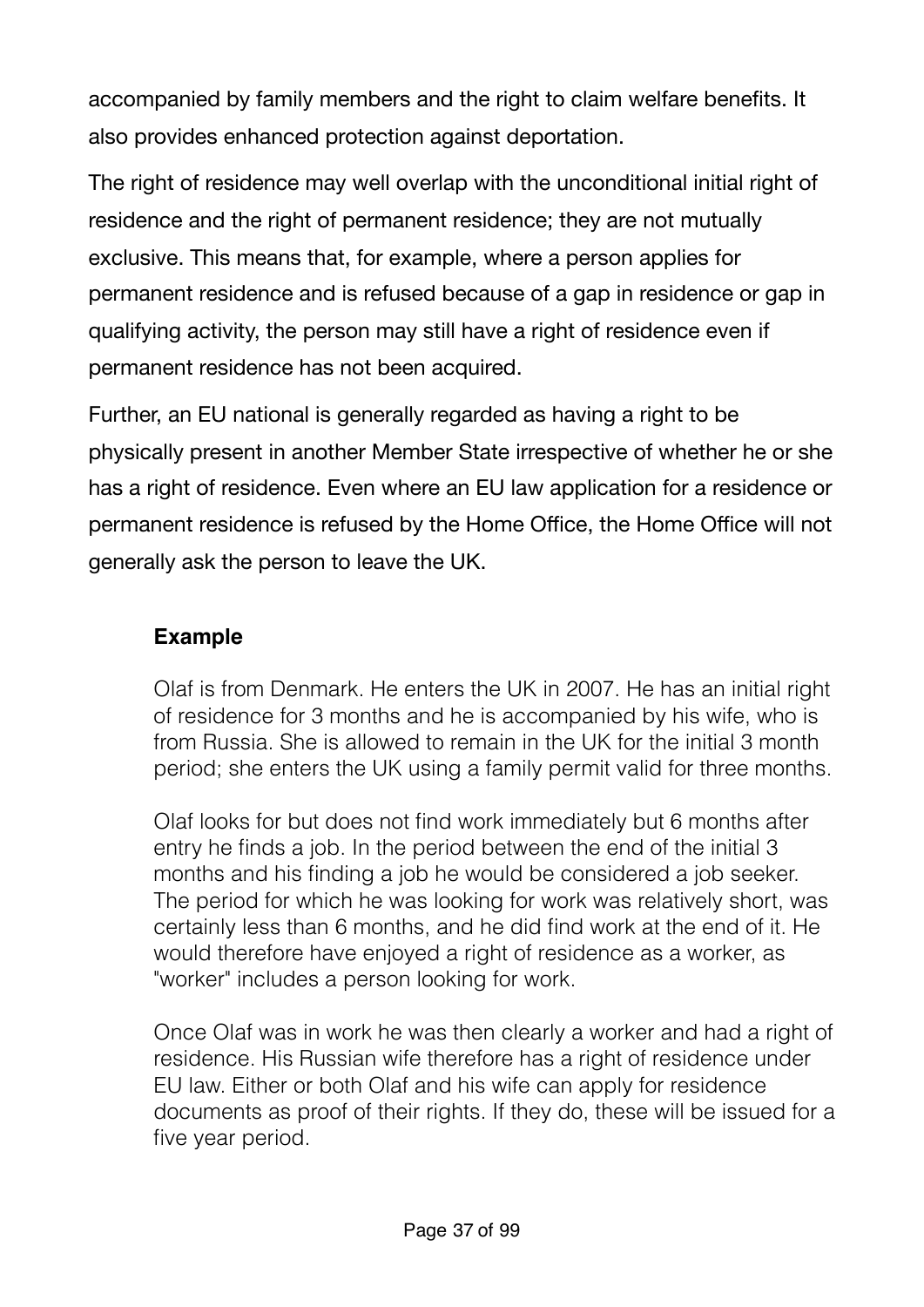Olaf ceases work in 2010. He does not look for a new job but he remains in the UK. He therefore loses his right of residence.

Olaf may or may not have a residence certificate, but having the certificate does not mean that he has a right of residence. This is not necessarily a problem for Olaf (although it does mean he is not eligible for welfare benefits) but it is certainly a problem for his Russian wife. Olaf is allowed to be physically present in the UK but he loses the right to be accompanied by family members. This means that his wife loses her right of residence under EU law and will become subject to UK immigration law. She may have a residence card, but this does not mean that she has a right of residence; her right of residence depends on Olaf remaining a qualified person.

The advantage of permanent residence is that it is not conditional on a qualifying activity such as work. This means that if a person loses his or her job, ceases work for some other reason or simply retires, he or she does not have to leave the UK. There is a particular advantage to permanent residence for family members from outside the EU because it gives them much greater security than being dependent on the EU national remaining a qualified person.

## **Permanent residence**

An EEA national will automatically qualify for permanent residence after five years of living in the UK while exercising their treaty rights and qualifying under the Citizens' Directive. If the EEA national choses to do so, he or she can apply for a permanent residence card as evidence of possession of this right.

There are some quirks to permanent residence, though.

## Automatic nature of permanent residence

Like the other rights of EU citizens in the Citizens' Directive, permanent residence is an automatic right that operates by law; a successful application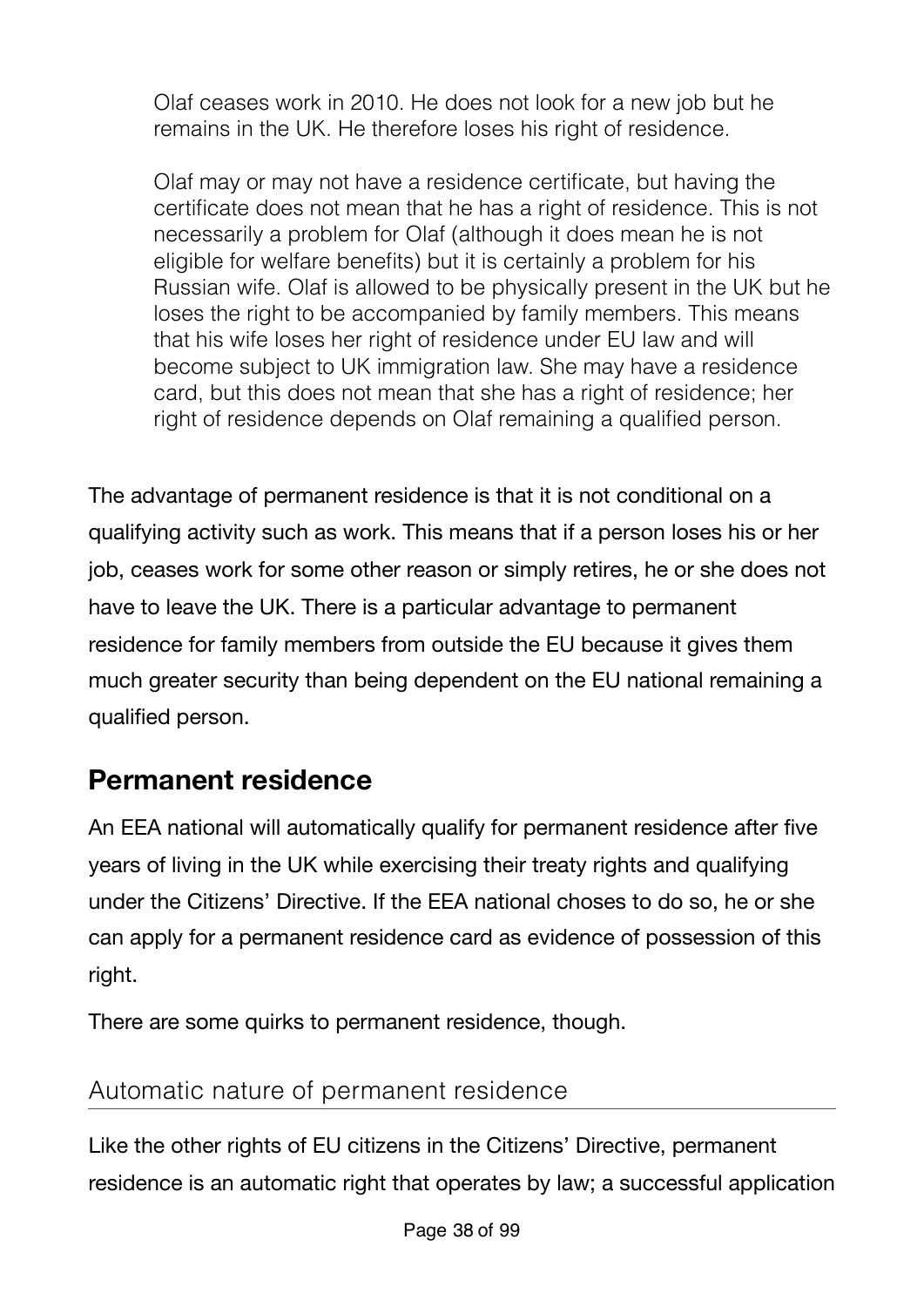for a permanent residence card is not necessary in order to possess the right.

However, the flip side of this coin is that five years of possessing a residence card does not automatically qualify the holder for permanent residence. What matters when it comes to qualifying for permanent residence is whether the person was genuinely qualifying under the Citizens' Directive for a period of five years, not whether the person held a residence card. This means there can be some controversy about whether a person does or does not possess permanent residence.

### **Example**

Pierre is a French national who came to live and work in the UK five years ago. He was self employed from the start and successfully applied for a residence certificate within weeks of arrival. After three years, his sources of work dried up and he has not worked for the last two years.

Pierre probably does not qualify for permanent residence. Depending on the reasons he has not worked and whether he has been looking for more work, he does not obviously qualify for permanent residence because he has not been a qualified person for the final two years of the five year period.

The fact that he possesses a residence certificate is not, by itself, sufficient to prove that he qualifies for permanent residence.

This means that when applying for permanent residence, the applicant will need to submit five continuous years' worth of the kind of evidence that is necessary for a residence card. This is explored further below in the section on evidence.

### Combining different qualifying activities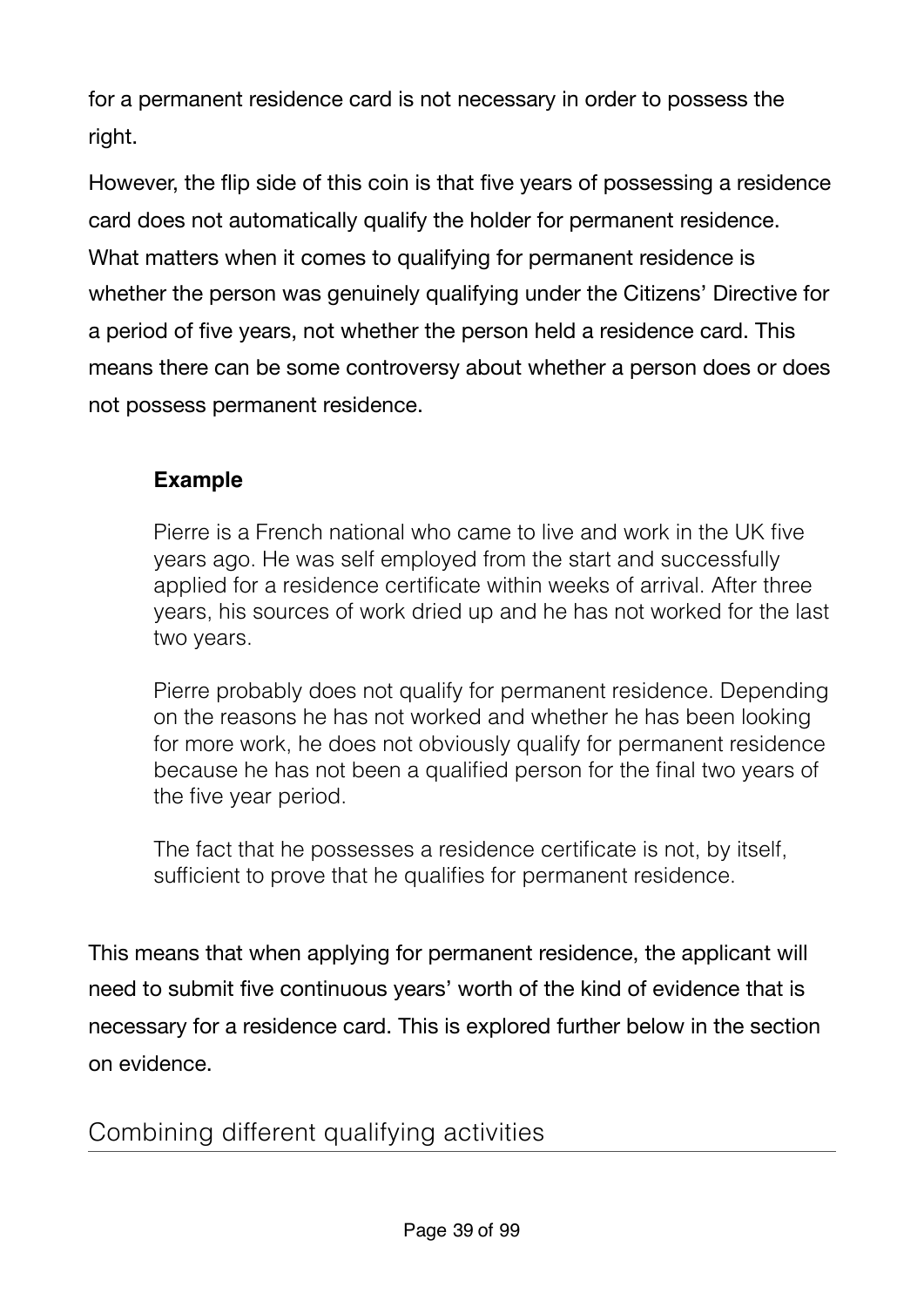It does not matter how a person has been a qualified person for five years; during a five year period an EU citizen may have been first a worker, then unemployed, then self employed, then a student and still potentially qualify for permanent residence. Any qualifying activities can be aggregated together as long as they amount to five continuous years of some sort of qualifying residence.

### **Example**

Clara is Spanish and arrived in the UK five years ago. She applied for a European Health Insurance Card (EHIC) almost as soon as she arrived. She spent 3 months finding work then worked for 3 years. She was made redundant and set herself up as a consultant. It was some time before she started earning reasonable income but she had plenty of savings to live on and did not claim benefits.

If Clara wishes to apply for permanent residence, she can rely on different qualifying activities combined together to form a continuous five year period:

- Initially Clara was a jobseeker.
- She was then a worker.
- She was then either self employed (she could say that it took time to get started but she was genuinely self employed during that time) or self sufficient and in possession of comprehensive sickness insurance.
- She was then definitely self employed.

You can see from this example that the fact that Clara had applied for a EHIC meant that it is possible for her to fill in any gaps in her qualifying residence using the qualifying activity of self sufficiency. Without being covered by comprehensive sickness insurance, she would need to work hard to make sure she could prove she was genuinely self employed at a time when her earnings were non existent or low because she was just starting out.

### Residence prior to the Citizens Directive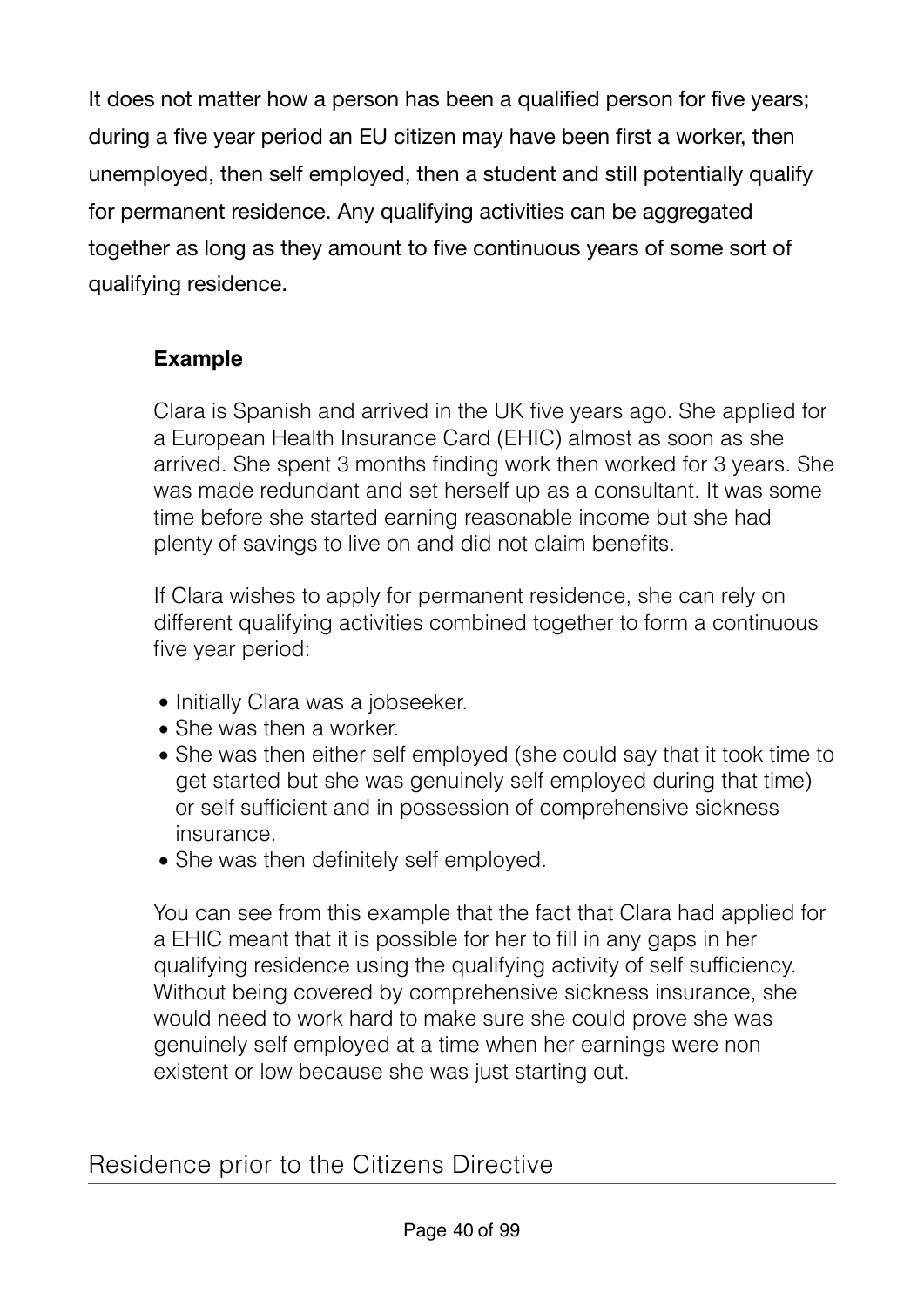Even though permanent residence was only created as a right by the Citizens' Directive on 30 April 2006, earlier periods of residence under previous EU law provisions can count towards permanent residence and in fact can have created a right of permanent residence, even though the right did not actually exist at that time.

### **Example**

In the case of *Lassal* [C-162/09](http://www.bailii.org/eu/cases/EUECJ/2010/C16209.html) a French national had lived in the UK working and seeking work between 1999 and 2005. She then left the UK for a 10 month period, returned to the UK to look for work again and then applied for income support in November 2006. Her application was refused on the basis that she had no right to reside.

The Court held that by November 2006 Ms Lassal possessed the right of permanent residence owing to her earlier five years of qualifying activities, even though at that time the right of permanent residence had not actually existed.

### Permanent residence not necessarily permanent

Despite including the word "permanent" the right of permanent residence may be lost in certain circumstances, including through absences in excess of two years or due to public interest deportation action against the individual. Deportation action is beyond the scope of this ebook but it is important to mention it here as a possibility.

### **Example**

Marianne is a highly qualified doctor of Dutch nationality. She has lived in the UK for many years, since the age of 12. First she was resident for many years as child of an EU national then as a student and then working as a self employed locum doctor. While she was a child she was covered by her parent's sickness insurance policy. She applies for and succeeds in obtaining a job in Australia.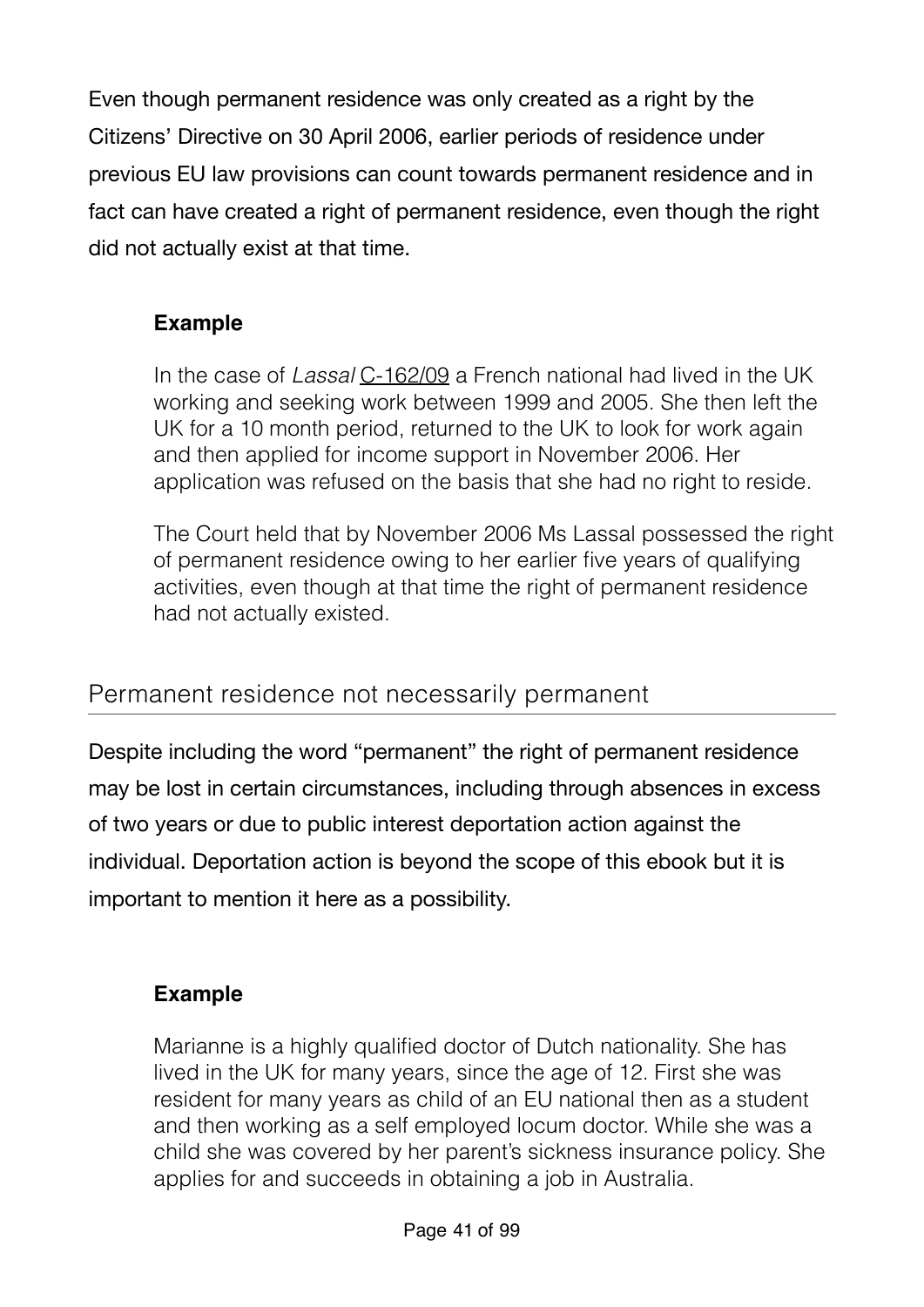Marianne will almost certainly have acquired permanent residence, even if she has never applied for a permanent residence certificate as proof.

Should Marianne remain outside the UK for over two continuous years, she will lose her right of permanent residence. If she returns to the UK for a visit for even a day to "break" the period of absence she would retain her permanent residence, however.

In previous years this might not have mattered much because Marianne would always have been able to return to the UK as a worker etc under EU free movement rules, but following Brexit we do not know what immigration restrictions may be imposed. Retaining a right of permanent residence has therefore become potentially much more important.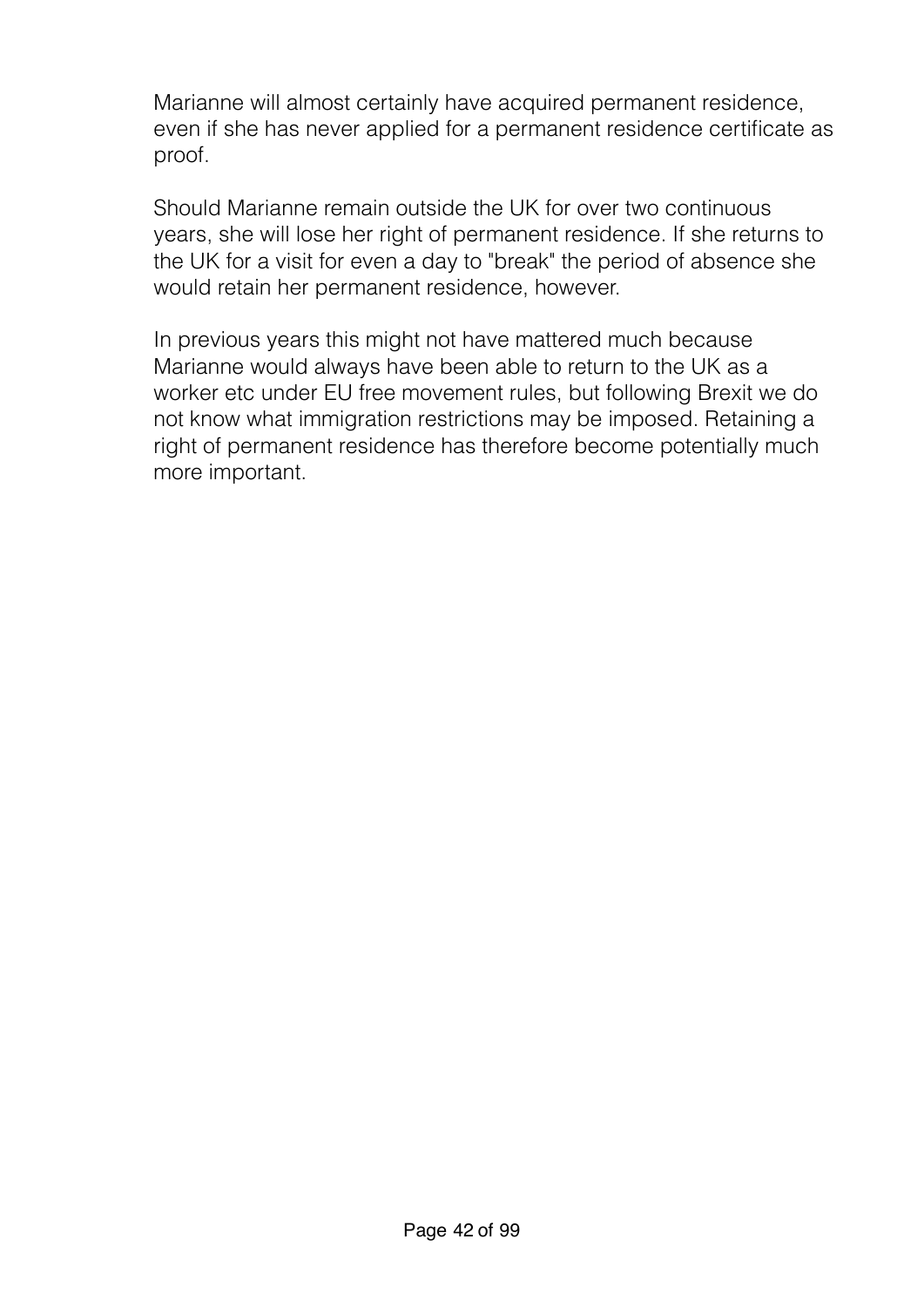## **WHAT COUNTS AS SELF EMPLOYMENT IN EU LAW?**

This volume in the EU rights series addresses self employment. There is a lot of overlap between work and self employment in EU law, though, so some material on work is also included here for completeness.

Workers and the self employed are usually endowed with the same rights in EU law, but the free movement rights of the self employed are derived from Articles 49 and 56 TFEU (rather than Article 45 for workers):

#### *Article 49*

*Within the framework of the provisions set out below, restrictions on the freedom of establishment of nationals of a Member State in the territory of another Member State shall be prohibited. Such prohibition shall also apply to restrictions on the setting-up of agencies, branches or subsidiaries by nationals of any Member State established in the territory of any Member State.* 

*Freedom of establishment shall include the right to take up and pursue activities as self-employed persons and to set up and manage undertakings, in particular companies or firms within the meaning of the second paragraph of Article 54, under the conditions laid down for its own nationals by the law of the country where such establishment is effected, subject to the provisions of the Chapter relating to capital.*

Article 54 can stand alone but Articles 56 and 57 on the right to provide services in other Member States may also be relevant to those pursuing self employed activities:

#### *Article 56*

*Within the framework of the provisions set out below, restrictions on freedom to provide services within the Union shall be prohibited in respect*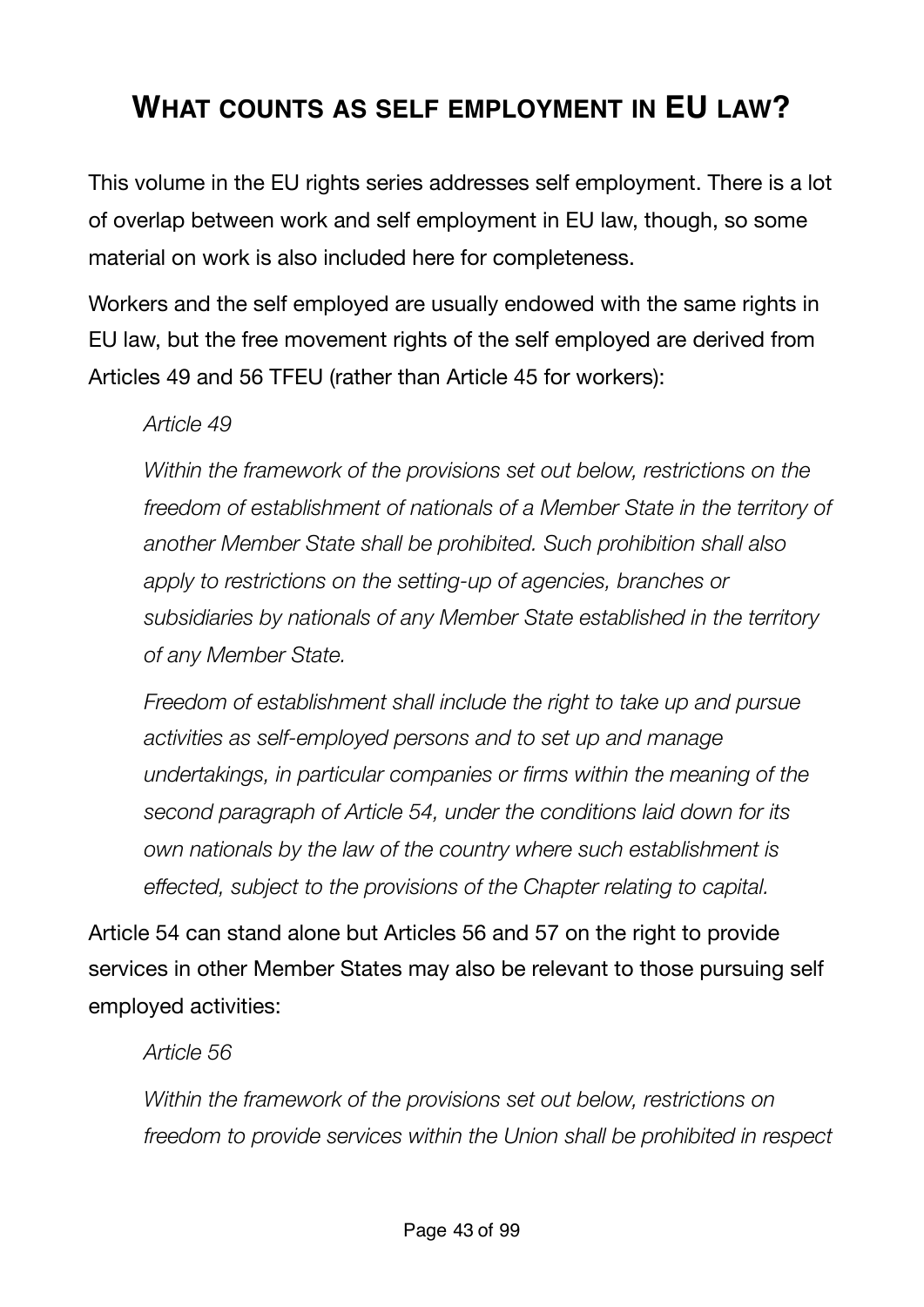*of nationals of Member States who are established in a Member State other than that of the person for whom the services are intended…* 

*Article 57* 

*Services shall be considered to be "services" within the meaning of the Treaties where they are normally provided for remuneration, in so far as they are not governed by the provisions relating to freedom of movement for goods, capital and persons.* 

*"Services" shall in particular include:* 

*(a) activities of an industrial character;* 

*(b) activities of a commercial character;* 

*(c) activities of craftsmen;* 

*(d) activities of the professions.* 

*Without prejudice to the provisions of the Chapter relating to the right of establishment, the person providing a service may, in order to do so, temporarily pursue his activity in the Member State where the service is provided, under the same conditions as are imposed by that State on its own nationals.*

Any self employed activity is permitted and protected by Article 49 but some self employed activities are given additional protection by Article 56 as defined in Article 57.

It is to the European cases to which we have to turn to understand the scope and meaning of what counts as "self employment" or the difference between the right of establishment and the right to provide services. Some explanation and rationale can be found in the case of *Commission v Hungary* C‑[179/14](http://curia.europa.eu/juris/document/document.jsf?text=&docid=174524&pageIndex=0&doclang=en&mode=lst&dir=&occ=first&part=1&cid=869564):

*148 It must be borne in mind that the objective of the freedom of establishment guaranteed by Article 49 TFEU is to allow a national of a Member State to set up a secondary establishment in another Member*  Page 44 of 99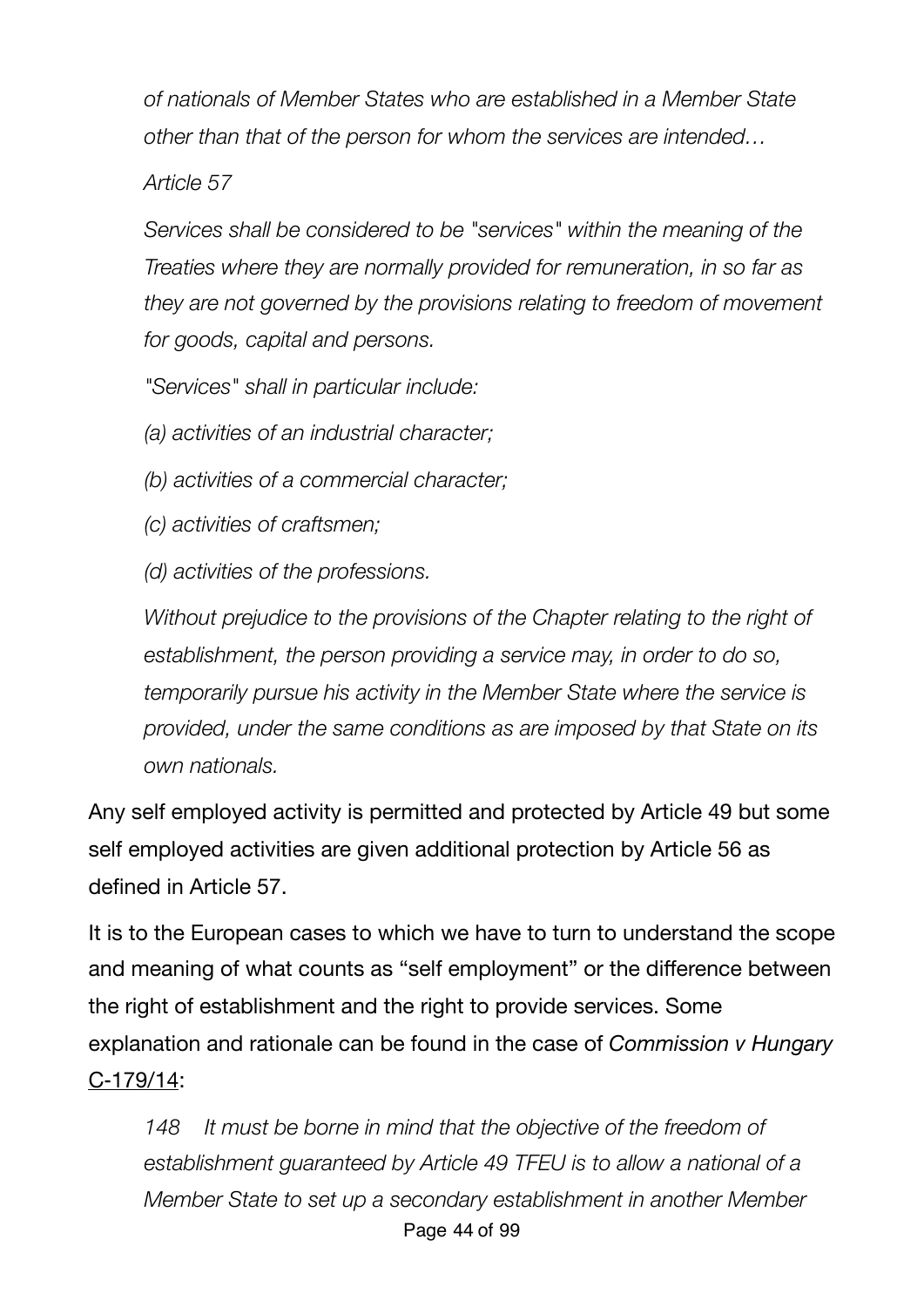*State to carry on his activities there and thus assist economic and social interpenetration within the European Union in the sphere of activities as self-employed persons. To that end, freedom of establishment is intended to allow a national of a Member State to participate, on a stable and continuing basis, in the economic life of a Member State other than his State of origin and to profit therefrom by actually pursuing in the host Member State an economic activity through a fixed establishment for an indefinite period…*

*149 As is clear from the case-law, an economic activity may consist in offering goods and services…*

*150 As to the freedom to provide services laid down in Article 56 TFEU, it covers all services that are not offered on a stable and continuing basis from an established professional base in the Member State of destination…* 

In the vast majority of cases the any difference between Articles 49 and 56 is a difference without a distinction; they will usually both apply.

### **Example**

Jacek arrives in the UK from Bulgaria. He takes up self employment as a hot dog vendor with his own stand outside a football stadium. This activity is protected by Article 49, the right to establishment. Jacek's activities are probably also protected by Article 56 because his activity is of a "commercial character".

## **What is self employment in EU law?**

The concepts of employment and self employment are considered different in EU law. There is considerable overlap, however.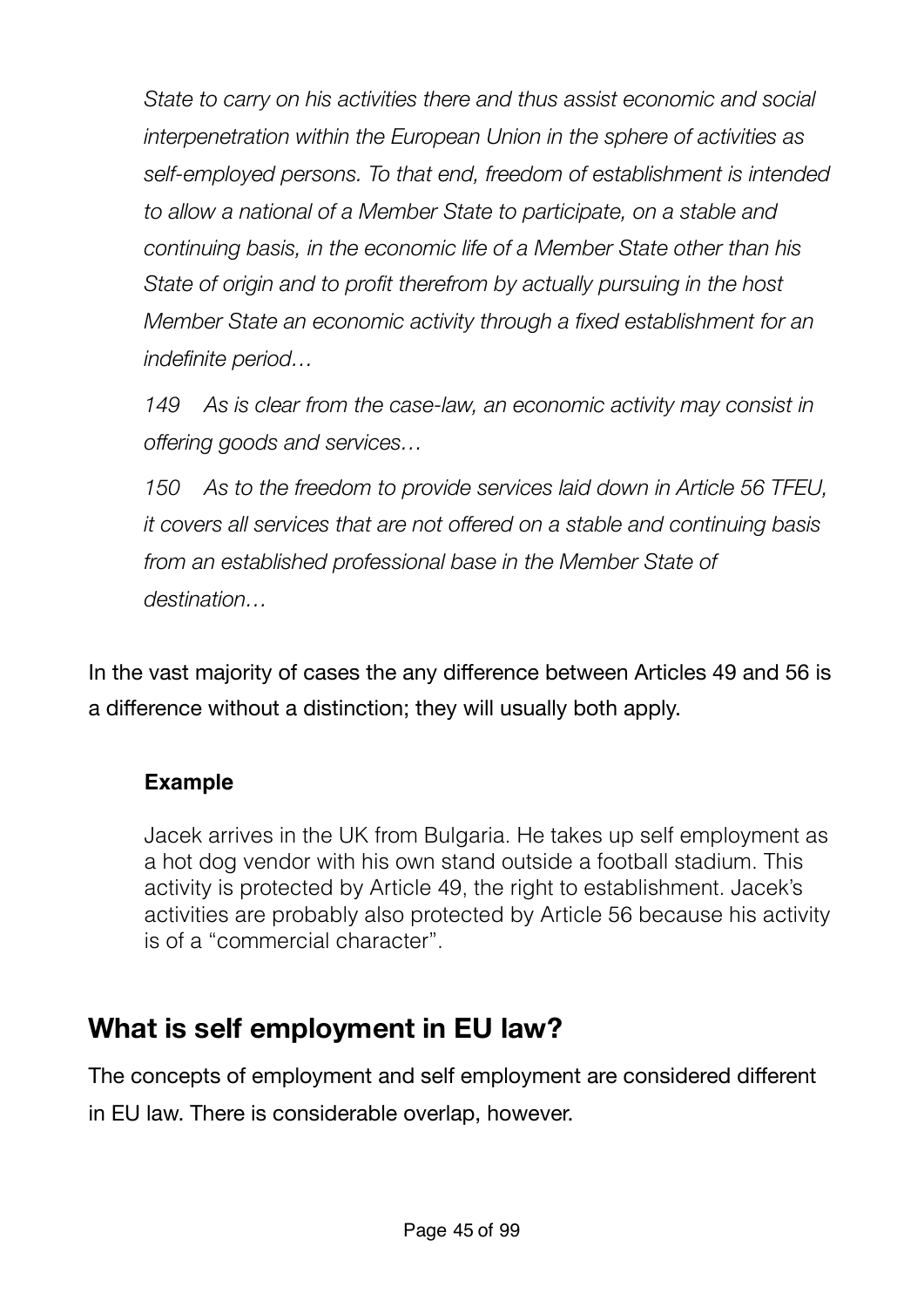In the case of *Lawrie Blum* [\(C-66/85](http://eur-lex.europa.eu/legal-content/EN/TXT/?uri=CELEX%3A61985CJ0066)) the ECJ defined a "worker" as a person who is employed for a period of time in the provision of services for and under the direction of another in return for remuneration.

The case of *Jany* [C-268/99](http://curia.europa.eu/juris/document/document.jsf;jsessionid=9ea7d0f130d57a863dc519724edab9c2e794efc82e57.e34KaxiLc3eQc40LaxqMbN4Och0Qe0?text=&docid=46850&pageIndex=0&doclang=EN&mode=lst&dir=&occ=first&part=1&cid=291095) specifically concerned the meaning of the right of establishment or self employment. The court held that activity of a self employed nature must amount to economic activity and be (paragraph 71):

*- outside any relationship of subordination concerning the choice of that activity, working conditions and conditions of remuneration;*

*- under that person's own responsibility; and* 

*- in return for remuneration paid to that person directly and in full.*

Activity of an economic nature would include **but not be limited to** the right to pursue "activities of an industrial or commercial character, activities of craftsmen or activities of the professions in a Member State".

The facts of *Jany* were interesting: the Court concluded that the activity of prostitution pursued in a self-employed capacity can be regarded as a service provided for remuneration for the purposes of EU law:

*…prostitution is an activity by which the provider satisfies a request by the beneficiary in return for consideration without producing or transferring material goods … Consequently, prostitution is a provision of services for remuneration which, as indicated in paragraph 33 above, falls within the concept of 'economic activities'.*

The Court has held that activity as a self employed person or provider of services must be "genuine and effective and not such as to be regarded as purely marginal and ancillary": *Deliège* [Joined Cases C-51/96 and C-191/97](http://curia.europa.eu/juris/document/document.jsf?text=&docid=45230&pageIndex=0&doclang=en&mode=lst&dir=&occ=first&part=1&cid=869564). This "genuine and effective" test is rather vague. Judges tend to follow a "I know it when I see it" approach. It is a concept that originates with employment, on which there is some guidance and case law, but these have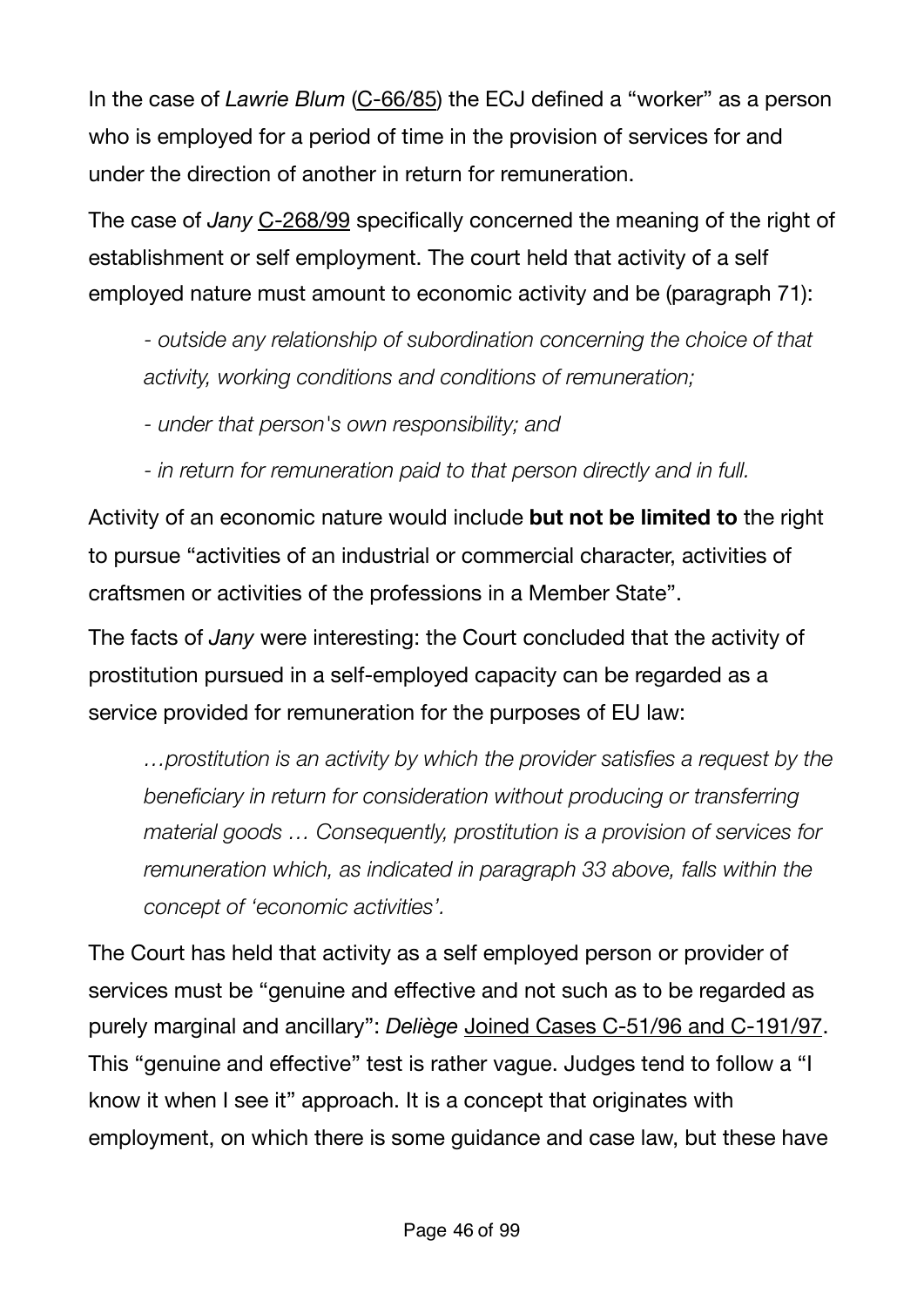to be applied with caution because slightly different considerations apply for self employment.

For example, internal Government guidance to its caseworkers sets out what are considered to be relevant factors when assessing whether work or self employment is genuine and effective. See, for example the official [Decision](https://www.gov.uk/government/collections/decision-makers-guide-staff-guide)  [Makers' Guide](https://www.gov.uk/government/collections/decision-makers-guide-staff-guide) at DMG 073050:

1. whether work was regular or intermittent

- 2. the period of employment
- 3. whether the work was intended to be short-term or long-term at the outset
- 4. the number of hours worked
- 5. the level of earnings.

While these considerations are really intended to assess work they can also be applied to self employment. For example, how much of a self employed activity has a person undertaken? Was it over a substantial period? How many hours a week does the person devote to the activity? How much do they earn?

DMG 073043 helpfully sets out for government caseworkers the principles to be derived from various Court of Justice cases, so may also be a useful reference point.

# **Seeking self employment**

In practical terms, the right to move freely in order to be self employed would be rather hard to exercise if a person had to have specific contracts lined up before exercising that right and if he or she (and his or her family) lost the right of free movement as soon as a contract was over. In order to facilitate and promote free movement, EU law therefore recognises that the right to self employment includes the right to seek self employment and even to be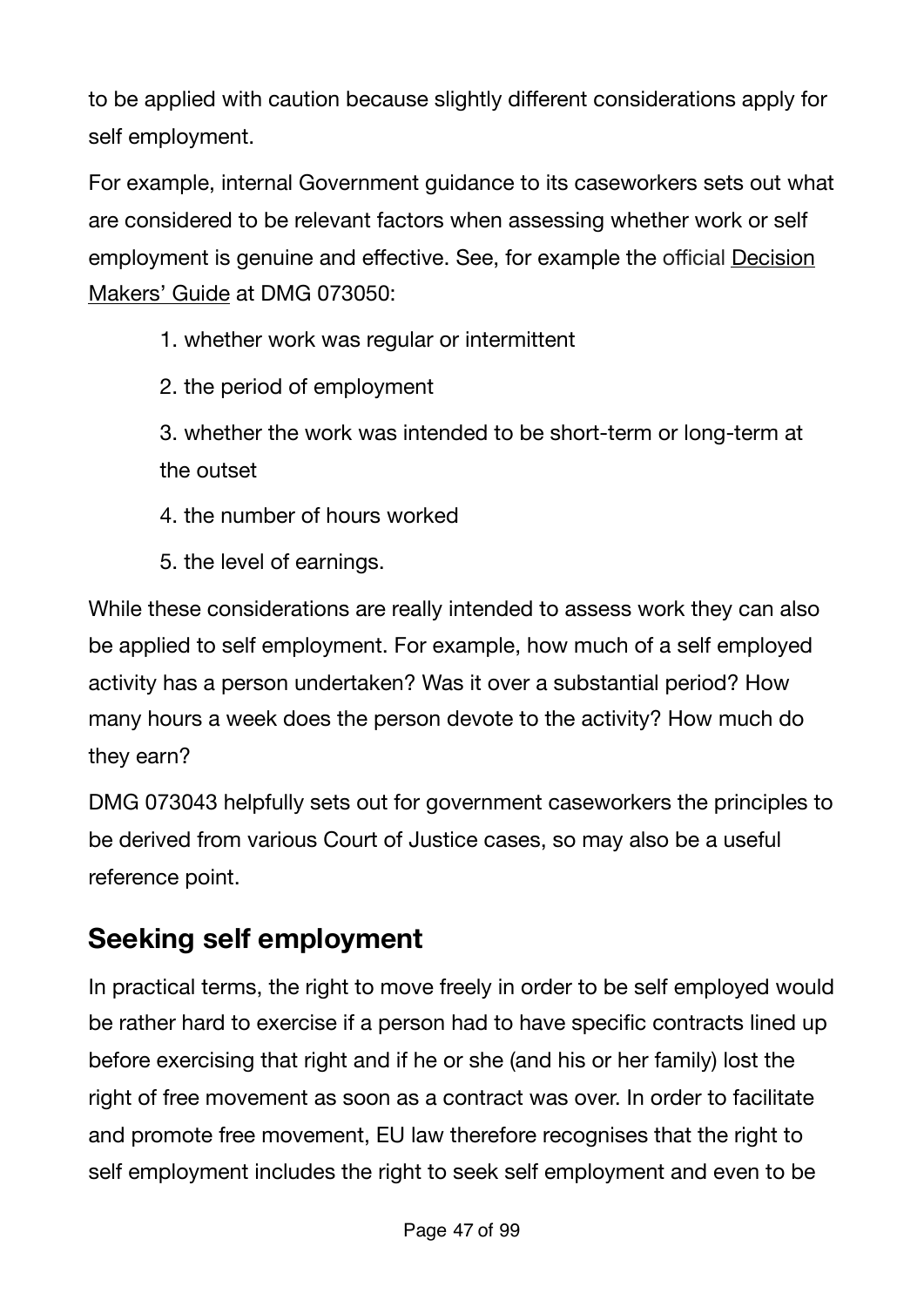unemployed. There are limits, though; a person cannot be a work seeker or unemployed indefinitely.

The key case on this subject is *Antonissen* [\(C-292/89](http://eur-lex.europa.eu/legal-content/EN/TXT/?uri=CELEX%3A61989CJ0292)). The facts of this case specifically concerned work but the case applies equally to self employment. The Court held that a person should be permitted a period of at least six months in order to find work, and would be a "worker" during this time, but that even at the end of that six month period would remain a worker if he "provides evidence that he is continuing to seek employment and that he has genuine chances of being engaged."

Article 7(3) of the Citizens' Directive 2004/38 also provides protection to workers and the self employed who find themselves out of work in some circumstances:

*...a Union citizen who is no longer a worker or self-employed person shall retain the status of worker or self-employed person in the following circumstances:* 

*(a) he/she is temporarily unable to work as the result of an illness or accident;* 

*(b) he/she is in duly recorded involuntary unemployment after having been employed for more than one year and has registered as a jobseeker with the relevant employment office;* 

*(c) he/she is in duly recorded involuntary unemployment after completing a fixed-term employment contract of less than a year or after having become involuntarily unemployed during the first twelve months and has registered as a job-seeker with the relevant employment office. In this case, the status of worker shall be retained for no less than six months;* 

*(d) he/she embarks on vocational training. Unless he/she is involuntarily unemployed, the retention of the status of worker shall require the training to be related to the previous employment.*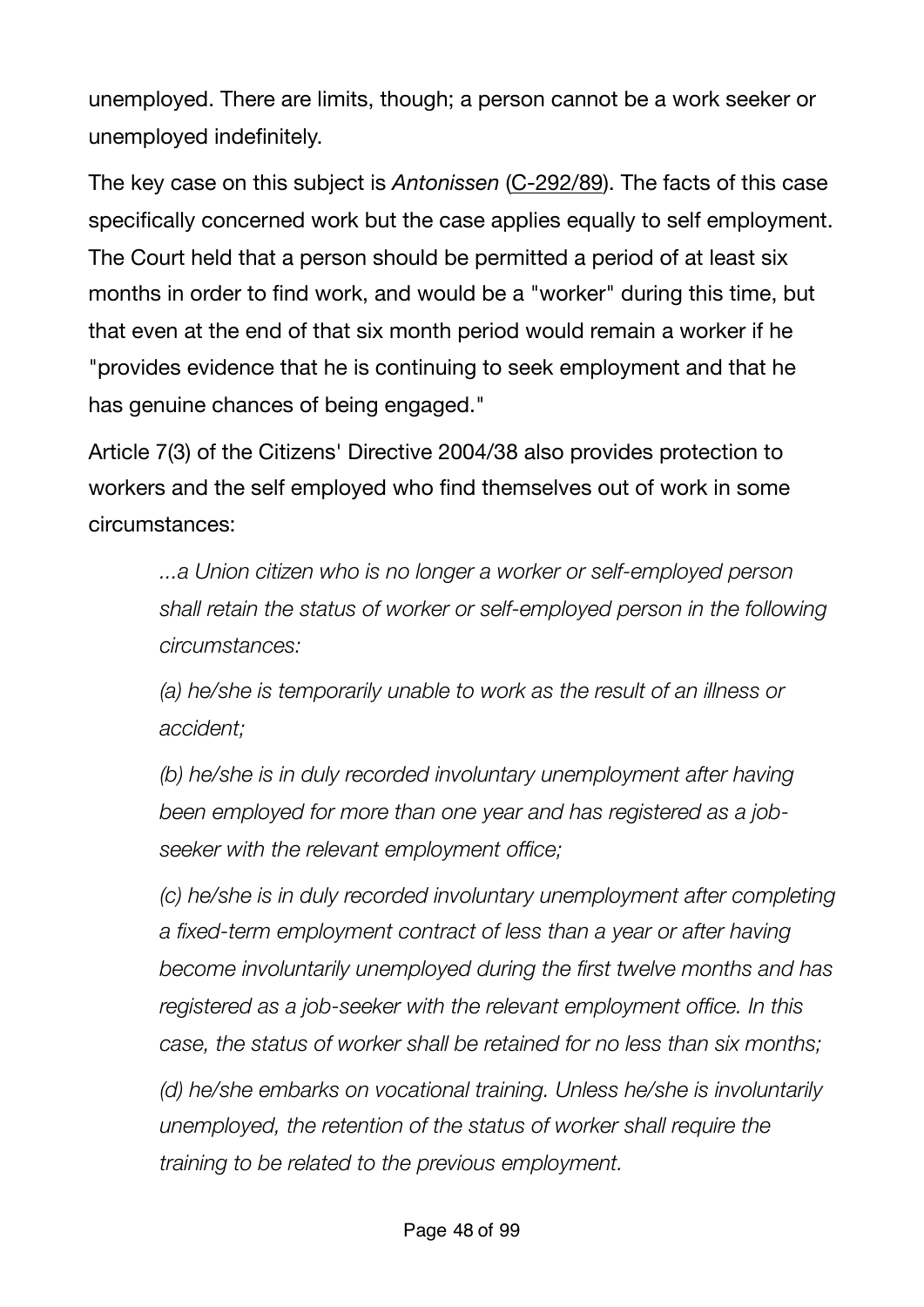This protection is broadly reflected in the UK's regulations at regulation 6(2).

The UK's regulations recognise a "jobseeker" as a qualified person under EU law (regulation 6(1)(a)) but do not explicitly extend the meaning of "jobseeker" to a person seeking self employed opportunities. Further, the UK regulations have been repeatedly amended in recent years and now arguably impose additional requirements over and above *Antonissen*. The period of six months is reduced to 91 days and "compelling" evidence of seeking employment and having a genuine chance of being engaged must be submitted according to the regulations. There is a strong argument these additional requirements are not compatible with EU law.

Two recent cases in the Administrative Appeals Chamber of the Upper Tribunal have examined these issues in the context of employment: *KS v Secretary of State for Work and Pensions* [\[2016\] UKUT 269 AAC](http://administrativeappeals.decisions.tribunals.gov.uk/Aspx/view.aspx?id=4880) and *MB and others v Secretary of State for Work and Pensions* [\[2016\] UKUT 372 AAC](http://administrativeappeals.decisions.tribunals.gov.uk/Aspx/view.aspx?id=4931). If allowances are made for the differences between employment and self employment, the approach of the cases is applicable to self employment as well as to employment.

In the first case, *KS*, the judge held that the requirement for "compelling evidence" did not mean that a higher standard of proof was required than the normal civil standard.

In the second case, *MB and others*, the tribunal grouped several lead cases together to consider whether the UK's new "compelling evidence" test of genuinely searching for and finding work was compatible with EU law.

In the course of considering this question, the tribunal also considered the meaning of the "genuine chances" test:

*It seems to me that what is contemplated are chances that, as well as being founded on something objective, offer real prospects of success in obtaining work. Such a view is, moreover, consistent with both the French version ("des chances véritables d'être engagé") and with the*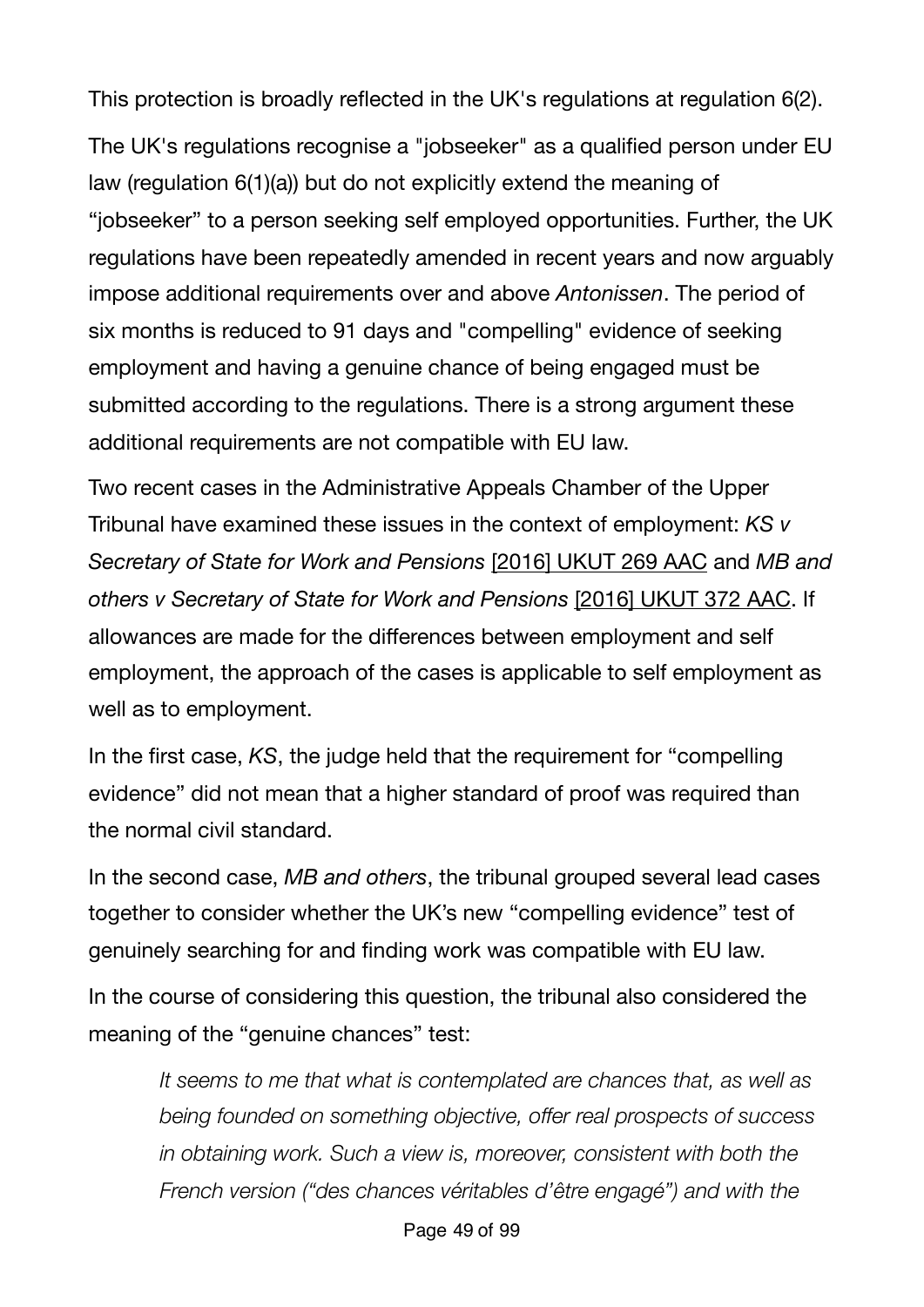*German ("dass er mit begründeter Aussicht auf Erfolg Arbeit sucht."). It is a significantly higher level than the "not hopeless" suggested by the skeleton arguments for the claimants.* 

It is not necessary to be able to point to a particular job, although the offer of a specific job will be powerful evidence of a genuine prospect, and it is necessary to look forward to assess whether there is a genuine chance, for example taking into account the fact that the person intends to undertake a qualification or some training.

The tribunal holds that the prospect of being engaged must be within a reasonable time in order to satisfy the test. There is no set period, so this will vary from case to case but it is not likely to include a prolonged period in order for the person to obtain further qualifications.

On the issue of the meaning of the "compelling evidence" requirement the tribunal emphasised that the test is as established in EU law and warned against applying too high a test (paragraph 57):

*Insistence on "compelling" evidence may, if care is not taken, all too easily result in raising the bar above the level I have found to be required, namely chances that are founded on something objective and offer real prospects of success in obtaining genuine and effective work within a reasonable period.* 

The finding is consistent with the earlier *KS* decision and both cases will be helpful to EEA nationals seeking to establish a right to permanent residence in the aftermath of the Brexit vote where they have experienced periods of job search or unemployment in excess of 6 months.

## **Part time self employment**

EU law is clear on part time working: it potentially counts as employment. This applies to both employment and self employment. So part time self employment does qualify a person for EU rights of residence and time spent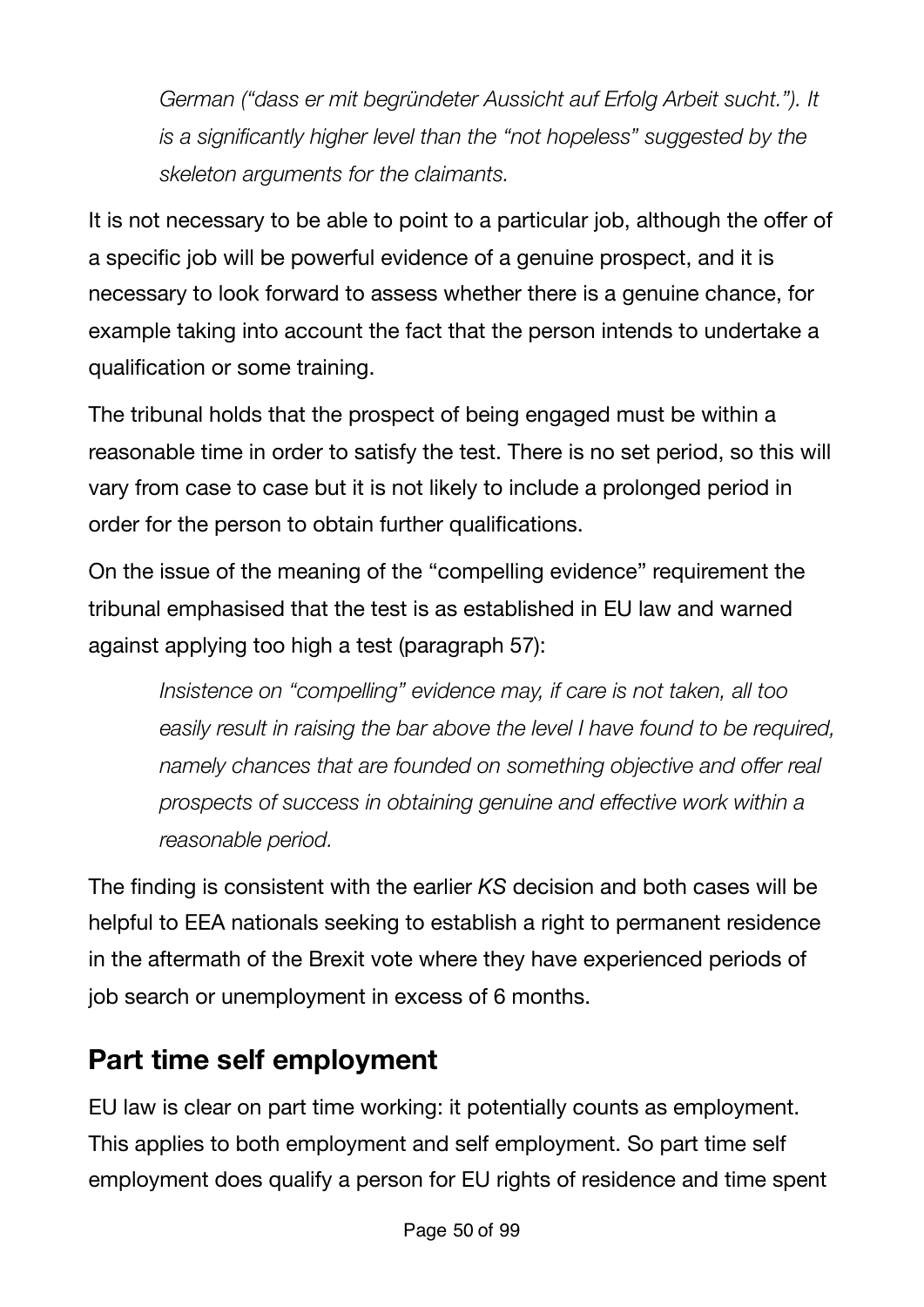as a part time self employed person counts towards acquiring permanent residence. However, the self employment still has to be "genuine and effective".

In the case of *D.M. Levin v Staatssecretaris van Justitie* [\(C-53/81](http://eur-lex.europa.eu/legal-content/EN/TXT/?uri=CELEX%3A61981CJ0053)) a British woman had moved to the Netherlands and taken part-time employment in which she earned less than the minimum considered necessary to support oneself. The woman had other sources of income and support, though. The Court held that the woman was a worker as long as the work was "genuine and effective" and that this was irrespective of the fact the woman needed to rely on other forms of support. The Court went on specifically to say that part time working could qualify as work:

*It should however be stated that whilst part-time employment is not excluded from the field of application of the rules on freedom of movement for workers, those rules cover only the pursuit of effective and genuine activities, to the exclusion of activities on such a small scale as to be regarded as purely marginal and ancillary.* 

Applying this approach, it was once held by the Court that a part-time music teacher giving 12 lessons a week topped up with Dutch social security payments was a worker for EU law purposes and entitled to a residence permit even if he was also receiving public funds: *Kempf v Staatsecretaris van Justitie* [\(Case 139/85](http://eur-lex.europa.eu/legal-content/EN/TXT/?uri=CELEX%3A61985CJ0139)). 10 hours per week was held to be sufficient for a person to be considered a worker in *Megner and Scheffel v Innungskrankenkasse Vorderpfalz* [\(Case C-444/93](http://curia.europa.eu/juris/showPdf.jsf?text=&docid=99435&doclang=EN)). In another case the Court stated that a person working only 5 hours per week for a very low hourly wage might potentially be a worker, although all the circumstances needed to be considered including the person's entitlement to holiday pay, sick leave and the length of the employment contract: *Genc v Land Berlin* [\(Case 14/09](http://eur-lex.europa.eu/legal-content/EN/TXT/?uri=CELEX%3A62009CJ0014)). So, we know that 10 or 12 hours a week is probably genuine part time

employment. This must also apply to self employment. It may be that even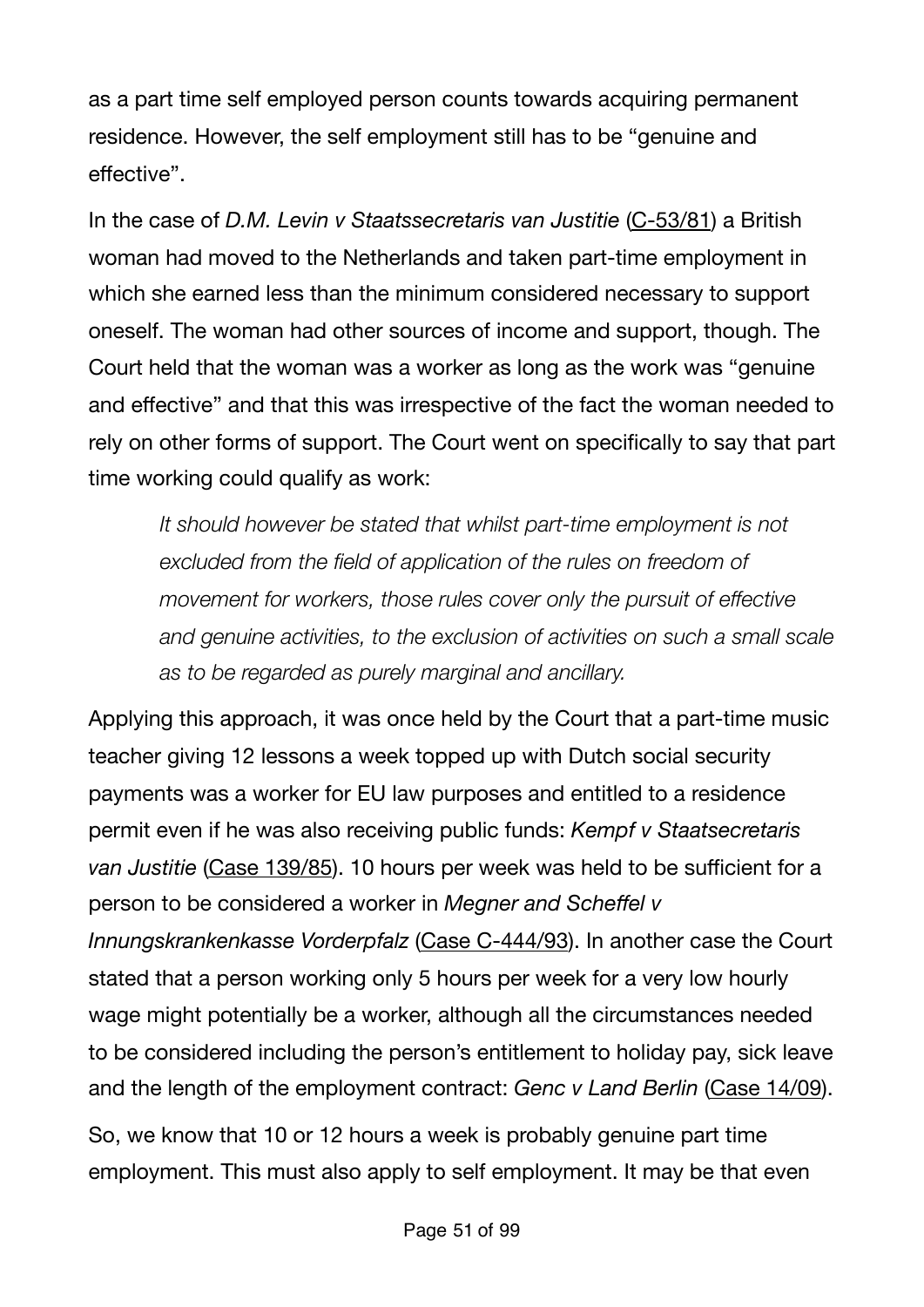fewer hours might qualify, but at some point we also know that the activity will become marginal and ancillary.

## **Low paid self employment**

There is no clear guide in EU law to what level of earnings will amount to "genuine and effective" economic activity. All we know is "activities on such a small scale as to be regarded as purely marginal and ancillary" do not count (from *Levin*).

In practice, judges tend to follow an "I know it if I see it" style approach. Government officials have a threshold which they apply in practice, the Minimum Earnings Threshold, as discussed further below.

The *Levin* and *Kempf* cases both concerned very low earnings, and both succeeded. In Levin the issue had been whether earnings below the level considered necessary to support a person would count and they did. On the facts of *Levin*, the claimant had alternative resources available. In *Kempf*, the claimant did not have alternative income and claimed benefits at the same time as working because his income was so low.

The Court nevertheless held that these activities amounted to genuine parttime employment and were not so marginal and ancillary as not to be genuine and effective. The source of supplementary income did not affect the question of whether the activity was genuine and effective.

In EU law, earnings need not even be monetary in nature. The word "remuneration" has often been used in case judgments instead of "pay" or "wages". In the case of *Steymann* ([Case 196/87](http://eur-lex.europa.eu/legal-content/EN/TXT/?uri=CELEX%3A61987CJ0196)) it was held that the remuneration needs to be economic in nature but need not be monetary; provision of basic needs such as accommodation, food and pocket money in return for participation in a religious community was sufficient.

Of potential relevance to those in occasional employment rather than outright self employment, a fixed length and short term employment contract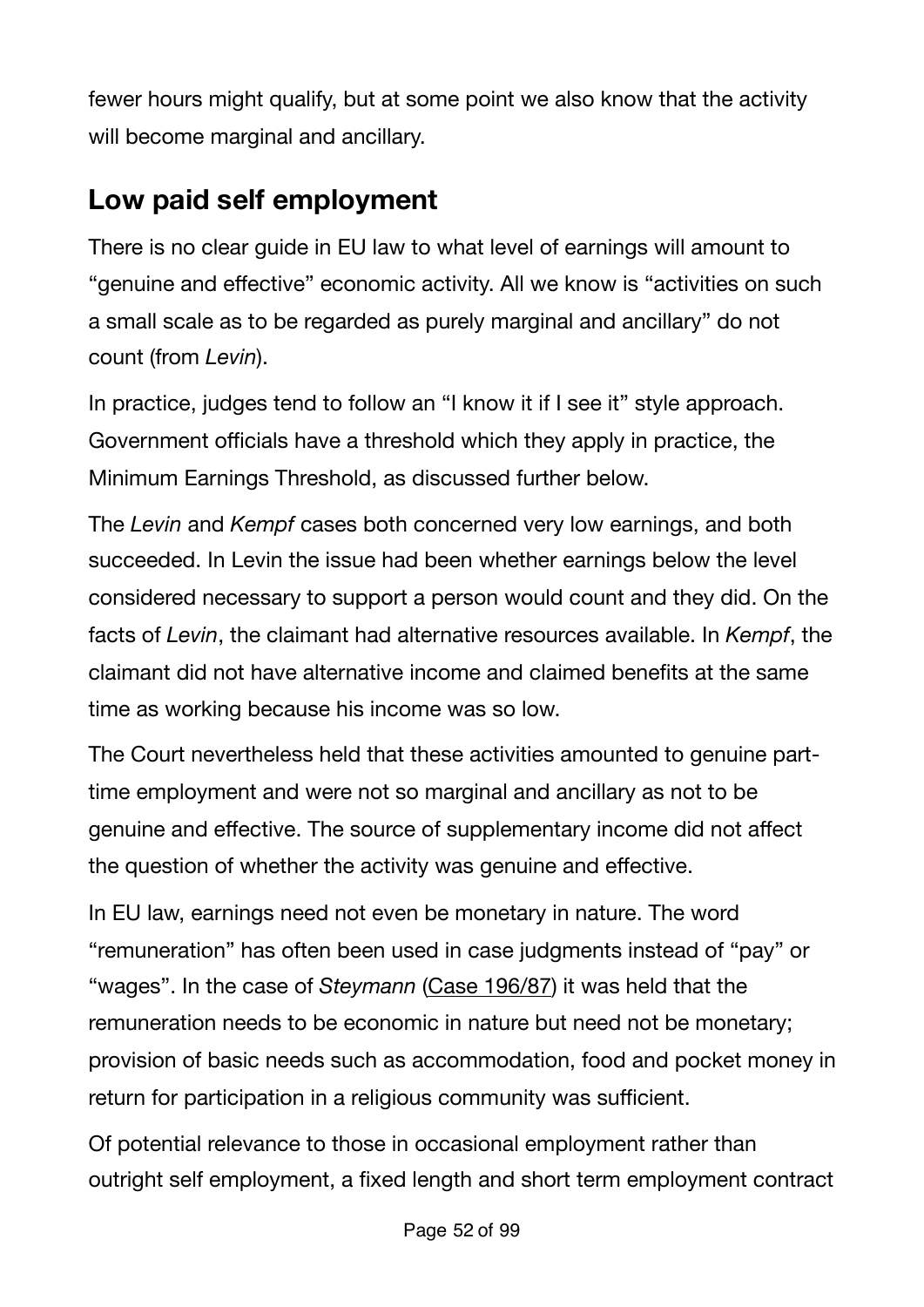may potentially qualify a person as a worker (*Ninni-Orasche* [C-413/01](http://curia.europa.eu/juris/liste.jsf?language=en&num=C-413/01)) and a "zero hours" contact may still potentially qualify as work if the work is genuine and effective, although if the work has been irregular and limited in duration that is a consideration which is to be taken into account (*Raulin* [\(C-379/89](http://eur-lex.europa.eu/legal-content/EN/TXT/?uri=CELEX:61989CJ0357))).

## **Minimum Earnings Threshold**

EU law rarely changes; the UK Government interpretation of EU law changes regularly. On 1 January 2014, the new concept of the "Minimum Earnings Threshold" was introduced into the UK's interpretation of EU law on the definition of who is and is not employed or self employed. Essentially, if a person earns more than the threshold then he or she will automatically be regarded as a worker or self employed person; if a person earns less than the threshold then his or her case will be more closely considered.

The level of the Minimum Earnings Threshold, or "MET" is set at the earnings necessary to begin paying Class 1 National Insurance payments. Currently, for 2016/17, this is £155 per week or £8,112 per year.

There are legal arguments about whether the MET represents a breach of EU law by discriminating against part time workers and defining the concept of "worker" by reference to national law, which is impermissible. The guidance on how the MET should be applied indicates that where a person earns less it will be assumed as a starting point that the work is not genuine and effective. Realistically, though, unless a test case is brought the rules will continue to be applied by Home Office and Department for Work and Pension officials.

### **Example**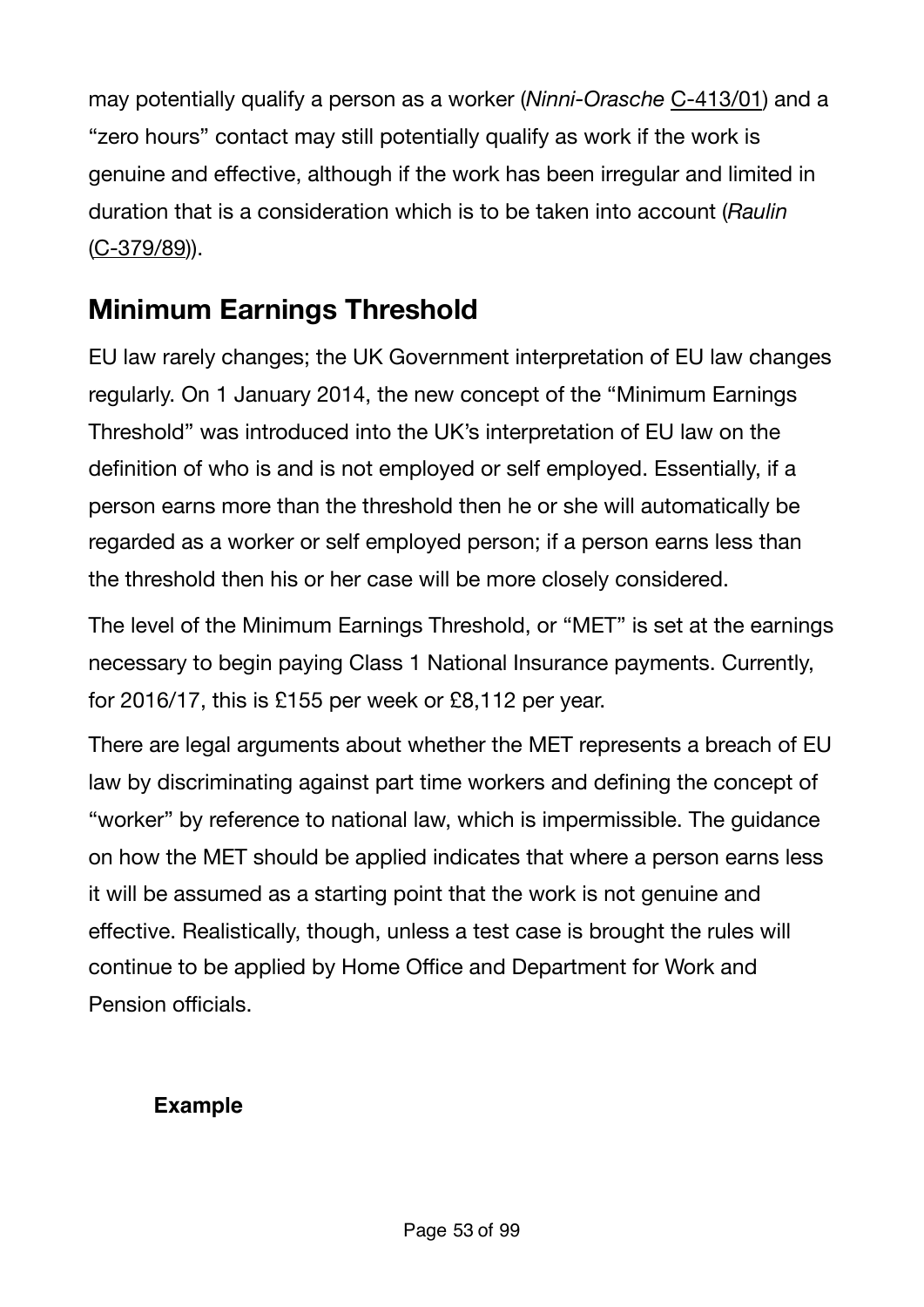Gheorghe is a Romanian national. He works part time as a plasterer for the minimum wage. He works around 12 hours per week and the minimum wage in October 2016 was £7.20.

As a rough calculation, for notional 48 week year Gheorghe would currently earn around £7.20  $\times$  12  $\times$  48 = £4,147.20.

The minimum wage in 2008 was £5.73. Working a 10 hour week for a 48 week year would have meant earnings of just £2,750.40.

These figures are far below the Minimum Earnings Threshold, yet they would seem to qualify as genuine and effective work according to case law. Such cases might be more problematic if the work was more occasional in nature rather than regular, however.

It is important to understand that earning less than the MET does not mean a person is not a worker or self employed; it just means that the person's situation will be more carefully considered by the relevant official. It is still possible to rely on EU case law and succeed, although an appeal to a judge may become necessary.

## **"Famine and feast" in self employment**

A self employed person is more likely than a worker to experience gaps in earnings and periods of "famine and feast". For example, it may take some time between establishing a business and generating any significant income and there may be gaps in income during periods of holiday or sickness or while seeking new business.

The Minimum Earnings Threshold (see above) is applied to self employment cases as well as worker cases. The way it is applied by officials is to take the last three months and see if the person earned more or less than the MET during that time. This may well cause problems for a self employed person.

[Memo DMG 1/14](http://www.rightsnet.org.uk/pdfs/DMG_Memo_1_14.pdf) states as follows as guidance to DWP officials on applying the MET to the self employed: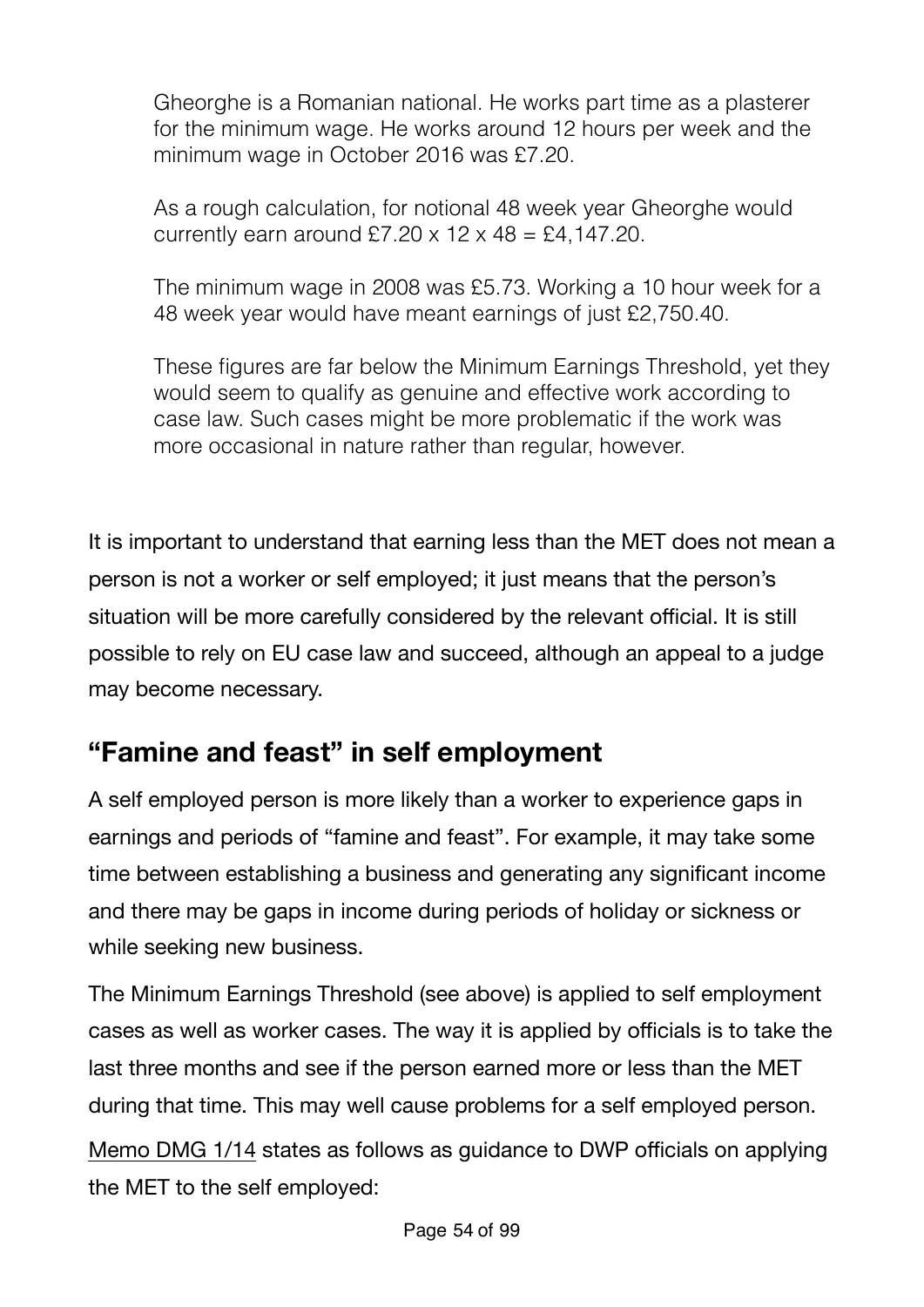*Account must be taken of the different nature of self-employment: it may include periods of relative inactivity (see DMG 071186) and there will be period particularly as a business is starting up when the person may be working long hours but not yet receiving much profit.* 

The reference to DMG is to the official [Decision Makers' Guide](https://www.gov.uk/government/collections/decision-makers-guide-staff-guide). The paragraphs have been renumbered. The relevant paragraph is now 072842, at which the guidance sets out a paragraph from the case of *SSWP v JS* [2010] UKUT 240 (AAC):

*I* do not accept that a claimant who is for the moment doing no work is *necessarily no longer self-employed. There will commonly be periods in a person's self-employment when no work is done. Weekends and holiday periods are obvious examples. There may also be periods when there is no work to do. The concept of self-employment encompasses periods of both feast and famine. During the latter, the person may be engaged in a variety of tasks that are properly seen as part of continuing selfemployment: administrative work, such as maintaining the accounts; in marketing to generate more work; or developing the business in new directions. Self- employment is not confined to periods of actual work. It includes natural periods of rest and the vicissitudes of business life. This does not mean that self-employment survives regardless of how little work arrives. It does mean that the issue can only be decided in the context of the facts at any particular time. The amount of work is one factor. Whether the claimant is taking any other steps in the course of self-employment is also relevant. The claimant's motives and intentions must also be taken into account, although they will not necessarily be decisive."* 

Similar references can also be found in [HB Circular A3/2014: Minimum](https://www.gov.uk/government/uploads/system/uploads/attachment_data/file/284913/a3-2014.pdf)  [Earnings Threshold](https://www.gov.uk/government/uploads/system/uploads/attachment_data/file/284913/a3-2014.pdf). All of the documents also include worked examples. These are correct in the opinion of the Government but have not all been tested in court.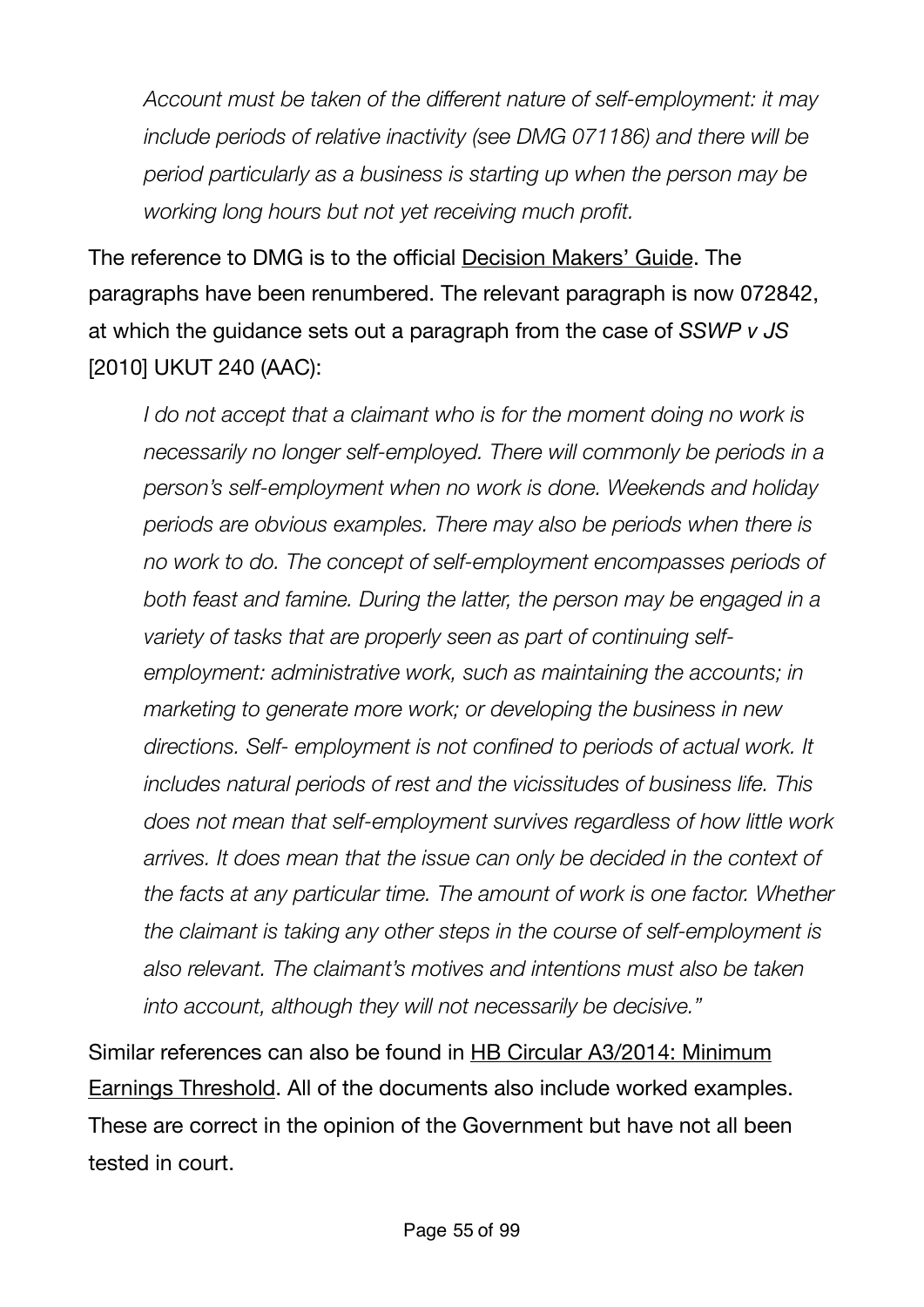# **Claiming benefits**

Claiming benefits does not necessarily disqualify a person from acquiring EU rights of residence. Benefiting from tax credits is certainly not a problem, nor claims for universal benefits such as child benefit. If a worker for self employed person earns so little that he or she qualifies for income based welfare benefits, that does not necessarily disqualify the person either. In the case of *Levin*, as we have seen, the Court held that a person could be a worker even if the person had to supplement their income from another source. In the follow up case of *Kempf* the Court held that the fact the source might be welfare benefits did not mean that the work was not "genuine and effective":

*It follows that the rules on this topic must be interpreted as meaning that a person in effective and genuine part-time employment cannot be excluded from their sphere of application merely because the remuneration he derives from it is below the level of the minimum means of subsistence and he seeks to supplement it by other lawful means of subsistence. In that regard it is irrelevant whether those supplementary means of subsistence are derived from property or from the employment of a member of his family, as was the case in Levin, or whether, as in this instance, they are obtained from financial assistance drawn from the public funds of the member state in which he resides, provided that the effective and genuine nature of his work is established.* 

The test is not whether the person is claiming benefits but whether the activity is "genuine and effective". Whether benefits are claimed or not is of only very limited relevance to the real question.

# **Maternity or parental leave**

Where a pregnant worker ceases employment for maternity related reasons and then recommences work within 12 months of giving birth, she will retain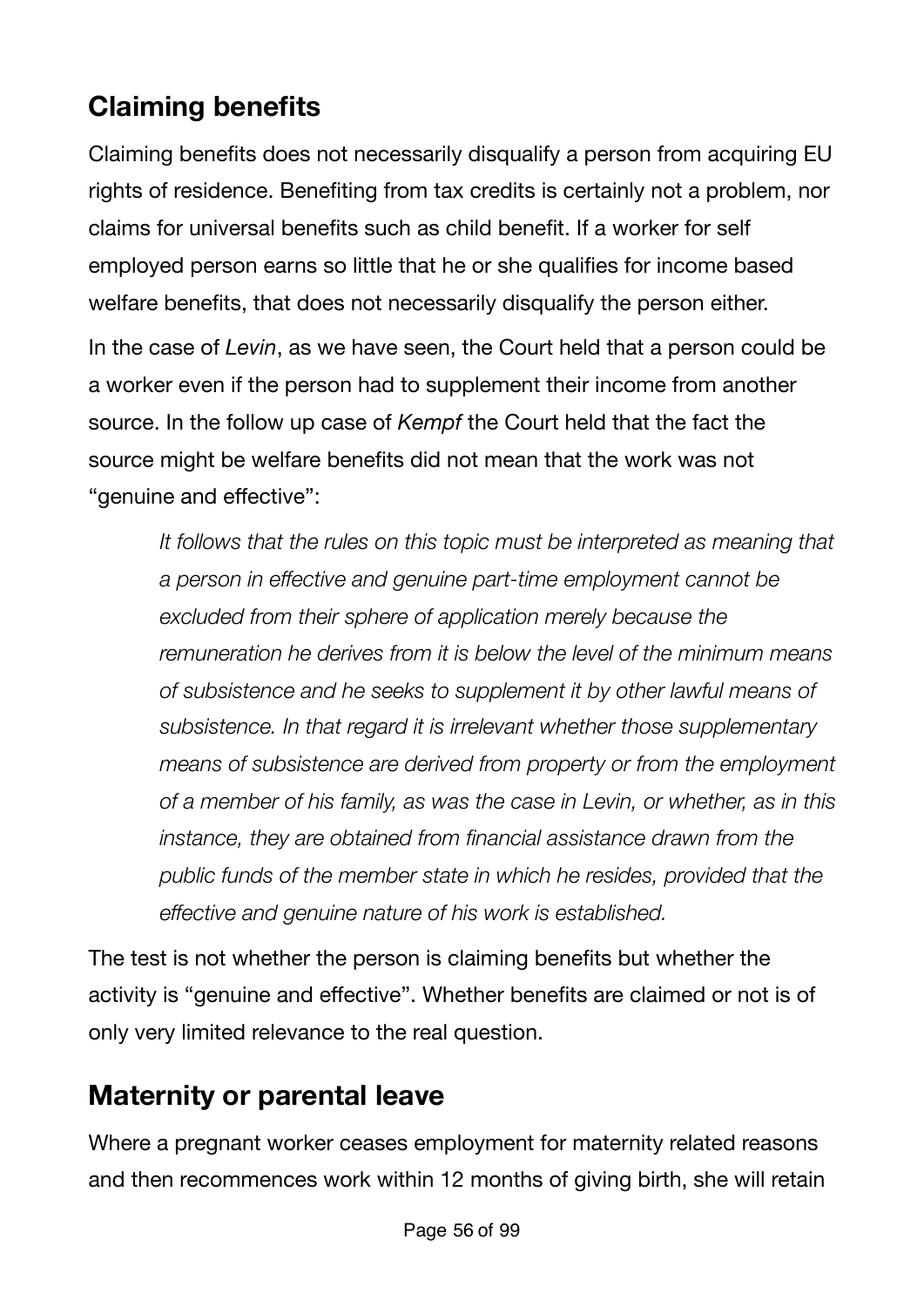the status of worker. This was established in the case of *St Prix* (Case [C-507/12](http://curia.europa.eu/juris/document/document.jsf?docid=153814&doclang=en)). On the facts of that case Ms St Prix was a worker, but the case would very much appear also to apply to the self employed. This is particularly so as Ms St Prix undertook occasional and agency work and did not receive maternity pay.

The *St Prix* case is reflected now in UK Upper Tribunal case law as well: see *SSWP v SSF and others* [2015] UKUT 0502 (AAC) and *Weldemichael and another (St Prix C-507/12; effect)* [2015] UKUT 540 (IAC).

In *St Prix* the Court established no particular limit on how long they woman would retain worker status. In both the Upper Tribunal cases it was held that women can leave work up to 11 weeks before their due date, they can be a job seeker or worker at the start of the period of absence, can retain the status of worker for 12 months following childbirth and do not need to return to work in order to have retained worker status during that time.

In the *SSF* case the tribunal held that worker status could potentially be retained for a period in excess of 12 months, whereas in *Weldmichael* the tribunal that 12 months was the maximum.

There is no direct case law on paternity or adoption leave but similar arguments could be employed. Given that the UK Government fought *St Prix* and the domestic UK cases, such arguments might well have to be fought in court, unfortunately.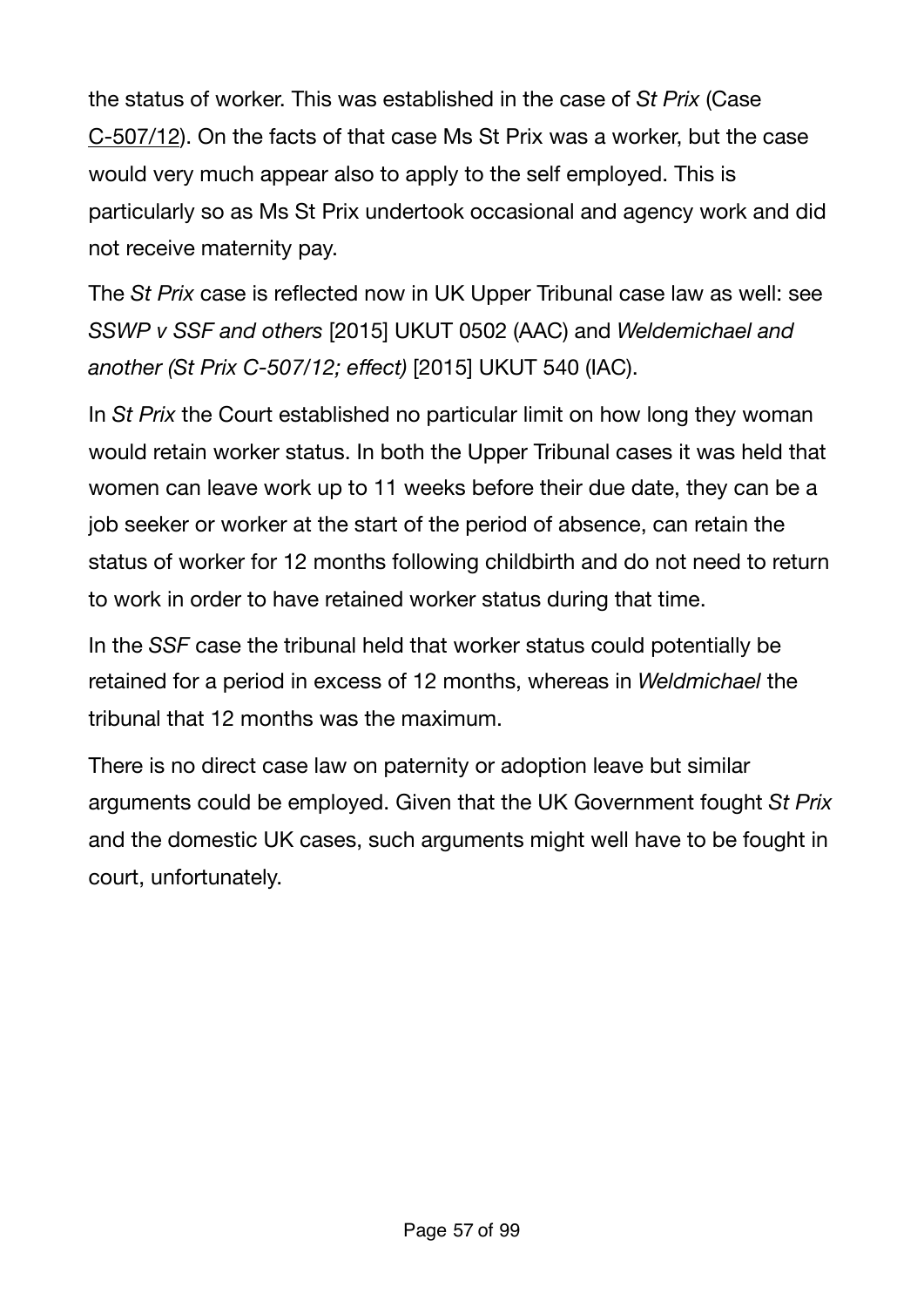## **RETAINING RIGHTS WHEN SELF EMPLOYMENT ENDS**

In order to promote and give full effect to free movement, the right to take employment or self employment includes the right to move to another country, work and then cease work for certain specified reasons such as experiencing a temporary or permanent incapacity to work or an industrial accident or retirement. There is also protection for cross border workers who retain a place of residence in one Member State but work in another.

The protection for workers extends to the self employed as well; references to worker in this section also apply to the self employed.

The rationale for these rules is that without such protection, workers would be more reluctant to move to other Member States.

## **Temporary incapacity to work**

Citizens' Directive 2004/38 sets out certain circumstances where a person who has already been a worker or self employed retains his or her status despite ceasing work. These are set out at Article 7(3):

*(a) he/she is temporarily unable to work as the result of an illness or accident;* 

*(b) he/she is in duly recorded involuntary unemployment after having been employed for more than one year and has registered as a jobseeker with the relevant employment office;* 

*(c) he/she is in duly recorded involuntary unemployment after completing a fixed-term employment contract of less than a year or after having become involuntarily unemployed during the first twelve months and has registered as a job-seeker with the relevant employment office. In this case, the status of worker shall be retained for no less than six months;*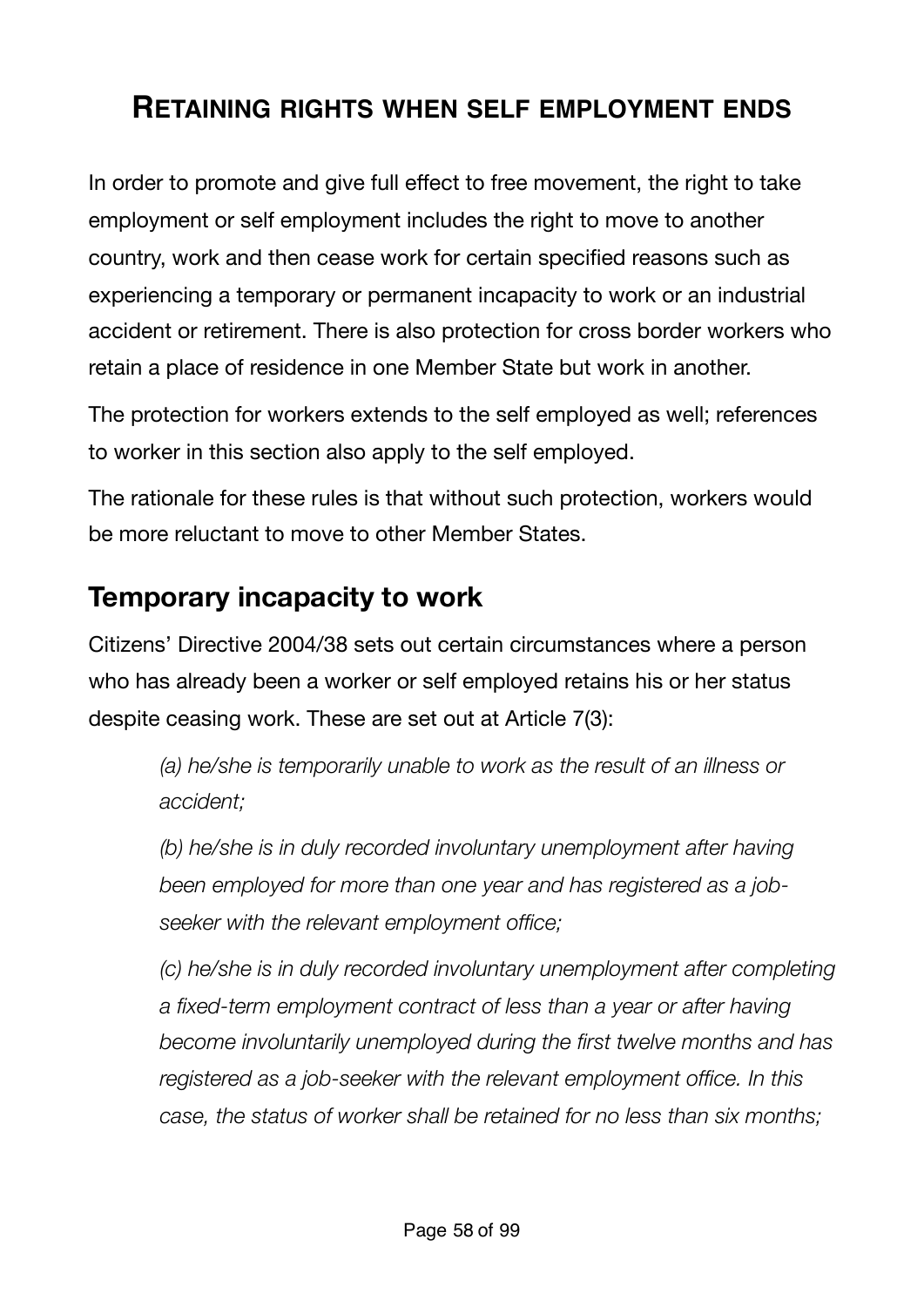*(d) he/she embarks on vocational training. Unless he/she is involuntarily unemployed, the retention of the status of worker shall require the training to be related to the previous employment.*

In plain English, this means that where a person has been a worker or self employed, he or she will be considered to remain a worker or self employed person with an EU right of residence if:

- (a) He or she is temporarily unable to work because of illness or accident. There is no set time period and "temporary" could potentially be any period of time less than "permanent". There must be a causal link between the illness or accident and the inability to work, though.
- (b) He or she has worked for more than one year and then registers at the Job Centre and is looking for work (otherwise the unemployment is not involuntary). However, its must be the case that the person does not retain his or her worker status indefinitely; if the *Antonissen* [\(C-292/89](http://eur-lex.europa.eu/legal-content/EN/TXT/?uri=CELEX%3A61989CJ0292)) case is applied, after 6 months he or she will need to show a genuine chance of getting a job.
- (c) He or she has worked for less than one year and then registers at the Job Centre, in which case he or she will retain worker status at least six months.
- (d) He or she undertakes vocational training. However, if the unemployment was voluntary then the vocational training must be related to the previous employment in some way.

These provisions are partially reflected in the UK regulations at regulation 5. However, the UK tries to force those who find themselves unemployed to prove a "genuine chance of being engaged" even for the first six months of unemployment and then "compelling evidence" of this after six months, and also limits the period of unemployment in situation (c) to only six months.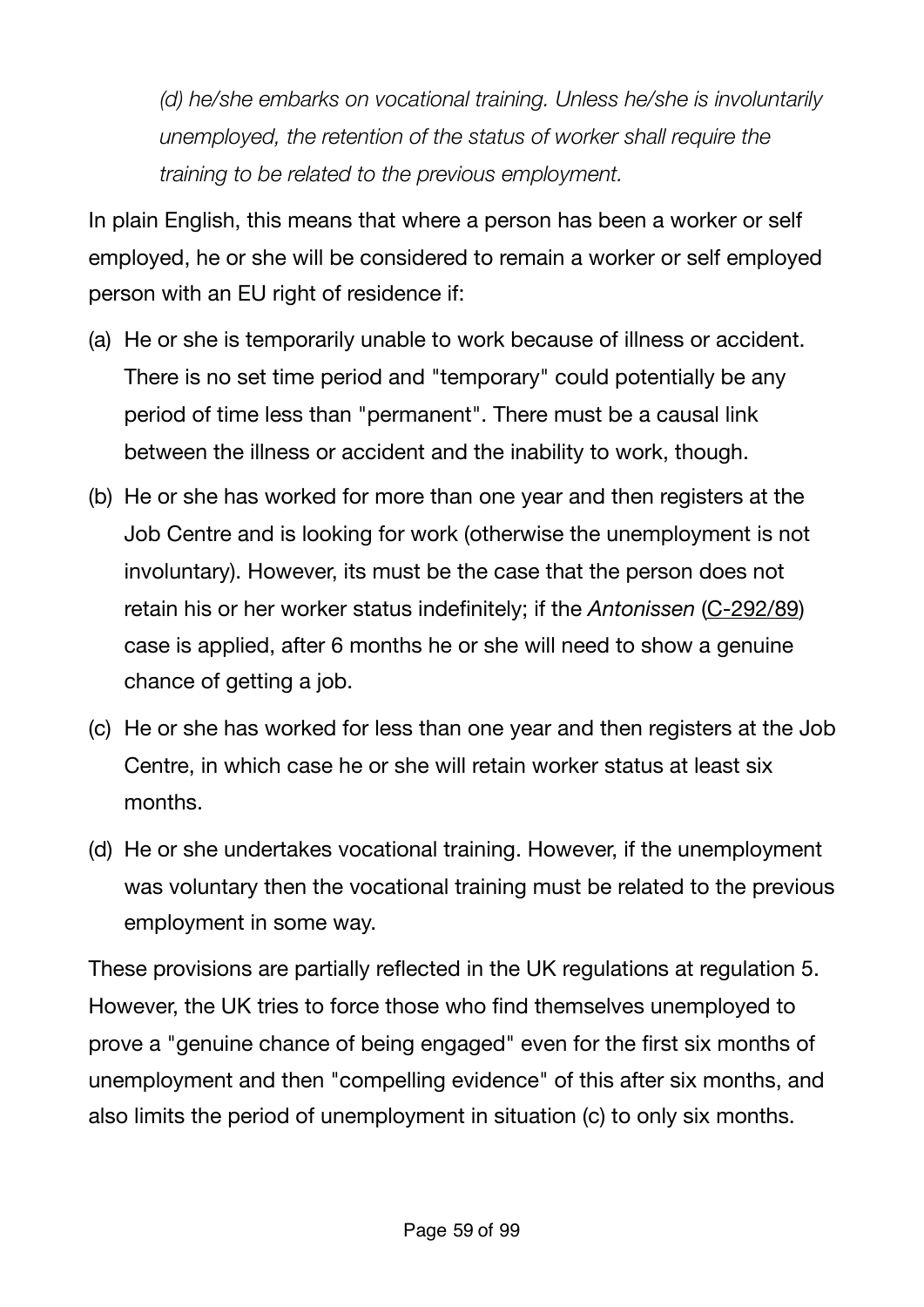Nevertheless, these provisions may be helpful in bridging gaps in employment where an application for permanent residence is being contemplated.

## **Permanent incapacity to work**

Citizens' Directive 2004/38 also provides some protection for workers and self employed people who become permanently incapable of workout Article 17. The basic criteria for a worker or self employed person who experiences a permanent incapacity to work are that:

- (1) The worker must have terminated his or her work or self employment because of a permanent incapacity to work (there must be a causal link between the decision to stop work and the incapacity to work) AND
- (2) The worker must have resided in the UK continuously for more than two years prior to ceasing work

OR

the incapacity is the result of an accident at work or an occupational disease that entitles him or her to a pension payable in full or in part by an institution in the UK.

Where these conditions are met, the person will qualify for immediate permanent residence and does not need to wait for the end of the normal five year period.

### **Example**

Gisela is a German national. She comes to the UK as a self employed designer in 2012. She marries in the UK but in 2015 she has a terrible car accident leaving her permanently unable to work. She wishes to remain in the UK.

Because she was a self employed person, she lived in the UK for two years and she has ceased work because of a permanent incapacity to work, she qualifies for immediate permanent residence.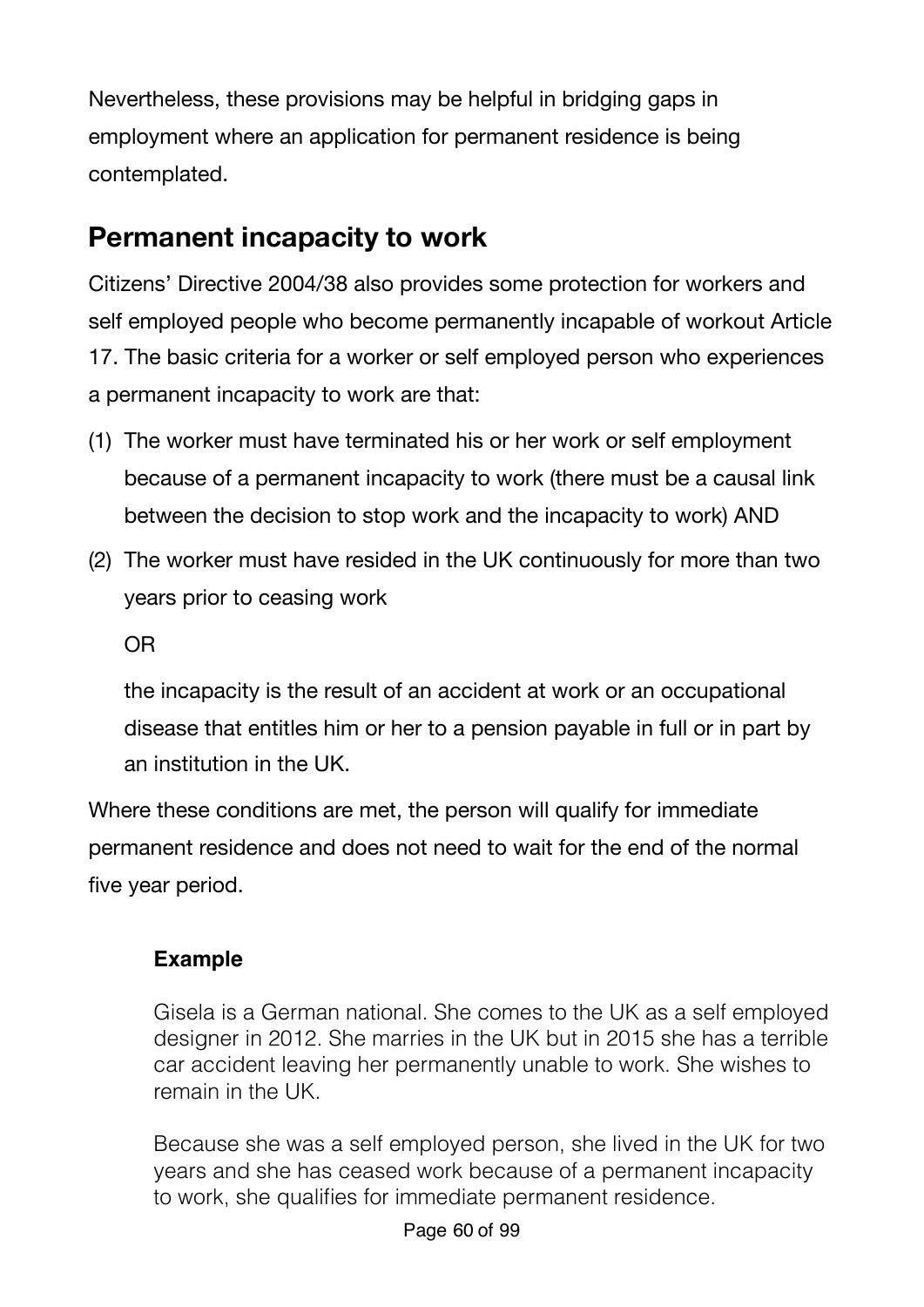# **Retirement**

Article 17 of Directive 2004/38 also provides a right of retirement for workers and the self employed in tighter Member State in which they have been working, as long as the following conditions are all met:

- (1) The person has lived in the UK continuously for at least three years prior to retirement; and
- (2) The person was working or self employed in the UK for at least one year prior to retirement; and
- (3) The person has reached state retirement age or, if a worker, is taking early retirement.

As with permanent incapacity to work, a person who meets these conditions for retirement will qualify immediately for permanent residence and does not need to wait for the end of the normal five year period. These provisions are set out at Article 17 of the Directive and implemented in the UK regulations at regulation 5.

## **Cross border workers**

The Directive also provides at Article 17 for permanent residence to be acquired by certain cross border workers. Cross border working is more common across land borders in continental Europe but can also arise in the UK, particularly between Northern Ireland and the Republic of Ireland.

The conditions to be met are that the worker or self-employed person has:

- (1) Worked for three years in the UK
- (2) Then works in an employed or self employed capacity in another Member State
- (3) But retains his or her home in the UK and returns to it at least once a week.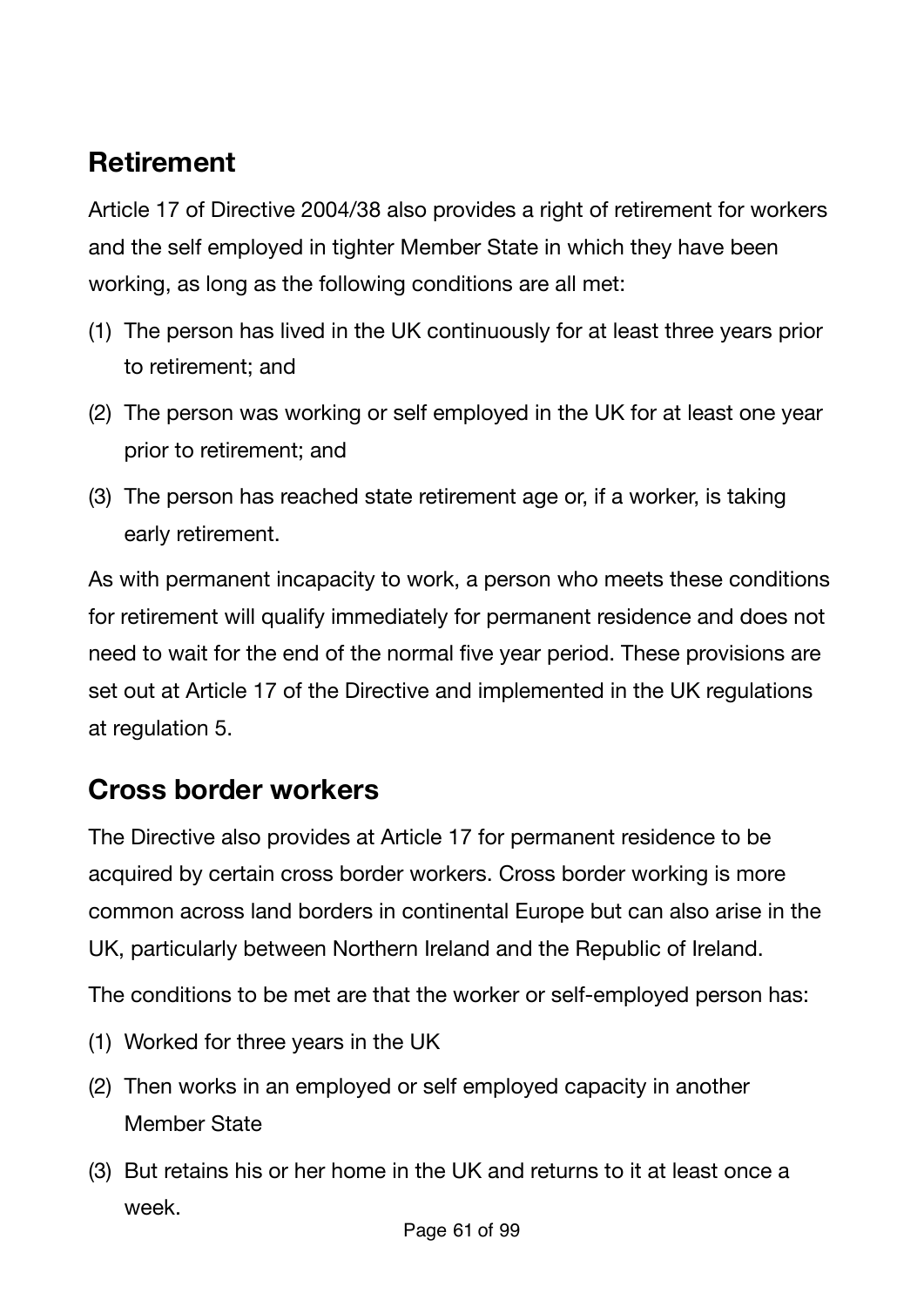Once again, such a person may acquire permanent residence as soon as the conditions are met and does not need to wait for the normal five year period to elapse.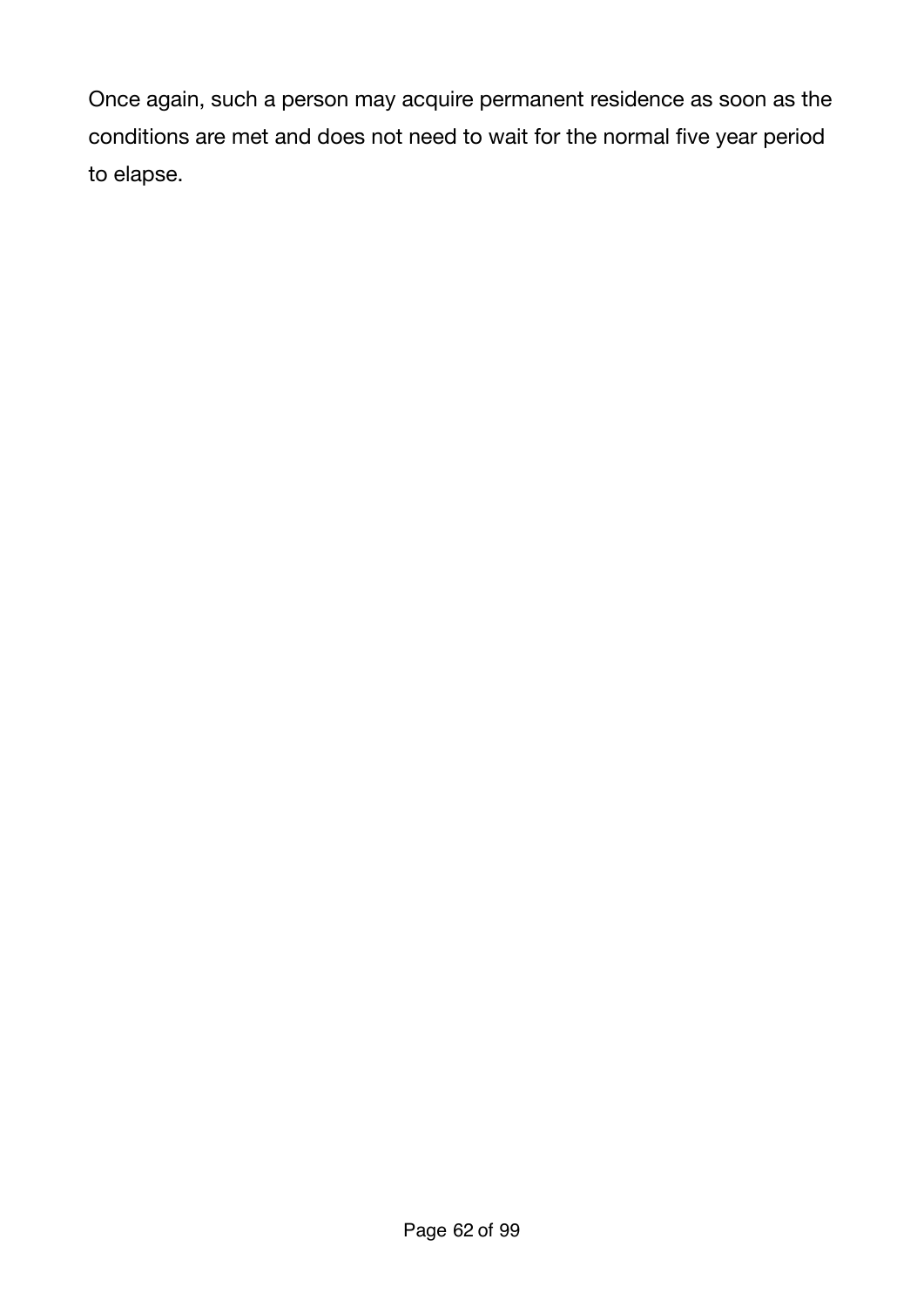## **MAKING AN APPLICATION**

# **Do I need to apply at all?**

EU law free movement rights depend on whether a person meets the relevant criteria, not whether an application has been made and a document issued in response. EU law is quite different to domestic UK immigration law in this way; in UK immigration law an application must be made and granted before the person possesses the right in question.

As already discussed above, EU law is akin to nationality law in this way. A child is not born clutching a passport for a particular type of citizenship and does not need to apply in order to possess citizenship; he or she will be a citizen automatically by operation of law if certain qualifying criteria are met. So it is with EU free movement law.

#### **Example**

Ferdinand is an EU national. He has lived and worked in the UK since 2001. He has never applied for any residence documents or proof of status.

Whether he knows it or not, he automatically acquired permanent residence in 2006 after five years of living and working in the UK. He possesses that right already and may if he chooses apply for a permanent residence certificate as proof of his status.

However, as with nationality law, possessing a right and making use of it are two rather different things. Just as it will be hard to travel on holiday to another country without first applying for a passport as proof of citizenship and so that identity can be verified on departure, arrival and return, it can be hard to make convenient use of EU free movement rights without applying for proof of possession of such rights. Proof can come as one of the following types of document: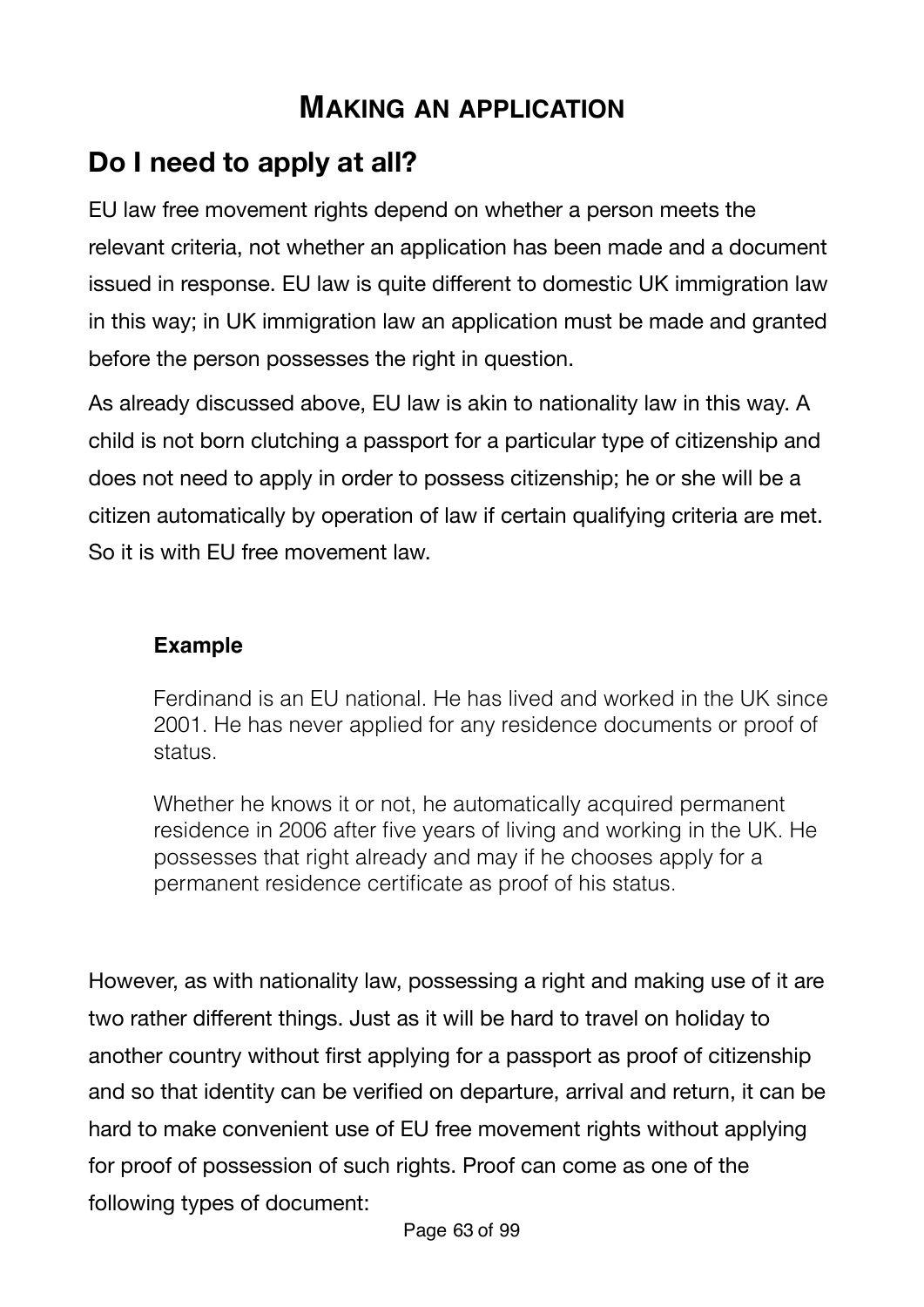- 1. **Family permit**. For travel to the UK and making use of the initial right of residence for third country national family members of EEA nationals.
- 2. **Residence certificate**. Proof of the right of residence for EEA nationals.
- 3. **Residence card**. Proof of right of residence as a family member or extended family member of an EEA national.
- 4. **Permanent residence certificate**. Proof of right of residence for EEA nationals.
- 5. **Permanent residence card**. Proof of right of permanent residence as a family member or extended family member of an EEA national.

The second, third, fourth and fifth of these documents  $-$  the residence certificate, residence card, permanent residence certificate and permanent residence card — are all documents that exist under and are issued under EU law. It is for Member States such as the UK to issue them but the rules about how to apply and when the documents will be issued are EU rules.

The first of the documents, the family permit, is a document created by the UK Government and issued under UK law. It is the UK which decides the way in which applications are made.

In the UK it is increasingly difficult to get by without proof of possession of an EU right of residence or permanent residence, especially for third country nationals who are family members of EU citizens. The UK Government has been establishing what it calls a "hostile environment" for migrants without the right to live or work in the UK. This requires British citizens and migrants alike to prove their right to live and work in the UK in order to access an increasingly wide range of services, including employment, banks, building societies and rental accommodation.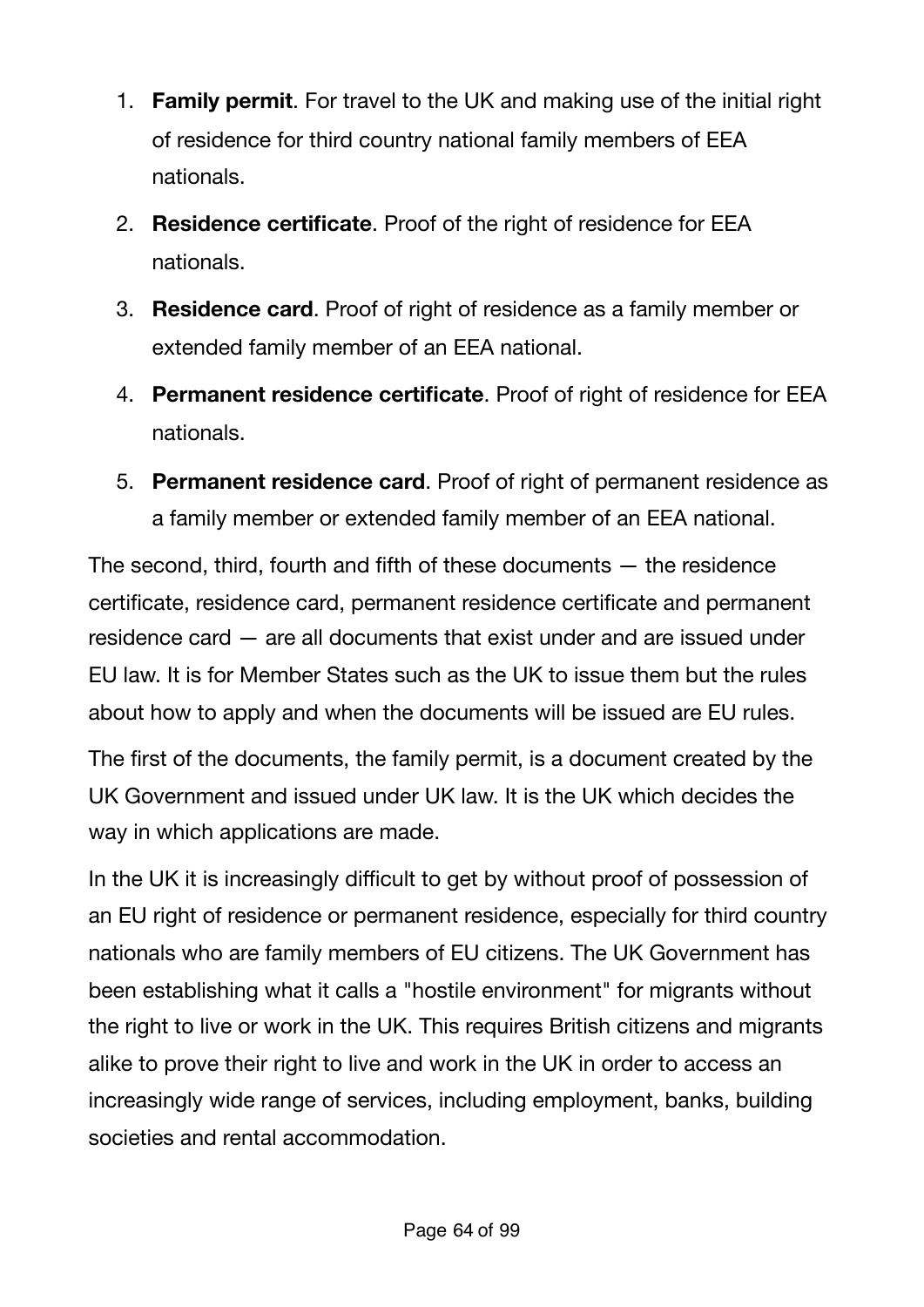Prior to June 2016, whether to apply for proof of the possession of an EU right of free movement was ultimately a matter of personal preference and the balance of convenience. Since the referendum, it has arguably become more important to apply for documents as a form of security.

### Family permit and travel to the UK

The easiest way to explain what is a family permit is to quote the Home Office's own [guidance](https://www.gov.uk/government/publications/eea-family-permits-eun02/eea-family-permit-eun02#eun214-can-family-members-of-british-citizens-qualify-for-an-eea-family-permit-surinder-singh-cases) to its staff:

*An EEA family permit is a document that we issue to make it easier for non-EEA family members of EEA nationals to travel with their EEA national or to join them in the UK. EEA family permits are issued under the Immigration (European Economic Area) Regulations 2006 and not the Immigration Rules. The permit is issued ahead of a person's travel to the UK and is valid for six months and is free of charge. The family permit is not an EU document. It is issued by the UK under UK rules to facilitate entry to the UK for third country nationals who are family members of EU nationals.* 

Unlike the other types of residence documents, the UK is therefore allowed to mandate that applications are made in a particular way. If a person wants to use a family permit to enter the UK, the mandatory application process must therefore be followed.

An EEA national does not need a family permit, though, because his or her passport or identity card will suffice, and a family member of an EEA national who holds a residence card for another Member State also does not need a family permit (see case of *McCarthy* [C-202/13](http://www.bailii.org/eu/cases/EUECJ/2014/C20213.html)). Those most likely to want to apply for a family permit are family members without residence cards for other Member States, for example if traveling directly to the UK from outside the EU.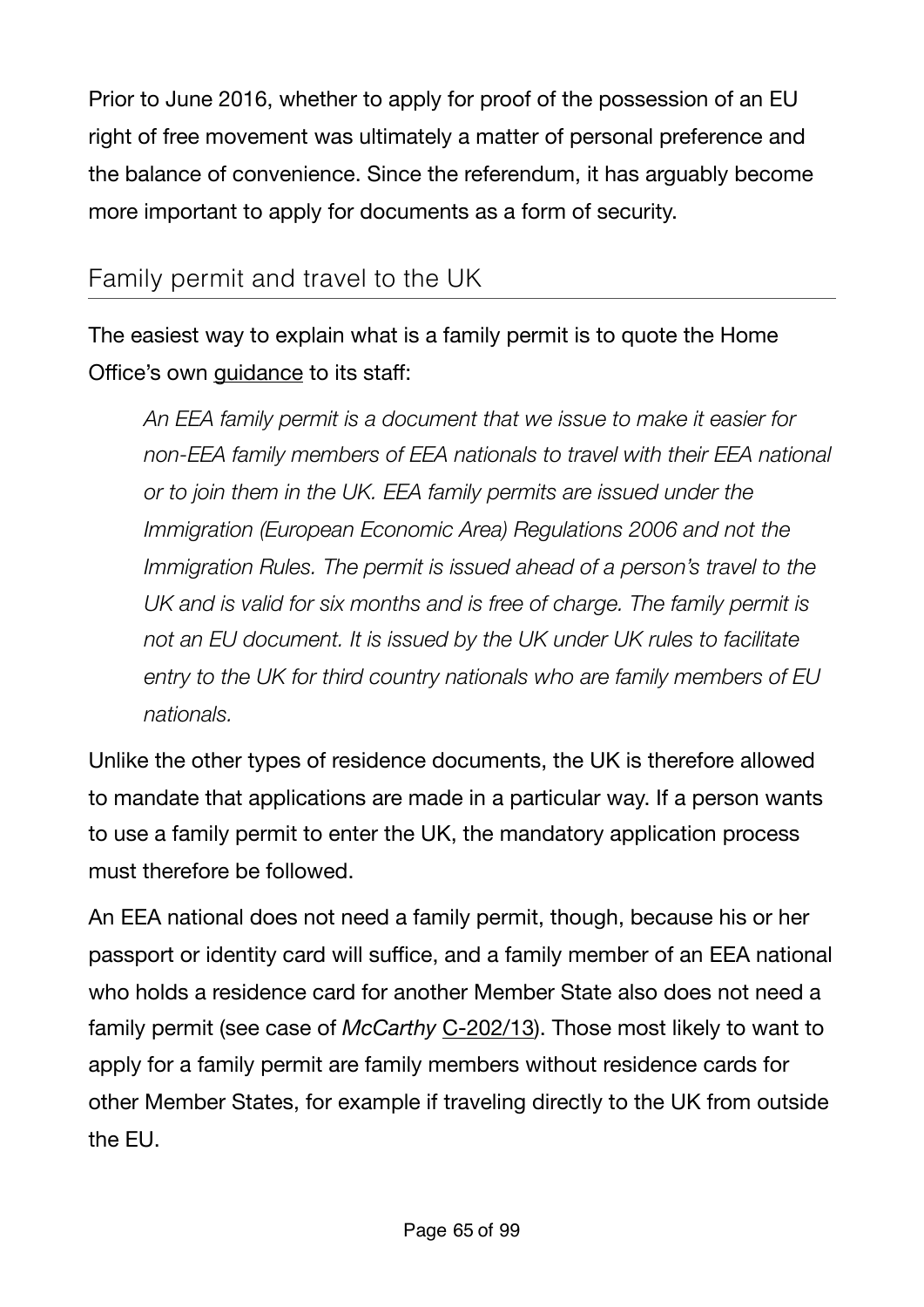There is no need to apply for a residence certificate or residence card to possess the right of residence. As long as the qualifying requirements set out in EU law in the Citizens Directive are met then a person will automatically possess the right of residence.

### **Example**

Maurice is French and has lived and been self employed in the UK for five years. He has therefore automatically acquired permanent residence. If he wants to obtain a residence certificate as proof, he will need to submit evidence of the five years of self employment and continuous residence.

His wife Nina, who is from India, applies six months later because she entered the UK six months after Maurice and has only just attained the necessary five years of residence. She has also now acquired permanent residence automatically. If she wants to obtain a permanent residence card as proof, she will need to submit the same evidence as Maurice to prove he has qualified, plus evidence that she is married to him and that she has been resident in the UK for five years. The Home Office may already have received much of this evidence previously but it is necessary to submit it again. She can also submit Maurice's permanent residence card, but this might not be sufficient on its own.

Maurice and Nina have a child, Owen. He is 25 and has been living with them for five years as their dependent. He has also obtained permanent residence automatically but to obtain a permanent residence card will need to submit evidence that Maurice was a qualified person for five years, evidence that he is Maurice's child and evidence of dependency, such as evidence of living at the same accommodation and receipt of money transfers.

As discussed repeatedly here, though, possessing the right and making use of it in practice are two different things. Many choose to apply for a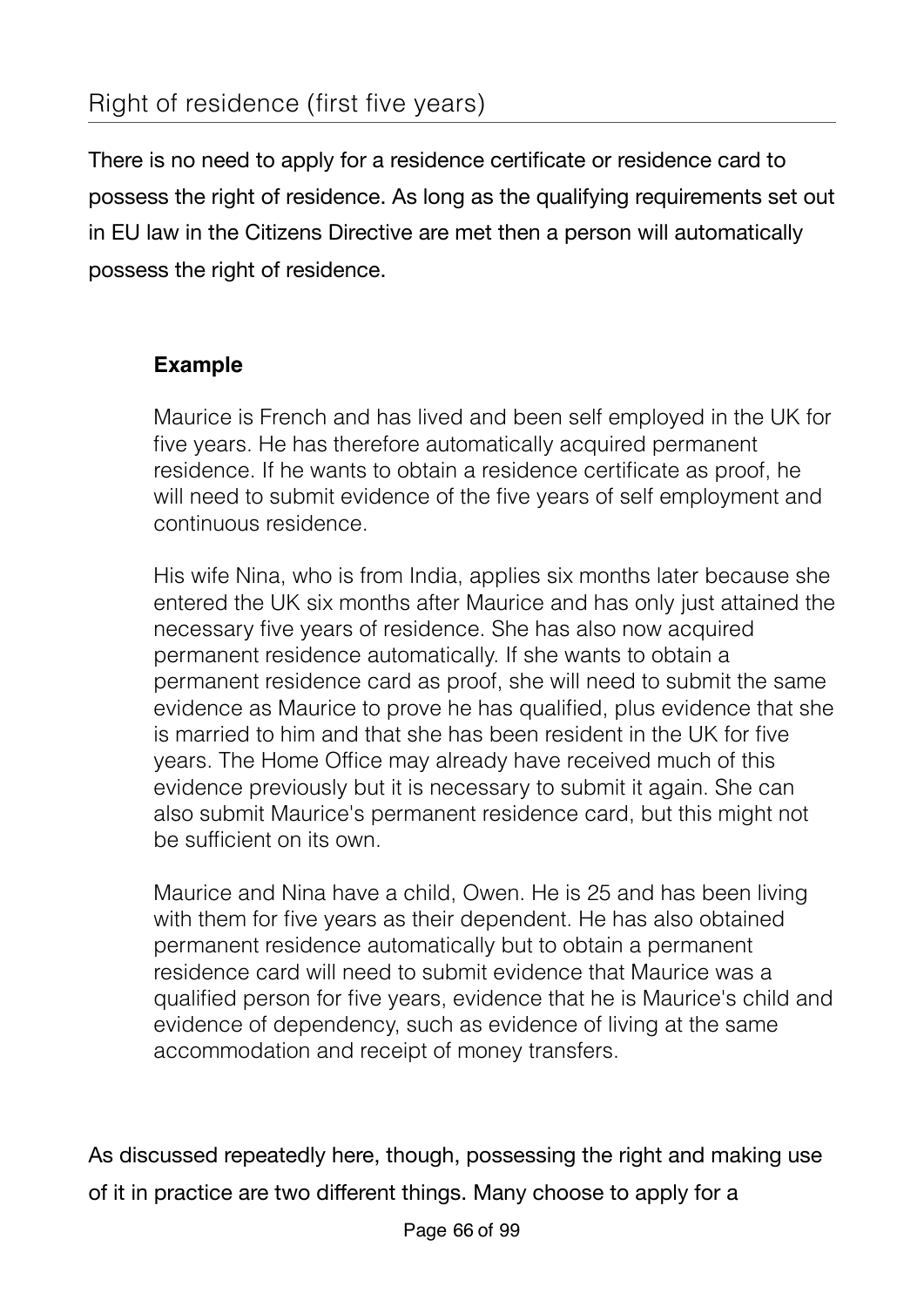residence certificate or residence card in order to prove their status when traveling, obtaining employment, renting property or opening a bank or building society account. Brexit is adding an additional reason to that list.

### Permanent residence

As with the right of residence for the first five years, a person will automatically acquire the right of permanent residence if he or she meets the qualifying requirements set out in EU law. There is no need to apply for a permanent residence card in order to acquire the right of permanent residence, the card merely acts as evidence.

As already suggested, though, many may well choose to apply for a permanent residence card in order to have proof that they possess the right and as a matter of convenience.

There is an additional reason why a person might choose to apply for a permanent residence card: because he or she is not sure whether he or she does possess the right and he or she seeks confirmation one way or the other. The acquisition of permanent residence can be quite complicated in some cases, for example where there are gaps in employment or self employment, earnings have been very low or the person needs to rely on what are called "retained rights of residence".

### British citizenship

EU citizens or their family members may eventually wish to apply for British citizenship. The laws around the acquisition of British citizenship are determined entirely by the UK, not the EU. One of the requirements for a foreign citizen to naturalise as a British citizen is that he or she has been residing in the UK for at least five years, the last year of which must have been free from restrictions on his or her immigration status. For most non EEA nationals, this means they must possess Indefinite Leave to Remain.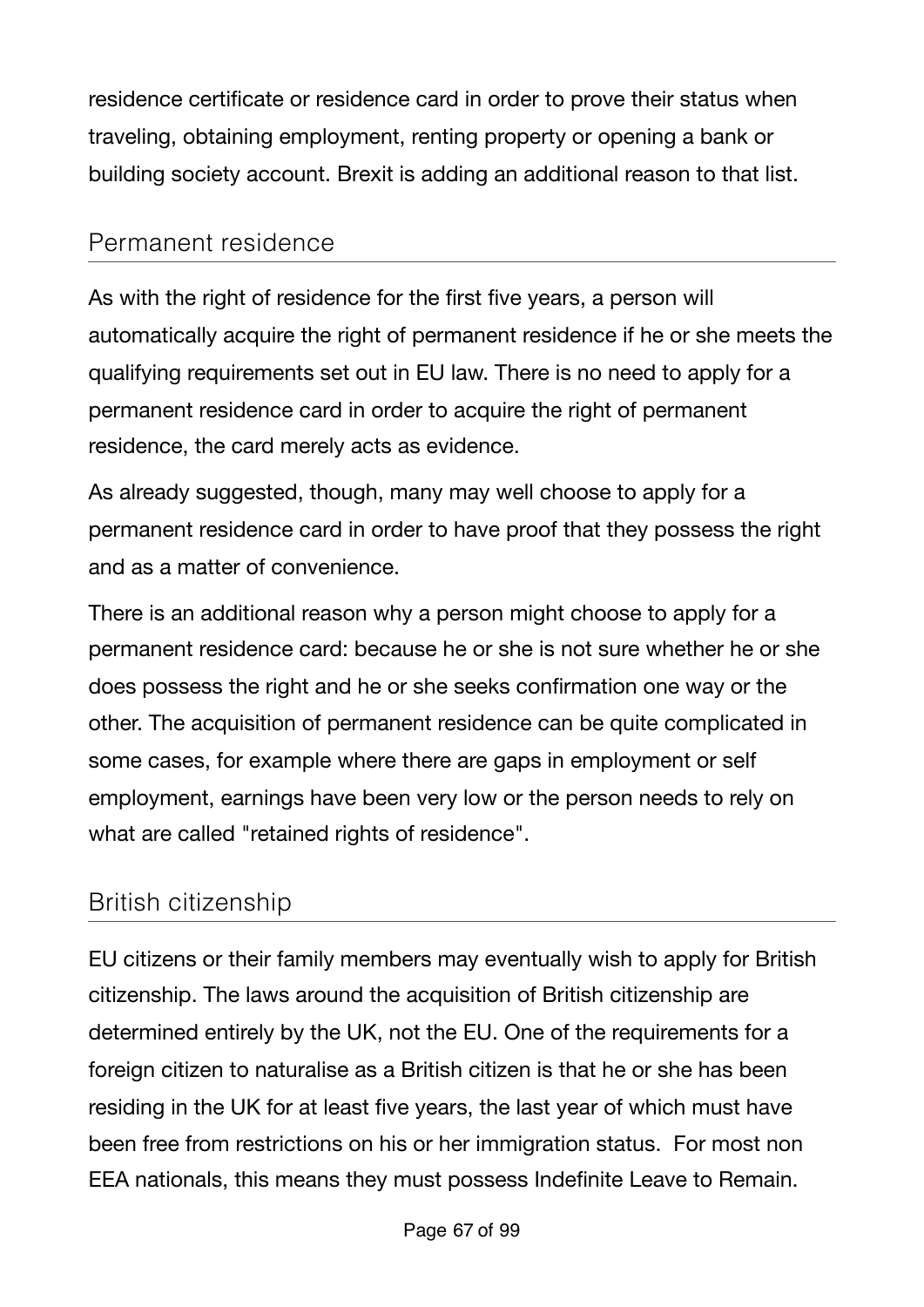For those relying on EU law, this means the possession of permanent residence.

Prior to 12 November 2015 it was possible for an EEA national or family member of an EEA national with permanent residence to apply to naturalise as British without first applying for a permanent residence card. Proof of having acquired permanent residence would still need to be submitted (evidence of five years of employment in the UK for example) which was the same as the evidence that would have been submitted with a permanent residence application, but there was no need to apply twice.

For new applications made on or after 12 November 2015 the rules have been changed and the Home Office only now accepts applications for naturalisation from EEA nationals and their family members where an application has first been made for a permanent residence card and the card is enclosed with the naturalisation application.

If an application for naturalisation is made without including the permanent residence document, the application will be refused and the substantial application fee will not be refunded.

It is important to note that the one year period of being free from restrictions on immigration status does *not* run from the date the permanent residence card was issued. It is necessary to possess a permanent residence card but if the underlying right of permanent residence has already existed for a year prior to the date of issue of the card then an application can be made as soon as the card is issued. If the applicant has possessed permanent residence for six months when the card is issued, he or she will need to wait a further six months from the date the card is issued before applying for naturalisation.

For the avoidance of doubt, it is always necessary to use the correct application form for British citizenship applications.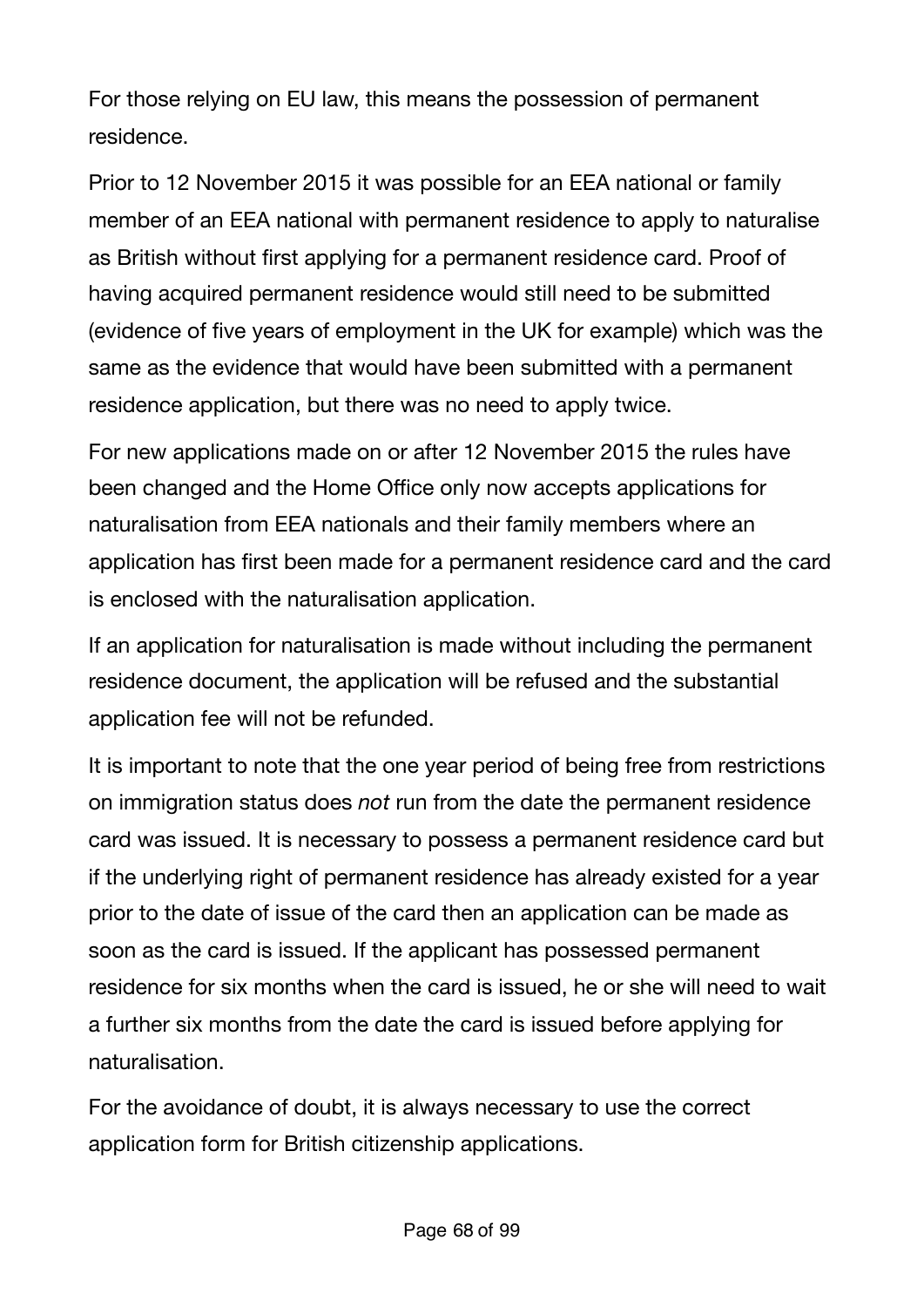# **How do I apply?**

## Do I need to use an official application form?

From 1 February 2017 it has become mandatory to use the official application forms, either online or on paper, that are provided by the Home Office. This is a new requirement introduced by paragraph 21 of the [Immigration \(European Economic Area\) Regulations 2016,](http://www.legislation.gov.uk/uksi/2016/1052/made) which came into force on 1 February 2017. The relevant parts of the regulation say that an application for residence documents must be made:

*(a) online, submitted electronically using the relevant pages of www.gov.uk; or* 

*(b) by post or in person, using the relevant application form specified by the Secretary of State on www.gov.uk.*

The regulation also states that all applications must be accompanied or joined by "the evidence or proof required by this Part" within the time specified on [www.gov.uk](http://www.gov.uk) and must be "complete." This part of the regulations does not actually specify any specific evidence or proof, however, and the word "complete" is ambiguous in the context of, for example, an 85 page application form for permanent residence which has large sections which must be left blank.

An application for a residence card (for a family member of an EEA national) must be made from within the UK.

The same part of the regulations goes on to say later:

*When an application is submitted otherwise than in accordance with the requirements in this regulation, it is invalid.* 

Where an application is deemed invalid a £25 administration fee will be retained by the Home Office and the balance of the fee (which is £65 per person) will be returned to the applicant.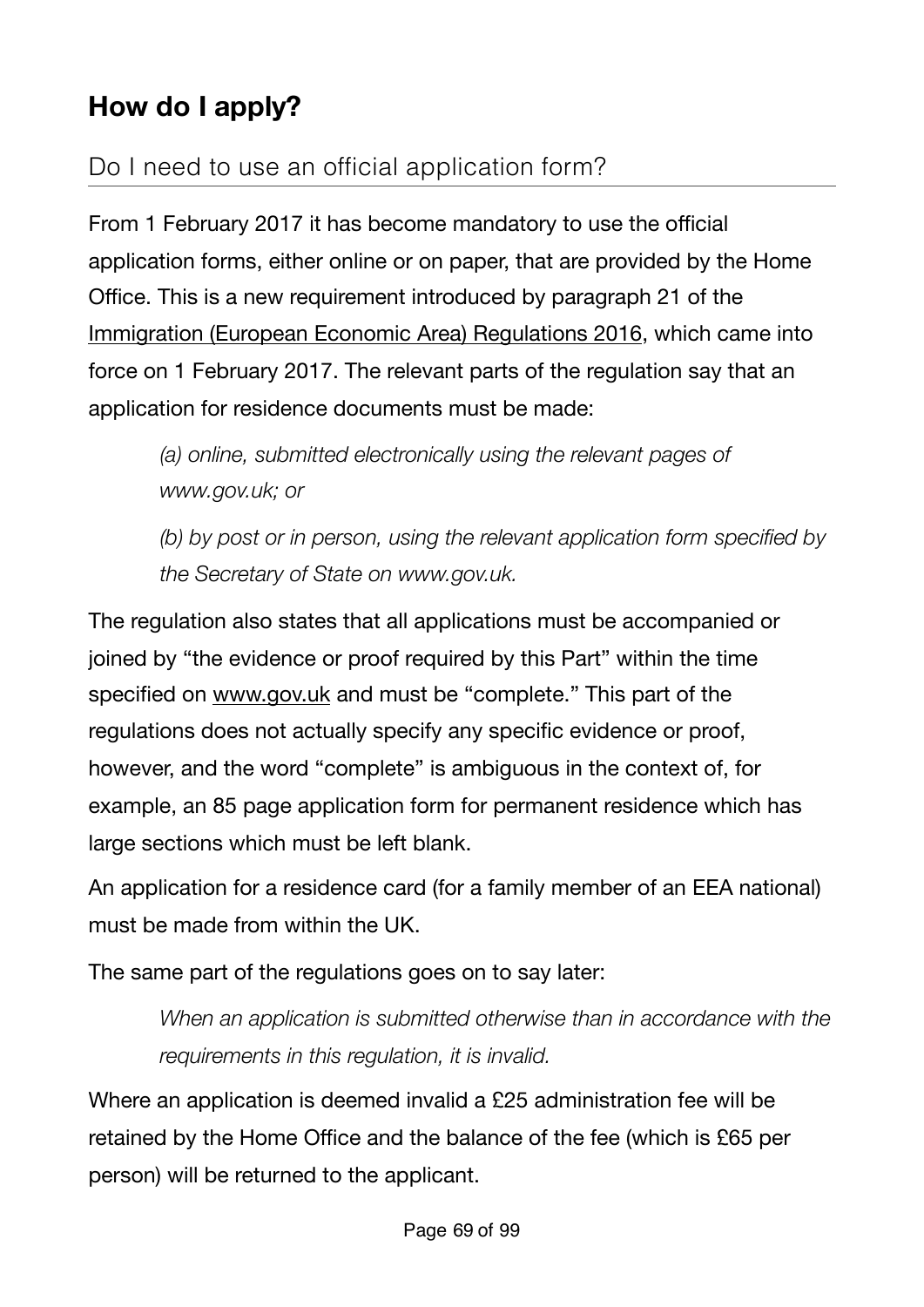### **Example**

Pieter wishes to apply for a permanent residence certificate. It is after 1 February 2017. He has been living and working in the UK for six years and wishes to rely on the first five years of his residence.

Pieter has travelled abroad for work and leisure purposes frequently during his time in the UK. He has made hundreds of trips, all of them of short duration. He has never been outside the UK for anything close to six months in any of the five years, though.

Pieter cannot remember or find records for all these trips. One of the questions on the form asks him to record the date of every single trip abroad. He cannot do this and instead writes on the form:

"I have made hundreds of short trips abroad but have never been outside the UK for more than about two months of a year."

Is Pieter going to have his application returned as invalid because his form was not "complete"? Probably not, but at the time of writing this was unclear.

There is an exception to the requirement to use the official forms, but at the time of writing it was not at all clear when the exception might apply. Regulation 21(6) says:

*Where—* 

*(a) there are circumstances beyond the control of an applicant for documentation under this Part; and* 

*(b) as a result, the applicant is unable to comply with the requirements to submit an application online or using the application form specified by the Secretary of State,* 

*the Secretary of State may accept an application submitted by post or in person which does not use the relevant application form specified by the Secretary of State.*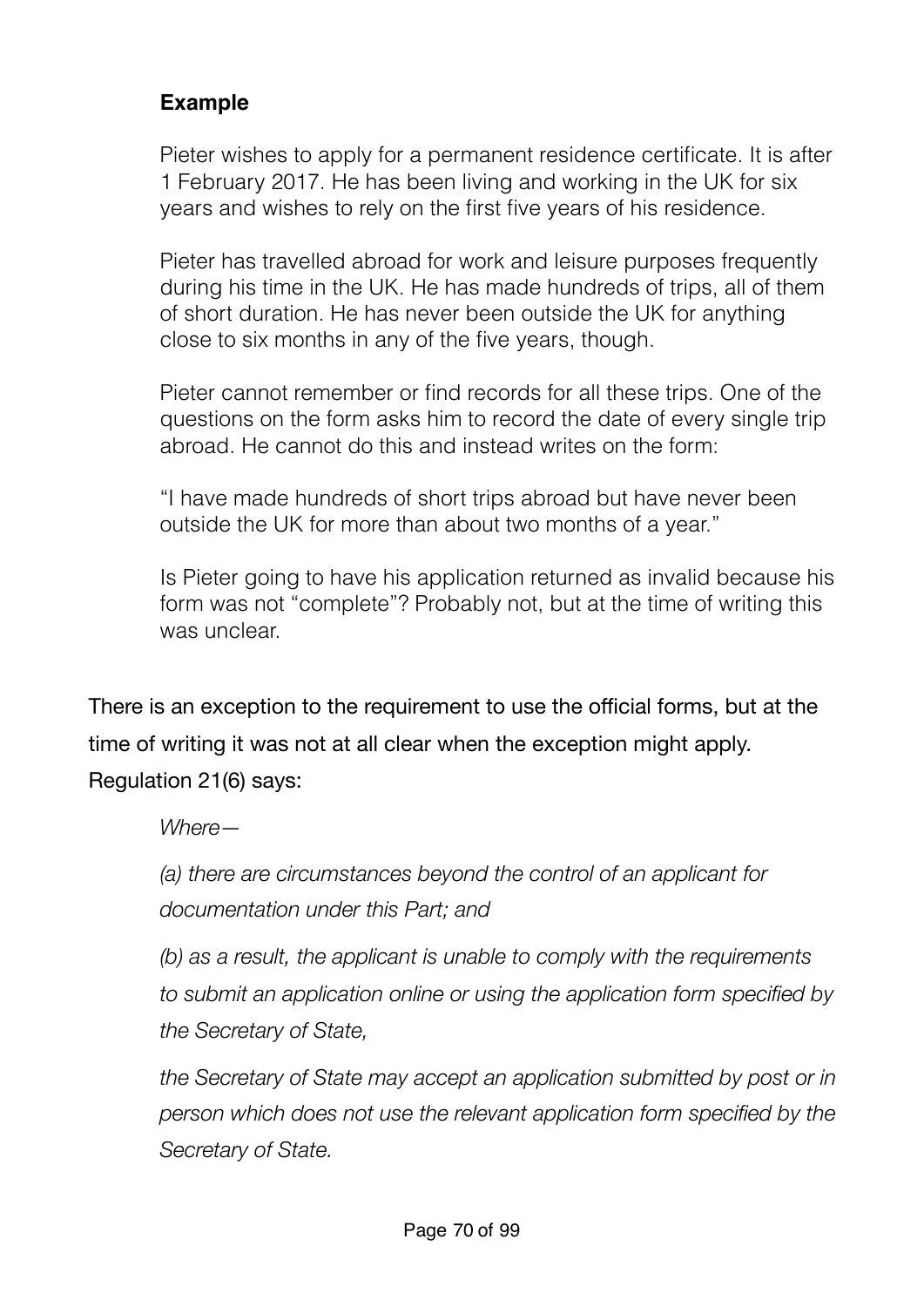The change to require use of mandatory forms is a controversial one. EU law does not confer the power on Member States to require applications for EU documents to be made in a certain format or with certain documents. To put it another way, in EU law there are no mandatory application forms. If you are interested in these things see [Directive 2004/38/EC](http://eur-lex.europa.eu/LexUriServ/LexUriServ.do?uri=OJ:L:2004:158:0077:0123:en:PDF) Article 8(3), for example, about "administrative formalities for Union citizens" which states that Member States may *only* require certain things, and which does not list mandatory application forms. See also Articles 10, 19 and 20, none of which allow for a mandatory application form. The residence documents issued under the Directive, such as a permanent residence certificate, are issued as of right to those who qualify.

There has never been anything to stop Member States from devising and providing application forms to assist people with making applications under EU law. The use of these forms has always previously been optional, though, not compulsory.

Nevertheless, it is unlikely to be in any single person's interests to challenge this requirement and refusal to use the form will lead to an application being treated as invalid and being returned to the applicant.

### Use the online application process

In October 2016 the Home Office introduced a new online application process for EEA nationals wanting to apply for a [residence certificate](https://visas-immigration.service.gov.uk/product/eea-qp) or [permanent residence certificate](https://visas-immigration.service.gov.uk/product/eea-pr).

The process is more or less an online version of the EEA(QP) or EEA(PR) which works by recording answers online, after which the applicant is required to print the form, make payment online and send the form and supporting documents to the Home Office.

The big advantage to using the online process is that users may use the [European Passport Return Service,](https://www.gov.uk/government/collections/european-passport-return-service) whereby an application is physically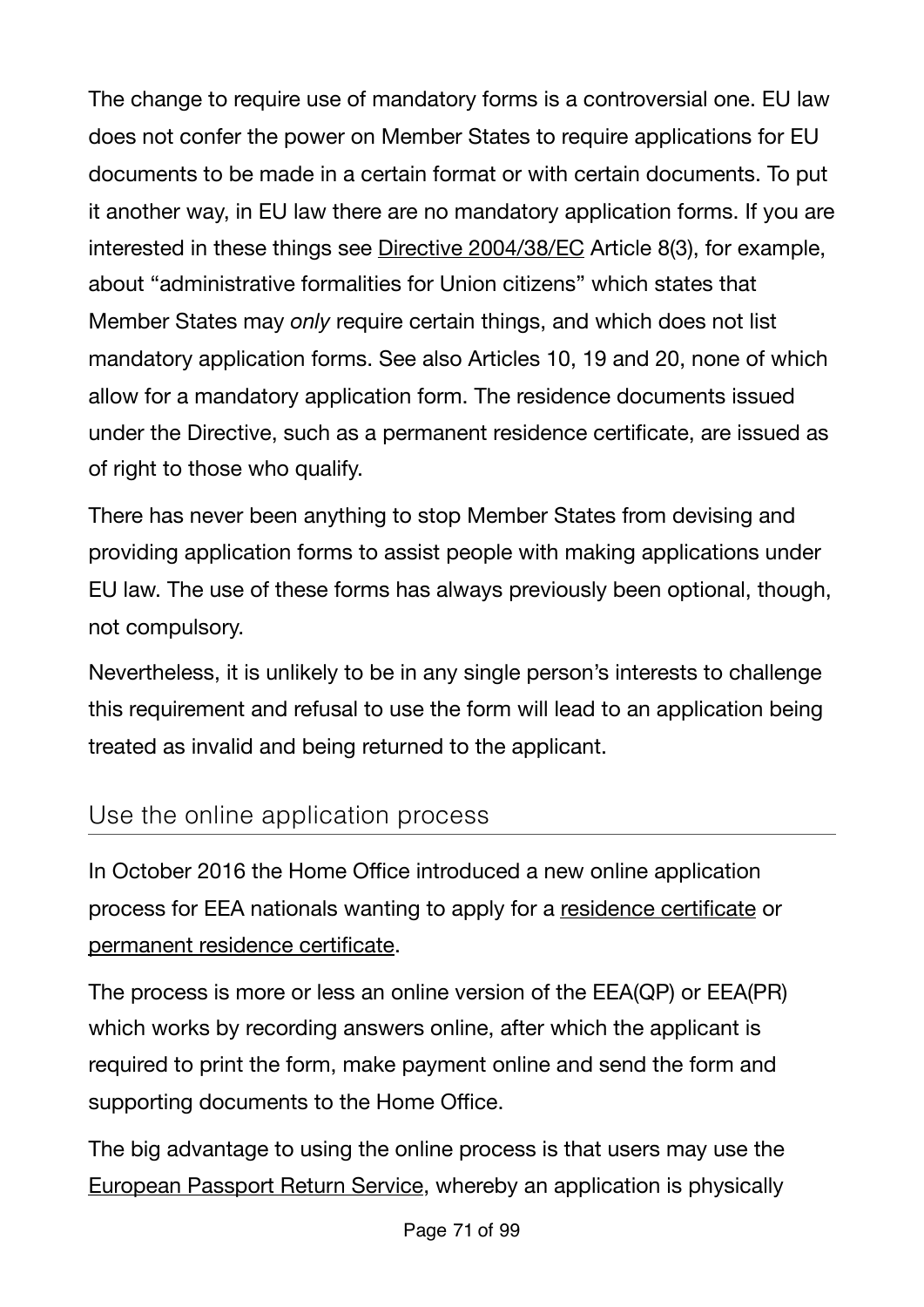submitted via a participating local authority, which immediately copies the passport and returns it to the applicant there and then.

All questions in the online versions of the forms are mandatory; you cannot ignore a question as the software will not allow you to progress and complete the form.

At the time of writing there were some differences between the online process and the paper versions of the application forms, and various improvements were being made to the online process.

The advantages to using the form are:

- Use of the European Passport Return Service so that passport is retained throughout
- Simpler because only relevant questions are shown
- Can include family members (the EEA(QP) cannot, the EEA(PR) can)
- Not all absences from UK have to be listed. Instead a declaration is made that applicant has not been outside UK for more than 6 months in any year.
- For employees, it is possible to submit five years' worth of P60 forms as the only evidence needed to prove (a) qualifying activity and (b) continuous presence in UK

There is nothing to suggest that applications made using the online process will be decided any faster than applications made by any other means.

A video walk through of how the online form works in is available [here](https://www.freemovement.org.uk/online-eea-permanent-residence-european-passport-return-service-now-available/).

## Use the Home Office EEA series forms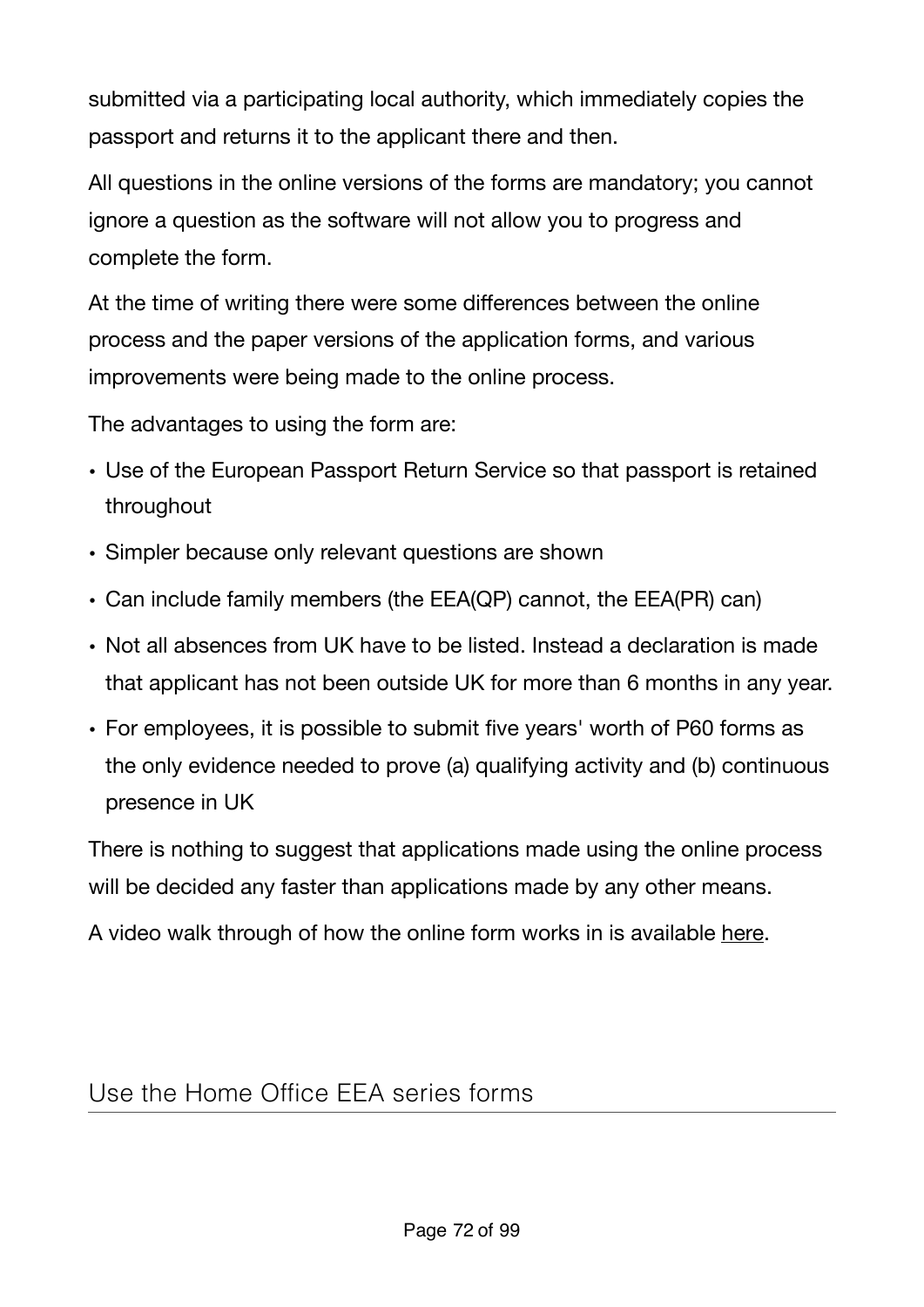The current series of forms provided by the Home Office for use by EEA nationals and family members is available on the [gov.uk](https://www.gov.uk/government/collections/uk-visa-forms#application-forms-for-citizens-of-the-european-economic-area) website and all can be downloaded for free:

[EEA \(QP\)](https://www.gov.uk/government/publications/apply-for-a-registration-certificate-as-a-qualified-person-form-eea-qp) - residence certificate for EEA national

[EEA \(FM\)](https://www.gov.uk/government/publications/apply-for-a-registration-certificate-or-residence-card-for-a-family-member-form-eea-fm) - residence card for third country family members

[EEA \(EFM\)](https://www.gov.uk/government/publications/apply-for-a-registration-certificate-or-residence-card-for-an-extended-family-member-form-eea-efm) - for residence card applications for extended family members

[EEA \(PR\)](https://www.gov.uk/government/publications/apply-for-a-document-certifying-permanent-residence-or-permanent-residence-card-form-eea-pr) - for permanent residence applications for EEA nationals, family members and extended family members

[DRF1](https://www.gov.uk/government/publications/application-for-derivative-residence-card-in-uk-form-drf1) - for applications by family members on the basis of derived rights of residence

As already discussed, the use of these forms used to be optional but is mandatory from 1 February 2017

There are a number of problems with the Home Office forms. For many applicants, these will not matter and the form may assist them in putting together an application by guiding them as to what is necessary. However, the forms are very long and include many questions that it is not necessary to answer in order to succeed with an application.

For example, the EEA (PR) form asks for a complete record of absences from the UK including dates and evidence. This is extremely difficult and inconvenient to provide, not least because the passport of an EEA national is not stamped when moving within the EEA.

Where there is something about an application that suggests a person has been or might have been outside the UK for substantial periods, greater care may need to be taken to show the Home Office that the criteria are met. A worker who has been continuously employed would on the face of it appear to have been continuously resident and an application need not include evidence of absences. However, a self employed person, a student or a self sufficient person might well have gaps in their activity during which the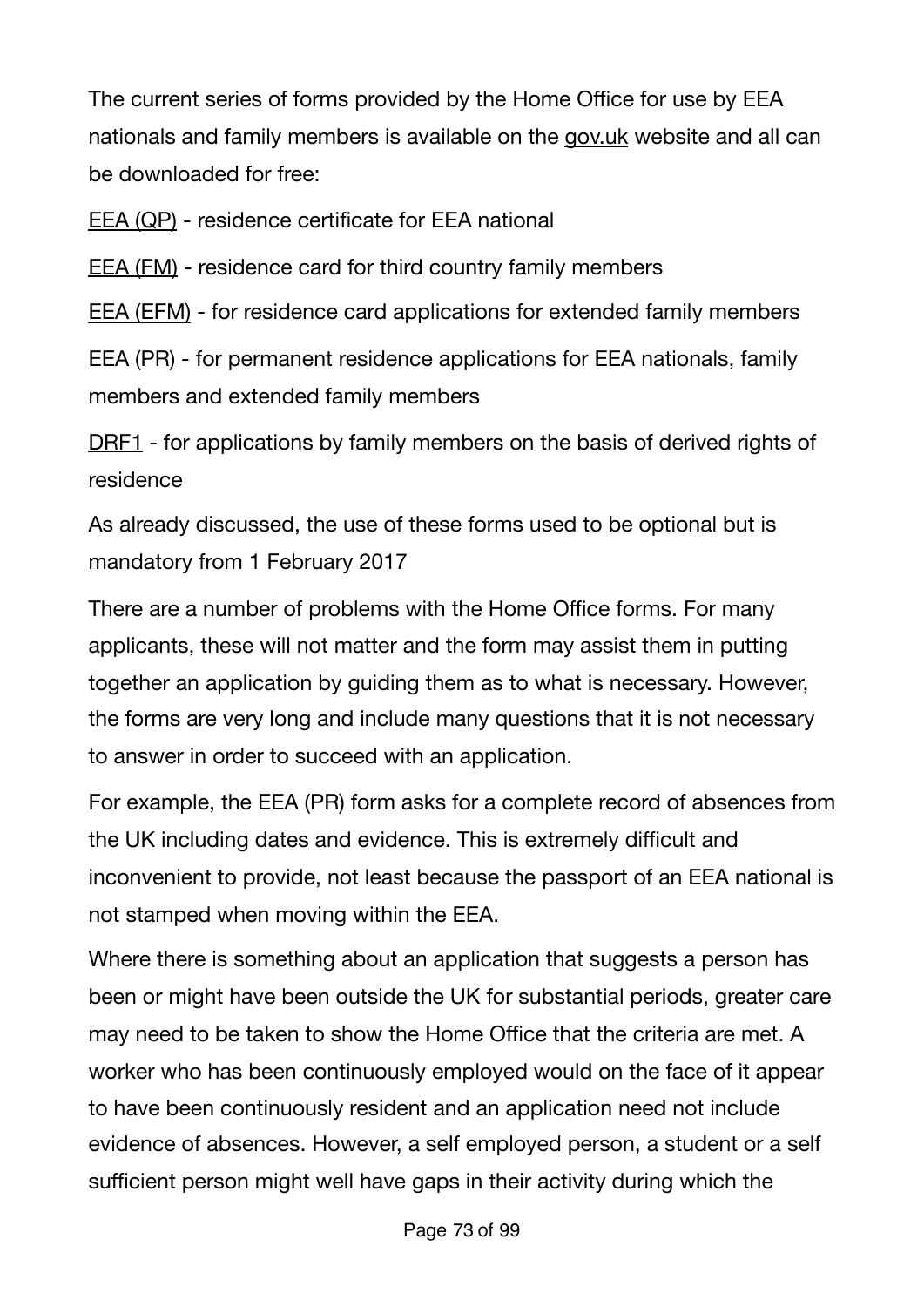person might conceivably have been outside the UK. If so, care should be taken in such cases to show that the person was resident in the UK and not outside for more than 6 months.

Other parts of the forms that can cause unnecessary problems for some applicants include the declarations on criminal convictions where a person has one or more very minor convictions or the sections on dependency. These parts of the forms and some other parts are essentially "fishing" for potential reasons for refusal and disclosure of the information may not be necessary.

Ultimately, it is impossible to retract information that is disclosed to the Home Office which triggers a refusal. It is possible to make a new application for only £65 if an application is refused for lack of evidence on a certain issue. Where an application is rejected as invalid the application fee should be refunded by the Home Office apart from a £25 administration fee.

### Use a covering letter

When applying it may be useful in many cases to use a covering letter setting out some basic information about why the person applying qualifies for the residence document in question. It was previously possible to apply with *only* a covering letter with supporting documents but since 1 February 2017 a covering letter is an optional extra to using the official forms.

A good covering letter will be clearly written in plain English, will not include legal submissions unless absolutely necessary (perhaps in a marginal case where refusal is a realistic possibility) and will clearly map out for the Home Office caseworker how the applicant meets the requirements and where to find the documentary proof that the requirements are met.

For example, in an application for permanent residence a short table setting out what qualifying activity was carried out in what year and referring to documents to prove it would be very helpful to the caseworker: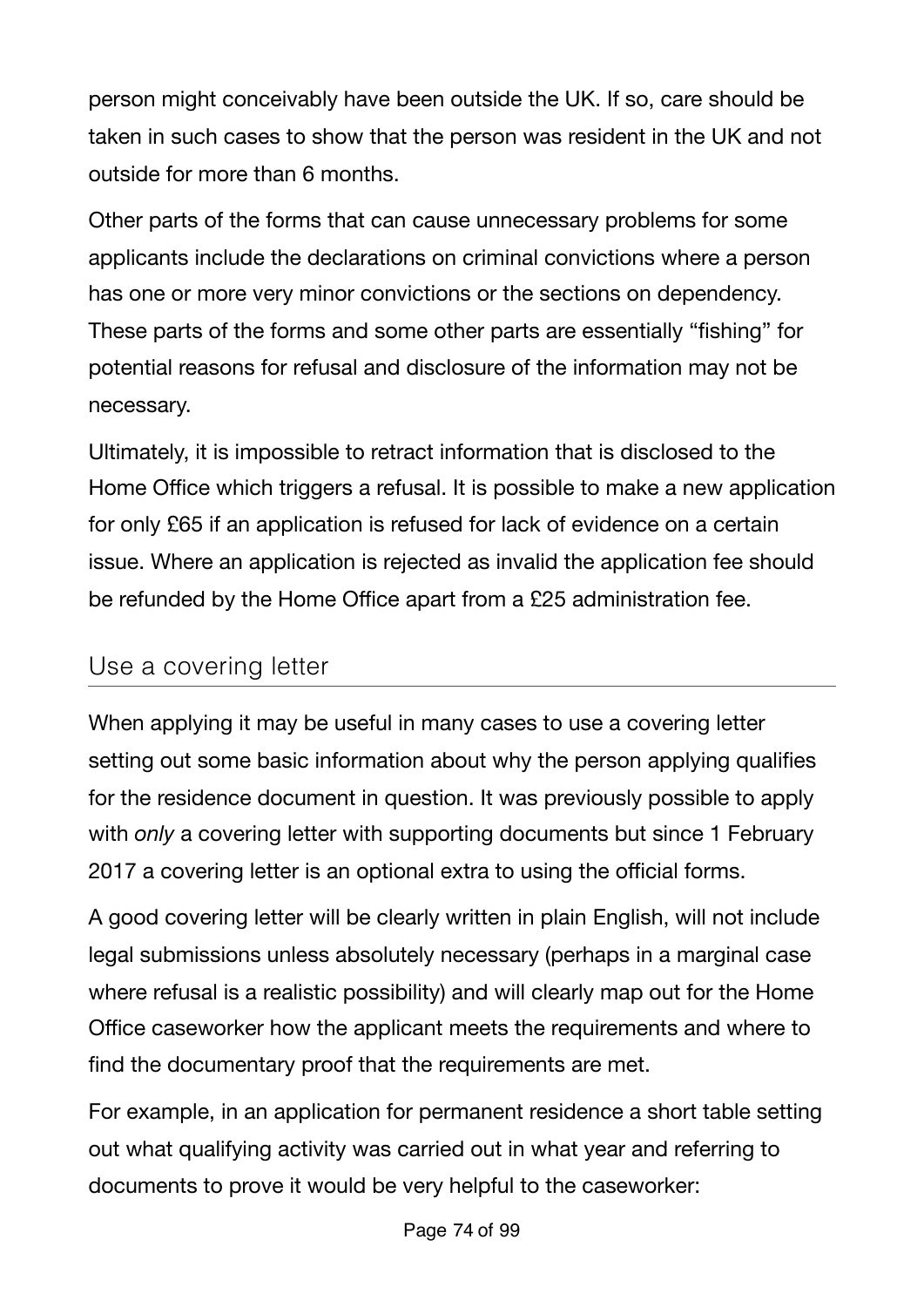| <b>Dates</b>                  | <b>Activity</b>                 | <b>Documentary proof</b> |
|-------------------------------|---------------------------------|--------------------------|
| May 2000 - July 2000          | Arrived in UK, looking for work |                          |
| July 2000 - October 2002      | Employed at Employer X          | #3, 4, 5                 |
| October 2002 - January 2004   | Employed at Employer Y          | #6, 7, 8                 |
| January 2004 to February 2004 | Unemployed                      | #9, 10                   |
| February 2004 to May 2005     | Self employed contractor        | #11, 12, 13, 14, 15, 16  |

What needs to be included in the covering letter will vary with the type of application. If there are longer gaps between employment then some explanation may be needed, for example.

You should send your application to this address, taken from the new generation of forms:

Home Office – EEA applications PO Box 590 Durham DH99 1AD

If applying for a Family Permit it has always been necessary to use the official application process, which at the time of writing is an online one. A Family Permit is not an official EU document and the UK is therefore allowed to dictate the application process.

## Can I speed things up?

Brexit is causing significant delays in the processing of EU free movement documentation applications. In normal times, before the Brexit vote on 23 June 2016, an EU national could expect a permanent residence certificate to be issued in about 6 weeks and a family member in about 4 months or so. Current waiting times are unknown but likely to be significantly longer.

The Home Office is legally obliged to issue an EU law residence document within six months of application. The Immigration (EEA) Regulations 2016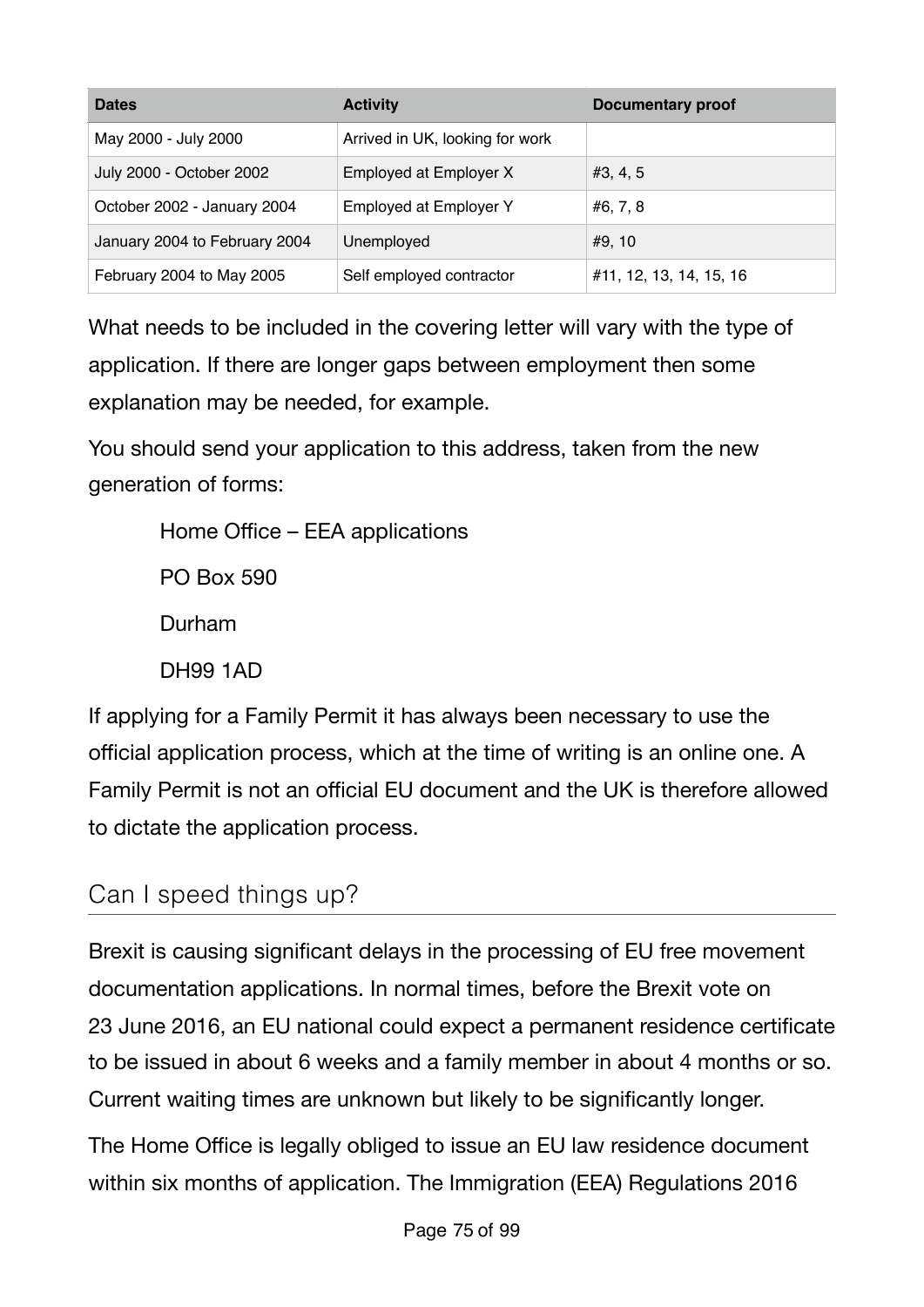cover this at paragraph 19 and state that a permanent residence certificate must be issued to an EEA citizen "as soon as possible" and to a family member "no later than six months after an application is received".

This reflects Article 10(1) of Directive [2004/38/EC](http://eur-lex.europa.eu/LexUriServ/LexUriServ.do?uri=OJ:L:2004:158:0077:0123:en:PDF). However, there is no mention of this duty in the Home Office's instructions to caseworkers, nor even in the policy on prioritising applications. Given that the junior civil servants dealing with such cases refer to the policies not the regulations, there is considerable potential here for breach of these provisions by the Home Office.

If the Home Office does fail in its duty to issue within 6 months, pursuing a legal remedy can be difficult and may well be disproportionate depending on the losses and inconvenience experienced. It is possible to seek damages for breaches of EU law, as discussed below.

On 30 August 2016 an existing instruction for Home Office staff was updated and a new section on expediting applications was introduced to it. This is [Processes and procedures for EEA documentation applications](https://www.gov.uk/government/publications/processes-and-procedures-for-eea-documentation-applications) and the section on expediting is at page 37-38.

Unhelpfully, what seems to be a significant section of the policy has been censored as being for internal Home Office use only. We are left with some limited information about how requests to expedite are handled once they reach the Home Office, a section that tells us applications should be expedited if a person is detained and then a short section on exceptional circumstances:

*There may be exceptional, compelling circumstances that would merit an application being expedited. Examples of grounds which could be considered exceptional, compelling circumstances include:* 

- *• family emergencies such as bereavement or serious illness*
- *• the need to travel for essential medical treatment overseas*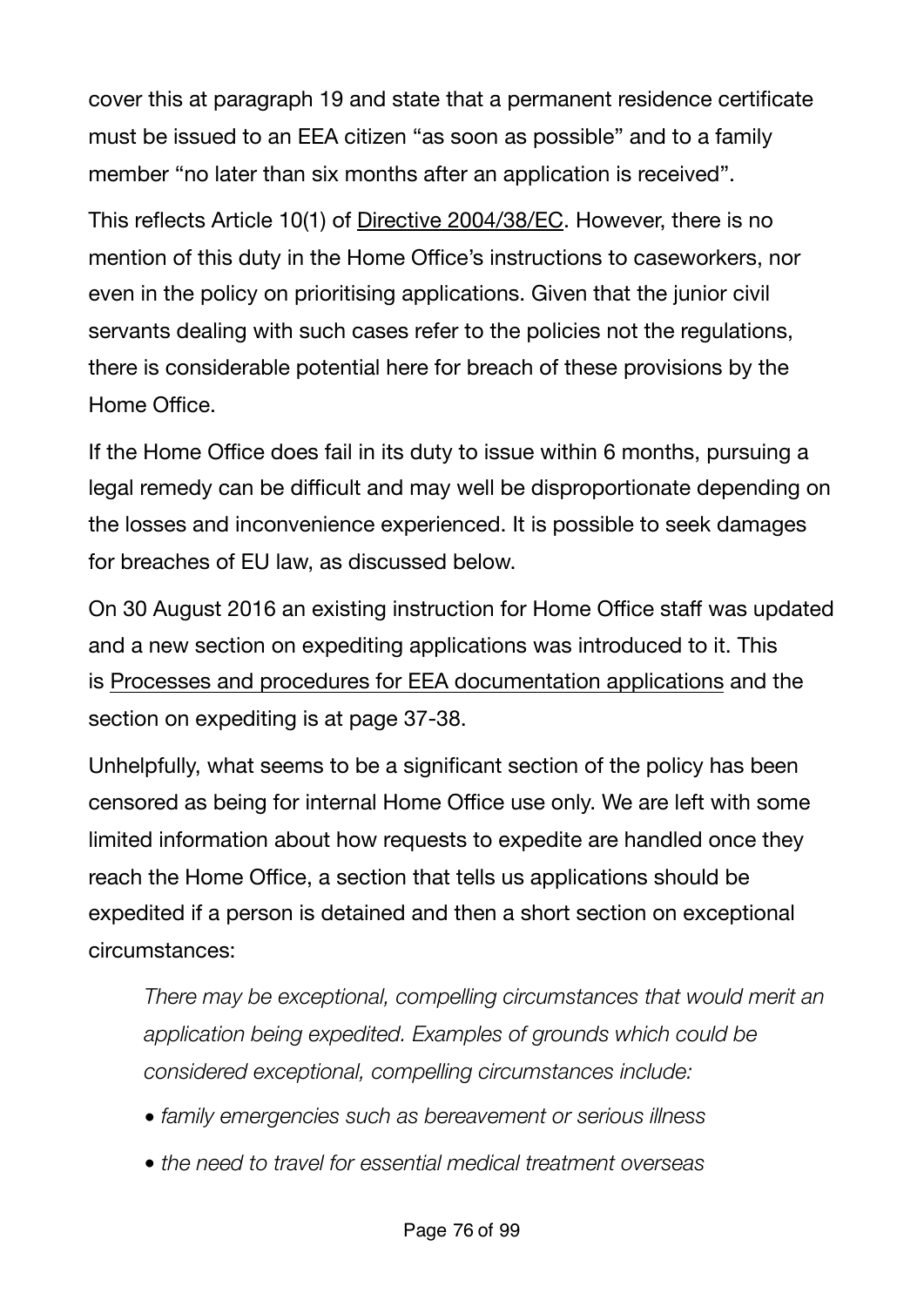*In all cases, documentary evidence of the exceptional, compelling circumstances must be provided.* 

*Family celebrations such as weddings and holidays are not generally considered exceptional, compelling 'family emergencies' which would merit expediting an application.* 

We do not know how to contact the famously impenetrable Home Office to request an application is expedited. However, the policy does say this:

*Applicants may contact the Home Office directly, or may ask their MP or a minister to make enquiries on their behalf.* 

*All requests for a case to be expedited must be referred to the appropriate email inbox.* 

Home Office policy was previously that where an MP intervenes an application might be expedited and this seems likely to remain the case.

There is a phone number (call charges apply) for EU nationals on the [gov.uk](https://www.gov.uk/contact-ukvi/european-nationals) website.

### Requesting return of a passport

It is possible to request return of your passport from the Home Office using an [online form](https://eforms.homeoffice.gov.uk/outreach/Return_of_Documents.ofml). This does not have the effect of withdrawing the application, despite the name of the page. One of the first steps is to state whether you are withdrawing your application or not.

The Immigration Minister stated in correspondence with the Immigration Law Practitioners Association on 10 October 2016 that current turnaround time for returning passports is within 10 working days.

Those using the newer online application (only available for EEA(QP and EEA(PR) at the time of writing) can have their passport returned immediately through the [European Passport Return Service](https://www.gov.uk/government/collections/european-passport-return-service) (which is different to the online passport return form already mentioned above).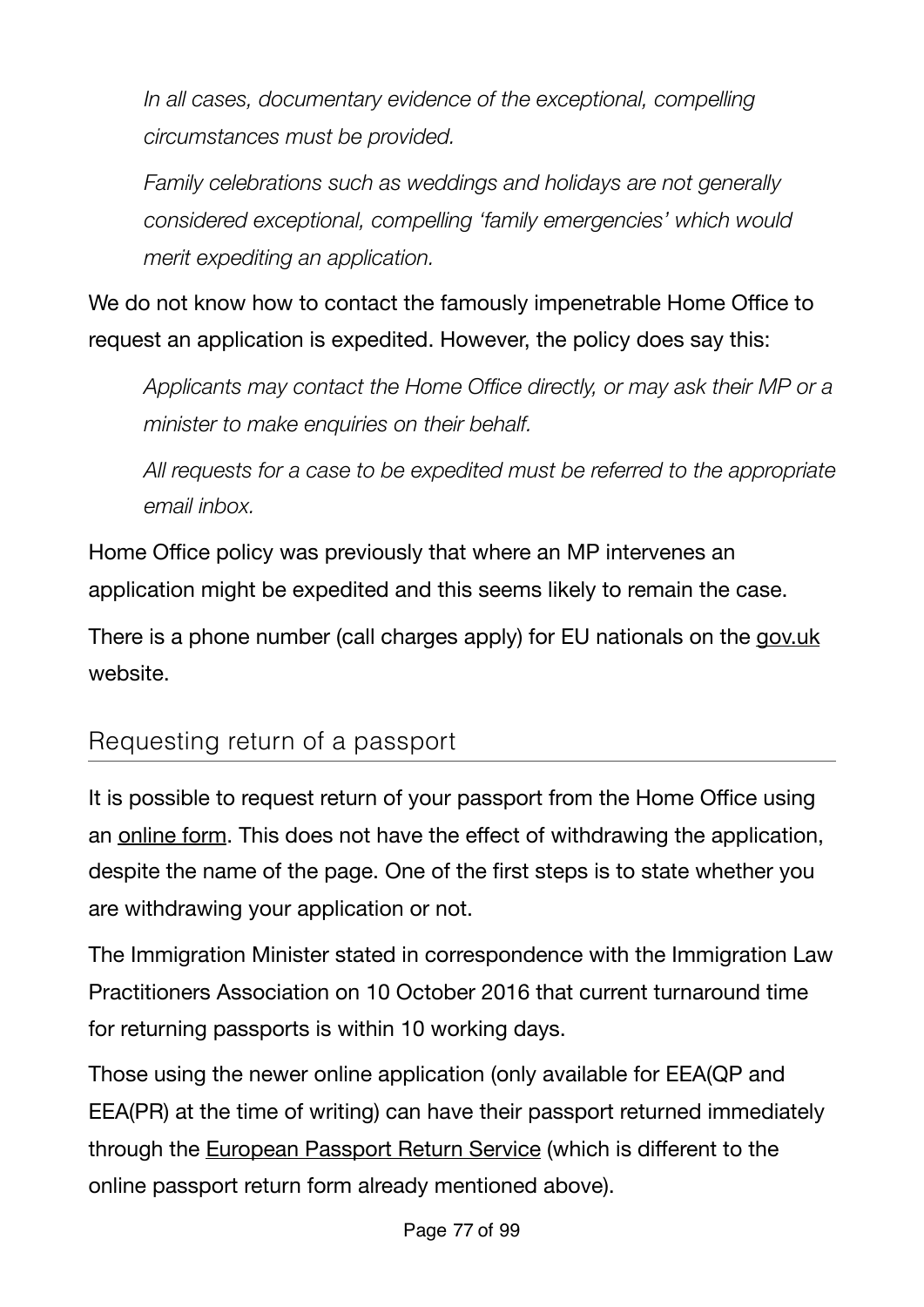## If residence document is not received

A separate problem can sometimes occur where a decision is made on an application but the actual document does not arrive. The pages on gov.uk providing information on residence card applications (for EEA nationals and their family members) does include a specific passage on what to do [if your](https://www.gov.uk/apply-for-a-uk-residence-card/card-hasnt-arrived)  [card hasn't arrived](https://www.gov.uk/apply-for-a-uk-residence-card/card-hasnt-arrived). It says:

*Email the Home Office on [BRCDelivery@homeoffice.gsi.gov.uk](mailto:BRCDelivery@homeoffice.gsi.gov.uk) if you haven't received your residence card or permanent residence card within 10 working days of the date on your decision letter.* 

*Include the following in your email:* 

- *• your full name, date of birth and nationality*
- *• your passport number*
- *• your case reference number*
- *• a contact telephone number*
- *• your delivery address*

## Damages for delay

Most people will just be relieved to get their residence documents and want to move on even if there have been delays. However, delays can very seriously inconvenience some people, and even lead to loss of earnings. If so, damages or compensation for delays in the issuing of EU residence documents are discussed in these blog posts on Free Movement:

- [Family member of EU national awarded £136,000 damages against Home](https://www.freemovement.org.uk/family-member-of-eu-national-awarded-136000-damages-against-home-office/)  **Offi[ce](https://www.freemovement.org.uk/family-member-of-eu-national-awarded-136000-damages-against-home-office/)**
- Home Offi[ce pays £40,000 in damages for delay in issuing EU residence](https://www.freemovement.org.uk/home-office-pays-40000-in-damages-for-delay-in-issuing-eu-residence-documents/)  [documents](https://www.freemovement.org.uk/home-office-pays-40000-in-damages-for-delay-in-issuing-eu-residence-documents/)
- [Pursuing compensation from the Home O](https://www.freemovement.org.uk/pursuing-compensation-from-the-home-office/)ffice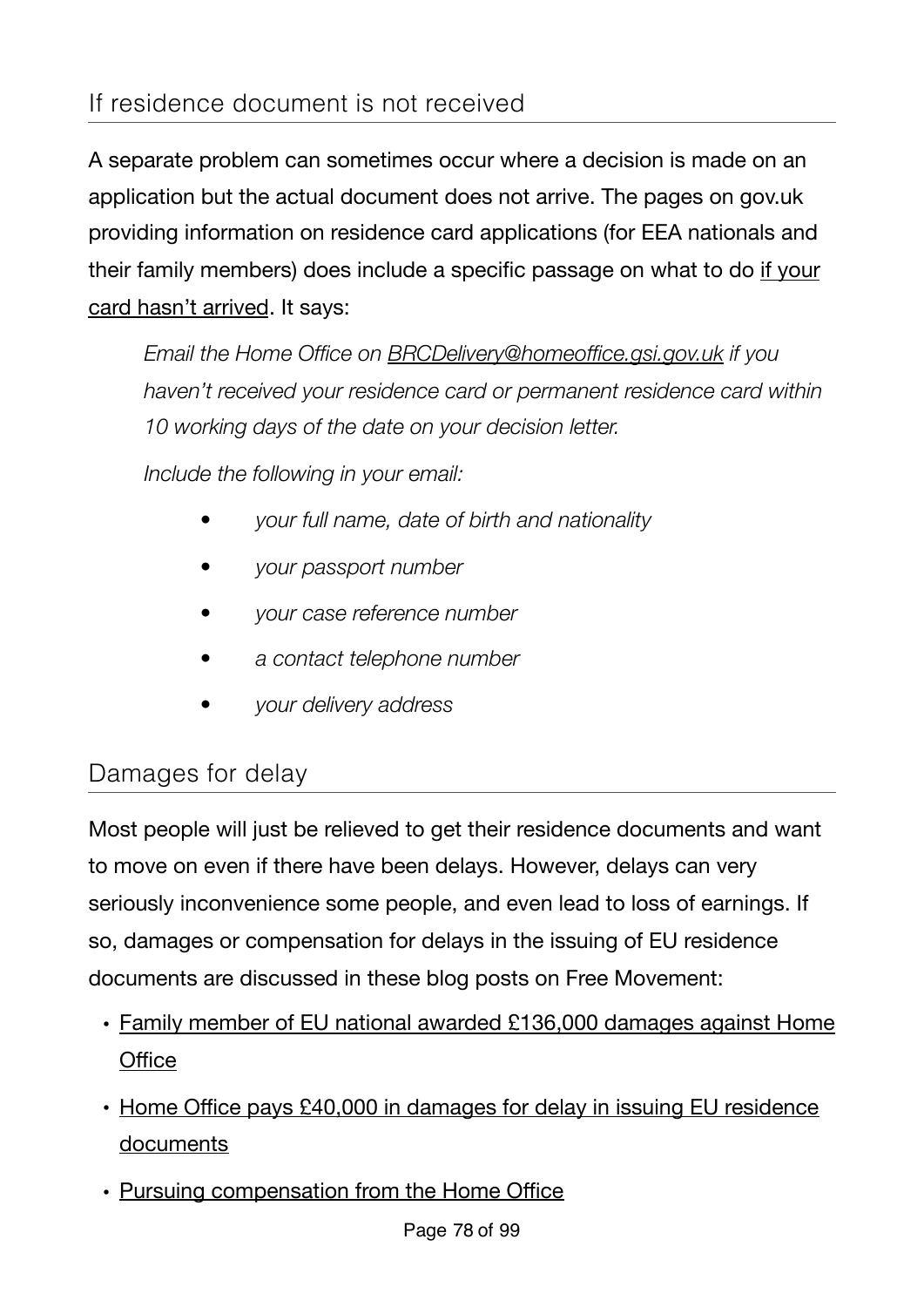An application to the Parliamentary Ombudsman with a request for damages might be more feasible than a full blown damages claim in court but is still a lengthy process, and it requires the intervention of a Member of Parliament.

## **What are the minimum formalities required?**

The Citizens' Directive 2004/38 sets out some requirements that Member States may impose when issuing EU residence documents. These appear at Articles 8, 9, 10, 19 and 20 of the Directive.

There is an important difference of language between the rules for EU citizens and third country family members when it comes to residence certificates and cards. Article 8 applies to EU citizens themselves and states that Member States *may only require* certain things, including a valid passport or identity card and then proof that the person is a qualified person. Article 9 applies to third country family members and says that Member States *shall require* certain documents, but does not limit or restrict the power to request documents in the same way as it does for EU citizens.

The provisions at Articles 19 and 20 of the Directive on permanent residence certificates and card are permissive rather than restrictive, meaning that Member States can potentially ask for more documents.

## Application fee

There is a mandatory fee for a residence certificate or card or permanent residence certificate or card which *must* be paid for the application to be a valid one. This applies to EEA nationals and non EEA family members. The fee is £65 per person. Information on how to pay the fee is included on the latest version of the forms provided by the Home Office, at the time of writing the EEA(QP), EEA(FM), EEA(EFM) and EEA(PR).

There is no fee for Family Permit applications.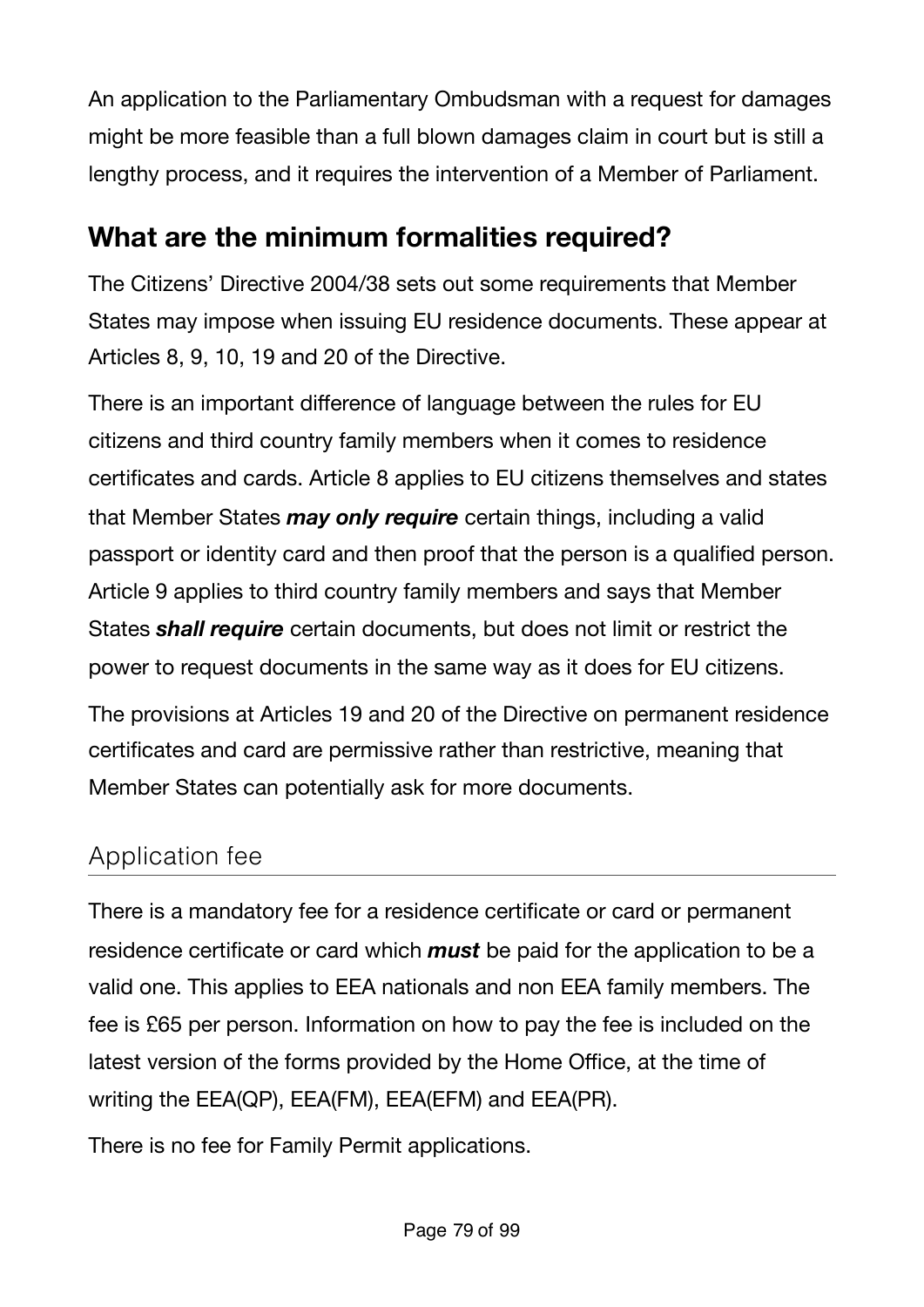## Valid passport or identity card

It is necessary for all applicants for all types of residence card to provide a valid passport or identity document with the application. This is clear on the face of the Directive. A Member State is entitled to reject an application that includes a notarised copy or similar. However, where a passport or ID card cannot be provided due to circumstance genuinely beyond your control the requirement can be waived if suitable alternative proof of nationality and identity can be provided.

This can be inconvenient, particularly where the passport or ID card is needed for travel or for some other purpose such as proving entitlement to work. A request can be made to the Home Office for return of the document while the application is considered (an online form is provided) or if the online application process is used then the European Passport Return Service may be used and the passport is immediately returned.

Where the applicant is a family member of an EEA national, the UK regulations did not used to clearly state whose passport must be included with the application. In a case called *Barnett and others (EEA Regulations: rights and documentation)* [\[2012\] UKUT 00142 \(IAC\)](http://www.bailii.org/uk/cases/UKUT/IAC/2012/00142_ukut_iac_2012_bb_ors_jamaica.html) the tribunal held that it is the passport of the family member that must be included, not the passport of the EEA national. However, despite this case the Home Office has been known to refuse applications where the passport of the EEA national is not included.

From 1 February 2017 the regulations were being changed definitely to require the passport of the EEA national to be submitted as well.

### Other evidence or proof

For the other requirements that need to be satisfied, the Directive provides that "proof" that the person qualifies must be submitted. It is to these different forms of proof that we now turn.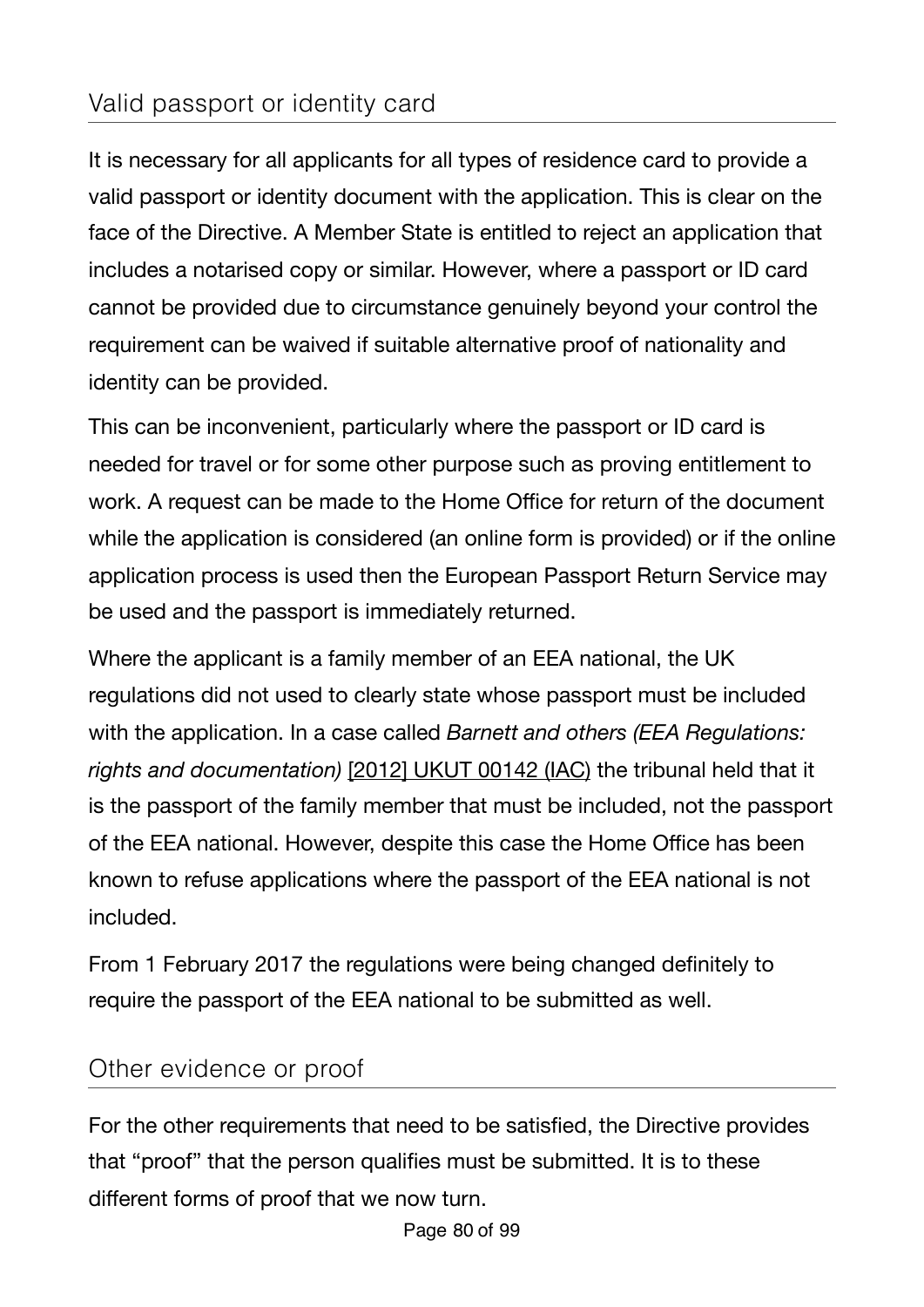# **What evidence do I need to include?**

This depends on the type of application being made. The evidence is broadly similar because the requirements are similar for different types of qualifying activity in the UK, but here we look at different types of application to spell things out.

## Initial right of residence

The initial right of residence is unqualified, unless there are public policy reasons for the exclusion of a person from the UK such as previous criminal offending. There is therefore no evidence that is required for a document certifying the initial right of residence, other than the EU citizen is an EU citizen and that any family members are related as claimed.

### Residence

For the self employed the Citizens' Directive 2004/38 does not prescribe any particular proof or evidence but nor does it limit what might be requested by the Member State.

Evidence will certainly be needed, and the stronger and more reliable the evidence the better. The EEA(QP) suggests the following forms of evidence:

*e.g. tax self-assessment forms, proof of payment of class 2 or 4 national insurance contributions, invoices for work done, business accounts, business bank statements, etc*

The form also asks for the date self employment began, the nature of the business or work, the name of the business, if there is one, the business address, tax references and any website address. Other than the website address, this is all information which should be provided and which it is legitimate for the Home Office to request. If you have a website, you can of course also provide the website address but this is certainly not required.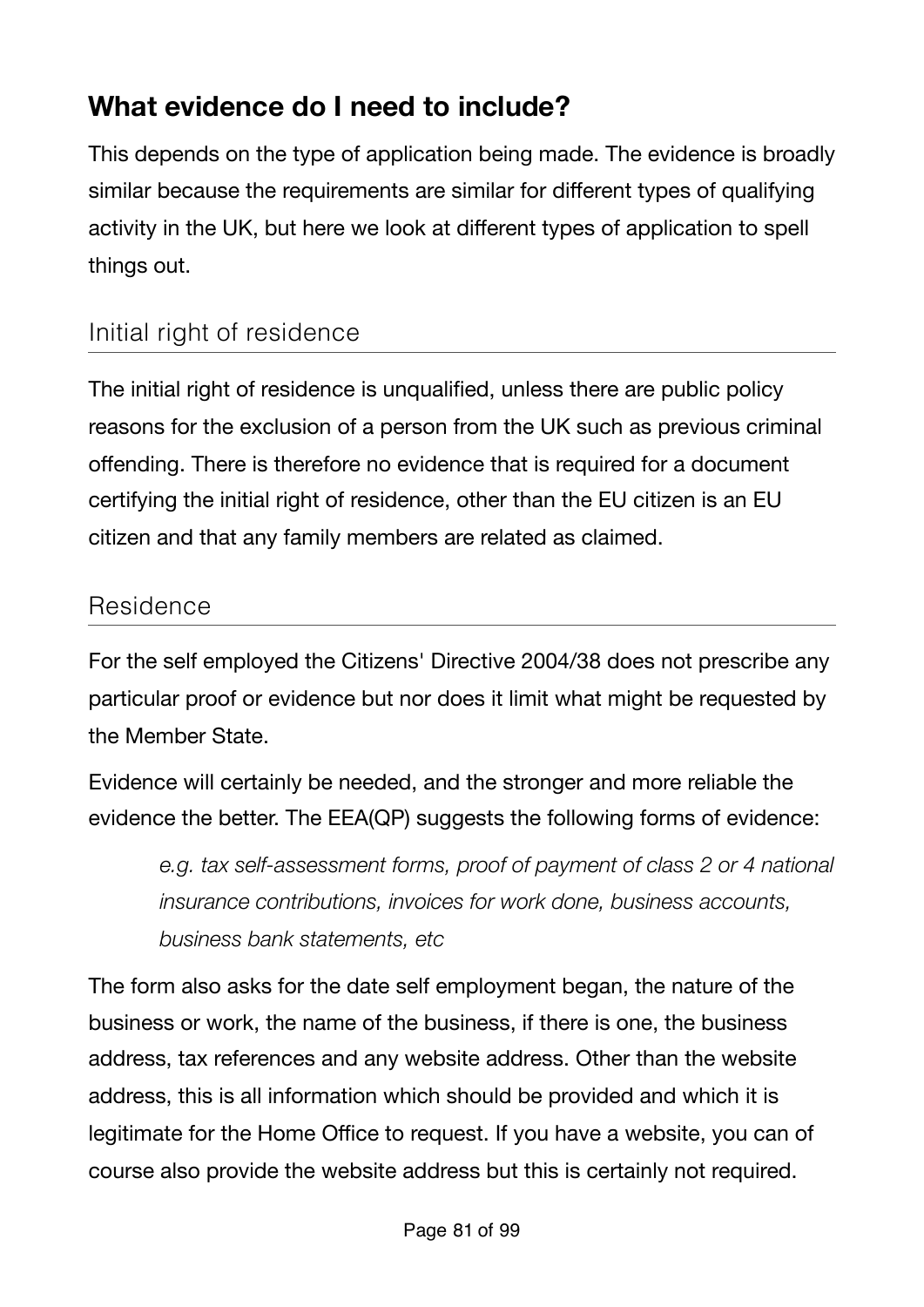The [guidance notes](https://www.gov.uk/government/publications/apply-for-a-registration-certificate-as-a-qualified-person-form-eea-qp) for the form go much further and start to use mandatory language that is misleading: the evidence does not *need* to be submitted, in fact, although if available it may well be wise to submit it. Annex A to the guidance notes sets out several categories of types of evidence and states that "at least one" or "at least two" of the different examples of document should be submitted. The full text of Annex A was as follows at the time of writing:

### *1. Tax and national insurance documents*

*You must show that you're registered with Her Majesty's Revenue and Customs (HMRC) and paying any relevant income tax, national insurance or value-added tax (VAT) as a self-employed person.* 

### *a) Income tax documents – at least one of the following:*

- *• copy or printout of your most recent self-assessment tax return (SA100) and evidence that it has been received by HMRC (e.g. written notification or printout of online confirmation)*
- *• your most recent statement of account (SA300) or tax calculation (SA302) issued by HMRC*
- *• if you're a company director, your most recent P60*
- *• receipt or other written confirmation issued by HMRC for payment of tax as a self-employed person.*

*If you haven't been trading long enough to pay tax or send a self-assessment tax return, you must show that you have registered as self-employed with HMRC. Please send at least one of the following:* 

- *• copy of form CWF1 or printout of your online registration as a self-employed person with HMRC*
- *• evidence that HMRC have received your application e.g. letter or printout of online acknowledgement*
- *• written notification from HMRC of your unique taxpayer reference number.*

### *b) National insurance documents – at least one of the following:*

- *• stamped receipts showing payment of class 2 national insurance contributions (e.g. if you pay them in person at the post office or over the counter at your bank)*
- *• evidence from your bank statements showing payment of class 2 national insurance contributions if you've paid by BACS, CHAPs, online or telephone banking or (before July 2015) direct debit (these should show on your bank statement as 'HMRC NI – DD')*
- *• any other written confirmation from HMRC of national insurance paid.*

### *If you're a company director who receives wage slips:*

*• you can use your wage slips as evidence if these show you have paid national insurance contributions through the PAYE system – the wage slips should cover at least the last 3 months.* 

### *If you're a self-employed subcontractor under the Construction Industry Scheme (CIS):*

*• you can send your most recent CIS payment and deduction statement from your contractor showing your unique taxpayer reference (UTR) number and CIS deductions.* 

#### *If you don't earn enough to pay national insurance contributions:*

*• send your certificate of small earnings exception issued by HMRC, or evidence that you have applied for one.* 

### *c) Proof of VAT registration (if relevant)*

*If your business's turnover exceeds, or is expected to exceed, the VAT threshold (£81,000 for 2014/15, £82,000 for 2015/16), send:*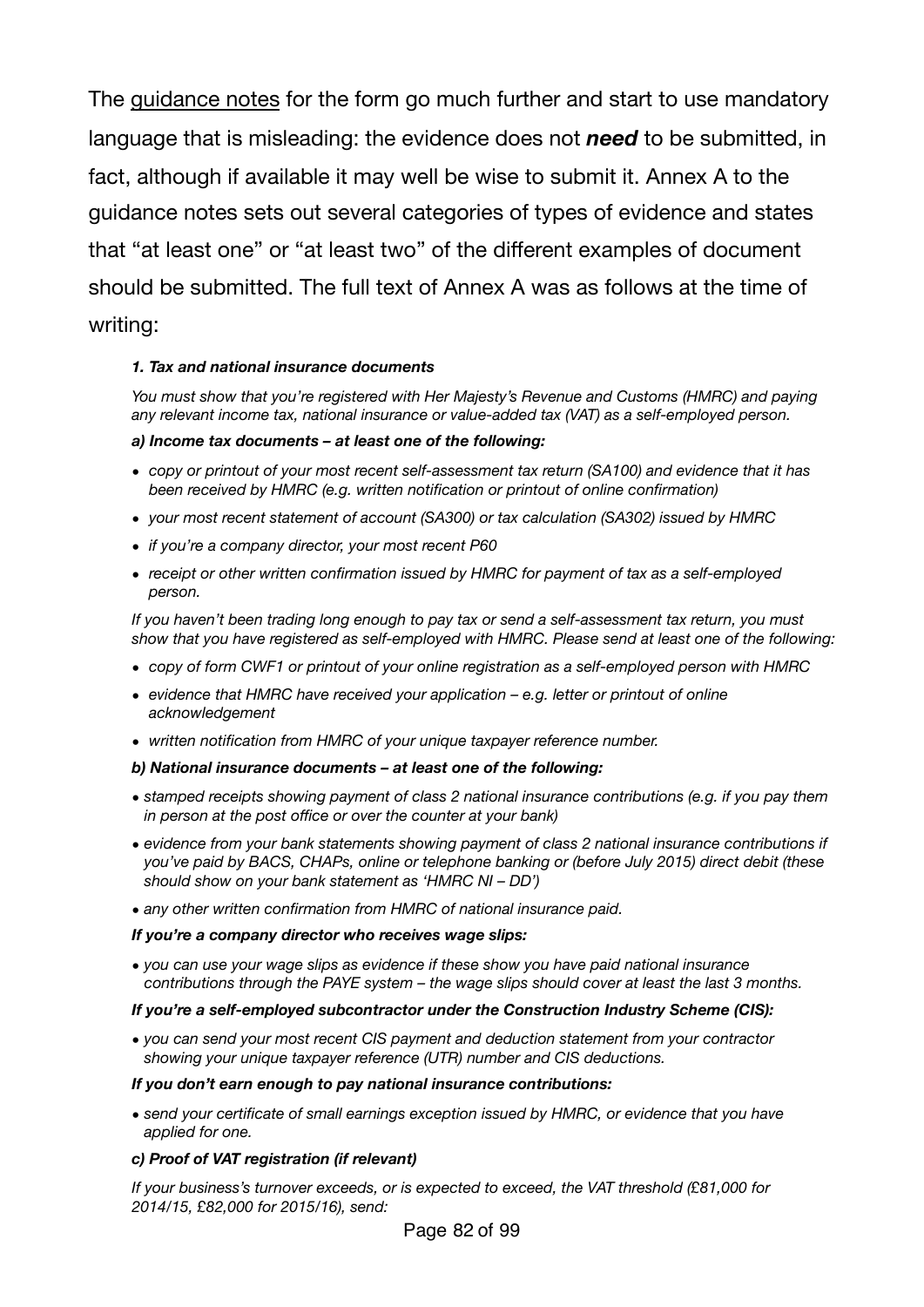- *• a certificate of VAT registration, and*
- *• the VAT return for the last full financial year (a copy or print-out) confirming the VAT registration number.*

#### *2. Proof of earnings from self-employment At least two of the following:*

- *• copies of invoices issued by you or your business, receipts for payments, etc if your business is a limited company, these must be on company-headed paper*
- *• personal bank statements showing receipt of payments covering at least the last three months*
- *• business bank statements covering at least the last three months you must be named on the*
- *• account, or otherwise provide evidence to show that you have access to the account*
- *• if trading for more than 12 months, a copy of your most recent statutory accounts with a letter from your accountant confirming gross/net profit for the relevant period.*

#### *If you're a subcontractor under the Construction Industry Scheme (CIS), send your:*

- *• CIS payment and deduction statement, and*
- *• one of the documents listed above.*

#### *If you're a company director who receives a salary, send your:*

- *• wage slips covering the last three months (or all wage slips issued if you've been a company director for less than three months), and*
- *• personal bank statements showing receipt of wages.*

#### *If you're a company director who receives dividends, send your:*

- *• dividend vouchers for dividends declared in your favour showing the company's and your details, with your net dividend amount and tax credit, and*
- *• personal bank statement(s) showing that those dividends were paid into your bank account.*

#### *3. Evidence that your business is actively trading*

*At least two of the following:* 

- *• copies of invoices for services provided*
- *• contracts to provide services*
- *• receipts for purchase of tools or business equipment*
- *• testimonials or references from clients, with their contact details (note: we will verify these documents)*
- *• examples of business advertising (such as flyers, online advertising, listing in Yellow Pages, listing in trade magazines or on trade websites)*
- *• any other relevant evidence.*

#### *4. Additional evidence if you're a partner in a business partnership*

- *• Proof that the partnership is registered with Companies House (certificate of incorporation certified copy is acceptable)*
- *• If you're the 'nominated partner' in the business, a copy or printout of your partnership tax return (SA800) and confirmation that it has been received by HMRC (e.g. written notification or printout of online confirmation).*

#### *5. Additional evidence if you're a partner in, or director of, a limited company At least two of the following:*

- *• proof that the company is registered with Companies House (e.g. certificate of incorporation certified copy is acceptable)*
- *• proof that the company is registered with HMRC as an employer for PAYE and national insurance purposes*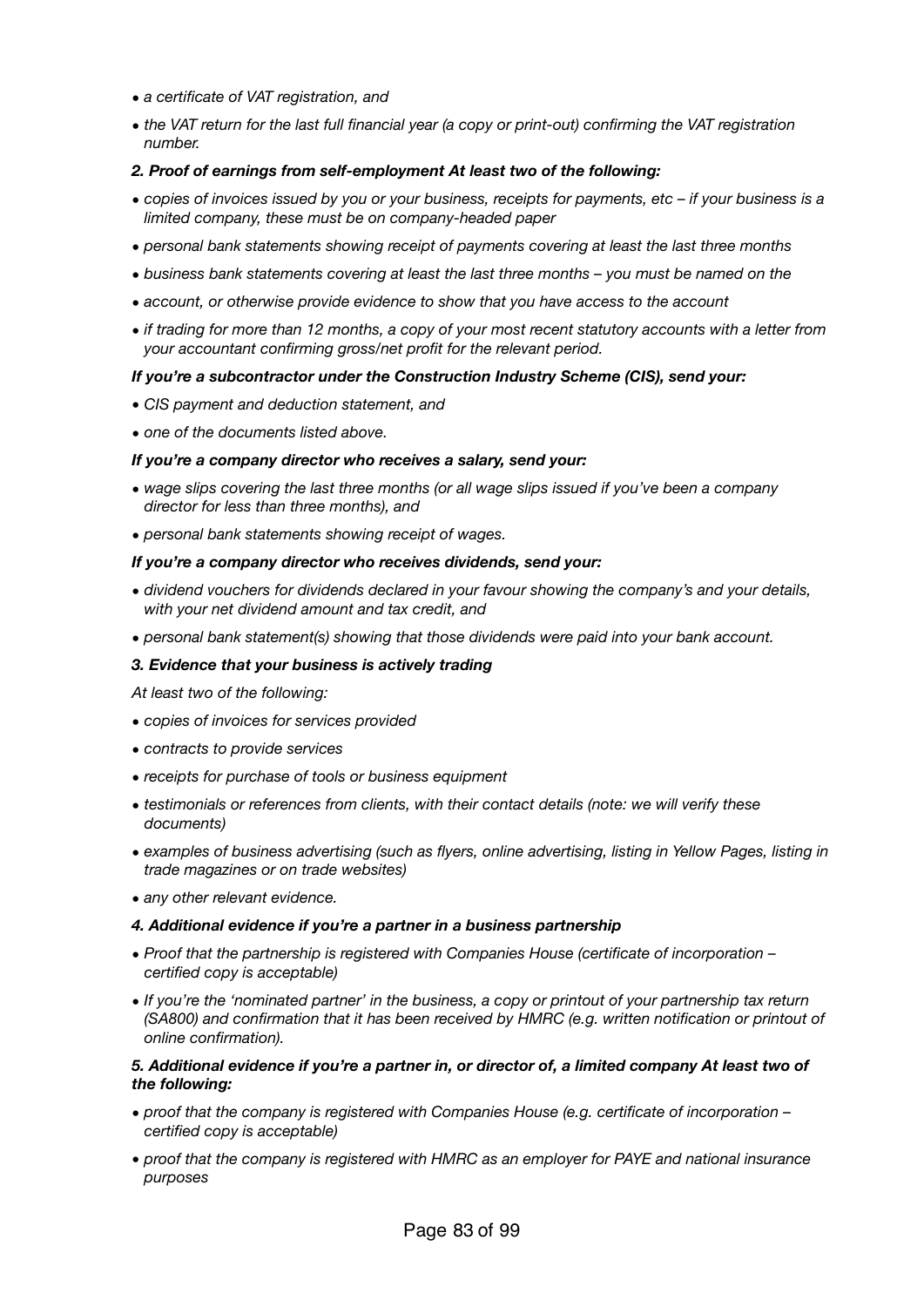- *• most recent company tax return (CT600) (copy or printout) and evidence of receipt by HMRC (letter or online acknowledgement)*
- *• current appointment report from Companies House (if you're a company director)*
- *• if the company has been trading for one year or more, a copy of your company annual return (AR01), or a printout of your return if you sent it electronically, together with proof that it has been received by Companies House (letter or printout of online acknowledgment).*

#### *6. Additional evidence if you run a franchise*

*• Franchise agreement signed by both or all parties.* 

#### *7. Evidence of qualifications or professional registration if required for your trade*

*For some businesses, you must be qualified, licensed, or registered with a professional or statutory scheme to be trading legally. Some examples are given below – certified copies are acceptable:* 

- *• full valid driving licence if you're required to drive as part of your business*
- *• Security Industry Authority (SIA) licence if you're a security guard or doorperson ('bouncer')*
- *• your Gas Safe registration card or reference number if you're a gas-fitter*
- *• certificate issued by Environmental Health if you run a restaurant, café, takeaway or other food or catering business*
- *• your General Medical Council (GMC) reference number if you're a doctor.*

#### *8. Other evidence*

*You may wish to consider submitting some of the documents below – for example, if your business has only recently started trading or you have difficulty submitting some of the documents listed in 1-7 above:* 

- *• articles of association (limited company only)*
- *• deed of partnership/partnership agreement (partnership only)*
- *• proof of ownership of business premises, or lease/contract for use of premises*
- *• evidence of shareholding*
- *• proof of employer's liability insurance, indemnity insurance, or public liability insurance*
- *• business plan (e.g. if your business is new)*
- *• evidence of relevant professional qualifications or accreditation (other than mandatory qualifications or accreditation listed in 7 above).*

If applying you should understand that you do not have to possess and submit all of the documents that the Home Office specify here in Annex A. However, you do need to submit enough so as to prove that you are genuinely self employed, that your employment is legal (i.e. you pay tax and so on) and that it is genuine and effective rather than marginal and ancillary. Home Office officials generally take the view that evidence produced by

reliable and official third parties is the best or even only acceptable proof of anything, which is particularly problematic for self employed applications because much of the evidence is based on the say-so of the applicant. For example, being registered as self employed does not of itself prove that the Page 84 of 99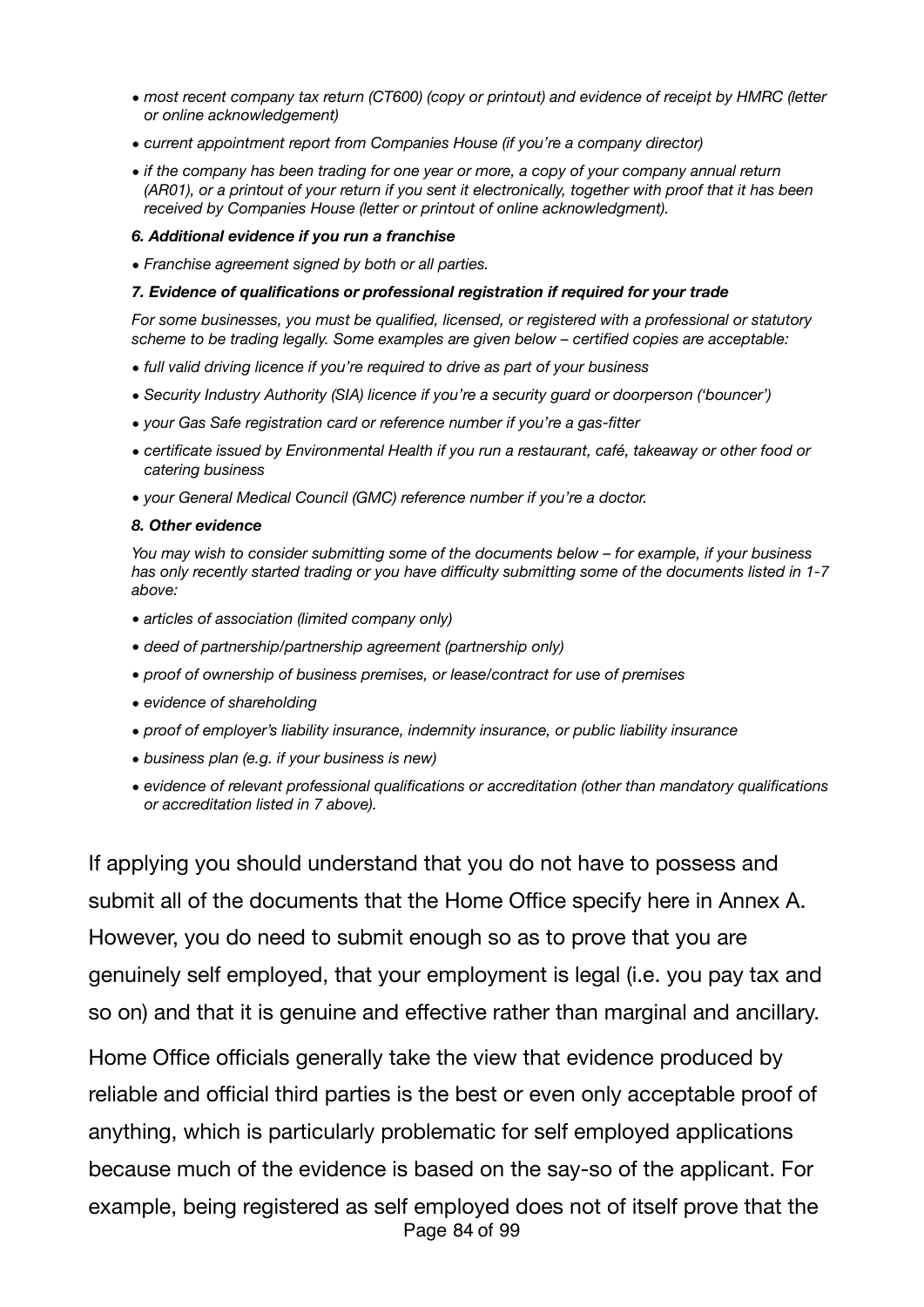person is really, actively self employed or that the activity is genuine and effective. Self assessment tax forms are self reported. Invoices are often informal looking documents that would be easy to forge. Even business accounts from an accountant are considered potentially suspect.

The best evidence is probably a bank account, preferably a business bank account, that shows clear payments in and out which reflect business activities.

## Permanent residence

As already discussed above, in order to qualify for permanent residence a person needs to have been residing in the UK as a qualified person for five years. Possession of a residence certificate or residence card is not enough by itself, because these are always issued for five years and a person might cease their qualifying activity during the five year period.

The same is true when applying for a permanent residence certificate or card; what is needed is evidence of residing in the UK as a qualified person or family member for the required five years.

The type of evidence required will therefore depend on how the person qualifies for permanent residence. To put it another way, the same kind of evidence needed to obtain a residence certificate or card will be needed for permanent residence, but this time five years' worth of it. It is instructive to look at the old **EEA application guidance notes**, which were far shorter and simply said as follows about applications for permanent residence:

*The documentation you need to send us along with your application is the same as the evidence required for a Registration Certificate, except that you must provide proof that you have been resident in the United Kingdom for a continuous five-year period and that you were exercising treaty rights during this time. Examples of how you can prove that you have been resident include tenancy agreements, utility bills and bank*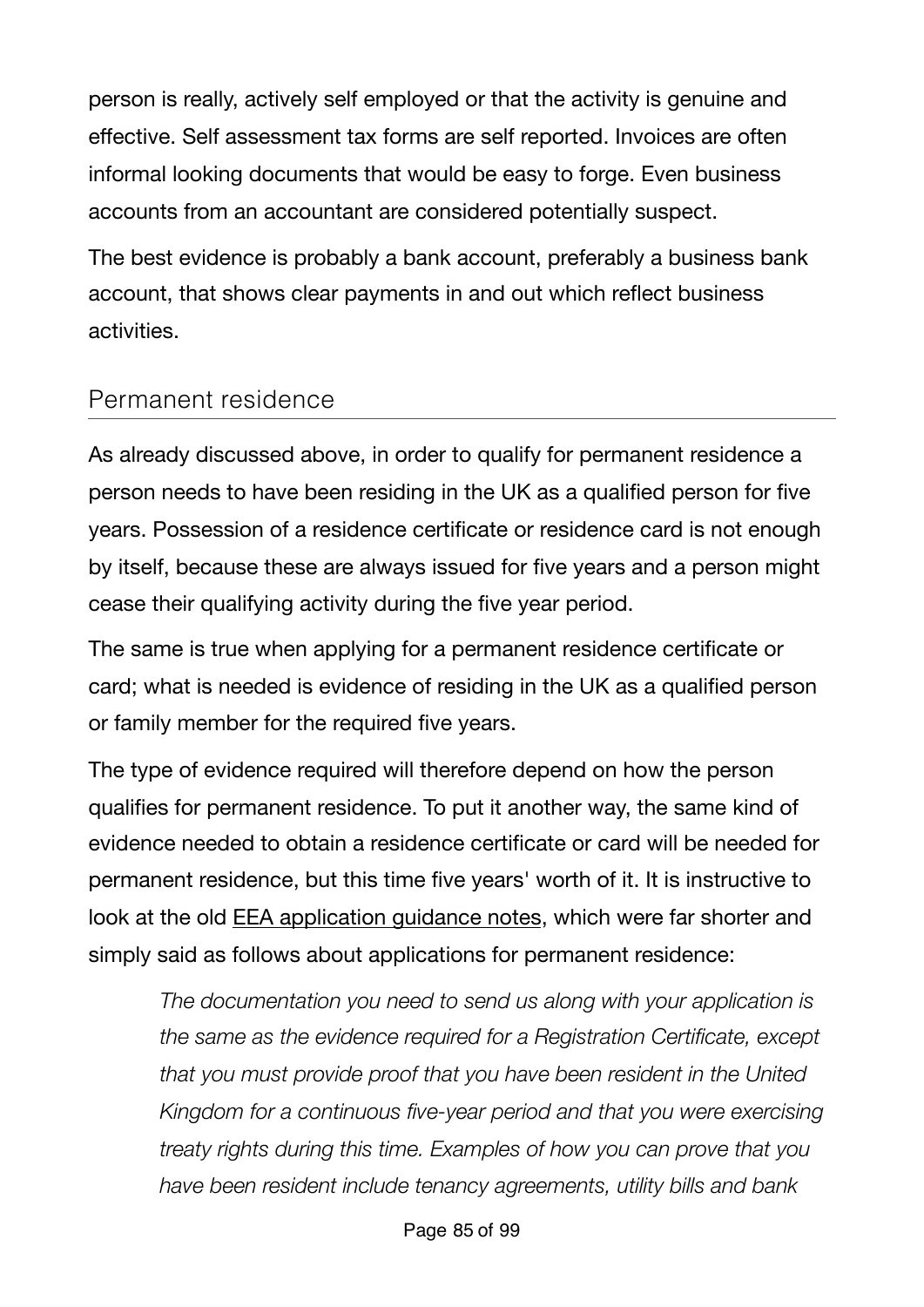*statements. Examples of the evidence to support exercising treaty rights can be found under the Registration Certificate section of these guidance notes. You will need to provide documentation which confirms that all the family members included on the application form have been resident for the full five-year period. In the case of children, this may include school or nursery letters or immunisation records.*

There has been no change in EU law since that old guidance was withdrawn at the start of 2015 by the Home Office; there is no prescribed list of documents that *must* be submitted.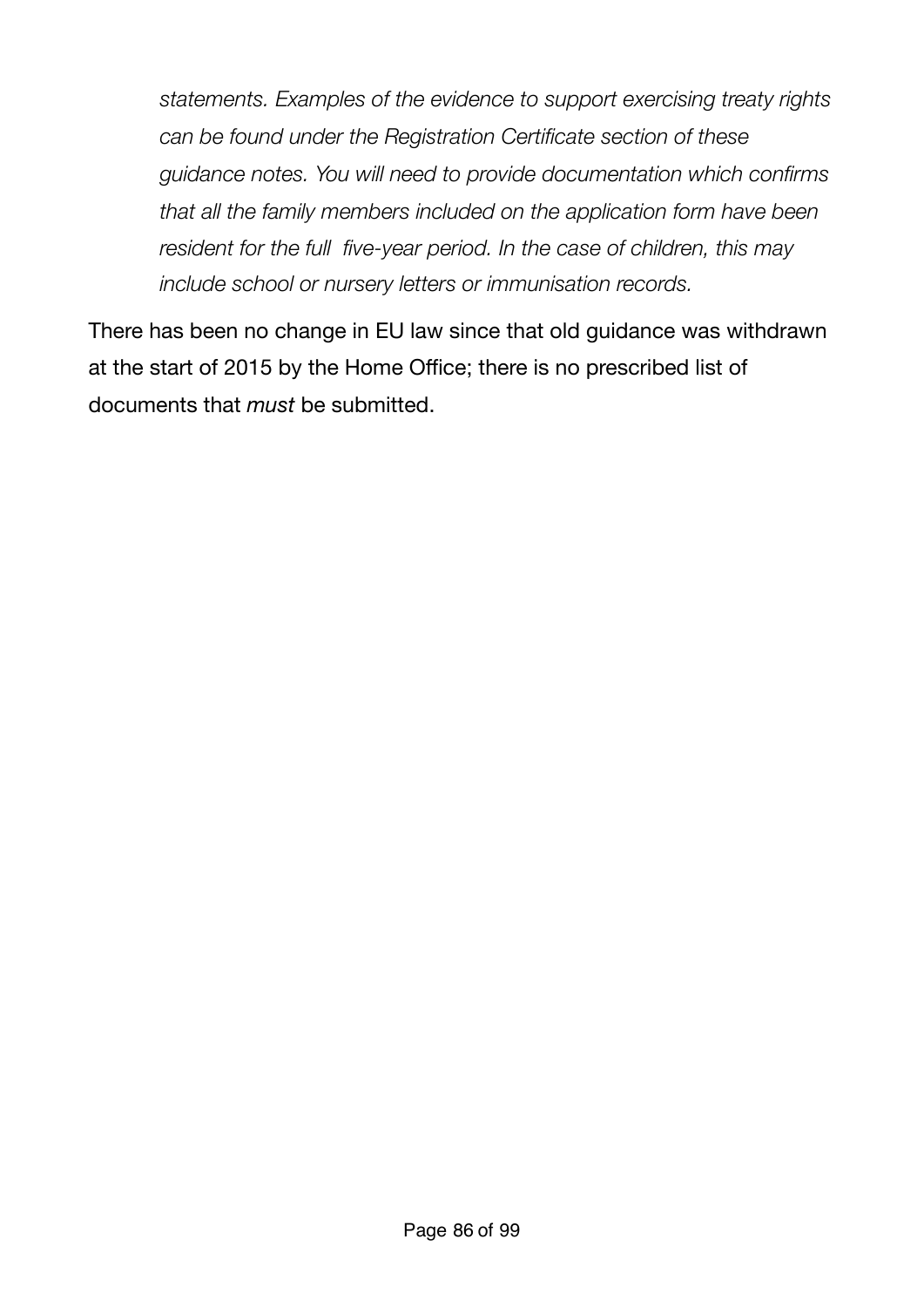# **WHAT TO DO IF REFUSED**

In previous years around three out of four (75%) of applications for permanent residence documents were successful. Only one in four (25%) were refused. In an [analysis of the figures](http://www.migrationobservatory.ox.ac.uk/resources/commentaries/today-gone-tomorrow-status-eu-citizens-already-living-uk/) the University of Oxford based Migration Observatory found as follows:

*Analysis of the data by nationality suggest that approval rates are lower among nationals of EU-14 countries (those that were already members of the EU before 2004). Excluding invalid applications, 72% applications by EU-14 nationals were approved in 2015, compared to 80% of A8 nationals and 87% of Romanians and Bulgarians. The figures including invalid applications were 61%, 72% and 79%, respectively…* 

*There are no published data on why applications are refused or considered invalid. Reasons could include people applying too soon, having breaks in their employment, or not having comprehensive sickness insurance; as well as not providing sufficient documentation, providing an incomplete application or forgetting to include the fee.*

If an application is refused, there are different options available. Which is best depends on personal circumstances and on the reasons given by the Home Office for refusing the application.

# **Accept the refusal**

Sometimes a refusal is right and the applicant does not have a right of residence or permanent residence, or perhaps does not currently have evidence to prove his or her case.

Sometimes it is better to accept the decision and look for a different way forward or make alternative plans for the future. Challenging a decision in the courts or tribunal can be very time consuming, expensive and stressful and that effort might be better expended differently.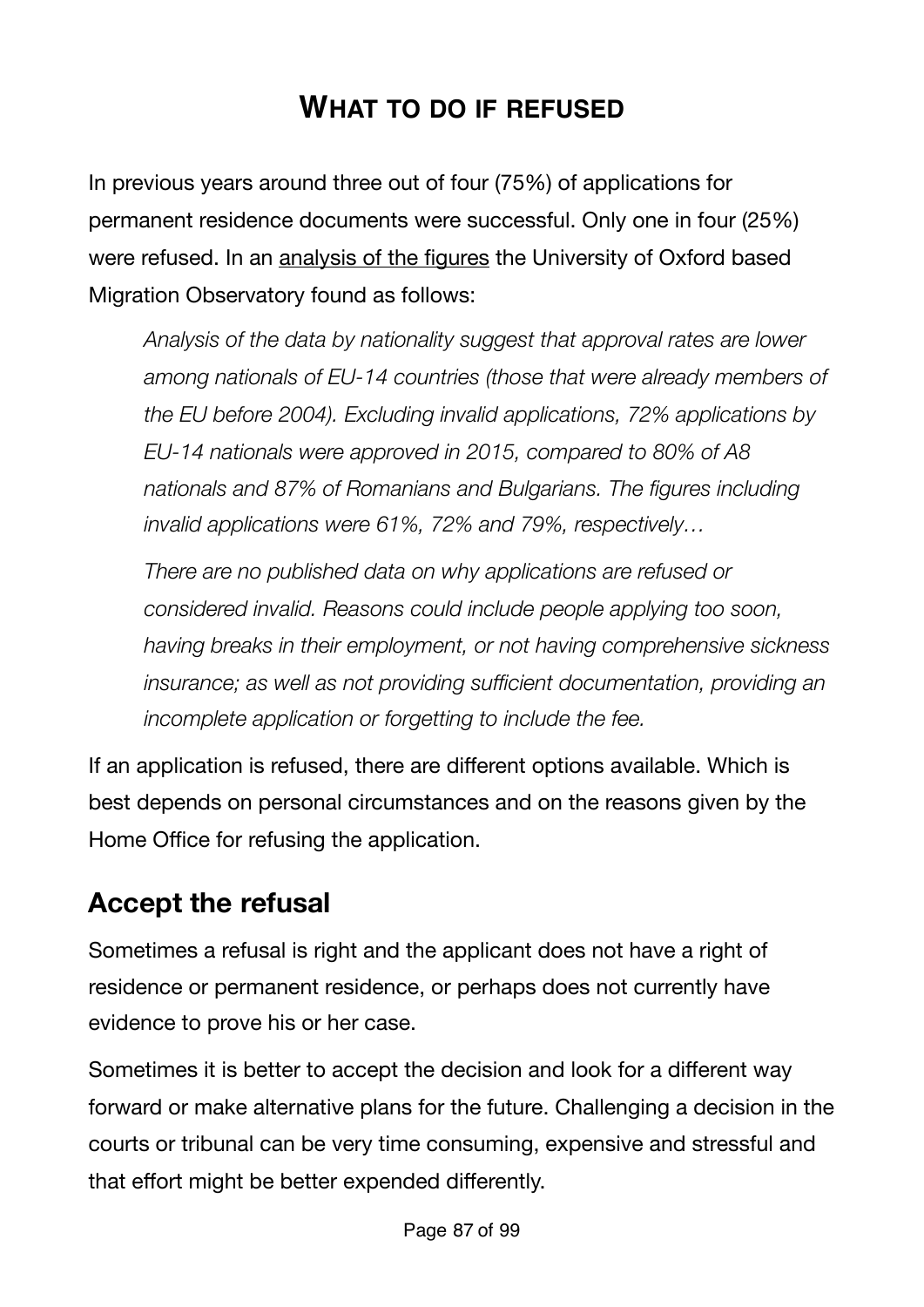# **Reapply**

One of the many advantages of EU free movement law over domestic UK immigration law is that it is simple, cheap and convenient to simply reapply and make a new application. The cost is only £65, compared to an application fee of hundreds of pounds for UK immigration law applications.

The cost of lodging an appeal is usually £80 for a hearing "on the papers" and rises to £140 for a proper oral hearing in front of a judge (some EEA appeals are exempt from the fees: see below).

Following on from Brexit, the principle disadvantage to being refused and having to make a new application is the waiting time, which is unknown at the time of writing.

Sometimes a fresh application will be the best way forward. This may be so if, for example, an application was refused because of insufficient evidence or because the evidence requirements were misunderstood and the right documents were not submitted the first time. If the right evidence is available now it will almost certainly be better to just make a new application.

### **Example**

Xavier made an application for a permanent residence card as the family member of an EU national. His application was refused because he only submitted evidence that his wife had been working in the UK for the last year; he needed to submit evidence that she had been working for the last five years (or that she was otherwise a qualified person for five years).

He has good evidence but had simply not submitted it. He makes a new application with the correct evidence and his new application is granted.

There may be cases where there is little or no point making a new application, however. Where the Home Office refused an application for legal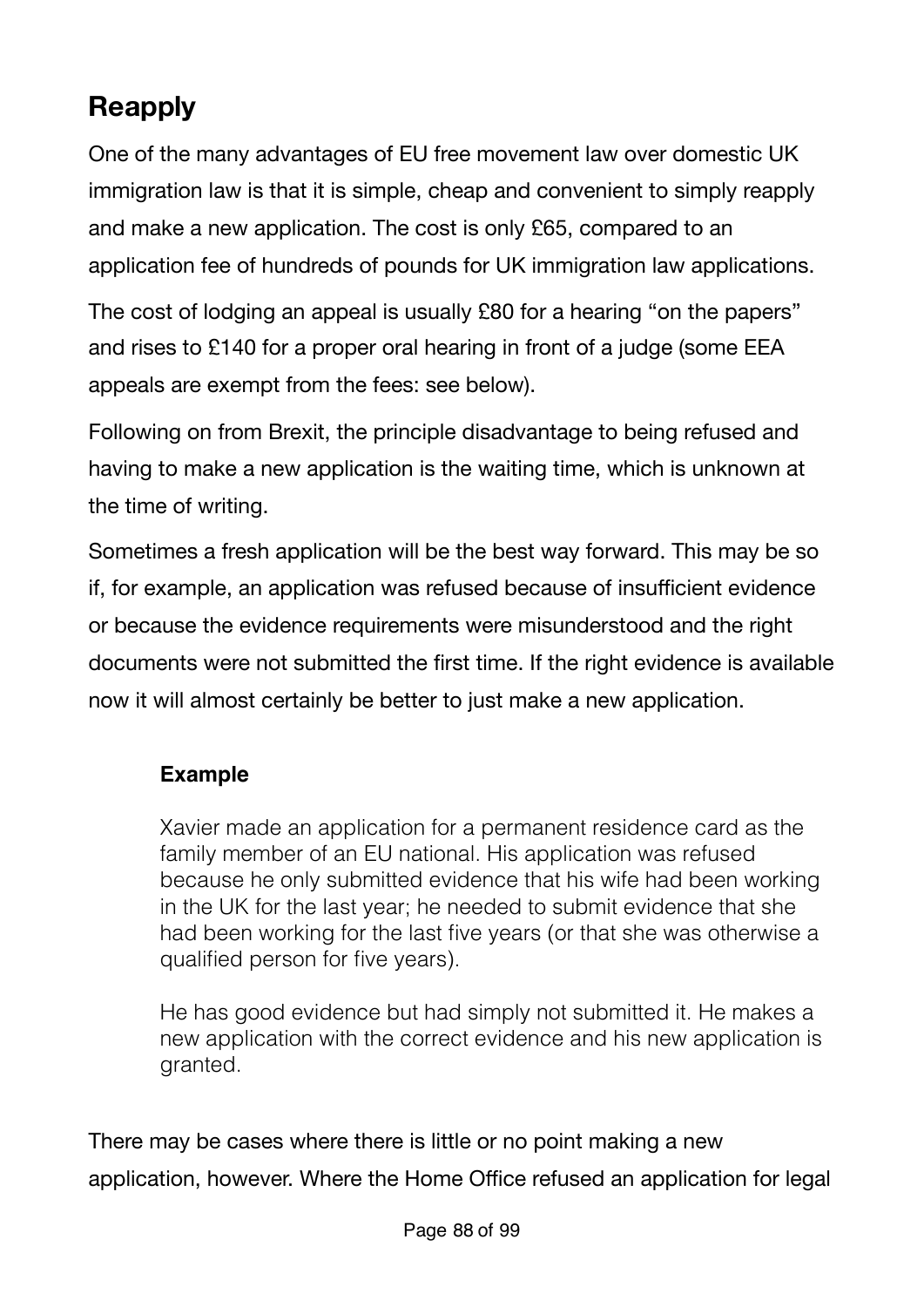reasons such earnings being too low or there being too long a gap in employment then a court or tribunal challenge might be the only realistic way forward. It is only where you have newer or better evidence than you originally submitted that a new application is likely to be worthwhile.

# **Ask for reconsideration**

The Home Office has a policy on when refusals of EU law applications will be reconsidered. It is set out in policy document [Processes and procedures for](http://www.apple.com)  [EEA documentation applications.](http://www.apple.com)

There is no specific form to use or fee to pay.

In short, the policy is that where the Home Office has made a clear and provable mistake then a request for reconsideration can be made. The examples that are given in the policy for when reconsideration might be appropriate are as follows:

- *• the applicant or representative raises a point of law this could include accusations that the wrong regulation has been applied to the refusal*
- *• the applicant or representative raises a challenge to Home Office policy this could include where the wrong policy has been applied or the policy itself is alleged to be unlawful*
- *• the applicant or representative has rightly drawn attention to the fact that evidence alleged not to have been provided in support of the application was actually with the Home Office at the relevant time*
- *• new and compelling evidence was submitted before the refusal decision was dispatched that would, if it had been considered at the time, have led to documentation being issued*

These examples show that reconsideration is not about cases where the applicant and the Home Office disagree about something but where the Home Office might actually have reached a different decision had a mistake not been made about the relevant category of application or evidence that Page 89 of 99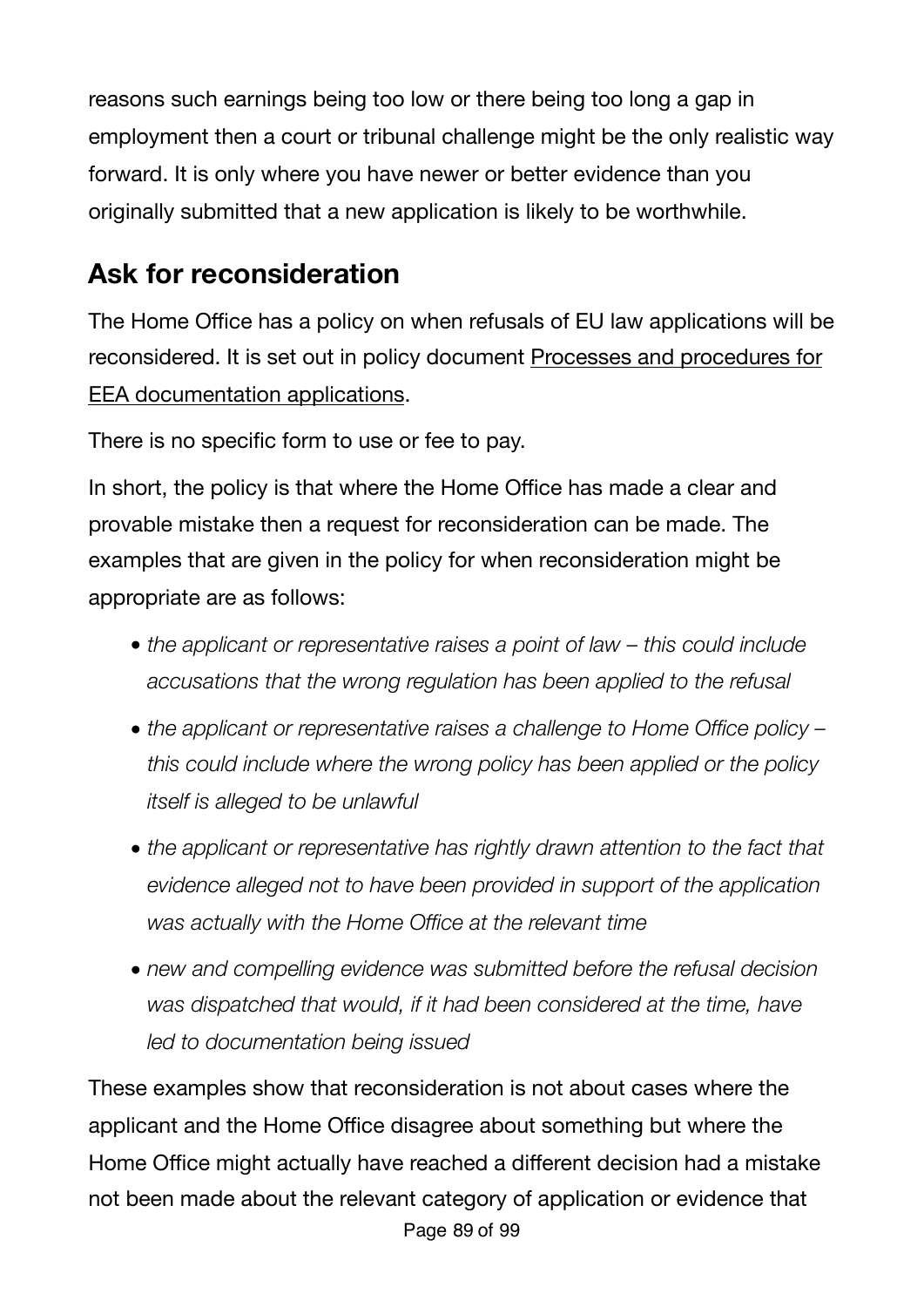had been submitted. If the official looking at the case has failed to apply correct Home Office policy that might be another example where reconsideration might be effective.

The policy also sets out a list of circumstances where reconsideration is NOT appropriate:

- *• the applicant or representative requests a reconsideration without putting forward any substantive arguments*
- *• the applicant or representative submits documentary evidence after the refusal decision has been issued*
- *• the applicant or representative asks for reconsideration on a different basis than the original application (for example under Article 8 of the European Convention on Human Rights)*

Where an appeal has already been lodged the policy says that applications for reconsideration should be refused; it is not possible to appeal and ask for reconsideration at the same time. This means that a choice has to be made, because if a person applies for reconsideration it will almost certainly take far longer than the 14 days allowed for lodging an appeal. It is sometimes possible to submit appeals late, after the deadline, but waiting for a reconsideration decision from the Home Office is unlikely to be accepted as a good enough reason.

There is no timescale for asking for reconsideration nor for the reconsideration application to be decided within. It is possible that an application for reconsideration might be made and it might take a considerable time to receive any response.

### **Example**

Yvonne is in a similar position to Xavier in the last example. She applied for a permanent residence card as the family member of an EU citizen. She did submit the right evidence and included five years'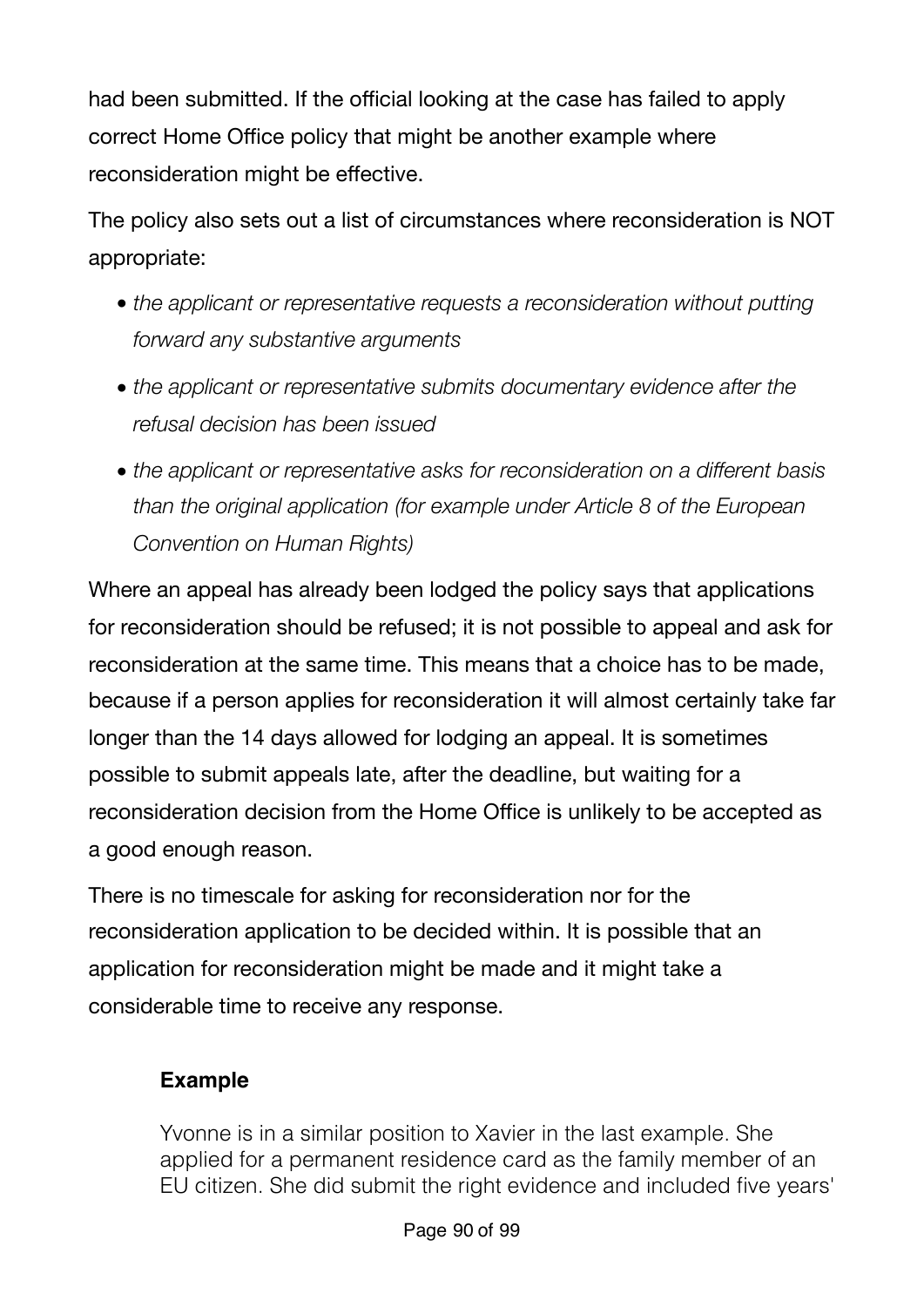worth of p60s for her husband plus an employment contract and employer letter. Her application is refused by the Home Office on the grounds that she only included one years' worth of evidence.

Luckily, Yvonne kept a copy of her application and she resubmits it with a covering letter asking for reconsideration, politely pointing out that in fact she included five years' worth of evidence.

Her application for reconsideration is granted and she is issued with a permanent residence card.

Where a refusal is based on the Home Office's interpretation of the law or the evidence and the right law or evidence was considered but you feel a wrong decision was reached, that will not be a good case to ask for reconsideration. In such circumstances, the reconsideration may well take considerable time (it is unlikely to be high priority at the Home Office) and will be pointless. It would probably be better to reapply or bring a legal challenge.

# **Appeal**

It is sometimes possible to pursue an appeal against refusal of an EU right of residence or permanent residence decision.

## Is there a right of appeal?

*—* 

The right of appeal is not automatic: it is a limited right of appeal defined in the Immigration (European Economic Area) Regulations 2016 at paragraph 36 read alongside the definition of "an EEA decision" at paragraph 2.

In short, there is generally a right of appeal against an "EEA decision". An "EEA decision" is defined as follows:

*"EEA decision" means a decision under these Regulations that concerns*

*(a) a person's entitlement to be admitted to the United Kingdom;*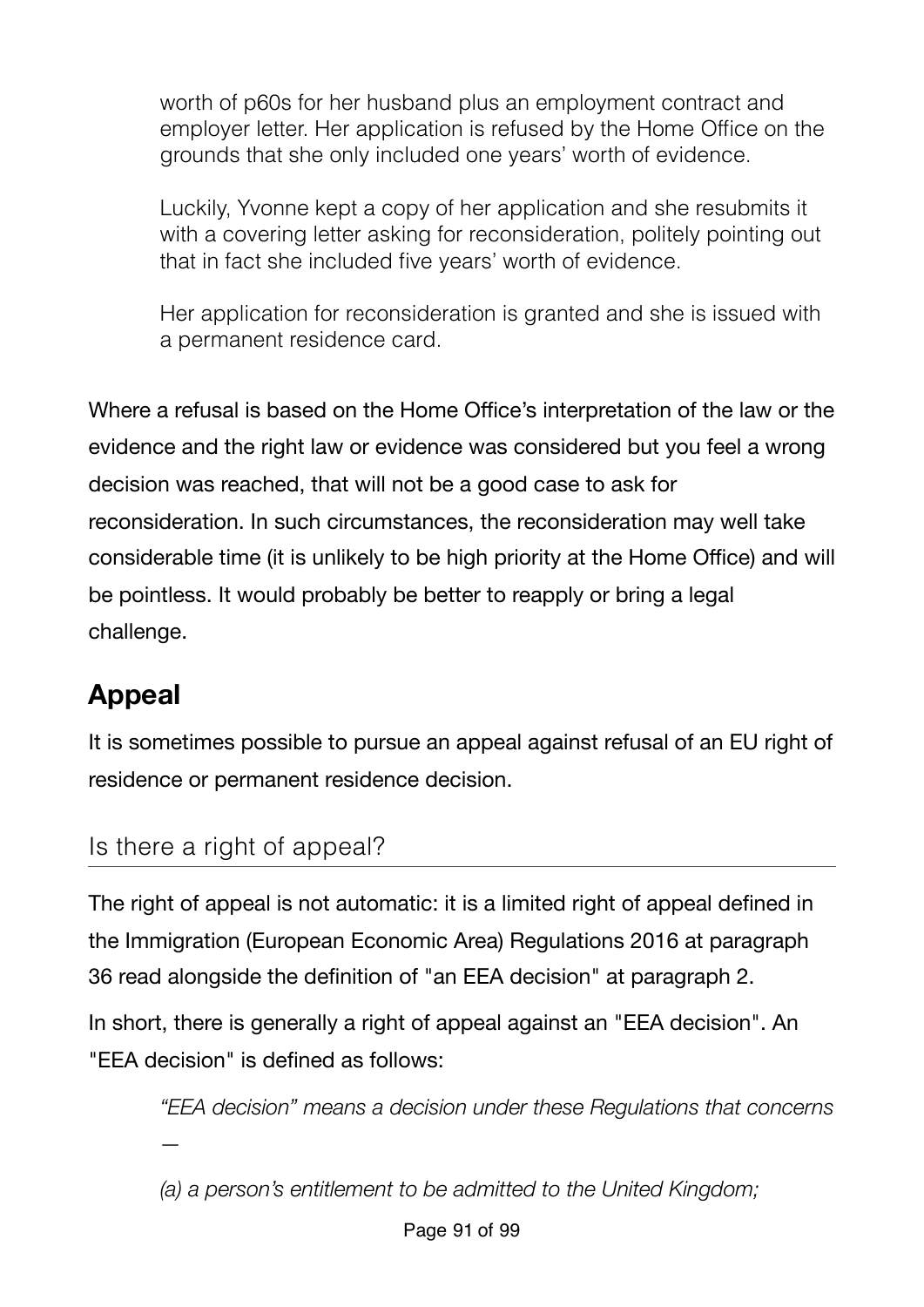*(b) a person's entitlement to be issued with or have renewed, or not to have revoked, a registration certificate, residence card, derivative residence card, document certifying permanent residence or permanent residence card (but does not include a decision that an application for the above documentation is invalid);* 

*(c) a person's removal from the United Kingdom; or* 

*(d) the cancellation, under regulation 25, of a person's right to reside in the United Kingdom,* 

*but does not include a decision to refuse to issue a document under regulation 12(4) (issue of an EEA family permit to an extended family member), 17(5) (issue of a registration certificate to an extended family member) or 18(4) (issue of a residence card to an extended family member), a decision to reject an application under regulation 26(4) (misuse of a right to reside: material change of circumstances), or any decisions under regulation 33 (human rights considerations and interim orders to suspend removal) or 41 (temporary admission to submit case in person) On most occasions that an application by an EEA national or*  family member of an EEA national for a residence or permanent *residence document is refused, there will be a right of appeal. There is also generally a right of appeal where an application for a family permit is refused.* 

However, there is **no right of appeal** against refusal of an application by an extended family member. It was previously thought that there was such a right of appeal but in a case called *Sala (EFMs: Right of Appeal : Albania)* [\[2016\] UKUT 411 \(IAC\)](http://www.bailii.org/uk/cases/UKUT/IAC/2016/411.html) the Upper Tribunal held that this interpretation was wrong and that in fact there is no right of appeal. Where an application by an extended family member is refused, the only available legal challenge is therefore an application for judicial review (see below).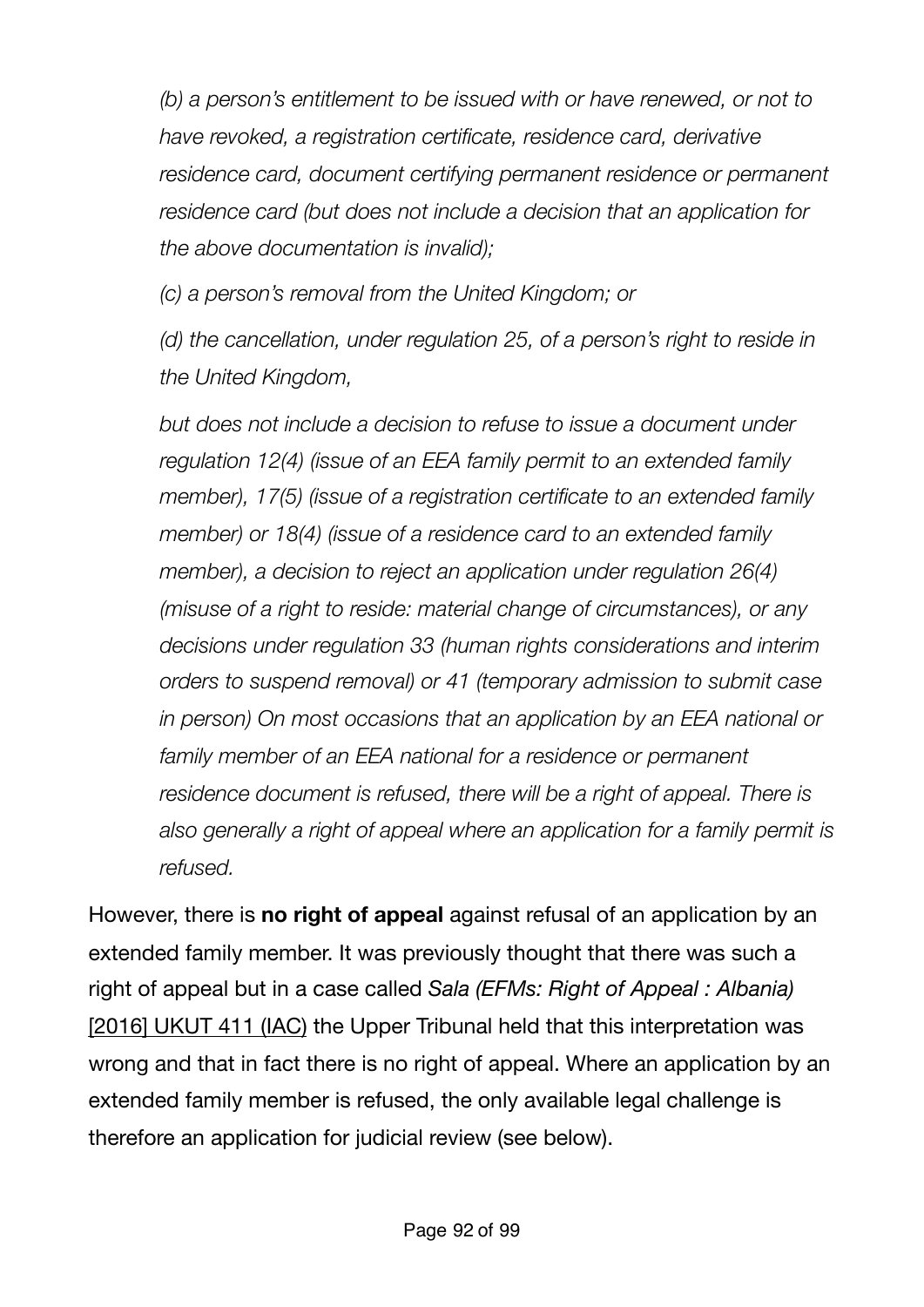There is also **no right of appeal** in these circumstances (even though it might at first look as if there is a right of appeal):

- 1. Where an EEA national is the applicant and fails to produce a valid national identity card or passport issued by an EEA state.
- 2. Where the applicant claims to be in a durable relationship with an EEA national but fails to produce sufficient evidence to satisfy the Home Office that he or she is in a relationship with the EEA national (although note it does not have to be enough to show a durable relationship, just a relationship).
- 3. Where a non-EEA family member or relative is the applicant and fails to produce a passport and one of an EEA family permit, an EEA residence card from another Member State, proof that he or she is a family member or relative of an EEA national (or in a retained rights case former family member).
- 4. Where a non-EEA national claims to have a derivative right of residence but does not produce a valid national identity card issued by an EEA Member State or a passport and one of an EEA family permit or the types of proof set out at paragraph 26(3A)(b)(i) to (v).
- 5. Where the Home Office certifies that the a ground has already been considered in a previous appeal.

## Lodging an appeal

If there is a right of appeal (or there may be and the only way to find out is to try lodging one) it can be lodged online or by submitting forms on paper.

The court fee for lodging an appeal is usually £80 for an appeal "on the papers" or £140 for a full oral hearing which the appellant and his or her lawyer, if he or she has one, can attend in person.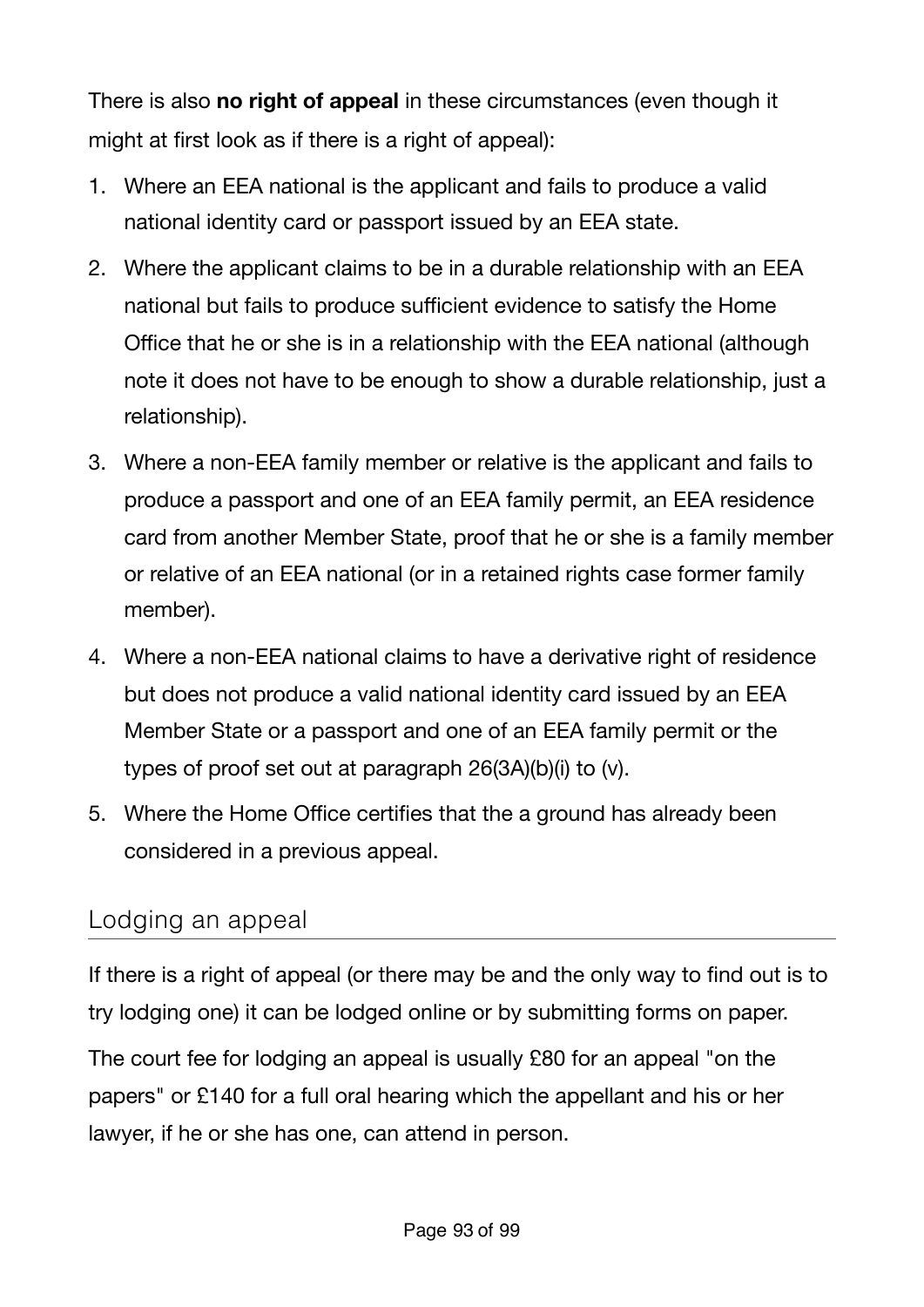An appeal does not need to be paid where the appeal is against a decision to remove an EEA national and/or family member. A refusal of a residence or permanent residence certificate or card will not necessarily be a decision to remove a person, though. The text of the refusal letter needs to be read carefully to see if there is an explicit reference to removal.

If the appeal succeeds, the Home Office will normally be ordered to repay the appeal fee to the appellant.

In most cases applicants ask for an oral hearing so that they can attend the hearing and give evidence and see the judge to present arguments in person. The chances of success are certainly higher that way.

Once the online appeal is submitted it is necessary to physically send to the tribunal the notice of decision and ensure that you make payment. Additional documents can be submitted at that stage if desired and available but most people wait until much closer to their hearing date to submit additional evidence. Part of the appeal process is that the Home Office bundle of documents is received, and at that point the appellant will want to respond to the evidence they rely on.

Appeals can be submitted and paid for online through a [tribunal portal](https://immigrationappealsonline.justice.gov.uk/IACFees/).

You can also lodge an appeal the old fashioned way, on paper. Confusingly, there are seven different forms for different types of appeal, although there are only some which will be relevant in most cases today:

| <b>Number</b> | <b>Title</b>                                                                    | <b>Download</b> |
|---------------|---------------------------------------------------------------------------------|-----------------|
| IAFT-5        | Appeal to the First-Tier Tribunal (Immigration and Asylum Chamber) – Complete   | Pdf             |
|               | This Form if You Are Appealing From Inside the United Kingdom and You Have      |                 |
|               | the Right to Do So                                                              |                 |
| IAFT-5A       | Appeal to the First-tier Tribunal (Immigration and Asylum Chamber) against your | Word            |
|               | Home Office decision                                                            |                 |
| IAFT-6        | Appeal to the First-Tier Tribunal – (Immigration and Asylum Chamber) Against a  | Pdf             |
|               | Decision of an Entry Clearance Officer (ECO)                                    |                 |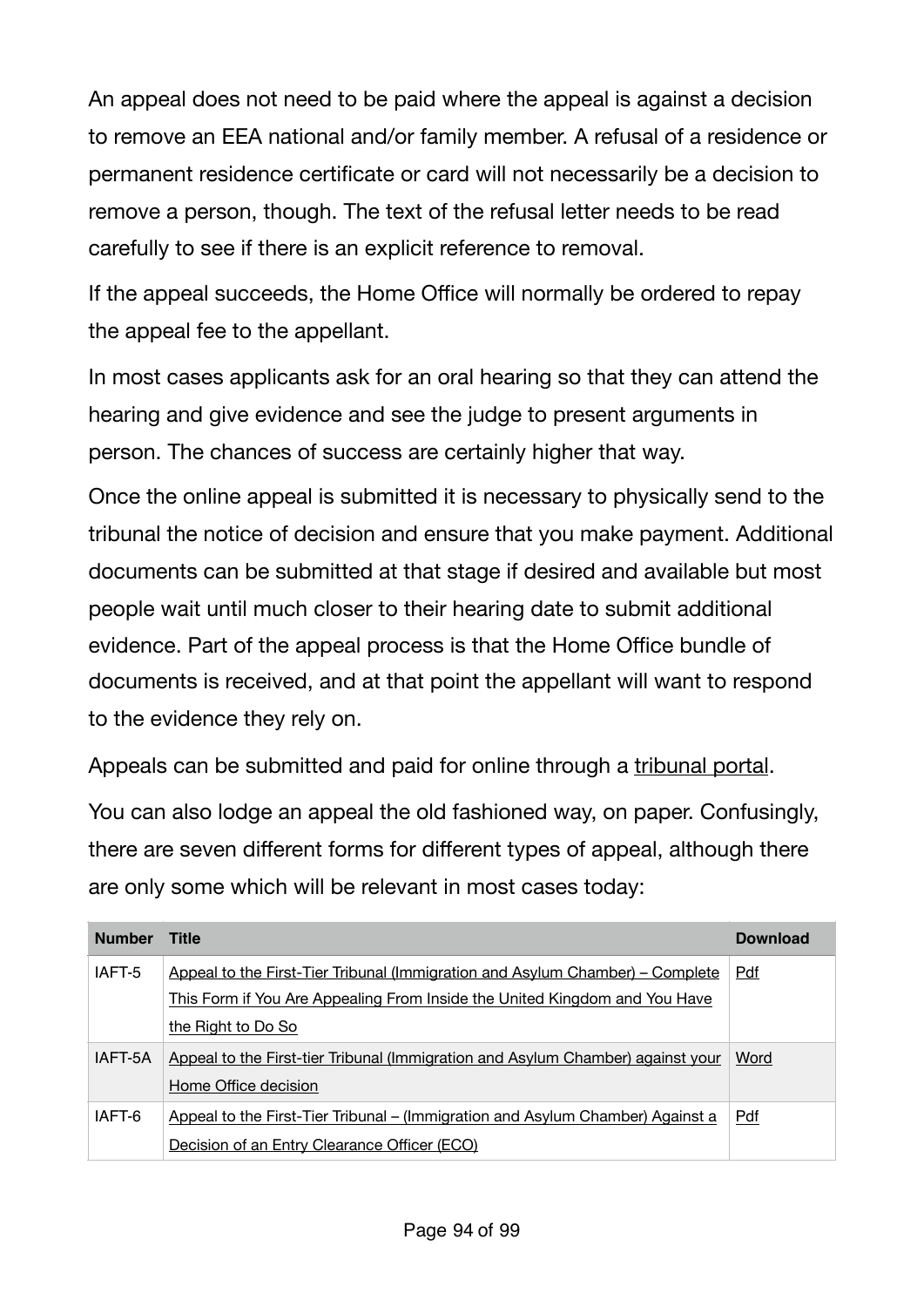| <b>Number</b> | Title                                                                  | <b>Download</b> |
|---------------|------------------------------------------------------------------------|-----------------|
| IAFT-7        | Appeal to the First-Tier Tribunal – (Immigration and Asylum Chamber) – | Pdf             |
|               | Complete This Form if Your Right of Appeal Can Only Be Exercised After |                 |
|               | Having Left the United Kingdom or You Have Chosen to Leave the United  |                 |
|               | Kingdom Before Exercising Your Right of Appeal                         |                 |

## Is the appeal from within the UK or after removal?

Even where there is a right of appeal, the appeal may have to be from outside the UK in certain circumstances.

There will be a right of appeal from within the UK if on arrival the person holds a family permit or EU residence document at the time of the EEA decision or the person can prove he or she is resident in the UK.

Otherwise, the general rule is that appeals will be from outside the UK.

Even where a person whose EEA application is refused **is** resident in the UK, the person can be removed in certain circumstances. For example, where the Home Office refuses an EEA spouse application on the basis that the marriage is one of convenience, the spouse can be removed from the UK even though he or she pursues an appeal against that decision.

There is also provision for appeals against EEA deportation decisions to be pursued from abroad if the Home Office certifies that removal pending the appeal would not cause serious irreversible harm. The person facing deportation would normally be readmitted to the UK for the purpose of attending the hearing of their appeal.

## **Judicial review**

Where there is no right of appeal, it is possible instead to pursue an application for judicial review. A judicial review application is made to the High Court or the Upper Tribunal. In immigration cases, including EEA cases, it is usually made to the Upper Tribunal. If uncertain, the allocation [Practice](http://www.judiciary.gov.uk/Resources/JCO/Documents/Practice%20Directions/Tribunals/lcj-direction-jr-iac-21-08-2013.pdf)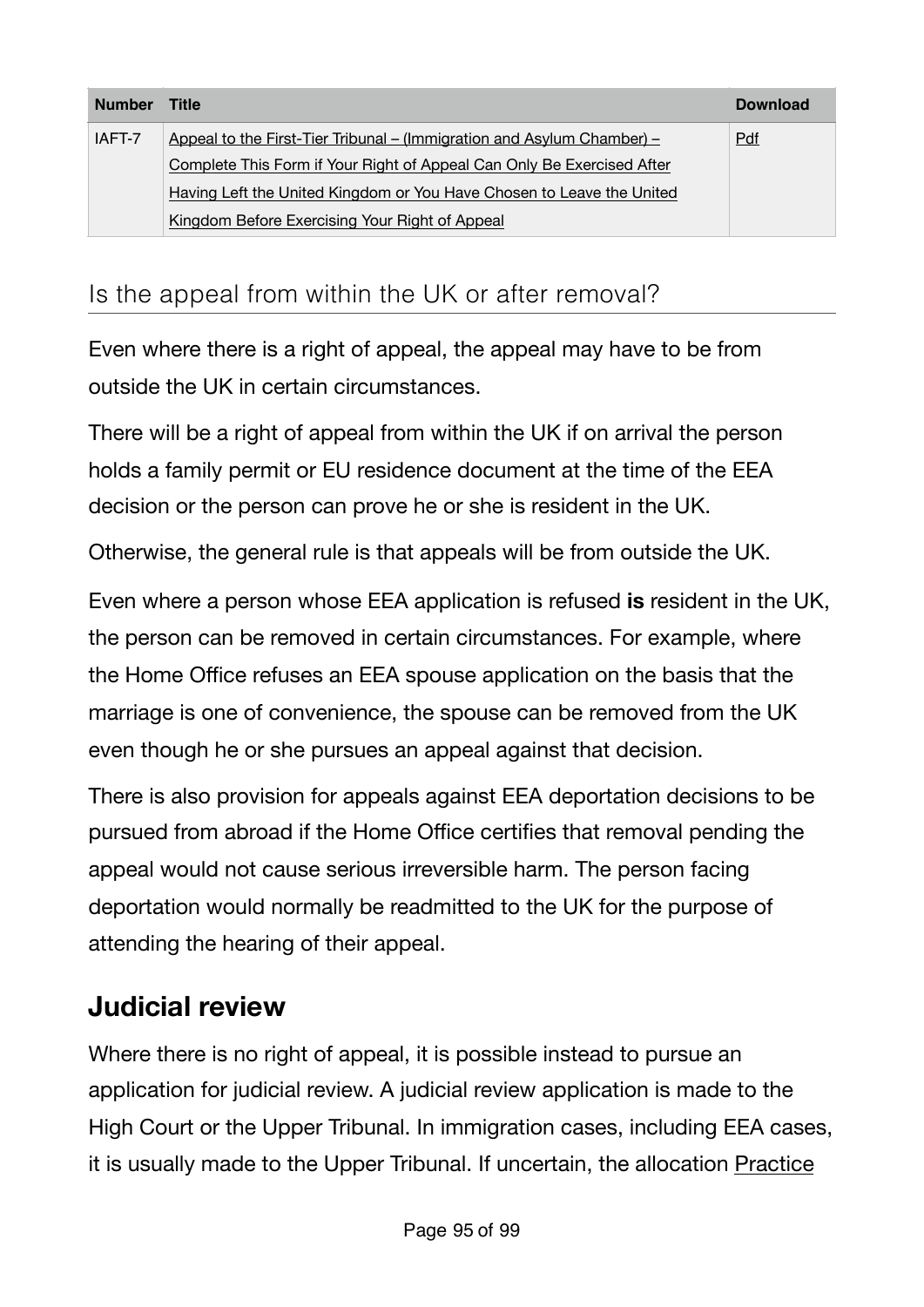[Direction](http://www.judiciary.gov.uk/Resources/JCO/Documents/Practice%20Directions/Tribunals/lcj-direction-jr-iac-21-08-2013.pdf) can be consulted. This sets out which types of judicial review are heard in which court or tribunal.

An application for judicial review is said to be a remedy of last resort. This is because it can only be used where there is no adequate alternative. It is also a stressful, difficult and potentially expensive process.

The process of applying for judicial review of a decision is beyond the scope of this guide. If intending to go down that road, it is important to follow the [pre action protocol for judicial review](http://www.justice.gov.uk/courts/procedure-rules/civil/protocol/prot_jrv) and that the claim form is lodged within 3 months of the decision under challenge. The forms for making an application can all be downloaded for free [here](http://hmctsformfinder.justice.gov.uk/HMCTS/GetLeaflet.do?court_leaflets_id=2841) or located on [http://](http://hmctsformfinder.justice.gov.uk) [hmctsformfinder.justice.gov.uk.](http://hmctsformfinder.justice.gov.uk)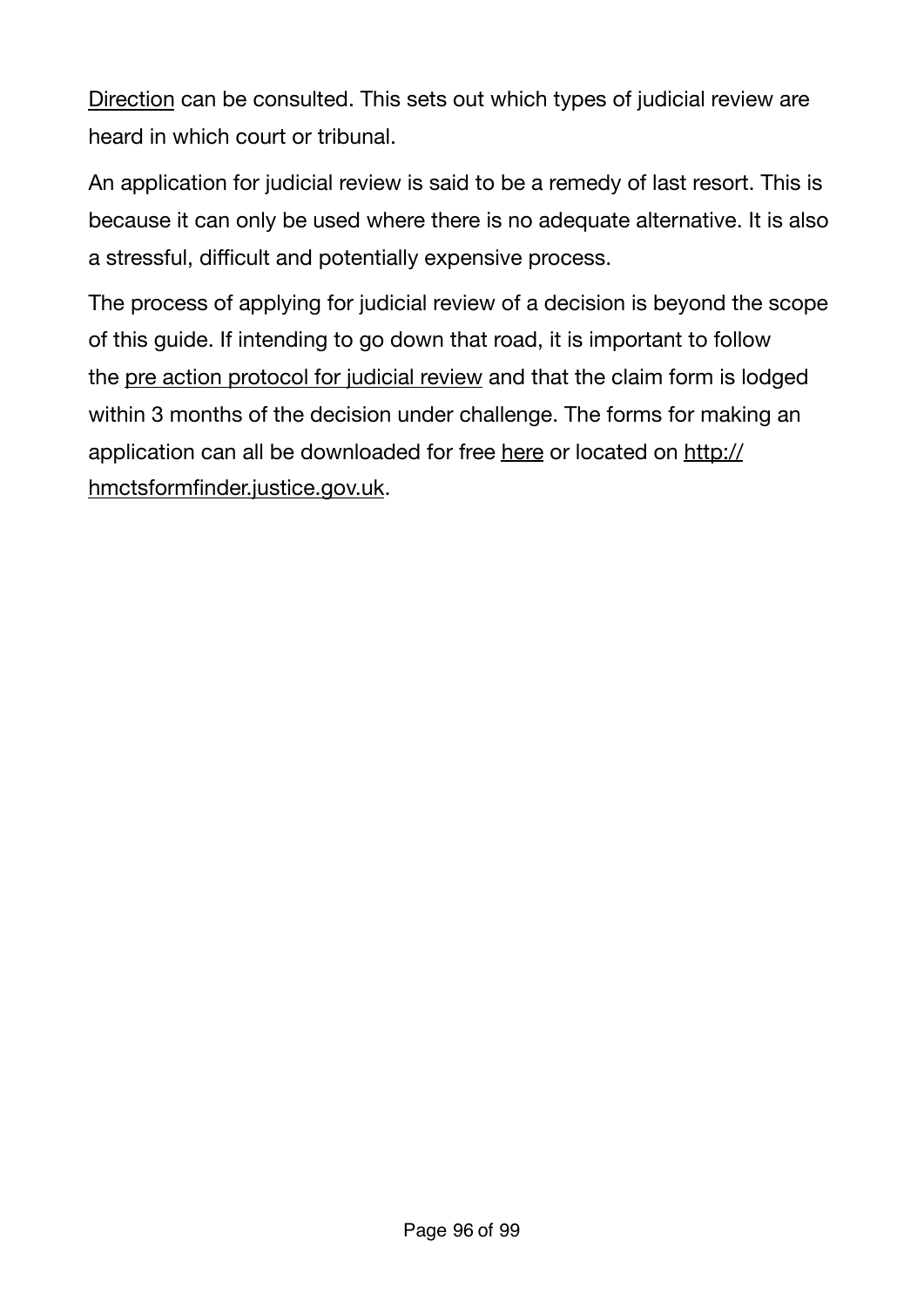## **FURTHER READING AND LINKS**

The various forms and accompanying guidance notes are available here:

- [EEA\(QP\)](https://www.gov.uk/government/publications/apply-for-a-registration-certificate-as-a-qualified-person-form-eea-qp)
- $\cdot$  [EEA\(FM\)](https://www.gov.uk/government/publications/apply-for-a-registration-certificate-or-residence-card-for-a-family-member-form-eea-fm)
- $\cdot$  [EEA\(EFM\)](https://www.gov.uk/government/publications/apply-for-a-registration-certificate-or-residence-card-for-an-extended-family-member-form-eea-efm)
- [EEA\(PR\)](https://www.gov.uk/government/publications/apply-for-a-document-certifying-permanent-residence-or-permanent-residence-card-form-eea-pr)
- Old EEA application quidance
- [Family permit online applications](https://www.gov.uk/family-permit/overview)

There are several sources to which you can turn if you want to learn more about how the Home Office interprets and applies EU free movement law. As well as the Immigration (European Economic Area) Regulations 2016, referred to in this ebook as just "the regulations" or "the UK regulations", the Home Office often issues guidance to its own staff on how to interpret and apply the law. In European immigration cases there are several sources of guidance that are publicly available on the gov.uk website if you know where to look, including:

- [European Casework Instructions](https://www.gov.uk/government/publications/european-casework-instructions)
- [EEA modernised guidance](https://www.gov.uk/government/collections/eea-swiss-nationals-and-ec-association-agreements-modernised-guidance)
- [Caseworker guidance for applications under the Surinder Singh route](https://www.gov.uk/government/publications/caseworker-guidance-for-applications-under-the-surinder-singh-route-from-january-2014)  [from January 2014](https://www.gov.uk/government/publications/caseworker-guidance-for-applications-under-the-surinder-singh-route-from-january-2014)
- [EEA nationals: EUN01](https://www.gov.uk/government/publications/eea-nationals-eun01/eea-nationals-eun01)
- [EEA family permit: EUN02](https://www.gov.uk/government/publications/eea-family-permits-eun02/eea-family-permit-eun02#eun214-can-family-members-of-british-citizens-qualify-for-an-eea-family-permit-surinder-singh-cases)

There is so much guidance issued that some of it is always likely to be out of date and it may even be inconsistent.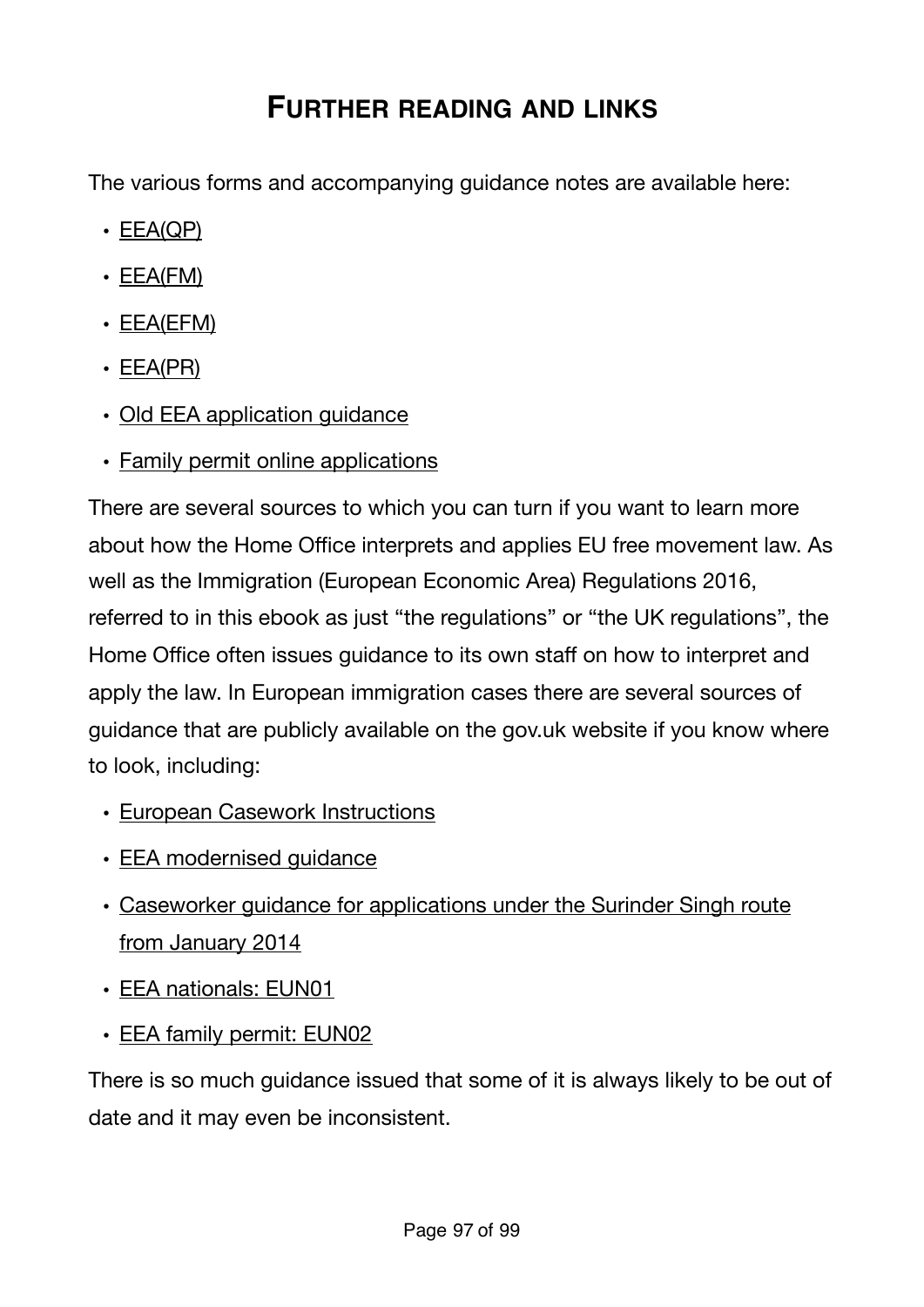

# **CONCLUSION**

I hope this ebook has been useful, although I am sorry that you have needed to read it!

EU free movement law is at source user friendly and genuinely facilitates free movement. The Citizens' Directive is short and written in plain English. The UK has in recent years

tried hard to undermine it, though, both through complex and convoluted amendments to the implementing UK regulations and through the introduction of unnecessarily and arguably unlawfully complex and intrusive application forms.

Those who try too hard to comply with Home Office expectations and evidential "requirements" in the hope this will reduce their chances of refusal may be in for a nasty surprise; the forms are deliberately designed to gather information and evidence to reveal legally dubious justification for refusals. Such refusals can often be overturned on appeal, but the appeal process is lengthy, stressful and expensive.

Lastly, it would be a mistake to regard the Home Office as a well organised monolith which will produce consistent decisions. Individual immigration officers make decisions and they have quite a lot of individual discretion. To put it another way, even the best prepared application may be unfortunate enough to be decided by a mean minded official who dislikes EU free movement who is having a bad day.

If you have any questions or need help with your application, appeal or application for judicial review then we can offer [assistance via the Free](https://www.freemovement.org.uk/legal-advice/)  [Movement blog](https://www.freemovement.org.uk/legal-advice/). In particular, we offer 30 minute slots of video link advice for